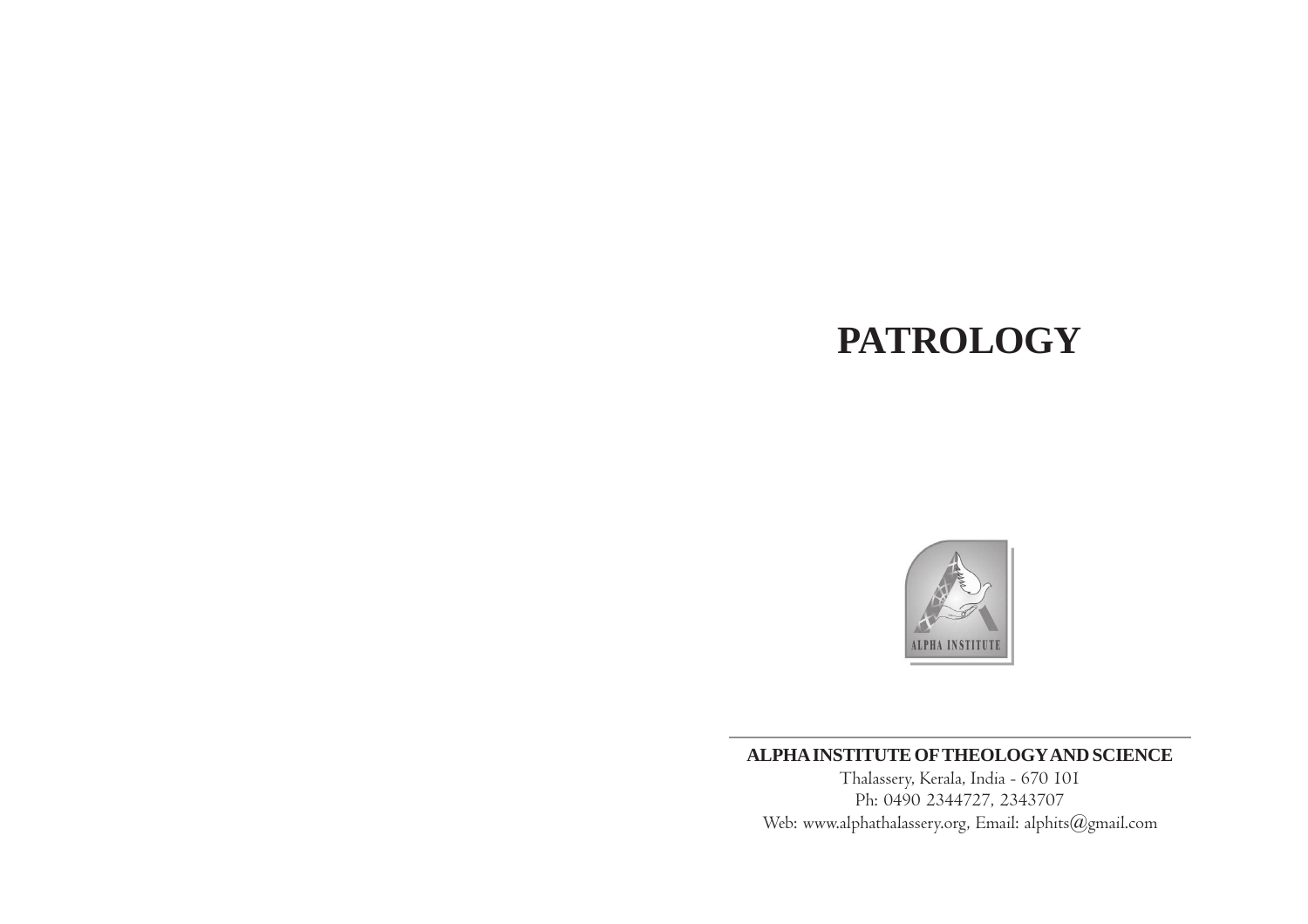# **Contents**

# **Patrology**

| Title:                    | Patrology                                                                                                                                         |
|---------------------------|---------------------------------------------------------------------------------------------------------------------------------------------------|
| Published by:             | The Director, Alpha Institute, Archdiocese of Tellicherry,<br>Sandesa Bhavan, Tellicherry, 670 101, Kannur, Kerala<br>Ph: 0490 - 2344727, 2343707 |
| Published on:             | 2016 March 27 (Easter Day)                                                                                                                        |
| <b>Editorial Board:</b>   | Rev. Dr. Joseph Pamplany                                                                                                                          |
|                           | Rev. Dr. Thomas Kochukarottu                                                                                                                      |
|                           | Rev. Fr. Joseph Kakkaramattathil                                                                                                                  |
| <b>Office Assistance:</b> | Mr. Renjith KC                                                                                                                                    |
|                           | Mrs. Anitha Vijayan                                                                                                                               |
|                           | Mrs. Maneesha Shinoj                                                                                                                              |
|                           | Mrs. Jeshitha Vijesh                                                                                                                              |
|                           | <b>Design &amp; Layout:</b> Mr. Midhun Thomas                                                                                                     |
| Printing:                 | Vimala Offset Press, Thalassery                                                                                                                   |
| Copy Right:               | © All rights reserved. No part of this publication may be reproduced, stored                                                                      |
|                           | in or introduced into a retrieval system, or transmitted, in any form, or by any                                                                  |
|                           | means, electronic, mechanical, photocopying, recording or otherwise                                                                               |
|                           | without the prior written permission of the publisher                                                                                             |

**The Committee of the Committee of the Committee** 

**Links**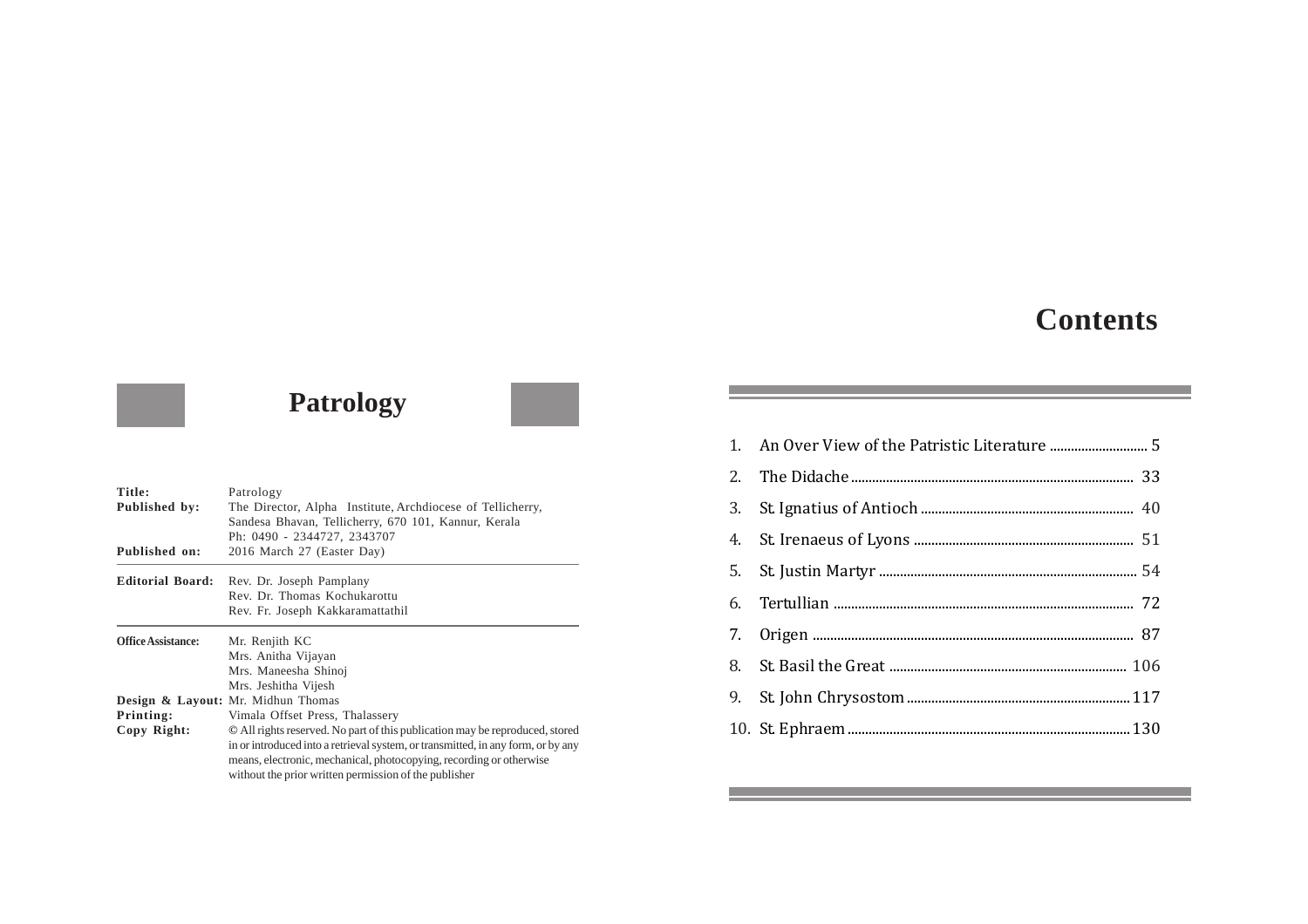# **An Over View of the Patristic Literature**

Patrology, the study of the writings of the Fathers of the Church, has more commonly been known as "patristics", or, more commonly still, as "patristic study". Some writers, chiefly in Germany , have distinguished between *patrologia* and *patristica*: Fessler, for instance, defines *patrologia* as the science which provides all that is necessary for the using of the works of the Fathers, dealing, therefore, with their authority, the criteria for judging their genuineness, the difficulties to be met within them, and the rules for their use. But Fessler's own "Institutiones Patrologi" has a lar ger range, as have similar works entitled Patrologies, of which the most serviceable is that of Bardenhewer (tr. Shahan, Freiburg, 1908). On the other hand, Fessler describes *patristica* as that theological science by which all that concerns faith, morals, or discipline in the writings of the Fathers is collected and sorted. Lastly, the lives and works of the Fathers are described by another science: literary history. These distinctions are not much observed, nor do they seem very necessary; they are nothing else than aspects of patristic study as it forms part of fundamental theology, of positive theology, and *Published for the use of the students of Alpha Institute of Theology and Science* of *istory* of literary history. Another meaning of the word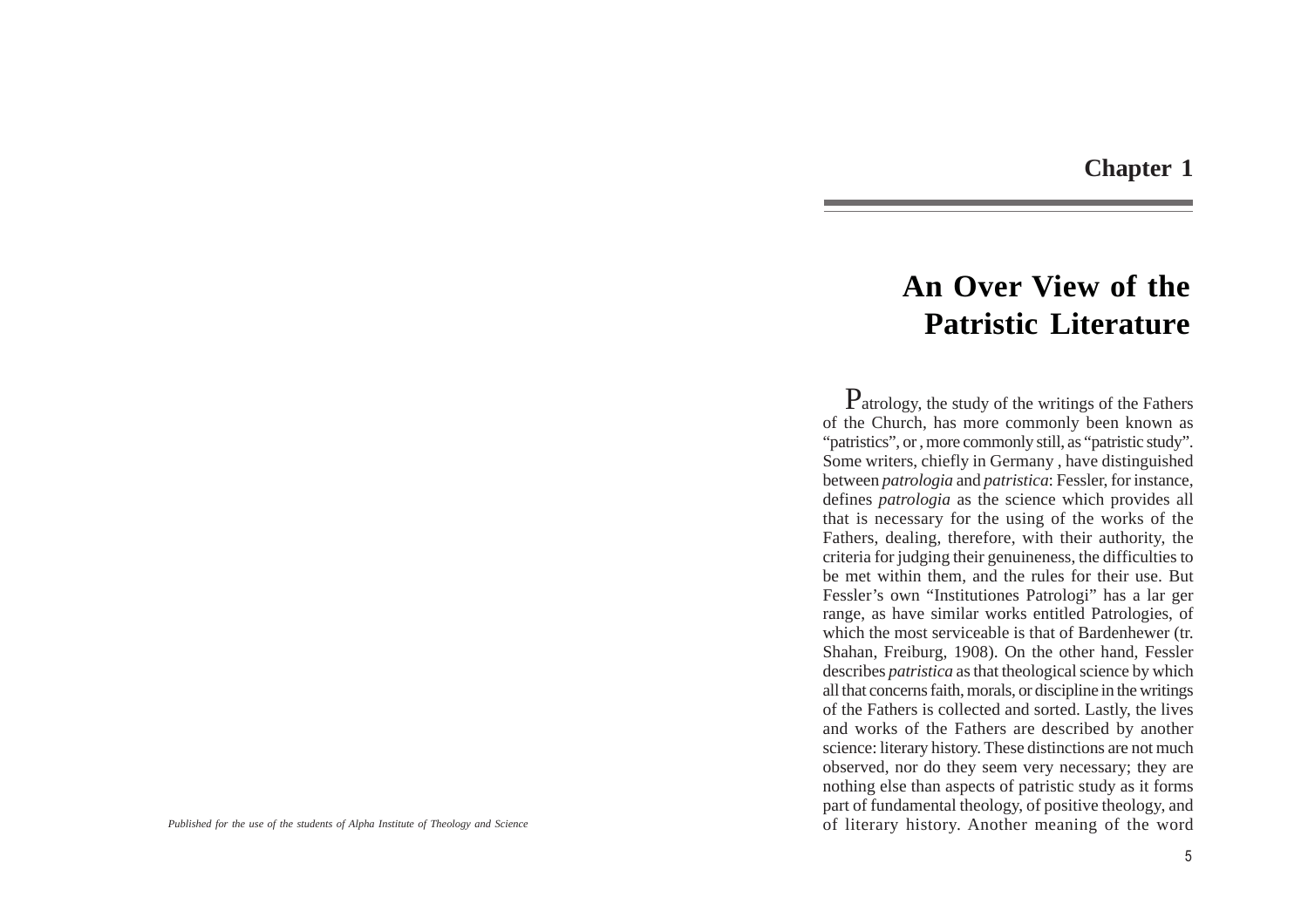*patrologia* has come to it from the title of the great collections of the complete works of the Fathers published by the Abbé Migne, "Patrologia Latina", 221 vols., and "Patrologia Græca", 161 vols.

Patristic literature is generally identified today with the entire Christian literature of the early Christian centuries, excluding the New Testament, written by Christians before the 8th century AD, irrespective of its orthodoxy or the reverse. Taken literally, however, patristic literature should denote the literature emanating from the Fathers of the Christian Church, the Fathers being those respected bishops and other teachers of exemplary life who witnessed to and expounded the orthodox faith in the early centuries. This would be in line with the ancient practice of designating as "the Fathers" prominent church teachers of past generations who had taken part in ecumenical councils or whose writings were appealed to as authoritative. Almost everywhere, however, this restrictive definition has been abandoned. There are several reasons why a more elastic usage is to be welcomed. One is that some of the most exciting Christian authors, such as Origen, were of questionable orthodoxy, and others-Tertullian, for example-deliberately left the church. Another is that the undoubtedly orthodox Fathers themselves cannot be properly understood in isolation from their doctrinally unorthodox contemporaries. Most decisive is the consideration that early Christian literature exists, and deserves to be studied, as a whole and that much will be lost if any sector is neglected because of supposed doctrinal shortcomings.

#### **1. The ante-Nicene period**

During the first three centuries of its existence the Christian Church had first to emerge from the Jewish environment that had cradled it and then come to terms with the predominantly Hellenistic (Greek) culture surrounding it. Its legal position at best precarious, it was exposed to outbursts of persecution at the very time when it was working out its distinctive system of beliefs, defining its position vis-à-vis Judaism on the one hand and Gnosticism (a heretical movement that upheld the dualistic view that matter is evil and the spirit good) on the other, and constructing its characteristic organization and ethic. It was a period of flux and experiment, but also one of consolidation and growing self-confidence, and these are all mirrored in its literature.

#### *The Apostolic Fathers*

According to conventional reckoning, the earliest examples of patristic literature are the writings of the so-called Apostolic Fathers; the name derives from their supposed contacts with the Apostles or the apostolic community. These writings include the church order called the *Didachc*, or *Teaching of the Twelve Apostles*(dealing with church practices and morals), the *Letter of Barnabas*, and the*Shepherd of Hermas*, all of which hovered at times on the fringe of the New Testament canon in that they were used as sacred scripture by some local churches; the *First Letter of Clement*, the seven letters that Ignatius of Antioch (d. *c.*110) wrote when being escorted to Rome for his martyrdom, the related *Letter to the Philippians* by Polycarp of Smyrna (d. *c.* 156 or 168), and the narrative report of Polycarp's martyrdom; some fragmentary accounts of the origins of the Gospels byPapias (fl. late 1st or early 2nd century AD), bishop of Hierapolis in Phrygia, Asia Minor; and an ancient homily (sermon) known as the *Second Letter of Clement*. They all belong to the late 1st or early 2nd century and were all to a greater or lesser extent influenced (sometimes by way of reaction) by the profoundly Jewish atmosphere that pervaded Christian thinking and practice at this primitive stage. For this reason alone, modern scholars tend to regard them as a somewhat arbitrarily selected group. A more scientific assessment would place them in the context of a much wider contemporary Jewish-Christian literature that has largely disappeared but whose character can be judged from pseudepigraphal (or noncanonical) works such as the *Ascension of Isaiah*, the *Odes of Solomon*, and certain extracanonical texts modeled on the New Testament.

Even with this qualification the Apostolic Fathers, with their rich variety of provenance and genre (types), illustrate the difficult doctrinal and organizational problems with which the church grappled in those transitional generations. Important among these problems were the creation of a ministerial hierarchy and of an accepted structure of ecclesiastical authority. The *Didachc*, which is Syrian in background and possibly the oldest of these documents, suggests a phase when Apostles and prophets were still active but when the routine ministry of bishops and deacons was already winning recognition. The *First Letter of Clement*, an official letter from the Roman to the Corinthian Church, reflects the more advanced state of a collegiate episcopate, with its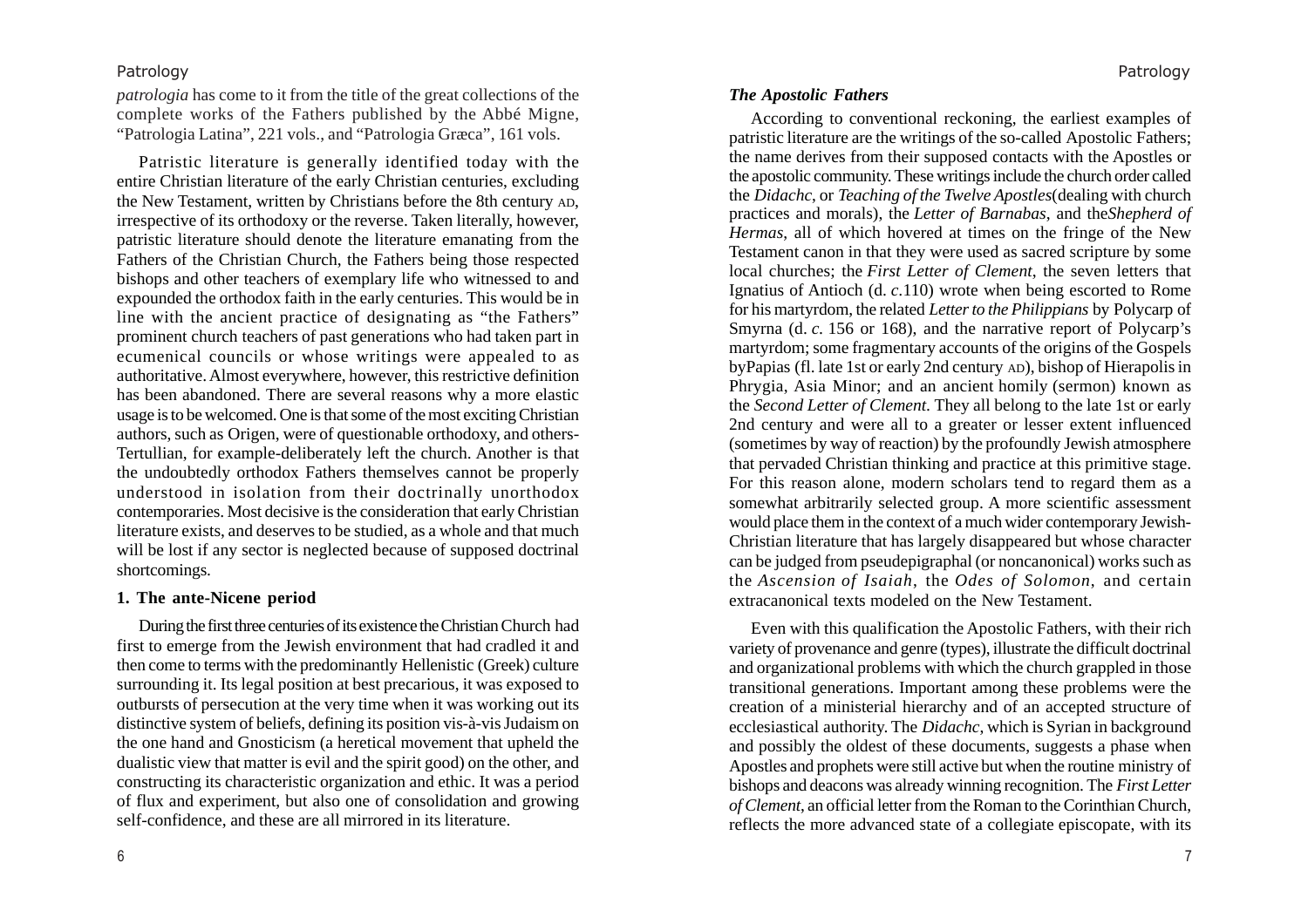shared authority among an assembly of bishops. This view of authority was supported by an emergent theory of apostolic succession in which bishops were regarded as jurisdictional heirs of the early Apostles. The *First Letter of Clement* is also instructive in showing that the Roman Church, even in the late 1st century, was asserting its right to intervene in the affairs of other churches. The letters of Ignatius, bishop of Antioch at the beginning of the 2nd century, depict the position of the monarchical bishop, flanked by subordinate presbyters (priests) and deacons (personal assistants to the bishop), which had been securely established in Asia Minor.

Almost more urgent was the question of the relation of Christianity to Judaism, and in particular of the Christian attitude toward the Old Testament. In the *Didachc* there is little sign of embarrassment; Jewish ethical material is taken over with suitable adaptations, and the Jewish basis of the liturgical elements is palpable. But with *Barnabas* the tension becomes acute; violently anti-Jewish, the Alexandrian author substitutes allegorism (use of symbolism) for Jewish literalism and thus enables himself to wrest a Christian meaning from the Old Testament. The same tension is underlined by Ignatius' polemic against Judaizing tendencies in the church. At the same time all these writingsespecially those of Ignatius, Polycarp, and Papias-testify to the growing awareness of a specifically Christian tradition embodied in the teaching transmitted from the Apostles.

Almost all the Apostolic Fathers throw light on primitive doctrine and practice. The *Didachc*, for example, presents the Eucharist as a sacrifice, and *I Clement* incorporates contemporary prayers. *II Clement* invites its readers to think of Christ as of God, and of the church as a pre-existent reality. The *Shepherd of Hermas* seeks to modify the rigorist view that sin committed after baptism cannot be forgiven. But the real key to the theology of the Apostolic Fathers, which also explains its often curious imagery, is that it is Jewish-Christian through and through, expressing itself in categories derived from latter-day Judaism and apocalyptic literature (depicting the intervention of God in history in the last times), which were soon to become unfashionable and be discarded.

#### *The Apologists*

The orthodox literature of the 2nd and early 3rd centuries tends to have a distinctly defensive or polemical colouring. It was the age of Apologists, and these Apologists engaged in battle on two fronts. First, there was the hostility and criticism of pagan society. Because of its very aloofness the church was popularly suspected of sheltering all sorts of immoralities and thus of threatening the established order. At a higher level, Christianity, as it became better known, was being increasingly exposed to intellectual attack. The physician Galen of Pergamum (129-*c.* 199) and the Middle Platonist thinker Celsus, who followed the religiously inclined form of Platonism that flourished from the 3rd century BC to the 3rd century AD (compare his devastating *Alcthcs logos*, or *True Word*, written *c.* 178), were only two among many "cultured despisers." But, second, orthodoxy had to take issue with distorting tendencies within, whether these took the form of Gnosticism or of other heresies, such as the so-called semi-Gnostic Marcion's rejection of the Old Testament revelation or the claim of the ecstatic prophet from Phrygia, Montanus, to be the vehicle of a new outpouring of the Holy Spirit. Christianity had also to define exactly where it stood in relation to Hellenistic culture.

Strictly speaking, the term Apologists denotes the 2nd-century writers who defended Christianity against external critics, pagan and Jewish. The earliest of this group was Quadratus, who in about 124 addressed an apology for the faith to the emperor Hadrian; apart from a single fragment it is now lost. Other early Apologists who are mere names known to scholars are Aristo of Pella, the first to prepare an apology to counter Jewish objections, and Apollinaris, bishop of Hierapolis, said to be the author of numerous apologetic works and also of a critique of Montanism. An early apology that has survived intact is that of Aristides, addressed about 140 to the emperor Antoninus Pius; after being completely lost, the text was rediscovered in the 19th century. The most famous Apologist, however, was Justin, who was converted to Christianity after trying various philosophical schools, paid lengthy visits to Rome, and was martyred there (*c.* 165). Justin's two *Apologies* are skillful presentations of the Christian case to the pagan critics; and his *Dialogue with Trypho* is an elaborate defense of Christianity against Judaism.

Justin's attitude to pagan philosophy was positive, but his pupil Tatian could see nothing but evil in the Greco-Roman civilization. Indeed, Tatian's *Discourse to the Greeks* is less a positive vindication of Christianity than a sharp attack on paganism. His contemporary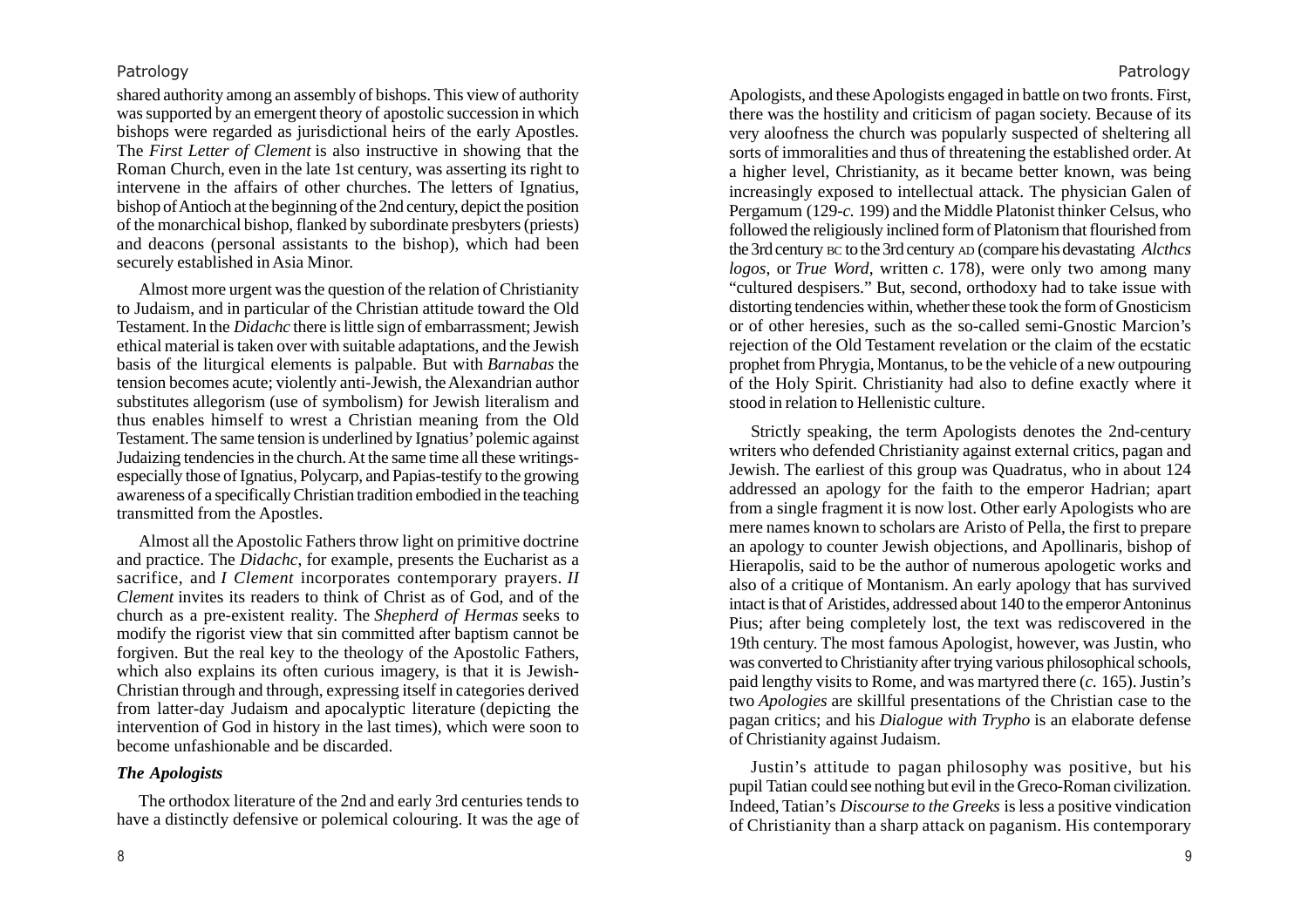Athenagoras of Athens, author of the apologetic work *Embassy for the Christians* and a treatise *On the Resurrection of the Dead*, is as friendly as Justin to Greek culture and philosophy. Two others who deserve mention are Theophilus of Antioch, a prolific publicist whose only surviving work is *To Autolycus*, prepared for his pagan friend Autolycus; and the anonymous author of the *Letter to Diognetus*, an attractive and persuasive exposition of the Christian way of life that is often included among the Apostolic Fathers.

As stylists the Apologists reach only a passable level; even Athenagoras scarcely achieves the elegance at which he obviously aimed. But they had little difficulty in refuting the spurious charges popularly brought against Christians, including atheism, cannibalism, and promiscuity, or in mounting a counterattack against the debasements of paganism. More positively, they strove to vindicate the Christian understanding of God and specific doctrines such as the divinity of Christ and the resurrection of the body. In so doing, most of them exploited current philosophical conceptions, in particular that of the Logos (Word), or rational principle underlying and permeating reality, which they regarded as the divine reason, become incarnate in Jesus. They have been accused of Hellenizing Christianity (making it Greek in form and method), but they were in fact attempting to formulate it in intellectual categories congenial to their age. In a real sense they were the first Christian theologians. But the same tension between the Gospel and philosophy was to persist throughout the patristic period, with results that were sometimes positive, as in Augustine and Gregory of Nyssa, and sometimes negative, as in the radical Arians Aëtius and Eunomius.

As the 2nd century advanced, a more confident, aggressive spirit came over Christian Apologists, and their intellectual and literary stature increased greatly.Clement of Alexandria, for example, while insisting on the supremacy of faith, freely drew on Platonism and Stoicism to clarify Christian teaching. In his *Protreptikos*("Exhortation") and *Paidagogos* ("Instructor") he urged pagans to abandon their futile beliefs, accept the Logos as guide, and allow their souls to be trained by him. In interpreting scripture he used an allegorizing method derived from the Jewish philosopher Philo, and against Gnosticism he argued that the baptized believer who studies the Scriptures is the true Gnostic, faith being at once superior to knowledge and the beginning of knowledge.

The critique of Gnosticism was much more systematically developed by Clement's older contemporary, Irenaeus of Lyon, in his voluminous *Against Heresies*. While countering the Valentinian dualism that asserted that spirit was good and matter evil, this treatise makes clear the church's growing reliance on its creed or "rule of faith," on the New Testament canon, and on the succession of bishops as guarantors of the true apostolic tradition. Irenaeus was also a constructive theologian, expounding ideas about God as Creator, about the Son and the Spirit as his "two hands," about Christ as the New Adam who reconciles fallen humanity with God, and about the worldwide church with its apostolic faith and ministry, a concept that theology was later to take up eagerly.

More brilliant as a stylist and controversialist, the North African lawyer Tertullian was also the first Latin theologian of considerable importance. Unlike Clement, he reacted with hostility to pagan culture, scornfully asking, "What has Athens to do with Jerusalem?" His *Apology* remains a classic of ancient Christian literature, and his numerous moral and practical works reveal an uncompromisingly rigid moral view. Although later becoming a Montanist himself (a follower of the morally rigorous and prophetic sect founded by Montanus), he wrote several antiheretical tracts, full of abuse and biting sarcasm. Yet, in castigating heresy he was able to formulate the terminology, and to some extent the theory, of later Trinitarian and Christological orthodoxy; his teaching on the Fall of Man, aimed against Gnostic dualism, in part anticipates Augustine.

Roughly contemporary with Tertullian, and like him an intellectual and a rigorist, was Hippolytus, a Greek-speaking Roman theologian and antipope. He, too, had a vast literary output, and although some of the surviving works attributed to him are disputed, it is probable that he wrote the comprehensive *Refutation of All Heresies*, attacking Gnosticism, as well as treatises denouncing specifically Christian heresies. He was also the author both of numerous commentaries on scripture and (probably) of the *Apostolic Tradition*, an invaluable source of knowledge about the primitive Roman liturgy. His *Commentary on Daniel* (*c.* 204) is the oldest Christian biblical commentary to survive in its entirety. His exegesis (interpretive method) is primarily typological-*i.e.,* treating the Old Testament figures, events, and other aspects as "types" of the new order that was inaugurated by Christ.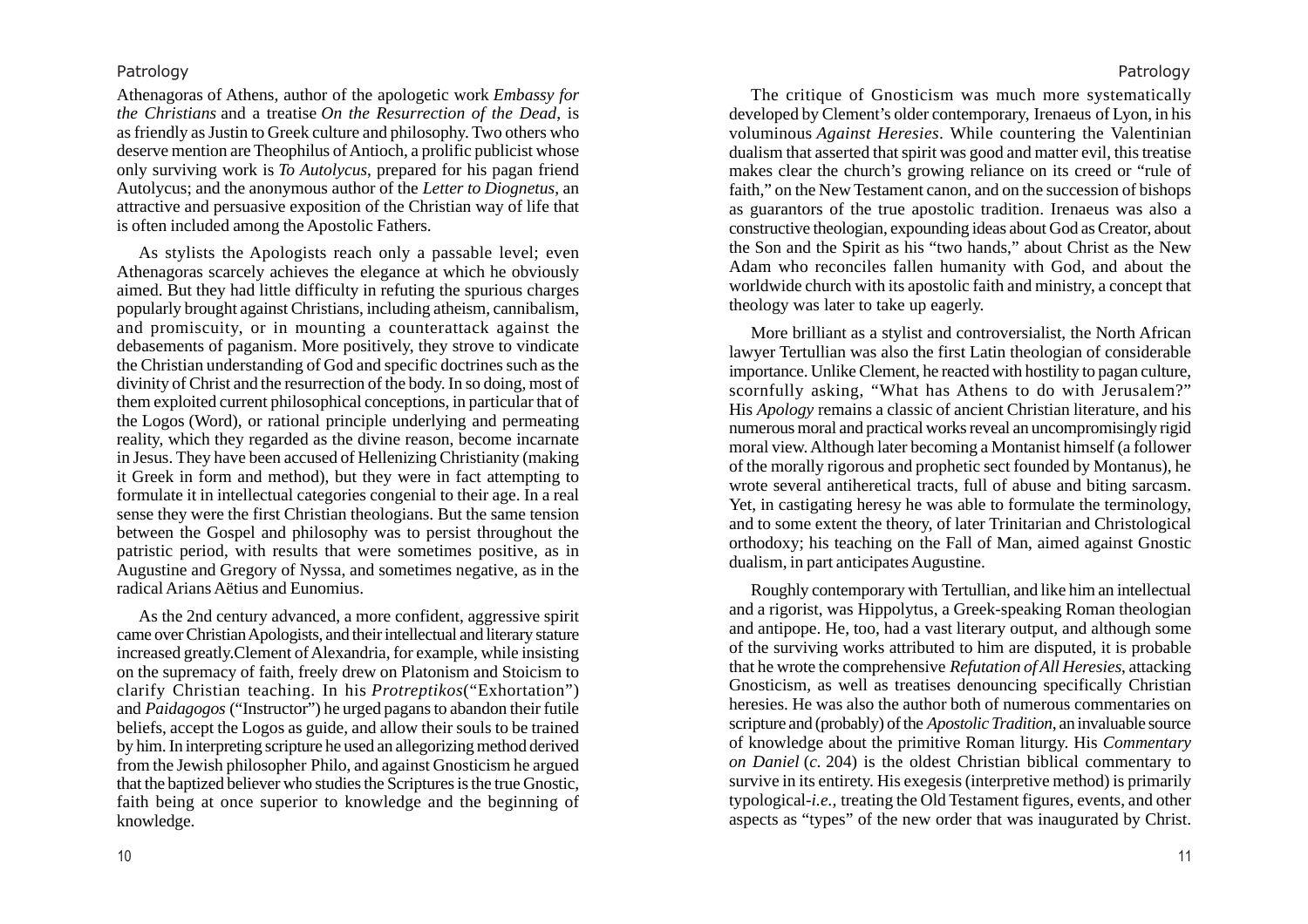#### *Late 2nd to early 4th century*

Meanwhile, a brilliant and distinctive phase of Christian literature was opening at Alexandria, the chief cultural centre of the empire and the meeting ground of the best in Hellenistic Judaism, Gnosticism, and Neoplatonism. Marked by the desire to present Christianity in intellectually satisfying terms, this literature has usually been connected with the catechetical school, which, according to tradition, flourished at Alexandria from the end of the 2nd through the 4th century. Except for the brief period, however, when Origen was in charge of it, it may be doubted whether the school was ever itself a focus of higher Christian studies. When speaking of the school of Alexandria, some scholars claim that it is better to think of a distinguished succession of like-minded thinkers and teachers who worked there and whose highly sophisticated interpretation of Christianity exercised for generations a formative impact on large sectors of eastern Christendom.

The real founder of this theology, with its Platonist leaning, its readiness to exploit the metaphysical implications of revelation, and its allegorical understanding of scripture, was Clement (*c.* 150-*c.* 215), the Christian humanist whose welcoming attitude to Hellenism and critique of Gnosticism were noted above. His major work, the *Stromateis* ("Miscellanies"), untidy and deliberately unsystematic, brings together the inheritance of Jewish Christianity and Middle Platonism in what aspires to be a summary of Christian gnosis (knowledge). All his reasoning is dominated by the idea of the Logos who created the universe and who manifests the ineffable Father alike in the Old Testament Law, the philosophy of the Greeks, and finally the incarnation of Christ. Clement was also a mystic for whom the higher life of the soul is a continuous moral and spiritual ascent.

But it is Origen (*c.* 185-*c.* 254) whose achievement stamps the Alexandrian school. First and foremost, he was an exegete (critical interpreter), as determined to establish the text of scripture scientifically (compare his *Hexapla*) as to wrest its spiritual import from it. In homilies, scholia (annotated works), and continuous commentaries he covered the whole Bible, deploying a subtle, strongly allegorical exegesis designed to bring out several levels of significance. As an apologist, in his*Contra Celsum*, he refuted the pagan philosopher Celsus' damaging onslaught on Christianity. In all his writings, but especially his *On First Principles*, Origen shows himself to be one

of the most original and profound of speculative theologians. Neoplatonist in background, his system embraces both the notion of the pre-existence of souls, with their fall and final restoration, and a deeply subordinationist doctrine of the Trinity-*i.e.,* one in which the Son is subordinate to the Father. For his spiritual teaching, with its emphasis on the battle against sin, on freedom from passions, and on the soul's mystical marriage with the Logos, his *Commentary on Canticles* provides an attractive introduction.

Origen's influence on Christian doctrine and spirituality was to be immense and many-sided; the orthodox Fathers and the leading heretics of the 4th century alike reflect it. Meanwhile, the Alexandrian tradition was maintained by several remarkable disciples. Two of these whose works have been entirely lost but who are reported to have been polished writers were Theognostus (fl. 250-280) and Pierius (fl. 280-300), both heads of the catechetical school and apparently propagators of Origen's ideas. But there are two others of note, Dionysius of Alexandria (*c.* 200-*c.* 265) and Gregory Thaumaturgus (*c.* 213-*c.* 270), of whose works some fragments have survived. Dionysius of Alexandria wrote on natural philosophy and the Christian doctrine of creation but is chiefly remembered for his dispute with Pope Dionysius (reigned 259-268) of Rome on the correct understanding of the Trinity. In this Dionysius of Alexandria is revealed as a faithful exponent of Origen's pluralism and subordinationism. Gregory Thaumaturgus left a fascinating *Panegyric to Origen*, giving a graphic description of Origen's method of instruction, as well as a dogmatically important *Symbol* and a *Canonical Epistle* that is in effect one of the most ancient treatises of casuistry (*i.e.,* the application of moral principles to practical questions).

If Origen inspired admiration, his daring speculations also provoked criticism. At Alexandria itself, Peter, who became bishop in about 300 and composed theological essays of which only fragments remain, attacked Origen's doctrines of the pre-existence of souls and their return into the condition of pure spirits. But the acutest of his critics was Methodius of Olympus (d. 311), of whose treatises *The Banquet*, exalting virginity, survives in Greek and others mainly in Slavonic translations. Although indebted to Alexandrian allegorism, Methodius remained faithful to the Asiatic tradition (literal and historical) of Irenaeus-who had come to France from Asia Minor-and his realism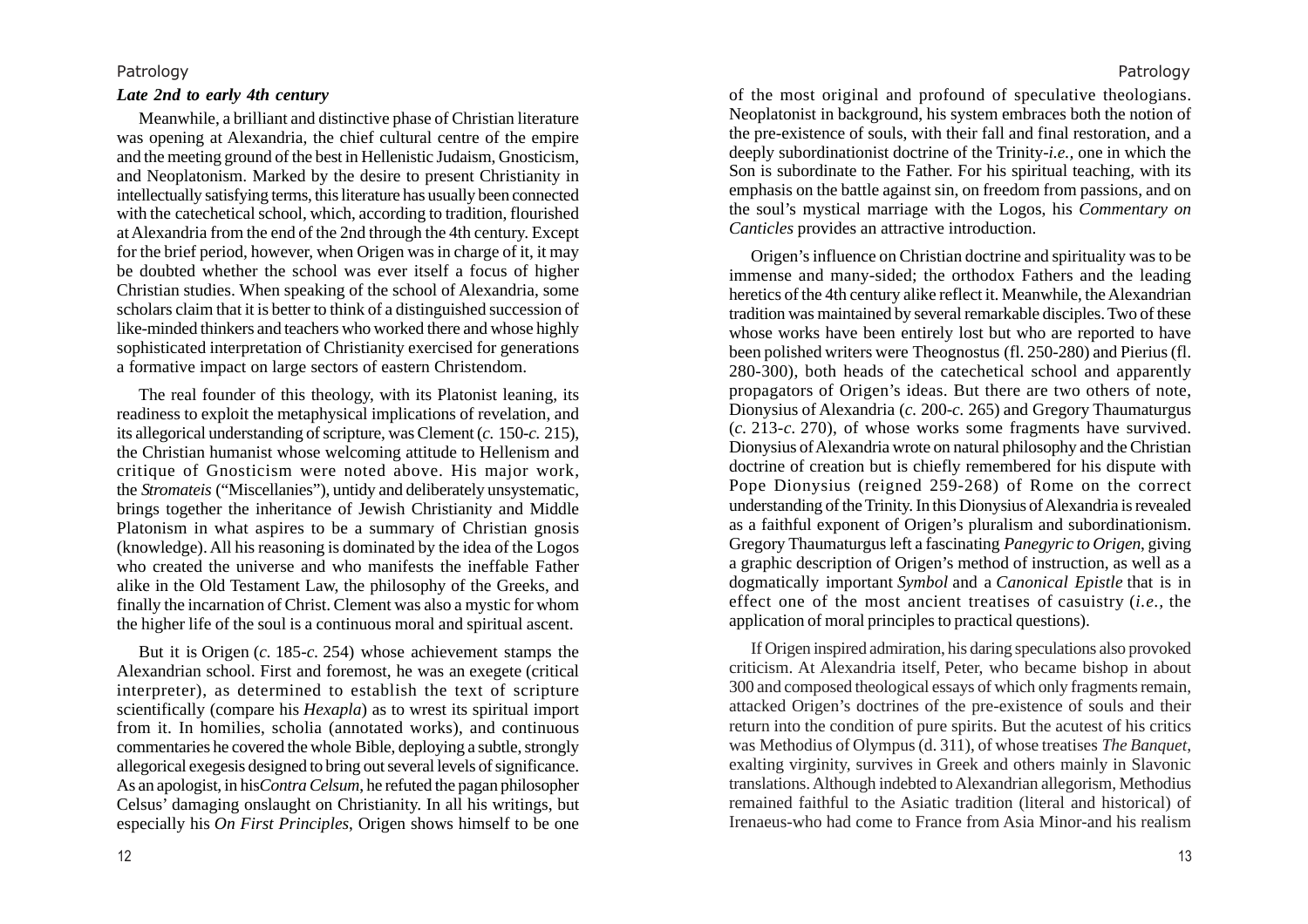#### Patrology

and castigated Origen's ideas on the pre-existence of souls, the flesh as the spirit's prison, and the spiritual nature of the resurrected body. As a writer he strove after literary effect, and Jerome, writing a century later, praised the excellence of his style.

Latin Christian literature was slow in getting started, and North Africa has often been claimed as its birth place. Tertullian, admittedly, was the first Christian Latinist of genius, but he evidently had humbler predecessors. Latin versions of the Bible, recoverable in part from manuscripts, were appearing in Africa, Gaul, and Italy during the 2nd century. In that century, too, admired works such as *I Clement*, *Barnabas*, and the *Shepherd of Hermas* were translated into Latin. The oldest original Latin texts are probably the Muratorian Canon, a late 2nd-century Roman canon, or list of works accepted as scripture, and the *Acts of the Scillitan Martyrs* (180) of Africa.

The first noteworthy Roman Christian to use Latin was Novatian, the leader of a rigorist schismatic group. His surviving works reveal him as an elegant stylist, trained in rhetoric and philosophy, and a competent theologian. His doctrinally influential *De trinitate* ("Concerning the Trinity") is basically apologetic: against Gnostics it defends the oneness and creative role of Almighty God, against Marcion it argues that Christ is the Son of God the Creator, against Docetism (the heresy claiming that Jesus only seemed the Christ) that Christ is truly man, and against Sabellianism (the denial of real distinctions in the Godhead, viewing the Father, Son, and Holy Spirit as three successive modes of revelation) that in spite of Christ's being fully divine there is but one God. His rigorous moralism comes out in his *On Public Shows* and *On the Excellence of Chastity* (both once attributed to Cyprian); in*On Jewish Foods* he maintains that the Old Testament food laws no longer apply to Christians, the animals that were classified as unclean having been intended to symbolize vices.

A much greater writer than Novatian was his contemporary and correspondent,Cyprian, the statesmanlike bishop of Carthage. A highly educated convert to Christianity, Cyprian left a large corpus of writings, including 65 letters and a number of moral, practical, and theological treatises. As an admirer of Tertullian, he continued some of his fellow North African's tendencies, but his style is more classical, though much less brilliant and individual. Cyprian's letters are a mine of information about a fascinating juncture in church history. His collections of *Three Books of Testimonies to Quirinus*, or authoritative scripture texts, illustrate the church's reliance on these in defending its theological and ethical positions. A work that has been of exceptional importance historically is *On the Unity of the Catholic Church*, in which Cyprian contends that there is no salvation outside the church and defines the role of the Roman see. His *To Demetrianus* is an original, powerful essay refuting the allegation of pagans that Christianity was responsible for the calamities afflicting society.

Three writers from the later portion of this period deserve mention. Victorinus of Pettau was the first known Latin biblical exegete; of his numerous commentaries the only one that remains is the commentary on Revelation, which maintained a millenarian outlookpredicting the 1,000-year reign of Christ at the end of history-and was clumsy in style. Arnobius the Elder (converted by 300) sought in his*Adversus nationes* ("Against the Pagans"), like Tertullian and Cyprian before him, to free Christianity from the charge of having caused all the evils plaguing the empire, but ended up by launching a violent attack on the contemporary pagan cults. A surprising feature of this ill-constructed, verbose apology is Arnobius' apparent ignorance concerning several cardinal points of Christian doctrine, combined with his great enthusiasm for his new-found faith.

By contrast, his much abler pupil Lactantius (*c.* AD 240-*c.* 320), like him a native of North Africa, was a polished writer and the leading Latin rhetorician of the day. His most ambitious work, the *Divine Institutes*, attempted, against increasingly formidable pagan attacks, to portray Christianity as the true form of religion and life and is in effect the first systematic presentation of Christian teaching in Latin. The later *On the Death of Persecutors*, now generally recognized as his, describes the grim fates of persecuting emperors; it is a primary source for the history of the early 4th century and also represents a crude attempt at a Christian philosophy of history.

#### **2. The post-Nicene period**

The 4th and early 5th centuries witnessed an extraordinary flowering of Christian literature, the result partly of the freedom and privileged status now enjoyed by the church, partly of the diversification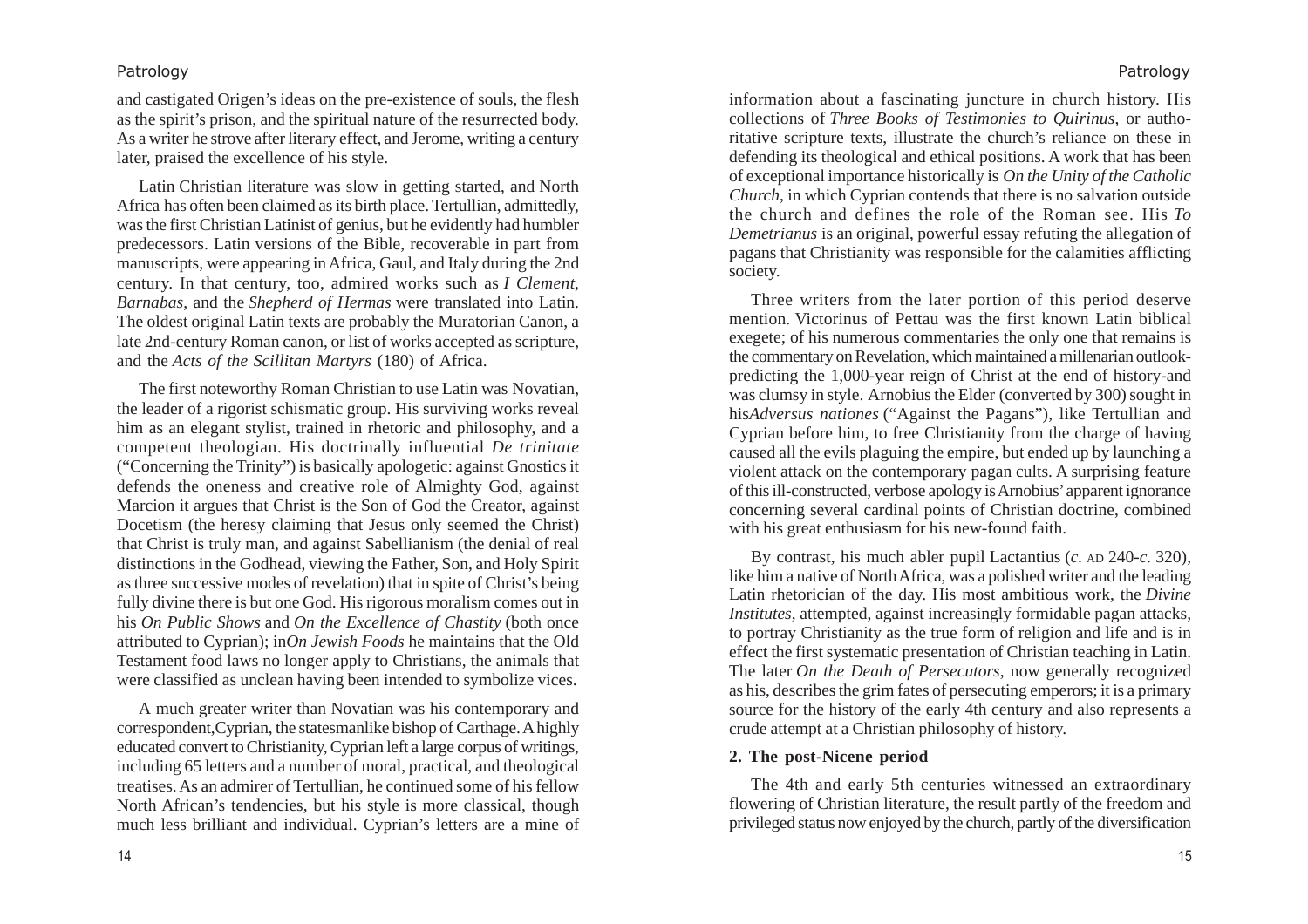of its own inner life (compare the rise of monasticism), but chiefly of the controversies in which it hammered out its fundamental doctrines.

Arianism, which denied Christ's essential divinity, aroused an allpervasive reaction in the 4th century; the task of the first two ecumenical councils, at Nicaea (325) and Constantinople (381), was to affirm the orthodox doctrine of the Trinity. In the 5th century the Christological question moved to the fore, and the Council of Chalcedon (451), completing that of Ephesus (431), defined Christ as one person in two natures. The Christological controversies of the 5th century were extremely complex, involving not only theological issues but also issues of national concerns-especially in the Syrianinfluenced East, where the national churches were called non-Chalcedonian because they rejected the doctrinal formulas of the Council of Chalcedon.

Involved in the 5th-century Christological controversy were many persons and movements: Nestorius, consecrated patriarch of Constantinople in 428, and his followers, the Nestorians, who were concerned with preserving the humanity of Christ as well as his divinity; Cyril, patriarch of Alexandria, and his followers, who were devoted to maintaining a balanced emphasis on both of the natures of Christ, divine and human; Eutyches (*c.* 378–after 451), a muddleheaded archimandrite (head of a monastery) who affirmed two natures before and one nature after the incarnation; the Monophysites, who (following Eutyches) stressed the one unified nature of Christ; and the moderates and those who sought theological, ecclesiastical, and even political solutions to this highly complex doctrinal dispute, such as Pope Leo I. It was a time when the Alexandrian and Antiochene theological schools vied with each other for the control of the theology of the church. In the Syrian East the Antiochene tradition continued in the schools of Edessa and Nisibis, which became centres of a non-Greek national renaissance. The issues of grace, free will, and the Fall of Man concerned the West mainly. Meanwhile, old literary forms were developing along more mature lines, and new ones were emerging, including historiography, lives of saints, set piece (fixed-form) oratory, mystical writings, and hymnody.

#### **The Nicene Fathers**

A seesaw struggle between Arians and orthodox Christians dominated the immediate post-Nicene period. Arius himself, Eusebius of Nicomedia, and other radicals occupied the extreme left wing, carrying Origen's views on the subordination of the Son to what became dangerous lengths. Apart from a few precious letters and fragments, their writings have perished. On the extreme right Athanasius, Eustathius of Antioch, and Marcellus of Ancyra (strongly anti-Origenist) tenaciously upheld the Nicene decision that the Son was of the same substance with the Father. Again, the writings of the two latter figures, except for scattered but illuminating fragments, have disappeared. Most churchmen preferred the middle ground; loyal to the Origenist tradition, they suspected the Nicene Creed of opening the door to Sabellianism but were equally shocked by Arianism in its more uncompromising forms. Eusebius of Caesarea (*c.* 260–*c.* 340) was their spokesman, and for decades the eastern emperors supported his mediating line.

Eusebius is chiefly known as a historian; his *Ecclesiastical History*, with its scholarly use of documents and guiding idea that the victory of Christianity is the proof of its divine origin, introduced something novel and epoch-making. But he also wrote voluminous apologetic treatises, biblical and exegetical works, and polemical tracts against Marcellus of Ancyra. From these can be gathered his theology of the Word, which was Origenist in inspiration and profoundly subordinationist and which made the strict Nicenes suspect him as an ally of Arius. Such suspicions were unjust, for he upheld Origen's doctrine of eternal generation (*i.e.,* that the Word is generated outside the category of time) and rejected the extreme Arian theses. His influence can be studied in the works of Cyril of Jerusalem (*c.* 315– 386?), whose *Catecheses*, or introductory lectures on Christian doctrine for candidates for baptism, exemplify a pastoral type of Christian literature. Though critical of the Arian positions, Cyril remained reserved in his attitude toward the Nicene theology and at several other points showed affinities with Eusebius.

Athanasius (*c.* 293–373) bestrides the 4th century as the inflexible champion of the Nicene dogma. He had been present at the council, defending Alexander, the theologian-bishop of Alexandria from 313 to 328, who had exposed Arius; and after succeeding Alexander in 328 he spent the rest of his stormy life defending, expounding, and drawing out the implications of the Nicene theology. His most thorough and effective exposition of the Son's eternal origin in the Father and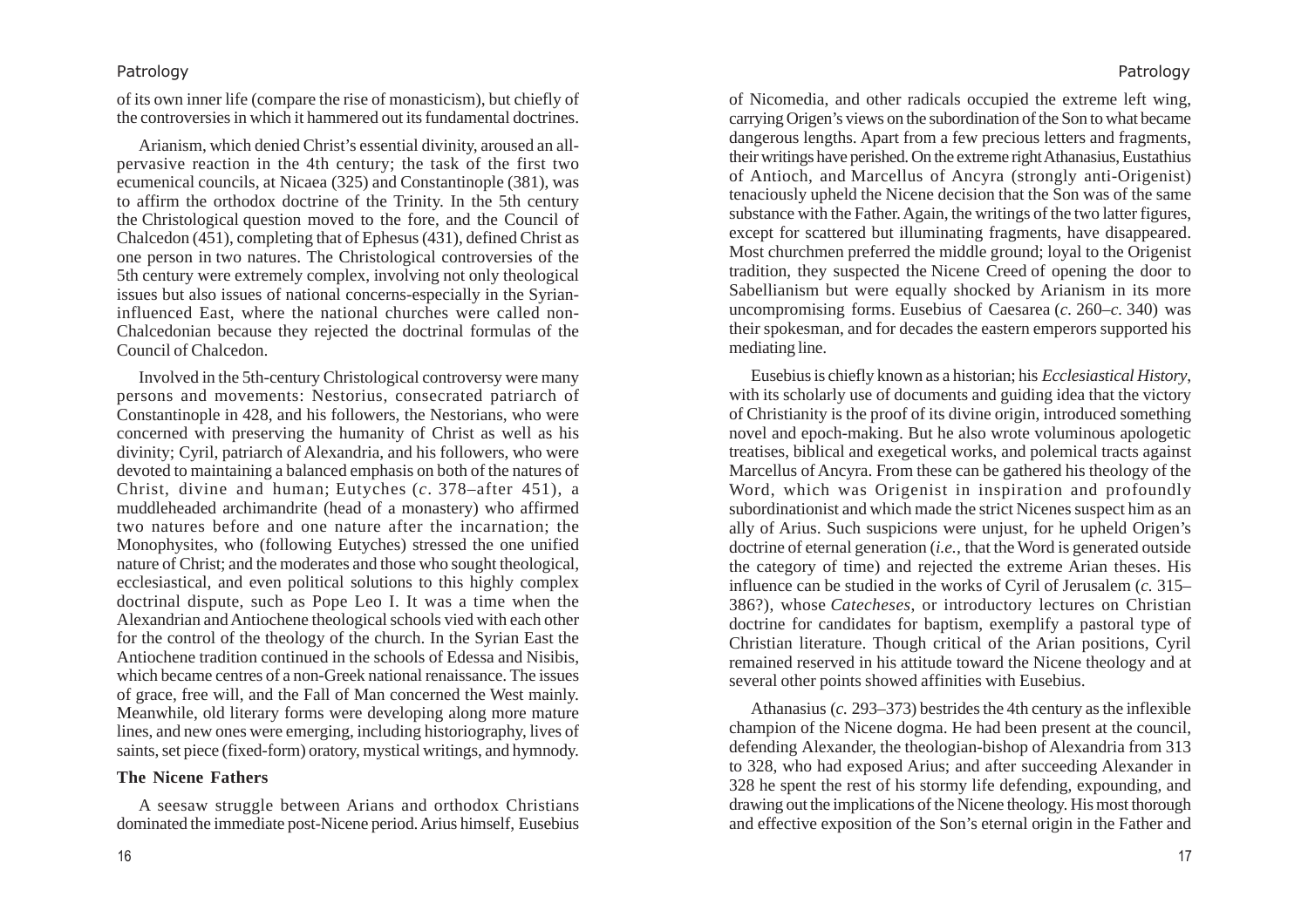essential unity with him is contained in his *Four Orations Against the Arians*; but in addition he produced a whole series of treatises, historical or dogmatic or both, as well as letters, covering different aspects of the controversy.

It would be misleading, however, to delineate Athanasius exclusively as a polemicist. First, even in his polemical writings he was working out a positive doctrine of the triune God that anticipated later formal definitions. His *Letters to Bishop Serapion*, with their persuasive presentation of the Holy Spirit as a consubstantial (of the same substance) person in the Godhead, are an admirable illustration. Also his noncontroversial works, such as the relatively early but brilliant apologies *Discourse Against the Pagans* and *The Incarnation of the Word of God*; the attractive and influential *Life of St. Antony*, which was to give a powerful impulse to monasticism (especially in the West); and his numerous exegetical and ascetic essays, which survive largely in fragments, sometimes in Coptic or Syriac translations, should not be overlooked.

#### **The Cappadocian Fathers**

Although Athanasius prepared the ground, constructive agreement on the central doctrine of the Trinity was not reached in his lifetime, either between the divided parties in the East or between East and West with their divergent traditions. The decisive contribution to the Trinitarian argument was made by a remarkable group of philosophically minded theologians from Cappadocia-Basil of Caesarea, his younger brother Gregory of Nyssa, and his lifelong friend Gregory of Nazianzus. Of aristocratic birth and consummate culture, all three were drawn to the monastic ideal, and Basil and Gregory of Nazianzus achieved literary distinction of the highest order. While their joint accomplishments in doctrinal definition were indeed outstanding, each made a noteworthy mark in other fields as well.

So far as Trinitarian dogma is concerned, the Cappadocians succeeded, negatively, in overthrowing Arianism in the radical form in which two acute thinkers, Aëtius (d. *c.*366) and Eunomius (d. *c.* 394), had revived it in their day, and, positively, in formulating a conception of God as three Persons in one essence that eventually proved generally acceptable. The oldest of Basil's dogmatic writings is his only partially successful *Against Eunomius*, the most mature his essay *On the Holy Spirit*. Gregory of Nyssa continued the attack on Eunomius in four massive treatises and published several more positive dogmatic essays, the most successful of which is the *Great Catechetical Oration*, a systematic theology in miniature. The output of Gregory of Nazianzus was much smaller, but his 45 *Orations*, as well as being masterpieces of eloquence, contain his classic statement of Trinitarian orthodoxy. Basil's vast correspondence testifies to his practical efforts to reconcile divergent movements in Trinitarian thinking.

Basil is famous as a letter writer and preacher and for his views on the appropriate attitude of Christians toward Hellenistic culture; but his achievement was not less significant as a monastic legislator. His two monastic rules, used by St. Benedict and still authoritative in the Greek Orthodox Church, are tokens of this. Gregory of Nazianzus, too, was an accomplished letter writer, but his numerous, often lengthy poems have a special interest. Dogmatic, historical, and autobiographical, they are often intensely personal and lay bare his sensitive soul. On the other hand, Gregory of Nyssa, much the most speculative of the three, was an Origenist both in his allegorical interpretation of scripture and his eschatology. But he is chiefly remarkable as a pioneer of Christian mysticism, and in his *Life of Moses, Homilies on Canticles*, and other books he describes how the soul, in virtue of having been created in the divine image, is able to ascend, by successive stages of purification, to a vision of God.

A figure who stood in sharp contrast, intellectually and in temperament, to the Cappadocians was their contemporary, Epiphanius of Salamis, in Cyprus. A fanatical defender of the Nicene solution, he was in no sense a constructive theologian like them, but an uncritical traditionalist who rejected every kind of speculation. He was an indefatigable hammer against heretics, and his principal work, the *Panarion* ("Medicine Chest"), is a detailed examination of 80 heresies (20 of them pre-Christian); it is invaluable for the mass of otherwise unobtainable documents it excerpts. Conformably with Epiphanius' contempt for classical learning, the work is written in Greek without any pretension to elegance. His particular bete noire was Origen, to whose speculations and allegorism he traced virtually all heresies.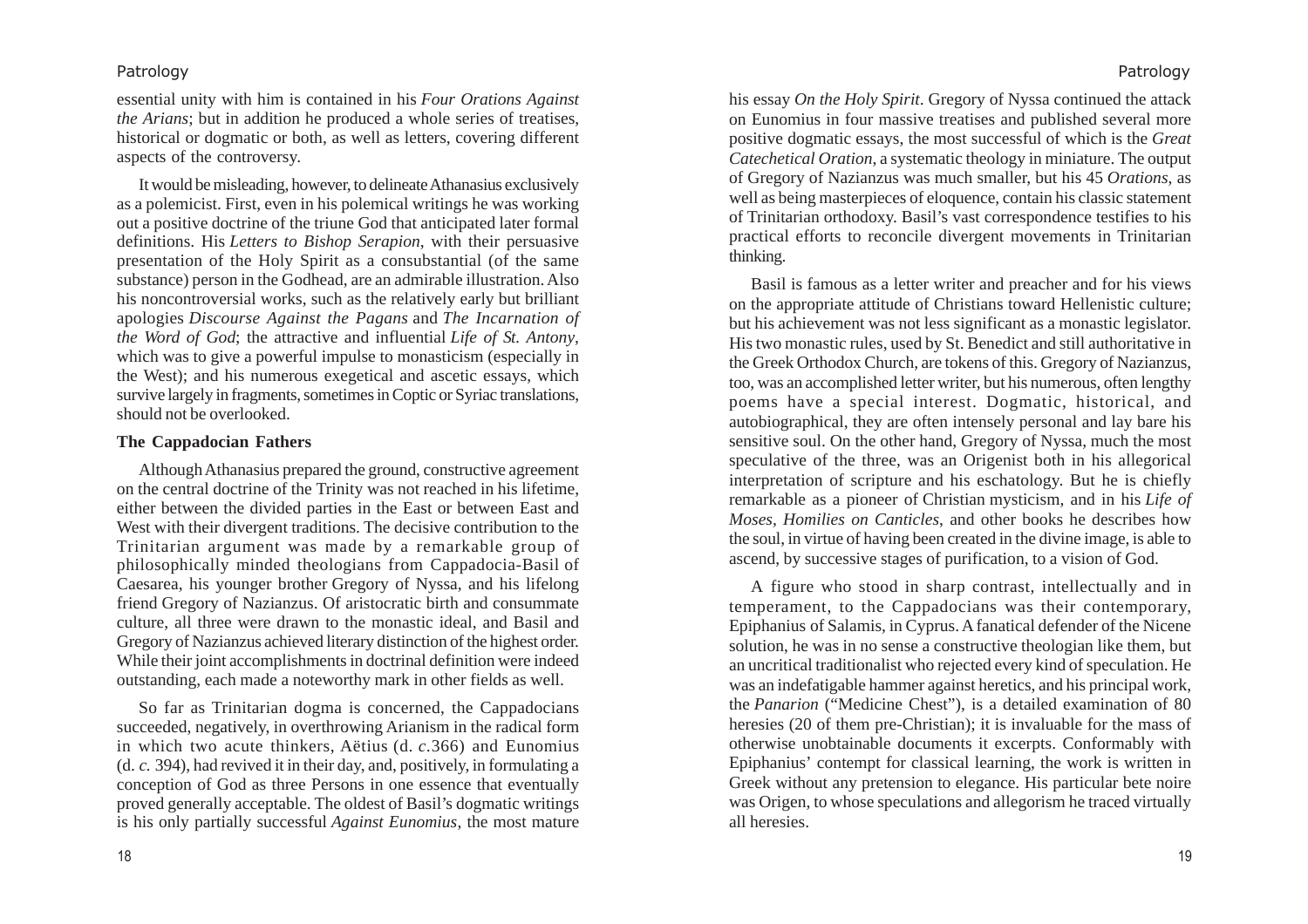#### **Monastic literature**

From the end of the 3rd century onward, monasticism was one of the most significant manifestations of the Christian spirit. Originating in Egypt and spreading thence to Palestine, Syria, and the whole Mediterranean world, it fostered a literature that illuminates the life of the ancient church.

Both Anthony (*c.* 250–355), the founder of eremitical, or solitary, monasticism in the Egyptian desert, and Ammonas (fl. *c.* 350), his successor as leader of his colony of anchorites (hermits), wrote numerous letters; a handful from the pen of each is extant, almost entirely in Greek or Latin translation of the Coptic originals. Those of Ammonas are particularly valuable for the history of the movement and as reflecting the uncomplicated mysticism that inspired it. The founder of monastic community life, also in Egypt, was Pachomius (*c.* 290–346), and the extremely influential rule that he drew up has been preserved, mainly in a Latin translation made by Jerome.

Though these and other early pioneers were simple, practical men, monasticism received a highly cultivated convert in 382 in Evagrius Ponticus. He was the first monk to write extensively and was in the habit of arranging his material in groups of a hundred aphorisms, or "centuries," a literary form that he invented and that was to have a great vogue in Byzantine times. A master of the spiritual life, he classified the eight sins that undermine the monk's resolution and also the ascending levels by which the soul rises to wordless contemplation. Later condemned as an Origenist, he was deeply influential in the East, and, through John Cassian, in the West as well.

Side by side with works composed by monks there sprang up a literature concerned with them and the monastic movement. Much of it was biographical, the classic example being Athanasius' *Life of St. Antony*. Sulpicius Severus (*c.* 363-*c.* 420) took this work as his model when early in the 5th century he wrote his *Life of St. Martin of Tours*, the first Western biography of a monastic hero and the pattern of a long line of medieval lives of saints. But it was Palladius (*c.* 363 before 431), a pupil of Evagrius Ponticus, who proved to be the principal historian of primitive monasticism. His *Lausiac History* (so called after Lausus, the court chamberlain to whom he dedicated it), composed

about 419/420, describes the movement in Egypt, Palestine, Syria, and Asia Minor. Since much of the work is based on personal reminiscences or information received from observers, it is, despite the legendary character of many of its narratives, an invaluable source book.

Finally, no work so authentically conveys the spirit of Egyptian monasticism as the *Apophthegmata Patrum* ("Sayings of the Fathers"). Compiled toward the end of the 5th century, but using much older material, it is a collection of pronouncements of the famous desert personalities and anecdotes about them. The existing text is in Greek, but it probably derives from an oral tradition in Coptic.

#### **The school of Antioch**

Antioch, like Alexandria, was a renowned intellectual centre, and a distinctive school of Christian theology flourished there and in the surrounding region throughout the 4th and the first half of the 5th century. In contrast to the Alexandrian school, it was characterized by a literalist exegesis and a concern for the completeness of Christ's manhood. Little is known of its traditional founder, the martyr priest Lucian (d. 312), except that he was a learned biblical scholar who revised the texts of the Septuagint and the New Testament. His strictly theological views, though a mystery, must have been heterodox, for Arius, Eusebius of Nicomedia, and other Arians claimed to be his disciples ("fellow Lucianists"), and Bishop Alexander of Alexandria, who denounced them, lists Lucian among those who influenced them. But Eustathius of Antioch, the champion of Nicene orthodoxy, is probably more representative of the school, with his antipathy to what he regarded as Origen's excessive allegorism and his recognition, as against the Arians, of the presence of a human soul in the incarnate Christ.

It was, however, much later in the 4th century, in the person of Diodore of Tarsus (*c.*330-*c.* 390), that the School of Antioch began to reach the height of its fame. Diodore courageously defended Christ's divinity against Julian the Apostate, the Roman emperor who attempted to revive paganism, and in his lifetime was regarded as a pillar of orthodoxy. Later critics detected anticipations of Nestorianism (the heresy upholding the division of Christ's Person) in his teaching, and as a result his works, apart from some meagre fragments, have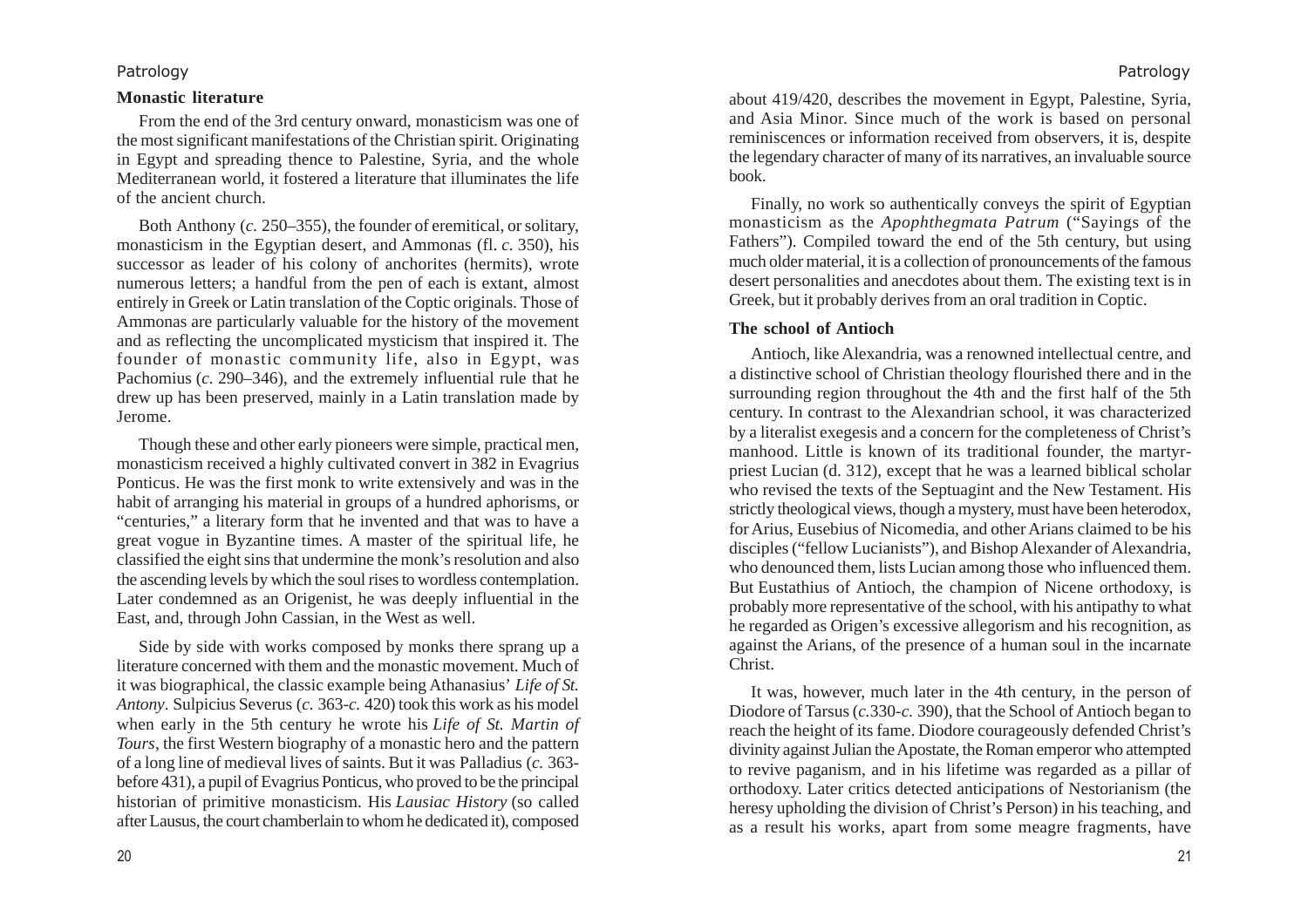perished. They were evidently voluminous and wide-ranging, covering exegesis, apologetics, polemics, and even astronomy; and he not only strenuously opposed Alexandrian allegorism but also expounded the Antiochene *theoria*, or principle for discovering the deeper intention of scripture and at the same time remaining loyal to its literal sense.

In stature and intellectual power Diodore was overshadowed by his two brilliant pupils, Theodore of Mopsuestia (*c.* 350-428/429) and John Chrysostom (*c.* 347-407). Both had also studied under the famous pagan Sophist rhetorician Libanius (314-393), thereby illustrating the cross-fertilization of pagan and Christian cultures at this period. Like Diodore, Theodore later fell under the imputation of Nestorianism, and the bulk of his enormous literary output-comprising dogmatic as well as exegetical works-was lost. Fortunately, the 20th century has seen the recovery of a few important texts in Syriac translations (notably his *Commentary on St. John* and his *Catechetical Homilies*), as well as the reconstruction of the greater part of his *Commentary on the Psalms*. This fresh evidence confirms that Theodore was not only the most acute of the Antiochene exegetes, deploying the hermeneutics (critical interpretive principles) of his school in a thoroughly scientific manner, but also an original theologian who, despite dangerous tendencies, made a unique contribution to the advancement of Christology. His *Catechetical Homilies* are immensely valuable both for understanding his ideas and for the light they throw on sacramental doctrine and liturgical practice.

In contrast to Theodore, John was primarily a preacher; indeed he was one of the most accomplished of Christian orators and amply merited his title "Golden-Mouthed" (*Chrysostomos*). With the exception of a few practical treatises and a large dossier of letters, his writings consist entirely of addresses, the majority being expository of the Bible. There he shows himself a strict exponent of Antiochene literalism, reserved in exploiting even the traditional typology (*i.e.,* treatment of Old Testament events and so forth as prefigurative of the new Christian order) but alert to the moral and pastoral lessons of his texts. This interest, combined with his graphic descriptive powers, makes his sermons a mirror of the social, cultural, and ecclesiastical conditions in contemporary Antioch and Constantinople, as well as of his own compassionate concern as a pastor. Indefatigable in denouncing heresy, he was not an original thinker; on the other hand,

he was outstanding as a writer, and connoisseurs of rhetoric have always admired the grace and simplicity of his style in some moods, its splendour and pathos in others.

The last noteworthy Antiochene, Theodoret of Cyrrhus (*c.* 393 *c.* 458), in Syria, was also an elegant stylist. His writings were encyclopaedic in range, but the most memorable perhaps are his *Remedy for Greek Maladies*, the last of ancient apologies against paganism; and his *Ecclesiastical History*, continuing Eusebius' work down to 428. His controversial treatises are also important, for he skillfully defended the Antiochene Christology against the orthodox Bishop Cyril of Alexandria and was instrumental in getting its more valuable features recognized at the Council of Chalcedon. He was a scholar with a comprehensive and eclectic mind, and his large correspondence testifies to his learning and mastery of Greek prose as well as illustrating the history and intellectual life of the age.

#### **The schools of Edessa and Nisibis**

Parallel with its richer and better-known Greek and Latin counterparts, an independent Syriac Christian literature flourished inside, and later outside (in Persia), the frontiers of the Roman Empire from the early 4th century onward.Aphraates, an ascetic cleric under whose name 23 treatises written between 336 and 345 have survived, is considered the first Syriac Father. Deeply Christian in tone, these tracts present a primitive theology, with no trace of Hellenistic influence but a firm grasp and skillful use of scripture. Edessa and Nisibis (now Urfa and Nusaybin in southeast Turkey) were the creative centres of this literature. Edessa had been a focus of Christian culture well before 200; the old Syriac version of the New Testament and Tatian's *Diatessaron*, as well as a mass of Syriac apocryphal writings, probably originated there.

The chief glory of Edessene Christianity was Ephraem Syrus (*c.* 306–373), the classic writer of the Syrian Church who established his school of theology there when Nisibis, its original home and his own birthplace, was ceded to Persia under the peace treaty of 363, after the death of Julian the Apostate. In his lifetime Ephraem had a reputation as a brilliant preacher, commentator, controversialist, and above all, sacred poet. His exegesis shows Antiochene tendencies, but as a theologian he championed Nicene orthodoxy and attacked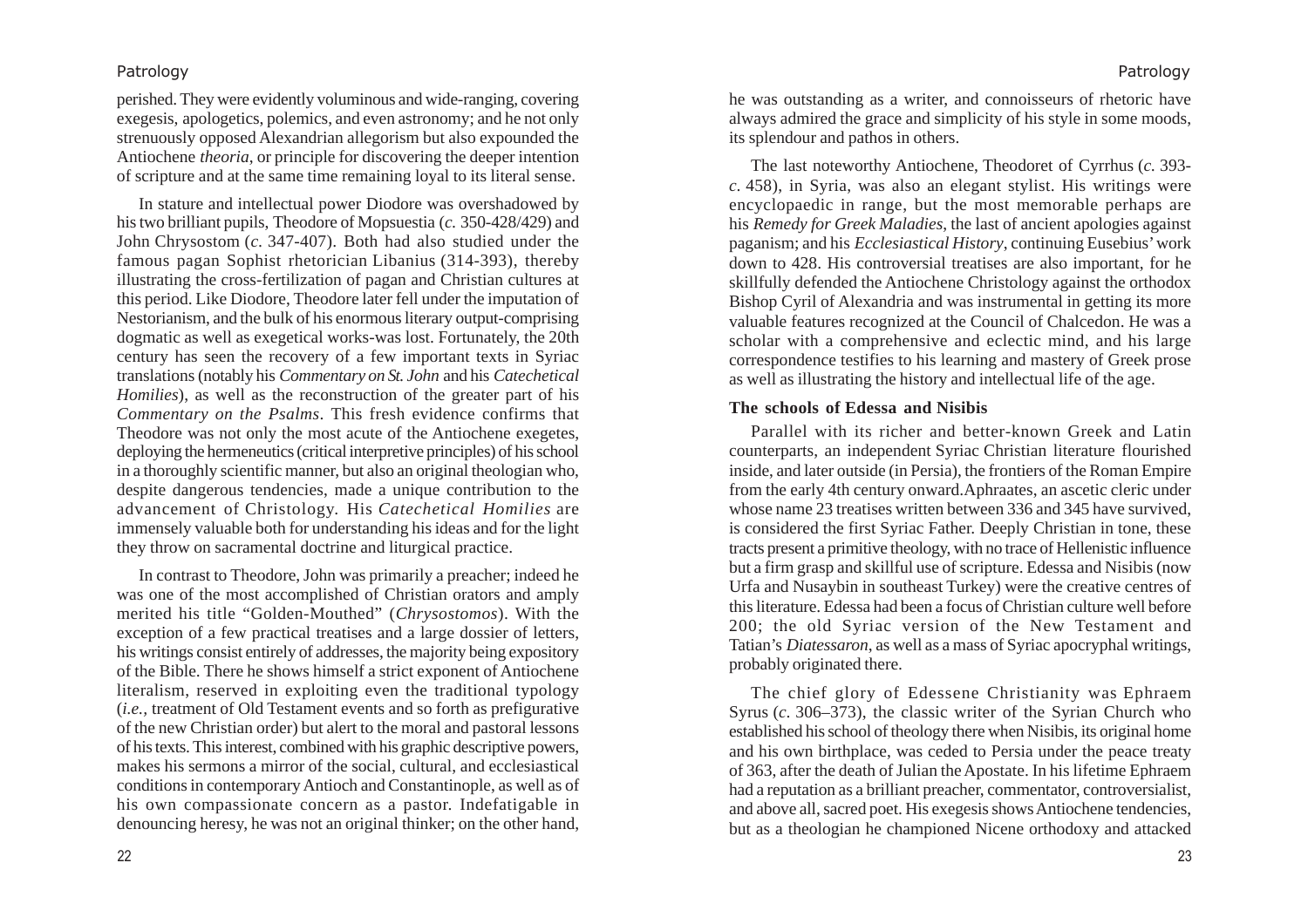Arianism. His hymns, many in his favourite seven-syllable metre, deal with such themes as the Nativity, the Epiphany, and the Crucifixion or else are directed against skeptics and heretics. His *Carmina Nisibena* ("Songs of Nisibis") make a valuable source book for historians, especially for information about the frontier wars.

After Ephraem's death in 373, the school at Edessa developed his lively interest in exegesis and became increasingly identified with the Antiochene line in theology. Among those responsible for this was one of its leading instructors, Ibas (d. 457), who worked energetically translating Theodore of Mopsuestia's commentaries and disseminating his Christological views. His own stance on the now urgent Christological issue was akin to that of Theodoret of Cyrrhus - roughly midway between Nestorius' dualism and the Alexandrian doctrine of one nature - and he bluntly criticized Cyril's position in his famous letter to Maris (433), the sole survivor (in a Greek translation) of his abundant works; it was one of the Three Chaptersanathematized by the second Council of Constantinople (553).

The frankly Antiochene posture typified by Ibas brought the school into collision with Rabbula, bishop of Edessa from 412 to 435, an uncompromising supporter of Cyril and the Alexandrian Christology. As well as writing numerous letters, hymns, and a sermon against Nestorius, Rabbula translated Cyril's *De recta fide*(*Concerning the Correct Faith*) into Syriac and also probably compiled the revised Syriac version of the four Gospels (contained in the Peshitta) in order to oust Tatian's*Diatessaron*. On his death he was succeeded by Ibas, who predictably exerted his influence in an Antiochene direction.

Another eminent Edessene writer was Narses (d. *c.* 503), who became one of the formative theologians of the Nestorian Church. He was the author of extensive commentaries, now lost, and of metrical homilies, dialogue songs, and liturgical hymns. In 447, when a Monophysite reaction set in, he was expelled from Edessa along with Barsumas, the head of the school, but they promptly set up a new school at Nisibis on Persian territory. The school at Edessa was finally closed, because of its Nestorian leanings, by the emperor Zeno in 489, but its offshoot at Nisibis flourished for more than 200 years and became the principal seat of Nestorian culture. At one time it had as many as 800 students and was able to ensure that the then prosperous church in Persia was Nestorian. On the other hand, Philoxenus of Mabbug, who had studied at Edessa in the second half of the 5th century and was one of the most learned of Syrian theologians, was a vehement advocate of Monophysitism. His 13 homilies on the Christian life and his letters reveal him as a fine prose writer; but he is chiefly remembered for the revision of the Syriac translation of the Bible (the so-called Philoxenian version) for which he was responsible and which was used by Syrian Monophysites in the 6th century.

#### **3. The Chalcedonian Fathers**

From about 428 onward Christology became an increasingly urgent subject of debate in the East and excited interest in the West as well. Two broad positions had defined themselves in the 4th century. Among Alexandrian theologians the "Word-flesh" approach was preferred, according to which the Word had assumed human flesh at the Incarnation; Christ's possession of a human soul or mind was either denied or ignored. Antiochene theologians, on the other hand, consistently upheld the "Word-man" approach, according to which the Word had united himself to a complete man; this position ran the risk, unless carefully handled, of so separating the divinity and the humanity as to imperil Christ's personal unity.

Apollinarius the Younger (*c.* 310-*c.* 390) had brilliantly exposed the logical implications of the Alexandrian view; although condemned as a heretic, he had forced churchmen of all schools to recognize, though with varying degrees of practical realism, a human mind in the Redeemer. His writings were systematically destroyed, but the remaining fragments confirm his intellectual acuteness as well as his literary skill. The crisis of the 5th century was precipitated by the proclamation by Nestorius, patriarch of Constantinople - pushing Antiochene tendencies to extremes - of a Christology that seemed to many to imply two Sons. Nestorius held that Mary was not only *Theotokos* ("God-bearing") but also*anthropotokos* ("manbearing"), though he preferred the term *Christotokos* ("Christbearing"). In essence, he was attempting to protect the concept of the humanity of Christ. The controversy raged with extraordinary violence from 428 to 451, when the Council of Chalcedon hammered out a formula that at the time seemed acceptable to most and that attempted to do justice to the valuable insights of both traditions.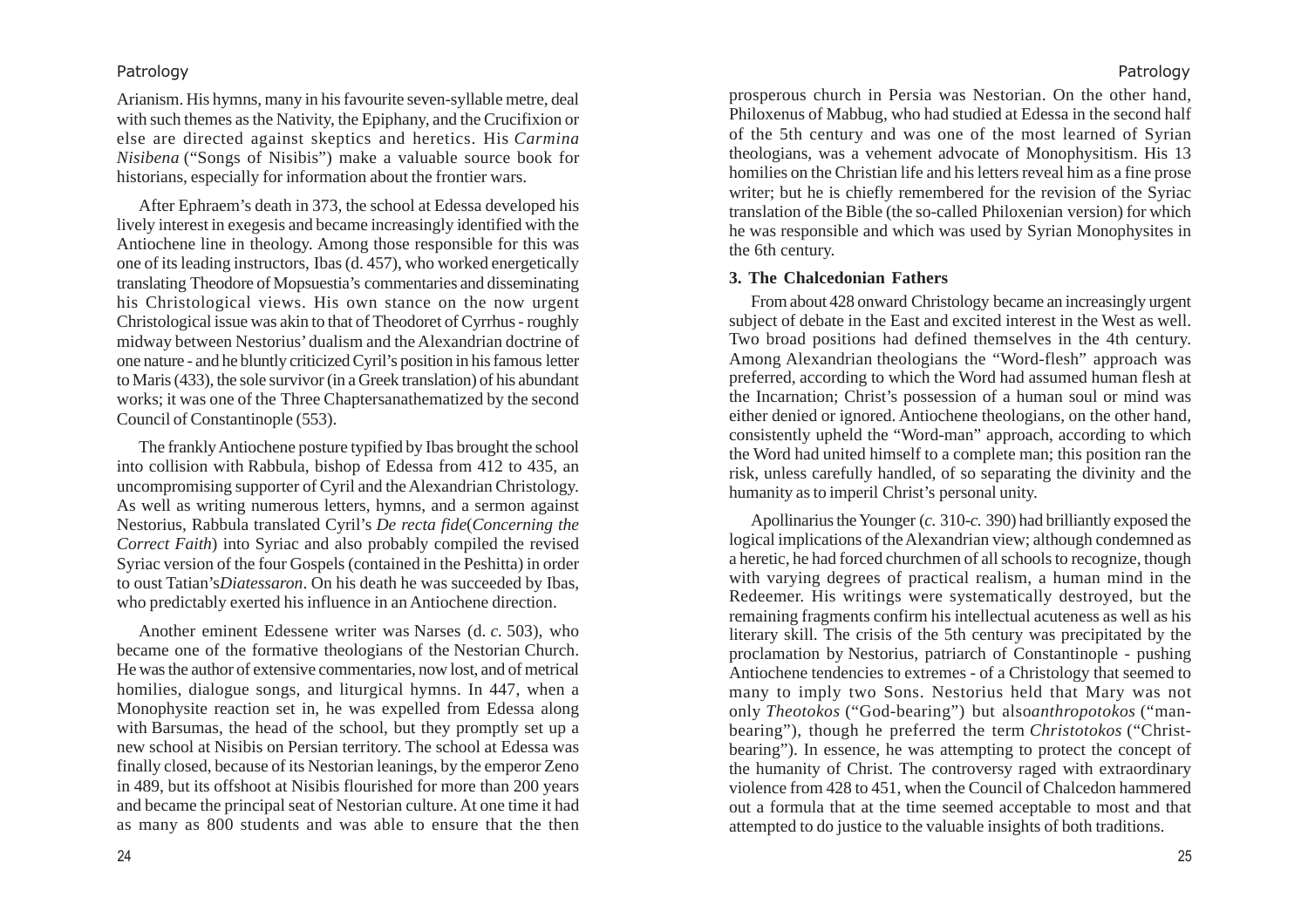A number of theologians and ecclesiastics either prepared the way for or contributed to the Chalcedonian solution. Three who deserve mention are Theodoret of Cyrrhus, Proclus of Constantinople, and John Cassian. The first was probably responsible for drafting the Formula of Union (433) that became the basis of the Chalcedonian Definition. Proclus was an outstanding pulpit orator, and several of his sermons as well as seven letters concerned with the controversy have been preserved; he worked indefatigably to reconcile the warring factions. Cassian prepared the West for the controversy by producing in 430, at the request of the deacon (later pope) Leo, a weighty treatise against Nestorius.

But much the most important, not least because they approached the debate from different standpoints, were Cyril of Alexandria and Pope Leo the Great. Cyril had been the first to denounce Nestorius, and in a whole series of letters and dogmatic treatises he drove home his critique and expounded his own positive theory of hypostatic (substantive, or essential) union. He secured the condemnation of Nestorius at the Council of Ephesus (431), and his own letters were canonically approved at Chalcedon. A convinced adherent of the Alexandrian Word-flesh Christology, he deepened his understanding of the problem as the debate progressed; but his preferred expression for the unity of the Redeemer remained "one incarnate nature of the Word," which he mistakenly believed to derive from Athanasius. Leo provided the necessary balance to this with his famous *Dogmatic Letter*, also endorsed at Chalcedon, which affirmed the coexistence of two complete natures, united without confusion, in the one Person of the Incarnate Word, or Christ.

In patristic literature, however, the interest of both Cyril and Leo extends far beyond Christology. Cyril published essays on the Trinitarian issue against the Arians and also commentaries on Old and New Testament books. If the former show little originality, his exegesis marked a reaction against the more fanciful Alexandrian allegorism and a concentration on the strictly typological significance of the text. Leo, for his part, was a notable preacher and one of the greatest of popes. His short, pithy sermons, clear and elegant in style, set a fine model for pulpit oratory in the West; and his numerous letters give an impressive picture of his continuous struggle to promote orthodoxy and the interests of the Roman see.

#### **Non - Chalcedonian Fathers**

The Chalcedonian settlement was not achieved without some of the leading participants in the debate that preceded it being branded as heretics because their positions fell outside the limits accepted as permissible. It also left to subsequent generations a legacy of misunderstanding and division.

The outstanding personalities in the former category were Nestorius and Eutyches. It was Nestorius whose imprudent brandishing of extremist Antiochene theses - particularly his reluctance to grant the title of *Theotokos* to Mary, mother of Jesus - had touched off the controversy. Only fragments of his works remain, for after his condemnation their destruction was ordered by the Byzantine government, but these have been supplemented by the discovery, in a Syriac translation, of his *Book of Heraclides of Damascus*. Written late in his life, when Monophysitism had become the bogey, this is a prolix apology in which Nestorius pleads that his own beliefs are identical with those of Leo and the new orthodoxy. Eutyches, on the other hand, an over-enthusiastic follower of Cyril, was led by his antipathy to Nestorianism into the opposite error of confusing the natures. He contended that there was only one nature after the union of divinity and humanity in the Incarnate Word, and he was thus the father of Monophysitism in the strict, and not merely verbal, sense.

After the Council of Ephesus in 431 the eastern bishops of Nestorian sympathies gradually formed a separate Nestorian Church on Persian soil, with the see of its patriarch at Ctesiphon on the Tigris. Edessa and then Nisibis were its theological and literary centres. But a much wider body of eastern Christians, particularly from Egypt and Palestine, found the Chalcedonian dogma of "two natures" a betrayal of the truth as stated by their hero Cyril. For the next two centuries the struggle between these Monophysites and strict Chalcedonians to secure the upper hand convulsed the Eastern Church. Among the Monophysites it produced theologians of high calibre and literary distinction, notably the moderate Severus of Antioch (*c.*465– 538), who while contending stoutly for "one nature after the union" was equally insistent on the reality of Christ's humanity. His contemporary Julian of Halicarnassus taught the more radical doctrine that, through union with the Word, Christ's body had been incorruptible and immortal from the moment of the Incarnation.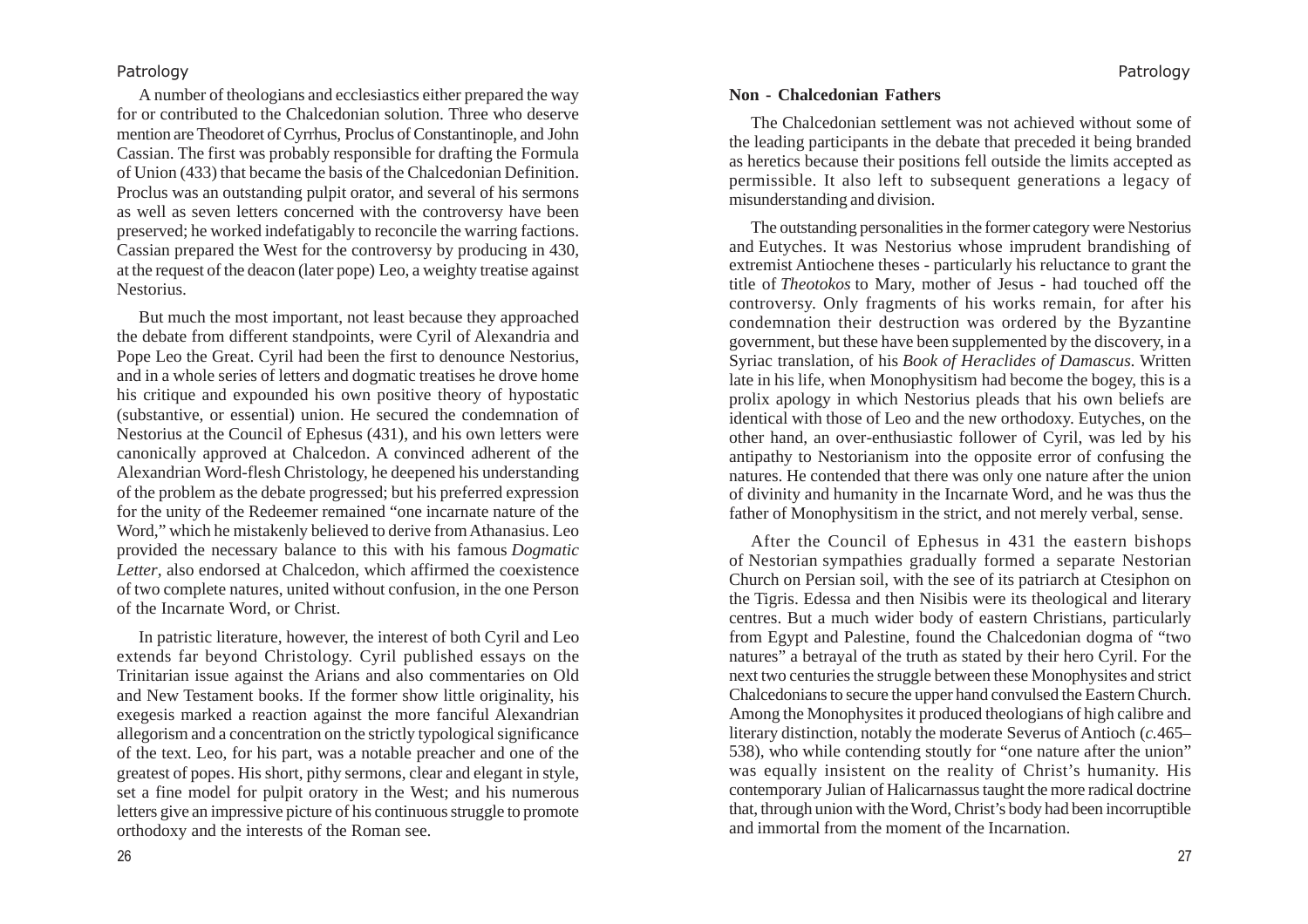In the 7th century, inspired by the need for unity in the face of successive Persian and Arab attacks, an attempt was made to reconcile the Monophysite dissenters with the orthodox Chalcedonians. The formula, which it was thought might prove acceptable to both, asserted that, though Christ had two natures, he had only one activity*i.e.,* one divine will. This doctrine, Monothelitism, stimulated an intense theological controversy but was subjected to profound and far-reaching criticism byMaximus the Confessor, who perceived that, if Christians are to find in Christ the model for their freedom and individuality, his human nature must be complete and therefore equipped with a human will. The formula was condemned as heretical at the third Council of Constantinople of 680–681.

#### **4. The post-Nicene Latin Fathers**

Latin Christian literature in this period was slower than Greek in getting started, and it always remained sparser. Indeed, the first half of the 4th century produced onlyJulius Firmicus Maternus, author not only of the most complete treatise on astrology bequeathed by antiquity to the modern world but also of a fierce diatribe against paganism that has the added interest of appealing to the state to employ force to repress it and its immoralities. From Africa, rent asunder by Donatism, the heretical movement that rejected the efficacy of sacraments administered by priests who had denied their faith under persecution, came the measured anti-Donatist polemic of Optatus of Milevis, writing in 366 or 367, whose line of argument anticipates Augustine's later attack against the Donatists.

Much more significant than either, however, was Gaius Marius Victorinus, the brilliant professor whose conversion in 355 caused a sensation at Rome. Obscure but strikingly original in his writings, he was an effective critic of Arianism and sought to present orthodox Trinitarianism in uncompromisingly Neoplatonic terms. His speculations about the inner life of the triune Godhead were to be taken up by Augustine.

Three remarkable figures, all different, dominate the second half of the century. The first, Hilary of Poitiers, was a considerable theologian, next to Augustine the finest produced by the West in the patristic epoch. For years he deployed his exceptional gifts in persuading the anti-Arian groups to abandon their traditional

catchwords and rally round the Nicene formula, which they had tended to view with suspicion. Often unfairly described as a popularizer of Eastern ideas, he was an original thinker whose scriptural commentaries and perceptive Trinitarian studies brought fresh insights. The second, Ambrose of Milan, was an outstanding ecclesiastical statesman, equally vigilant for orthodoxy against Arianism as for the rights of the church against the state. Both in his dogmatic treatises and in his largely allegorical, pastorally oriented exegetical works he relied heavily on Greek models. One of the pioneers of Catholic moral theology, he also wrote hymns that are still sung in the liturgy.

The third, Jerome, was primarily a biblical scholar. His enormous commentaries are erudite but unequal in quality; the earlier ones were greatly influenced by Origen's allegorism, but the ones written later, when he had turned against Origen, were more literalist and historical in their exegesis. Jerome's crowning gift to the Western Church and Western culture was the Vulgate translation of the Bible. Prompted by Pope Damasus, he thoroughly revised the existing Latin versions of the Gospels; the Old Testament he translated afresh from the Hebrew. His historical and polemical writings (the latter full of sarcasm and invective) are all interesting, and his rich correspondence supremely so. As a stylist he wrote with a verve and brilliance unmatched in Latin patristic literature.

The two foremost Christian Latin poets of ancient times, Prudentius and Paulinus of Nola, also belong to this half-century. Both used the old classical forms with considerable skill, filling them with a fresh Christian spirit. Prudentius' work is both the finer in quality and the more wide-ranging; in his *Psychomachia* ("The Contest of the Soul"), he introduced an allegorical form that made an enormous appeal to the Middle Ages. Paulinus is also interesting for his extensive correspondence, much admired in his own day, which kept him in close touch with many leading Christian contemporaries.

All these figures are overshadowed by the towering genius of Augustine (354–430). The range of his writings was enormous: they comprise profound discussions of Christian doctrine (notably his *De Trinitate*, or *On the Trinity*); sustained and carefully argued polemics against heresies (Manichaeism, a dualistic religion; Donatism; and Pelagianism, a view that emphasized free will); exegesis, homilies, and ordinary sermons; and a vast collection of letters. His two best-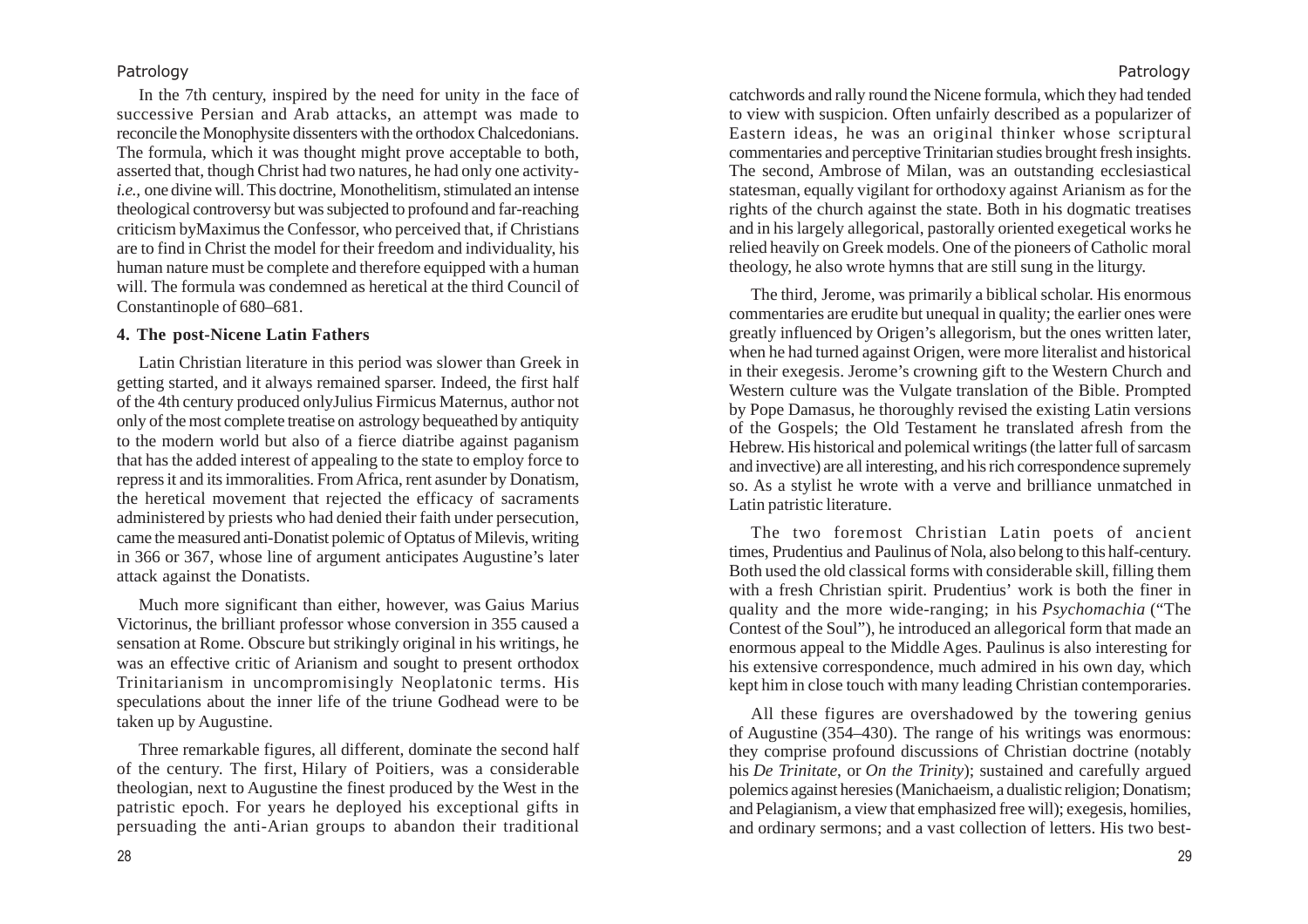known works, the *Confessions* and *The City of God*, broke entirely fresh ground, the one being both an autobiography and an interior colloquy between the soul and God, the other perhaps the most searching study ever made of the theology of history and of the fundamental contrast between Christianity and the world. On almost every issue he handled-the problem of evil, creation, grace and free will, the nature of the church-Augustine opened up lines of thought that are still debated. The prose style he used matched the level of his argument, having a rich texture, subtle assonance, and grave beauty that were new in Latin.

In part recovered in recent years, the works of Pelagius (fl. 405– 418) show him to have been a writer and thinker of high quality. Early in the 5th century, when the monasteries of southern Gaul became active intellectual centres, Vincent of Lérins and John Cassian published critiques of Augustine's extreme positions on grace and free will, proposing the alternative doctrine called Semi-Pelagianism, which held that humans by their own free will could desire life with God. This in turn was criticized by able writers like Prosper of Aquitaine (*c.* 390–*c.* 463) and the celebrated preacher Caesarius of Arles (470–542) and was condemned at the Council of Orange (529). Cassian, however, a firsthand student of Eastern monasticism, is chiefly important for his studies of the monastic life, based on material collected in the East. The rules he formulated were freely drawn upon a century later by St. Benedict of Nursia, the reformer of Western monasticism, when Benedict composed his famous and immensely influential rule at Monte Cassino.

The 6th century marks the final phase of Latin patristic literature, which includes several notable figures, of whom Boethius (480–524). philosopher and statesman, is the most distinguished. His *Consolation of Philosophy* was widely studied in the Middle Ages, but he also composed technically philosophical works, including translations of, and commentaries on, Aristotle. Beside him should be set his longer lived contemporary, Cassiodorus (*c.* 490–*c.* 585), who, as well as encouraging the study of Greek and Latin classics and the copying of manuscripts in monasteries, was himself the author of theological, historical, and encyclopaedic treatises. Also notable is Venantius Fortunatus (*c.* 540–*c.* 600), an accomplished poet whose hymns, such as "Vexilla regis" ("The royal banners forward go") and "Pange lingua"

("Sing, my tongue, the glorious battle"), are still sung. Finally, Gregory the Great (*c.* 540–604) was so prolific and successful an author as to earn the title of Fourth Doctor of the Latin Church. Although unoriginal theologically and reflecting the credulity of the age, his works (which include the earliest life of St. Benedict) made an enormous appeal to the medieval mind.

#### **5. Later Greek Fathers**

The closing phase of patristic literature lasted longer in the Greek East than in the Latin West, where the decline of culture was hastened by barbarian inroads. But even in the East a slackening of effort and originality was becoming perceptible in the latter half of the 5th century. A clear illustration of this is provided by the practice of substituting chain commentaries composed of excerpts from earlier exegetes and anthologies of opinions of respected past theologians for independent exposition and speculation.

Yet the picture was not altogether dim. In the strictly theological field, Leontius of Byzantium (d. *c.* 545) showed ability and originality in reinterpreting the Chalcedonian Christology along the lines of St. Cyril with the aid of the increasingly favoured Aristotelian philosophy. Two other writers, very different from him and from each other, revived in the late 5th and early 6th centuries the brilliance of past generations. One was the figure who called himself Dionysius the Areopagite (*c.*500), the unidentified author of theological and mystical treatises that were destined to have an enormous influence. Based on a synthesis of Christian dogma and Neoplatonism, his work exalts the negative theology (God is understood by what he is not) and traces the soul's ascent from a dialectical knowledge of God to mystical union with him. The other is Romanos Melodos (fl. 6th century), greatest hymnist of the Eastern Church, who invented the kontakion, an acrostic verse sermon in many stanzas with a recurring refrain. The sweep, pathos, and grandeur of his compositions give him a high place of honour among religious poets.

With Maximus the Confessor and John of Damascus the end of the patristic epoch is reached. Maximus was a major critic of Monothelitism; he was also a remarkable constructive thinker whose speculative and mystical doctrines were held in unity by his vision of the incarnation as the goal of history. Writing early in the 8th century,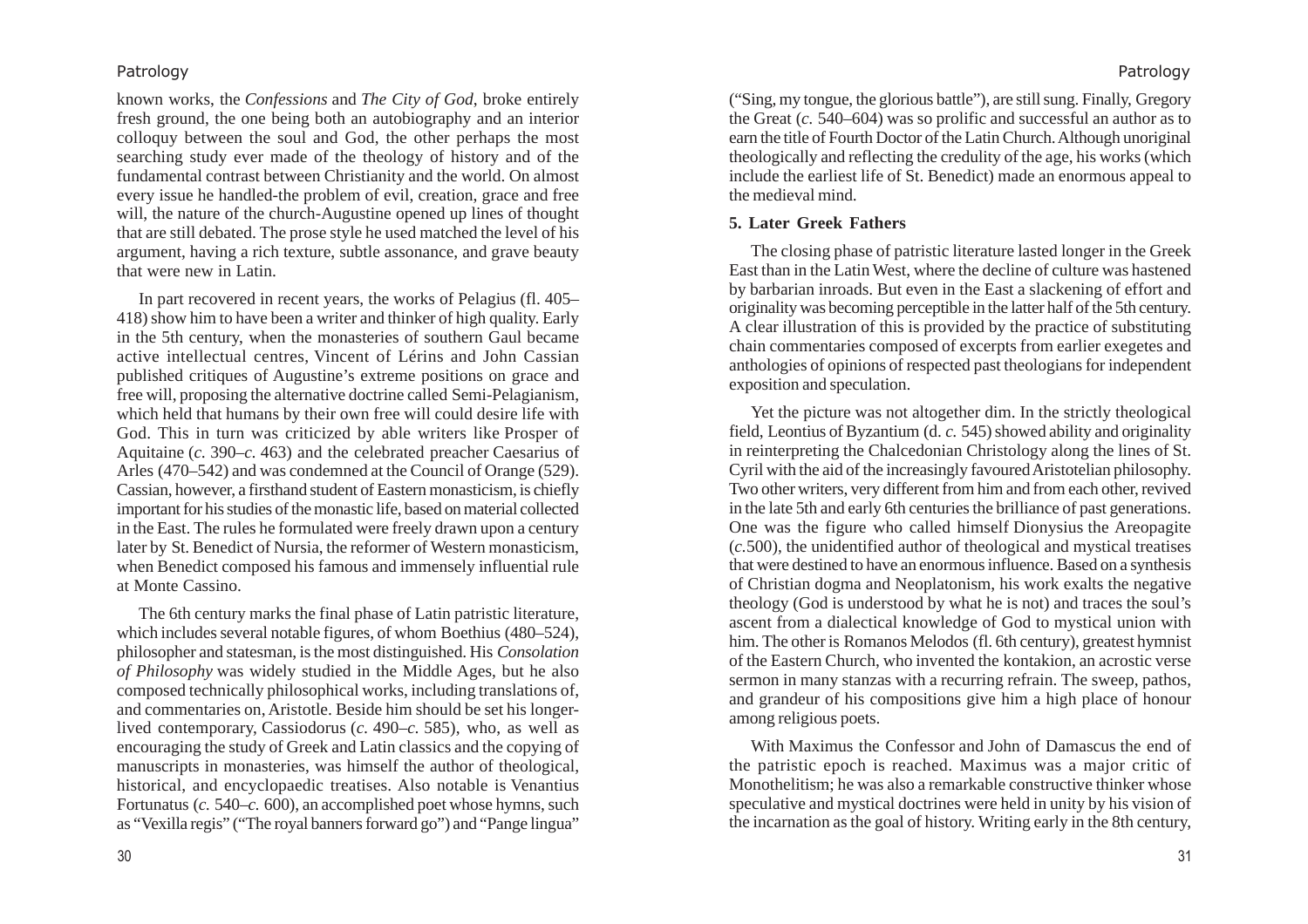John was chiefly influential through his comprehensive presentation of the teaching of the Greek Fathers on the principal Christian doctrines. But in constructing his synthesis he added at many points a finishing touch of his own; his writings in defense of images, prepared to counter the Iconoclasts (those who advocated destruction of religious images, or icons), were original and important; and he was the author of striking poems, some of which found a place in the Greek liturgy.

For 400 or 500 years, when secular culture was slowly but steadily in decline, the patristic writers breathed new life into the Greek and Latin languages and created Syriac as a literary medium. Even when the period came to an end, the halt was really only a temporary pause until the impulses behind it could force other outlets. The literature of the later Byzantine Empire looked back to and drew nourishment from the golden centuries of the Fathers, while Latin Christian letters experienced more than one renascence in the Middle Ages.

The range and variety, too, of the literature are impressive. Its overwhelmingly theological concern necessarily imposed understandable but serious limitations, but, when these have been allowed for, the Christian writers must be acknowledged to have been remarkably successful at molding the traditional literary forms to their new purposes and also at improvising fresh ones adapted to their special situations. Aesthetically considered, patristic literature contains much that is mediocre and even shoddy, but also a great deal that by any standards reaches the heights. And it has a unique interest as the creation of an immensely dynamic and far-reachingly important religious movement during the centuries when it could dominate the whole of life and society.

In the following study we will discuss Didache, one of the most ancient early Christian writing and the theological insights of eight Church Fathers: Ignatius of Antioch, Iranaeus of Lyons, Justin Martyr, Tertullian, Origen, Basil, John Chrysostom and Ephrem.

### **Chapter 2**

# **The Didache**

D<sub>idache</sub> is a short treatise which was accounted by some of the Fathers as next to Holy Scripture. It was rediscovered in 1873 by Bryennios, Greek Orthodox metropolitan of Nicomedia, in the codex from which, in 1875, he had published the full text of the Epistles of St. Clement. The title in the manuscript is *Didache kyriou dia ton dodeka apostolon ethesin*, but before this it gives the heading *Didache ton dodeka apostolon*. The old Latin translation of cc. i-v, found by Dr. J. Schlecht in 1900, has the longer title, omitting "twelve", and has a rubric *De doctrinâ Apostolorum*. For convenience the contents may be divided into three parts: the first is the "Two Ways", the Way of Life and the Way of Death; the second part is a *rituale* dealing with baptism, fasting, and Holy Communion; the third speaks of the ministry. Doctrinal teaching is presupposed, and none is imparted.

The Didache is mentioned by Eusebius after the books of Scripture (*Church History* III.25.4): "Let there be placed among the spuria the writing of the Acts of Paul, the so-called Shepherd and the Apocalypse of Peter, and besides these the Epistle known as that of Barnabas, and what are called the Teachings of the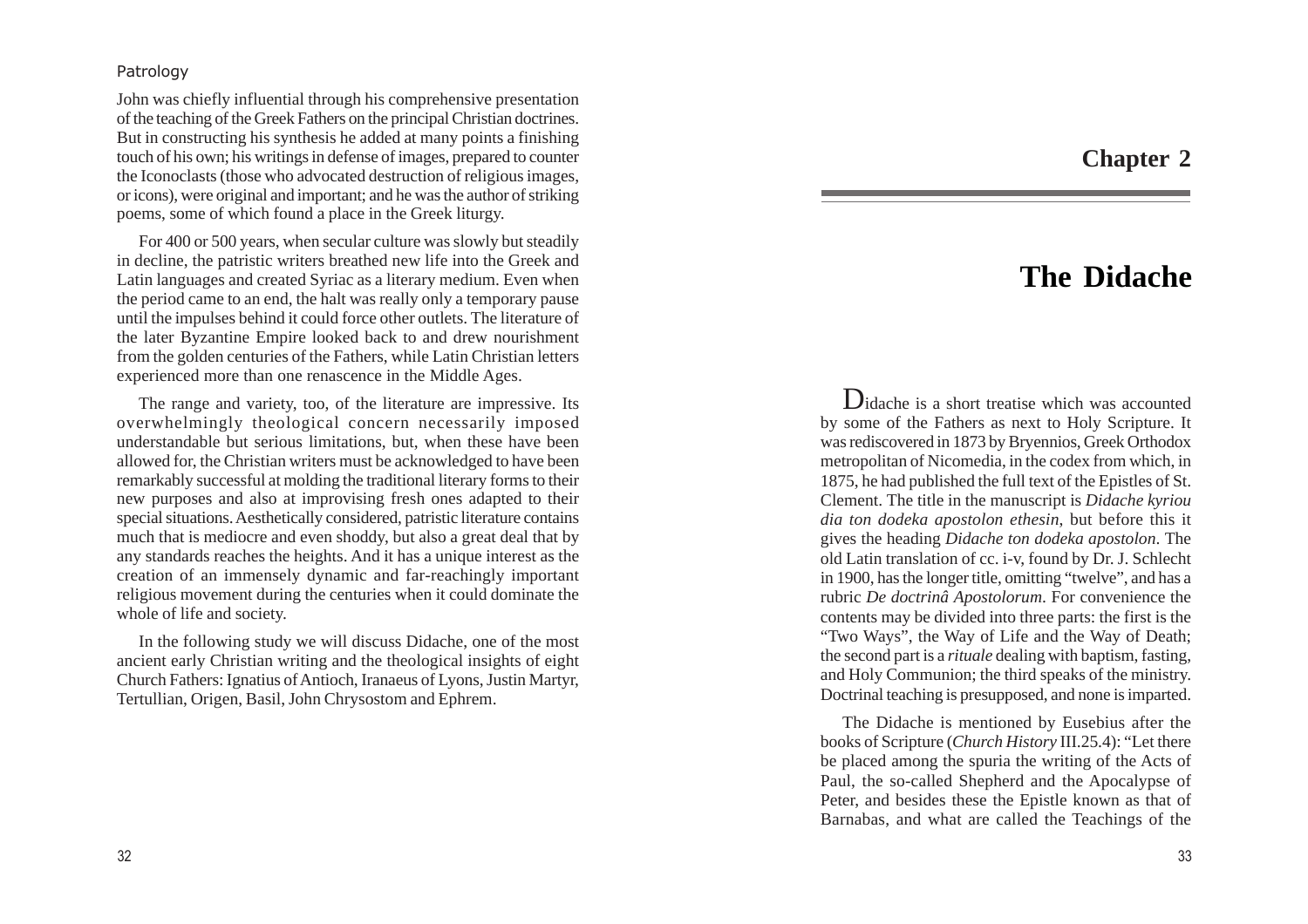Apostles, and also ... the Apocalypse of John, if this be thought fit ..." S t. Athanasius and Rufinus add the "Teaching" to the sapiential and other deutero-canonical books. (Rufinus gives the curious alternative title "Judicium Petri".) It has a similar place in the lists of Nicephorus, Pseudo-Anastasius, and Pseudo-Athanasius (Synopsis). The Pseudo-Cyprianic "Adversus Aleatores" quotes it by name. Unacknowledged citations are very common, if less certain. The "T wo Ways" appears in Barnabas, cc. xviii-xx, sometimes word for word, sometimes added to, dislocated, or abridged, and Barn., iv, 9 is from Didache, xvi, 2-3, or vice versa. Hermas, Irenaeus, Clement of Alexandria, and Origen seem to use the work, and so in the West do Optatus and the "Gesta apud Zenophilum". The Didascalia Apostolorum are founded upon the Didache. The Apostolic church ordinance has used a part, the Apostolic Constitutions have embodied the Didascalia. There are echoes in Justin, Tatian, Theophilus, Cyprian, and Lactantius.

#### **Contents**

**First Part**: The Way of Life is the love of God and of our neighbour. The latter only is spoken of at length. We first find the Golden Rule in the negative form (cf. the "W estern" text of Acts 15:19 and 29). Then short extracts from the Sermon on the Mount, together with a curious passage on giving and receiving, which is cited with variations by Hermas (Mand., ii, 4-6). The Latin omits ch. i, 3-6 and ch. ii, 1, and these sections have no parallel in Barnabas; they may therefore be a later addition, and Hermas and the present text of the Didache may have used a common source, or Hermas may be the original. The second chapter contains the Commandments against murder, adultery, theft, coveting, and false witness - in this order - and additional recommendations depending on these.

In ch. iii we are told how one vice leads to another: anger to murder, concupiscence to adultery, and so forth. This section shows some close likenesses to the Babylonian Talmud. The whole chapter is passed over in Barnabas. A number of precepts are added in ch. iv, which ends: "This is the Way of Life." The Way of Death is a mere list of vices to be avoided (v). Ch. vi exhorts to the keeping in the Way of this Teaching: "If thou canst bear the whole yoke of the Lord, thou wilt be perfect; but if thou canst not, do what thou canst. But as for food, bear what thou canst; but straitly avoid things offered to

idols; for it is a service of dead gods." Many take this to be a recommendation to abstain from flesh, as some explain Romans 14:2. But the "let him eat herbs" of S t. Paul is a hyperbolical expression like 1 Corinthians 8:13: "I will never eat flesh, lest I should scandalize my brother", and gives no support to the notion of vegetarianism in the Early Church. The Didache is referring to Jewish meats. The Latin version substitutes for ch. vi a similar close, omitting all reference to meats and to *idolothyta*, and concluding with *per d. n. j. C... in sæcula sæculor um, amen*. This is the end of the translation. We see that the translator lived at a day when idolatry had disappeared, and when the remainder of the Didache was out of date. He had no such reason for omitting ch. i, 3-6, so that this was presumably not in his copy.

**Second Part** (vii-x) begins with an instruction on baptism, which is to be conferred "in the Name of the Father, and of the Son and of the Holy Ghost" in living water, if it can be had - if not, in cold or even hot water. The baptized and, if possible, the baptizer, and other persons must fast for one or two days previously. If the water is insufficient for immersion, it may be poured thrice on the head. This is said by Bigg to show a late date; but it seems a natural concession for hot and dry countries, when baptism was not as yet celebrated exclusively at Easter and Pentecost and in churches, where a *columbethra* and a supply of water would not be wanting. Fasts are not to be on Monday and Thursday "with the hypocrites" (i.e. the Jews), but on Wednesday and Friday (viii). Nor must Christians pray with the hypocrites, but they shall say the Our Father thrice a day. The text of the prayer is not quite that of St. Matthew, and it is given with the doxology "for Thine is the power and the glory for ever", whereas all but a few manuscripts of St. Matthew have this interpolation with "the kingdom and the power" etc.

Ch. ix runs thus: "Concerning the Eucharist, thus shall you give thanks: 'We give Thee thanks, our Father, for the holy Vine of David Thy Child, which Thou hast made known to us through Jesus Thy Child; to Thee be the glory for ever'. And of the broken Bread: 'We give Thee thanks, our Father, for the Life and knowledge which Thou hast made known to us through Jesus Thy Child; to Thee be glory for ever. For as this broken Bread was dispersed over the mountains,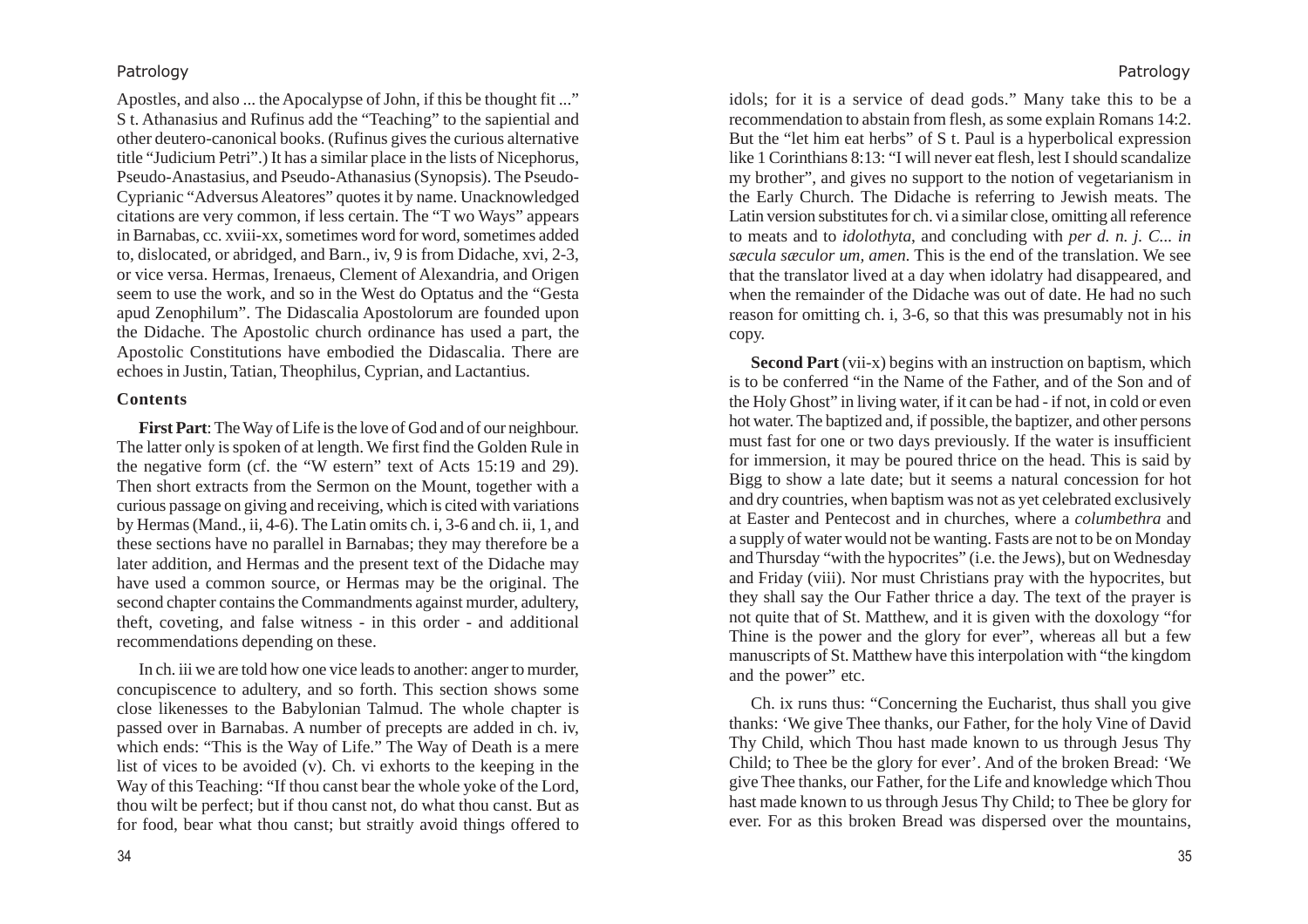and being collected became one, so may Thy Church be gathered together from the ends of the earth into Thy kingdom, for Thine is the glory and the power through Jesus Christ for ever.'And let none eat or drink of your Eucharist but those who have been baptized in the Name of Christ; for of this the Lord said: 'Give not the holy Thing to the dogs'." These are clearly prayers after the Consecration and before Communion. Ch. x gives a thanksgiving after Communion. slightly longer, in which mention is made of the "spiritual food and drink and eternal Life through Thy Child". After a doxology, as before, come the remarkable exclamations: "Let grace come, and this world pass away! Hosanna to the Son of David! If any is holy, let him come. If any be not, let him repent. Maranatha. Amen". We are not only reminded of the *Hosanna* and *Sancta sanctis* of the liturgies, but also of Apocalypse 22:17-20, and 1 Corinthians 16:22. In these prayers we find deep reverence, and the effect of the Eucharist for eternal Life, though there is no distinct mention of the Real Presence. The words in thanksgiving for the chalice are echoed by Clement of Alexandria, "Quis div.", 29: "It is He [Christ] Who has poured out the Wine, the Blood of the Vine of David, upon our wounded souls"; and by Origen, "In i Judic.", Hom. vi: "Before we are inebriated with the Blood of the True Vine Which ascends from the root of David." The mention of the chalice before the bread is in accordance with St. Luke, xxii, 17-19, in the "Western" text (which omits verse 20), and is apparently from a Jewish blessing of wine and bread, with which rite the prayers in ch. ix have a close affinity.

**The Third Part** speaks first of teachers or doctors (*didaskaloi*) in general. These are to be received if they teach the above doctrine; and if they add the justice and knowledge of the Lord they are to be received as the Lord. Every Apostle is to be received as the Lord, and he may stay one day or two, but if he stay three, he is a false prophet. On leaving he shall take nothing with him but bread. If he ask for money, he is a false prophet. Similarly with the order of prophets: to judge them when they speak in the spirit is the unpardonable sin; but they must be known by their morals. If they seek gain, they are to be rejected. All travellers who come in the name of the Lord are to be received, but only for two or three days; and they must exercise their trade, if they have one, or at least must not be idle. Anyone who will not work is a *Christemporos* - one who makes a

gain out of the name of Christ. Teachers and prophets are worthy of their food. Firstfruits are to be given to the prophets, "for they are your High Priests; but if you have not a prophet, give the firstfruits to the poor". The breaking of bread and Thanksgiving [Eucharist] is on Sunday, "after you have confessed your transgressions, that your Sacrifice may be pure", and those who are at discord must agree, for this is the clean oblation prophesied by Malachias, i, 11, 14. "Ordain therefore for yourselves bishops and deacons, worthy of the Lord... for they also minister to you the ministry of the prophets and teachers". Notice that it is for the sacrifice that bishops and deacons are to be ordained. The last chapter (xvi) exhorts to watching and tells the signs of the end of the world.

#### **Sources**

It is held by very many critics that the "Two Ways" is older than the rest of the Didache, and is in origin a Jewish work, intended for the instruction of proselytes. The use of the Sibylline Oracles and other Jewish sources may be probable, and the agreement of ch. ii with the Talmud may be certain; but on the other hand Funk has shown that (apart from the admittedly Christian ch. i, 3-6, and the occasional citations of the New Testament) the 0. T. is often not quoted directly, but from the Gospels. Bartlet suggests an oral Jewish catechesis as the source. But the use of such material would surprise us in one whose name for the Jews is "the hypocrites", and in the vehemently anti-Jewish Barnabas still more. The whole base of this theory is destroyed by the fact that the rest of the work, vii-xvi, though wholly Christian in its subject-matter, has an equally remarkable agreement with the Talmud in cc. ix and x. Beyond doubt we must look upon the writer as living at a very early period when Jewish influence was still important in the Church. He warns Christians not to fast with the Jews or pray with them; yet the two fasts and the three times of prayer are modelled on Jewish custom. Similarly the prophets stand in the place of the High Priest.

#### **Date**

There are other signs of early date: the simplicity of the baptismal rite, which is apparently neither preceded by exorcisms nor by formal admission to the catechumenate; the simplicity of the Eucharist, in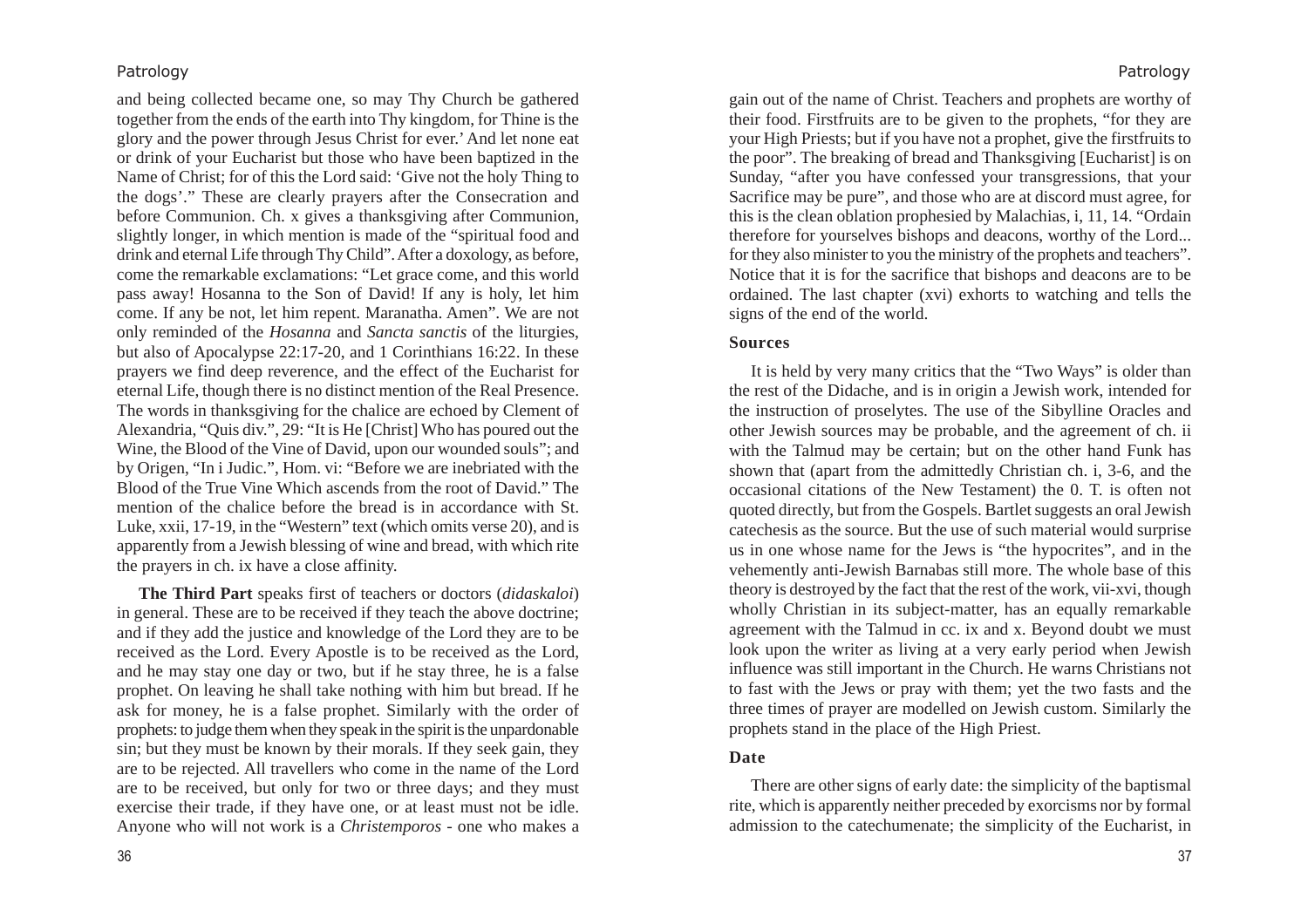comparison with the elaborate quasi-Eucharistic prayer in Clement, I Corinthians 59-61; the permission to prophets to extemporize their Eucharistic thanksgiving; the immediate expectation of the second advent. As we find the Christian Sunday already substituted for the Jewish Sabbath as the day of assembly in Acts 20:7 and 1 Corinthians 16:2, and called the Lord's day (Revelation 1:10), there is no difficulty in supposing that the parallel and consequent shifting of the fasts to Wednesday and Friday may have taken place at an equally early date, at least in some places. But the chief point is the ministry. It is twofold: (1) local and (2) itinerant. - (1) The local ministers are bishops and deacons, as in St. Paul (Philippians 1:1) and St. Clement. Presbyters are not mentioned, and the bishops are clearly presbyterbishops, as in Acts 20, and in the Pastoral Epistles of St. Paul. But when St. Ignatius wrote in 107, or at the latest 117, the three orders of bishops, priests, and deacons were already considered necessary to the very name of a Church, in Syria, Asia Minor, and Rome. If it is probable that in St. Clement's time there was as yet no "monarchical" bishop at Corinth, yet such a state of things cannot have lasted long in any important Church. On this ground therefore the Didache must be set either in the first century or else in some backwater of church life. The itinerant ministry is obviously yet more archaic. In the second century prophecy was a charisma only and not a ministry, except among the Montanists. - (2) The itinerant ministers are not mentioned by Clement or Ignatius. The three orders are apostles, prophets, and teachers, as in 1 Corinthians 12:28 sq.: "God hath set some in the Church; first apostles, secondly prophets, thirdly doctors [teachers]; after that miracles, then the graces of healings, helps, governments, kinds of tongues, interpretations of speeches. Are all apostles? Are all prophets? Are all doctors?" The Didache places teachers below apostles and prophets, the two orders which St. Paul makes the foundation of the Church (Ephesians 2:20). The term *apostle* is applied by St. Paul not only to the Twelve, but also to himself, to Barnabas, to his kinsmen, Andronicus and Junias, who had been converted before him, and to a class of preachers of the first rank. But apostles must have "seen the Lord" and have received a special call. There is no instance in Holy Scripture or in early literature of the existence of an order called apostles later than the Apostolic age. We have no right to assume a second-century order of apostles, who had not seen Christ

#### Patrology

in the flesh, for the sake of bolstering up a preconceived notion of the date of the Didache. Since in that work the visit of an apostle or of a pretended apostle is contemplated as a not improbable event, we cannot place the book later than about 80. The limit, would seem to be from 65 to 80. Harnack gives 131-160, holding that Barnabas and the Didache independently employ a Christianized form of the Jewish "T wo Ways", while Did., xvi, is citing Barnabas - a somewhat roundabout hypothesis. He places Barnabas in 131, and the Didache later than this. Those who date Barnabas under Vespasian mostly make the Didache the borrower in cc. i-v and xvi. Many, with Funk, place Barnabas under Nerva. The commoner view is that which puts the Didache before 100. Bartlet agrees with Ehrhard that 80-90 is the most probable decade. Sabatier, Minasi, Jacquier, and others have preferred a date even before 70.

As to the place of composition, many suggest Egypt because they think the "Epistle of Barnabas" was written there. The corn upon the mountains does not suit Egypt, though it might be a prayer borrowed from Palestine. There are really no materials even for a conjecture on the subject.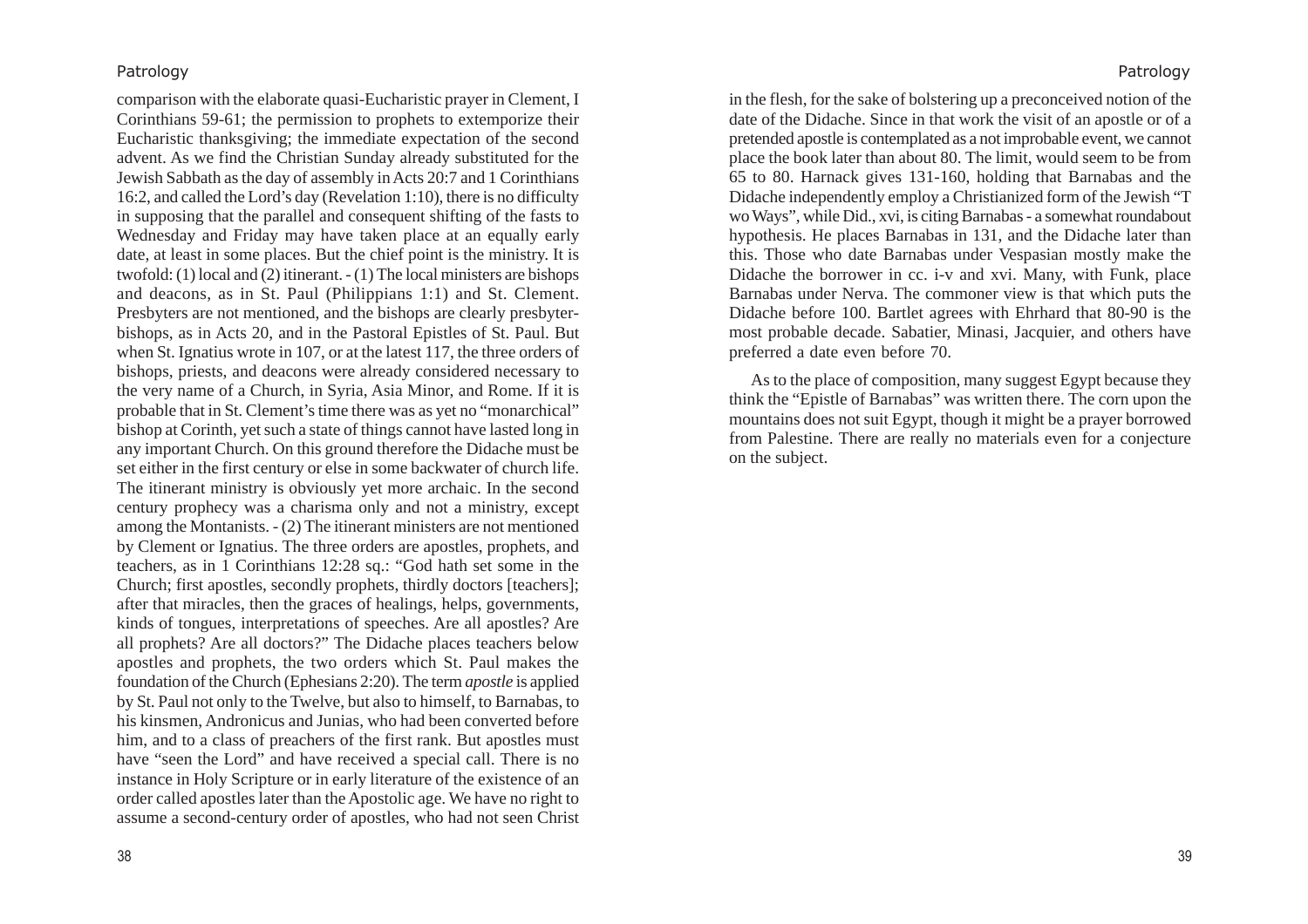### **Chapter 3**

# **St. Ignatius of Antioch**

Ignatius is also called Theophorus (*ho Theophoros*); born in Syria, around the year 50; died at Rome between 98 and 117. More than one of the earliest ecclesiastical writers have given credence, though apparently without good reason, to the legend that Ignatius was the child whom the Savior took up in His arms, as described in Mark 9:35. It is also believed, and with great probability, that, with his friend Polycarp, he was among the auditors of the Apostle St. John. If we include St. Peter, Ignatius was the third Bishop of Antioch and the immediate successor of Evodius (Eusebius, *Church History* II.3.22). Theodoret ("Dial. Immutab.", I, iv , 33a, Paris, 1642) is the authority for the statement that St. Peter appointed Ignatius to the See of Antioch. St. John Chrysostom lays special emphasis on the honor conferred upon the martyr in receiving his episcopal consecration at the hands of the Apostles themselves ("Hom. in S t. Ig.", IV. 587). Natalis Alexander quotes Theodoret to the same effect (III, xii, art. xvi, p. 53).

All the sterling qualities of ideal pastor and a true soldier of Christ were possessed by the Bishop of Antioch in a pre-eminent degree. Accordingly, when the storm of the persecution of Domitian broke in its full fury upon the Christians of Syria, it found their faithful

Patrology

leader prepared and watchful. He was unremitting in his vigilance and tireless in his efforts to inspire hope and to strengthen the weaklings of his flock against the terrors of the persecution. The restoration of peace, though it was short-lived, greatly comforted him. But it was not for himself that he rejoiced, as the one great and ever-present wish of his chivalrous soul was that he might receive the fullness of Christian discipleship through the medium of martyrdom. His desire was not to remain long unsatisfied. Associated with the writings of St. Ignatius is a work called "Martyrium Ignatii", which purports to be an account by eyewitnesses of the martyrdom of St. Ignatius and the acts leading up to it. In this work, which such competent Protestant critics as Pearson and Ussher regard as genuine, the full history of that eventful journey from Syria to Rome is faithfully recorded for the edification of the Church of Antioch. It is certainly very ancient and is reputed to have been written by Philo, deacon of Tarsus, and Rheus Agathopus, a Syrian, who accompanied Ignatius to Rome. It is generally admitted, even by those who regarded it as authentic, that this work has been greatly interpolated. Its most reliable form is that found in the "Martyrium Colbertinum" which closes the mixed recension and is so called because its oldest witness is the tenthcentury Codex Colbertinus (Paris).

According to these Acts, in the ninth year of his reign, Trajan, flushed with victory over the Scythians and Dacians, sought to perfect the universality of his dominion by a species of religious conquest. He decreed, therefore, that the Christians should unite with their pagan neighbors in the worship of the gods. A general persecution was threatened, and death was named as the penalty for all who refused to offer the prescribed sacrifice. Instantly alert to the danger that threatened, Ignatius availed himself of all the means within his reach to thwart the purpose of the emperor. The success of his zealous efforts did not long remain hidden from the Church's persecutors. He was soon arrested and led before Trajan, who was then sojourning in Antioch. Accused by the emperor himself of violating the imperial edict, and of inciting others to like transgressions, Ignatius valiantly bore witness to the faith of Christ. If we may believe the account given in the "Martyrium", his bearing before Trajan was characterized by inspired eloquence, sublime courage, and even a spirit of exultation. Incapable of appreciating the motives that animated him, the emperor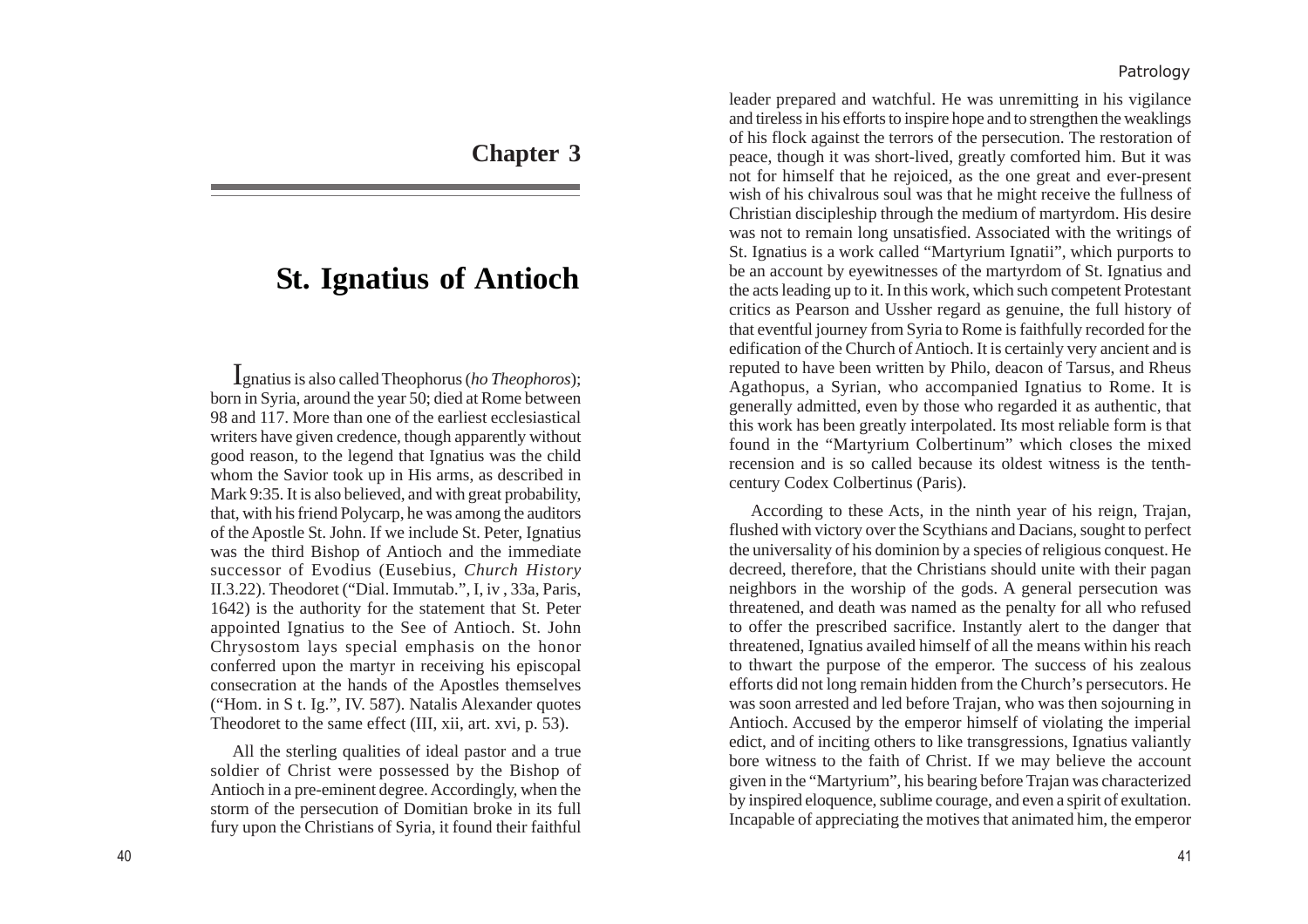ordered him to be put in chains and taken to Rome, there to become the food of wild beasts and a spectacle for the people.

That the trials of this journey to Rome were great we gather from his letter to the Romans (par. 5): "From Syria even to Rome I fight with wild beasts, by land and sea, by night and by day , being bound amidst ten leopards, even a company of soldiers, who only grow worse when they are kindly treated." Despite all this, his journey was a kind of triumph. News of his fate, his destination, and his probable itinerary had gone swiftly before. At several places along the road his fellow-Christians greeted him with words of comfort and reverential homage. It is probable that he embarked on his way to Rome at Seleucia, in Syria, the nearest port to Antioch, for either Tarsus in Cilicia, or Attalia in Pamphylia, and thence, as we gather from his letters, he journeyed overland through Asia Minor. At Laodicea, on the River Lycus, where a choice of routes presented itself, his guards selected the more northerly, which brought the prospective martyr through Philadelphia and Sardis, and finally to Smyrna, where Polycarp, his fellow-disciple in the school of St. John, was bishop. The stay at Smyrna, which was a protracted one, gave the representatives of the various Christian communities in Asia Minor an opportunity of greeting the illustrious prisoner, and offering him the homage of the Churches they represented. From the congregations of Ephesus, Magnesia, and Tralles, deputations came to comfort him. To each of these Christian communities he addressed letters from Smyrna, exhorting them to obedience to their respective bishops, and warning them to avoid the contamination of heresy. These, letters are redolent with the spirit of Christian charity, apostolic zeal, and pastoral solicitude. While still there he wrote also to the Christians of Rome, begging them to do nothing to deprive him of the opportunity of martyrdom.

From Smyrna his captors took him to Troas, from which place he dispatched letters to the Christians of Philadelphia and Smyrna, and to Polycarp. Besides these letters, Ignatius had intended to address others to the Christian communities of Asia Minor, inviting them to give public expression to their sympathy with the brethren in Antioch, but the altered plans of his guards, necessitating a hurried departure, from Troas, defeated his purpose, and he was obliged to content himself with delegating this office to his friend Polycarp. At Troas they took ship for Neapolis. From this place their journey led them overland

through Macedonia and Illyria. The next port of embarkation was probably Dyrrhachium (Durazzo). Whether having arrived at the shores of the Adriatic, he completed his journey by land or sea, it is impossible to determine. Not long after his arrival in Rome he won his long-coveted crown of martyrdom in the Flavian amphitheater. The relics of the holy martyr were borne back to Antioch by the deacon Philo of Cilicia, and Rheus Agathopus, a Syrian, and were interred outside the gates not far from the beautiful suburb of Daphne. They were afterwards removed by the Emperor Theodosius II to the Tychaeum, or Temple of Fortune which was then converted into a Christian church under the patronage of the martyr whose relics it sheltered. In 637 they were translated to St. Clement's at Rome, where they now rest. The Church celebrates the feast of St. Ignatius on 1 February.

The character of St. Ignatius, as deduced from his own and the extant writings of his contemporaries, is that of a true athlete of Christ. The triple honor of apostle, bishop, and martyr was well merited by this energetic soldier of the Faith. An enthusiastic devotion to duty, a passionate love of sacrifice, and an utter fearlessness in the defense of Christian truth, were his chief characteristics. Zeal for the spiritual well-being of those under his charge breathes from every line of his writings. Ever vigilant lest they be infected by the rampant heresies of those early days; praying for them, that their faith and courage may not be wanting in the hour of persecution; constantly exhorting them to unfailing obedience to their bishops; teaching them all Catholic truth; eagerly sighing for the crown of martyrdom, that his own blood may fructify in added graces in the souls of his flock, he proves himself in every sense a true, pastor of souls, the good shepherd that lays down his life for his sheep.

#### **Collections**

The oldest collection of the writings of St. Ignatius known to have existed was that made use of by the historian Eusebius in the first half of the fourth century, but which unfortunately is no longer extant. It was made up of the seven letters written by Ignatius whilst on his way to Rome; These letters were addressed to the Christians

- of Ephesus (*Pros Ephesious*);
- of Magnesia (*Magnesieusin*);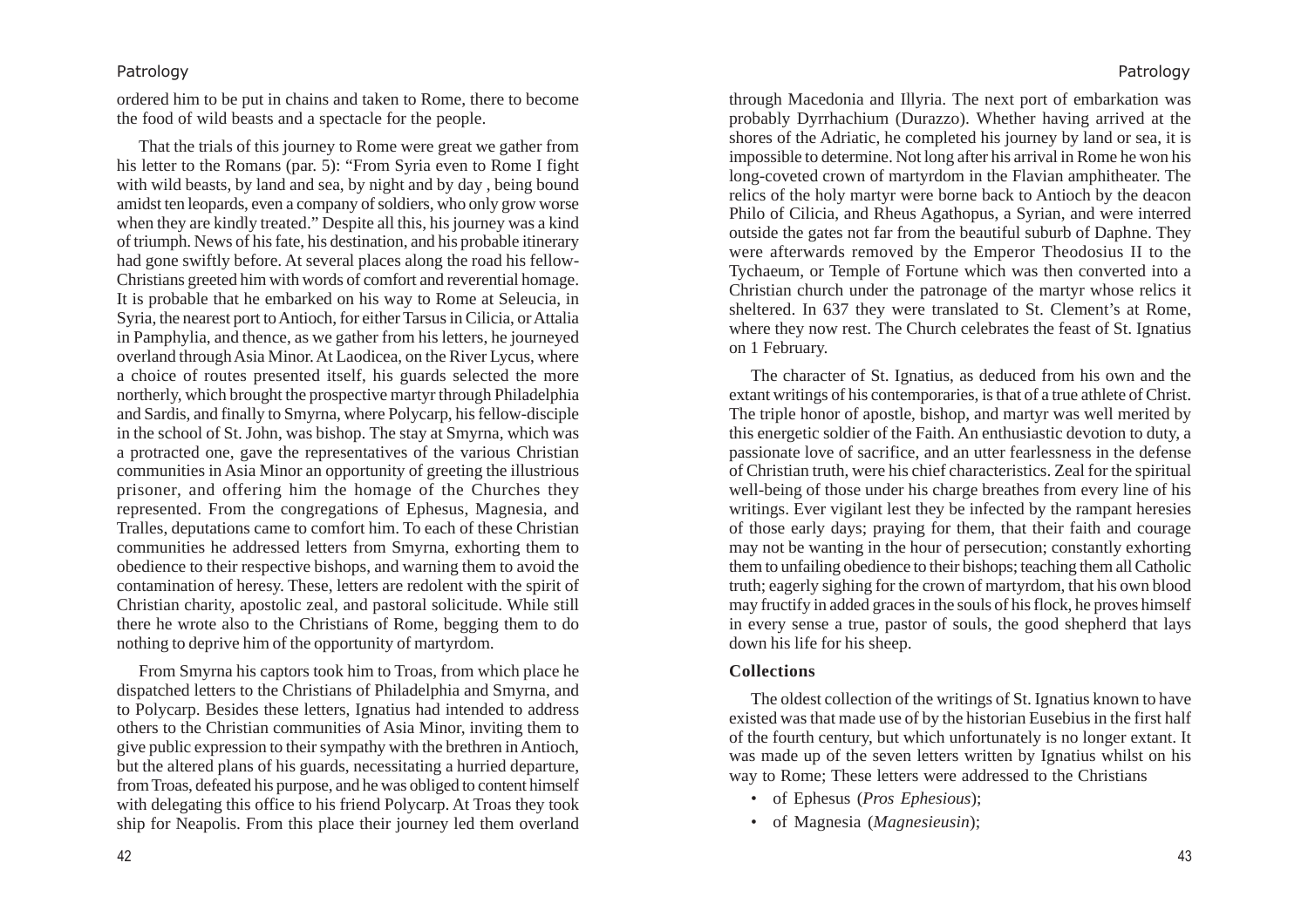- of Tralles ( *Trallianois*);
- of Rome (*Pros Romaious*);
- of Philadelphia (*Philadelpheusin*);
- of Smyrna (*Smyrnaiois*); and
- to Polycarp (*Pros Polykarpon*).

We find these seven mentioned not only by Eusebius (*Church History* III.36) but also by St. Jerome (De viris illust., c. xvi). Of later collections of Ignatian letters which have been preserved, the oldest is known as the "long recension". This collection, the author of which is unknown, dates from the latter part of the fourth century. It contains the seven genuine and six spurious letters, but even the genuine epistles were greatly interpolated to lend weight to the personal views of its author. For this reason they are incapable of bearing witness to the original form. The spurious letters in this recension are those that purport to be from Ignatius

- to Mary of Cassobola (*Pros Marian Kassoboliten*);
- to the Tarsians (*Pros tous en tarso*);
- to the Philippians (*Pros Philippesious*);
- to the Antiochenes (*Pros Antiocheis*);
- to Hero a deacon of Antioch (*Pros Erona diakonon Antiocheias*). Associated with the foregoing is
- a letter from Mary of Cassobola to Ignatius.

It is extremely probable that the interpolation of the genuine, the addition of the spurious letters, and the union of both in the long recension was the work of an Apollinarist of Syria or Egypt, who wrote towards the beginning of the fifth century. Funk identifies him with the compiler of the Apostolic Constitutions, which came out of Syria in the early part of the same century. Subsequently there was added to this collection a panegyric on St. Ignatius entitled, "Laus Heronis". Though in the original it was probably written in Greek, it is now extant only in Latin and Coptic texts. There is also a third recension, designated by Funk as the "mixed collection". The time of its origin can be only vaguely determined as being between that of the collection known to Eusebius and the long recension. Besides the seven genuine letters of Ignatius in their original form, it also contains the six spurious ones, with the exception of that to the Philippians.

In this collection is also to be found the "Martyrium Colbertinum". The Greek original of this recension is contained in a single codex, the famous Mediceo-Laurentianus manuscript at Florence. This codex is incomplete, wanting the letter to the Romans, which, however, is to be found associated with the "Martyrium Colbertinum" in the Codex Colbertinus, at Paris. The mixed collection is regarded as the most reliable of all in determining what was the authentic text of the genuine Ignatian letters. There is also an ancient Latin version which is an unusually exact rendering of the Greek. Critics are generally inclined to look upon this version as a translation of some Greek manuscript of the same type as that of the Medicean Codex. This version owes its discovery to Archbishop Ussher, of Ireland, who found it in two manuscripts in English libraries and published it in 1644. It was the work of Robert Grosseteste, a Franciscan friar and Bishop of Lincoln (c. 1250). The original Syriac version has come down to us in its entirety only in an Armenian translation. It also contains the seven genuine and six spurious letters. This collection in the original Syriac would be invaluable in determining the exact text of Ignatius, were it in existence, for the reason that it could not have been later than the fourth or fifth century. The deficiencies of the Armenian version are in part supplied by the abridged recension in the original Syriac. This abridgment contains the three genuine letters to the Ephesians, the Romans, and to Polycarp. The manuscript was discovered by Cureton in a collection of Syriac manuscripts obtained in 1843 from the monastery of St. Mary Deipara in the Desert of Nitria. Also there are three letters extant only in Latin. Two of the three purport to be from Ignatius to St. John the Apostle, and one to the Blessed Virgin, with her reply to the same. These are probably of Western origin, dating no further back than the twelfth century.

### **The controversy**

At intervals during the last several centuries a warm controversy has been carried on by patrologists concerning the authenticity of the Ignatian letters. Each particular recension has had its apologists and its opponents. Each has been favored to the exclusion of all the others, and all, in turn, have been collectively rejected, especially by the coreligionists of Calvin. The reformer himself, in language as violent as it is uncritical (Institutes, 1-3), repudiates *in globo* the letters which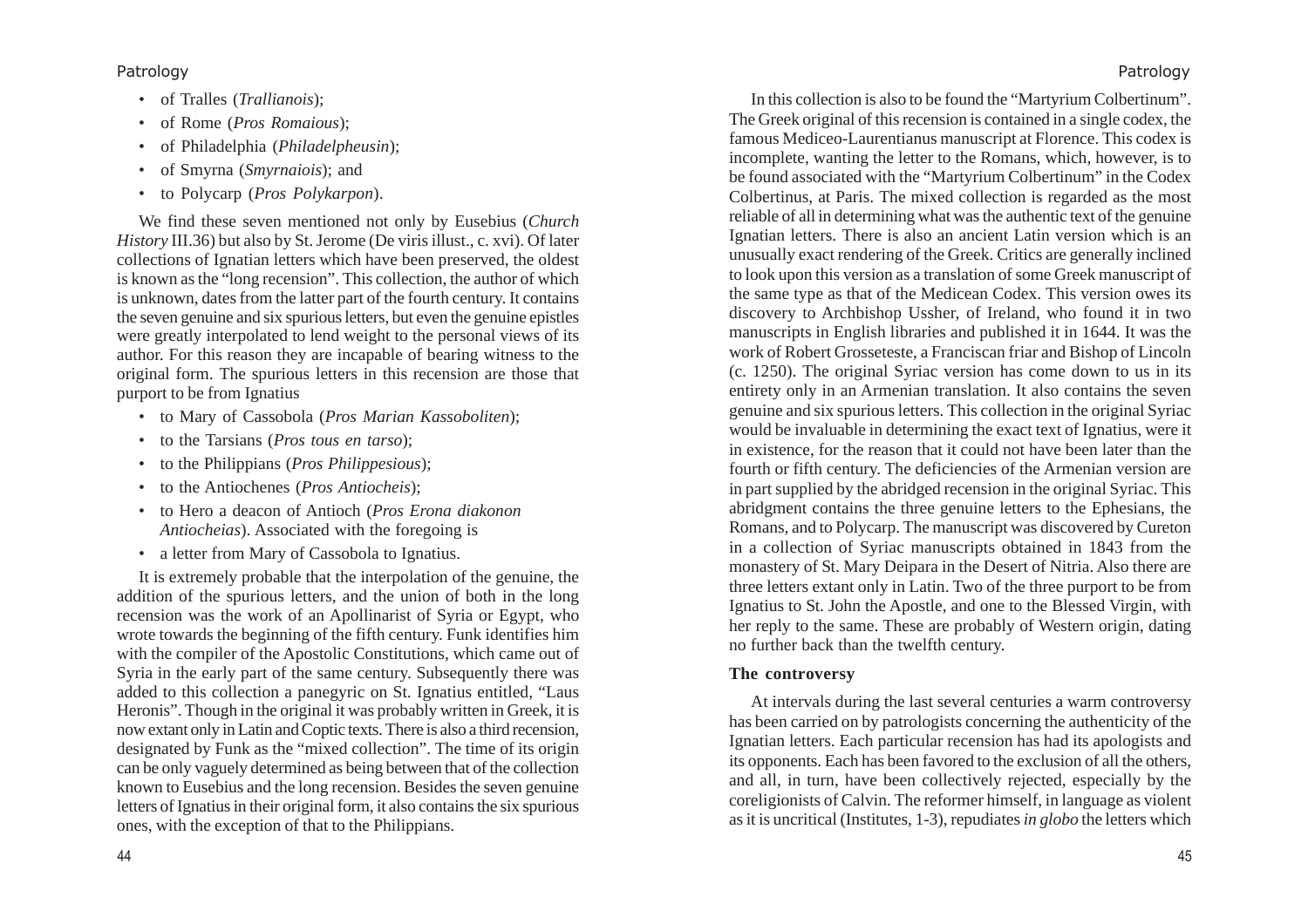so completely discredit his own peculiar views on ecclesiastical government. The convincing evidence which the letters bear to the Divine origin of Catholic doctrine is not conducive to predisposing non-Catholic critics in their favor, in fact, it has added not a little to the heat of the controversy. In general, Catholic and Anglican scholars are ranged on the side of the letters written to the Ephesians, Magnesians, Trallians, Romans, Philadelphians, Smyrniots, and to Polycarp; whilst Presbyterians, as a rule, and perhaps a priori, repudiate everything claiming Ignatian authorship.

The two letters to the Apostle St. John and the one to the Blessed Virgin, which exist only in Latin, are unanimously admitted to be spurious. The great body of critics who acknowledge the authenticity of the Ignatian letters restrict their approval to those mentioned by Eusebius and St. Jerome. The six others are not defended by any of the early Fathers. The majority of those who acknowledge the Ignatian authorship of the seven letters do so conditionally, rejecting what they consider the obvious interpolations in these letters. In 1623, whilst the controversy was at its height, Vedelius gave expression to this latter opinion by publishing at Geneva an edition of the Ignatian letters in which the seven genuine letters are set apart from the five spurious. In the genuine letters he indicated what was regarded as interpolations. The reformer Dallaeus, at Geneva, in 1666, published a work entitled "De scriptis quae sub Dionysii Areop. et Ignatii Antioch. nominibus circumferuntur", in which (lib. II) he called into question the authenticity of all seven letters. To this the Anglican Pearson replied spiritedly in a work called "Vindiciae epistolarum S. Ignatii", published at Cambridge, 1672. So convincing were the arguments adduced in this scholarly work that for two hundred years the controversy remained closed in favor of the genuineness of the seven letters. The discussion was reopened by Cureton's discovery (1843) of the abridged Syriac version, containing the letters of Ignatius to the Ephesians, Romans, and to Polycarp. In a work entitled "Vindiciae Ignatianae" London, 1846), he defended the position that only the letters contained in his abridged Syriac recension, and in the form therein contained, were genuine, and that all others were interpolated or forged outright. This position was vigorously combated by several British and German critics, including the Catholics Denzinger and Hefele, who successfully defended the genuineness of the entire seven epistles. It is now

generally admitted that Cureton's Syriac version is only an abbreviation of the original.

While it can hardly be said that there is at present any unanimous agreement on the subject, the best modern criticism favors the authenticity of the seven letters mentioned by Eusebius. Even such eminent non-Catholic critics as Zahn, Lightfoot, and Harnack hold this view. Perhaps the best evidence of their authenticity is to be found in the letter of Polycarp to the Philippians, which mentions each of them by name. As an intimate friend of Ignatius, Polycarp, writing shortly after the martyr's death, bears contemporaneous witness to the authenticity of these letters, unless, indeed, that of Polycarp itself be regarded as interpolated or forged. When, furthermore, we take into consideration the passage of Irenaeus (Adv. Haer., V, xxviii, 4) found in the original Greek in Eusebius (*Church History* III.36), in which he refers to the letter to the Romans. (iv, I) in the following words: "Just as one of our brethren said, condemned to the wild beasts in martyrdom for his faith", the evidence of authenticity becomes compelling. The romance of Lucian of Samosata, "De morte peregrini", written in 167, bears incontestable evidence that the writer was not only familiar with the Ignatian letters, but even made use of them. Harnack, who was not always so minded, describes these proofs as "testimony as strong to the genuineness of the epistles as any that can be conceived of" (Expositor , ser. 3, III, p. 11).

 He was unremitting in his vigilance and tireless in his efforts to inspire hope and to strengthen the weaklings of his flock against the terrors of the persecution. The restoration of peace, though it was short-lived, greatly comforted him. But it was not for himself that he rejoiced, as the one great and ever-present wish of his chivalrous soul was that he might receive the fullness of Christian discipleship through the medium of martyrdom. His desire was not to remain long unsatisfied. Associated with the writings of St. Ignatius is a work called "Martyrium Ignatii", which purports to be an account by eyewitnesses of the martyrdom of St. Ignatius and the acts leading up to it. In this work, which such competent Protestant critics as Pearson and Ussher regard as genuine, the full history of that eventful journey from Syria to Rome is faithfully recorded for the edification of the Church of Antioch. It is certainly very ancient and is reputed to have been written by Philo,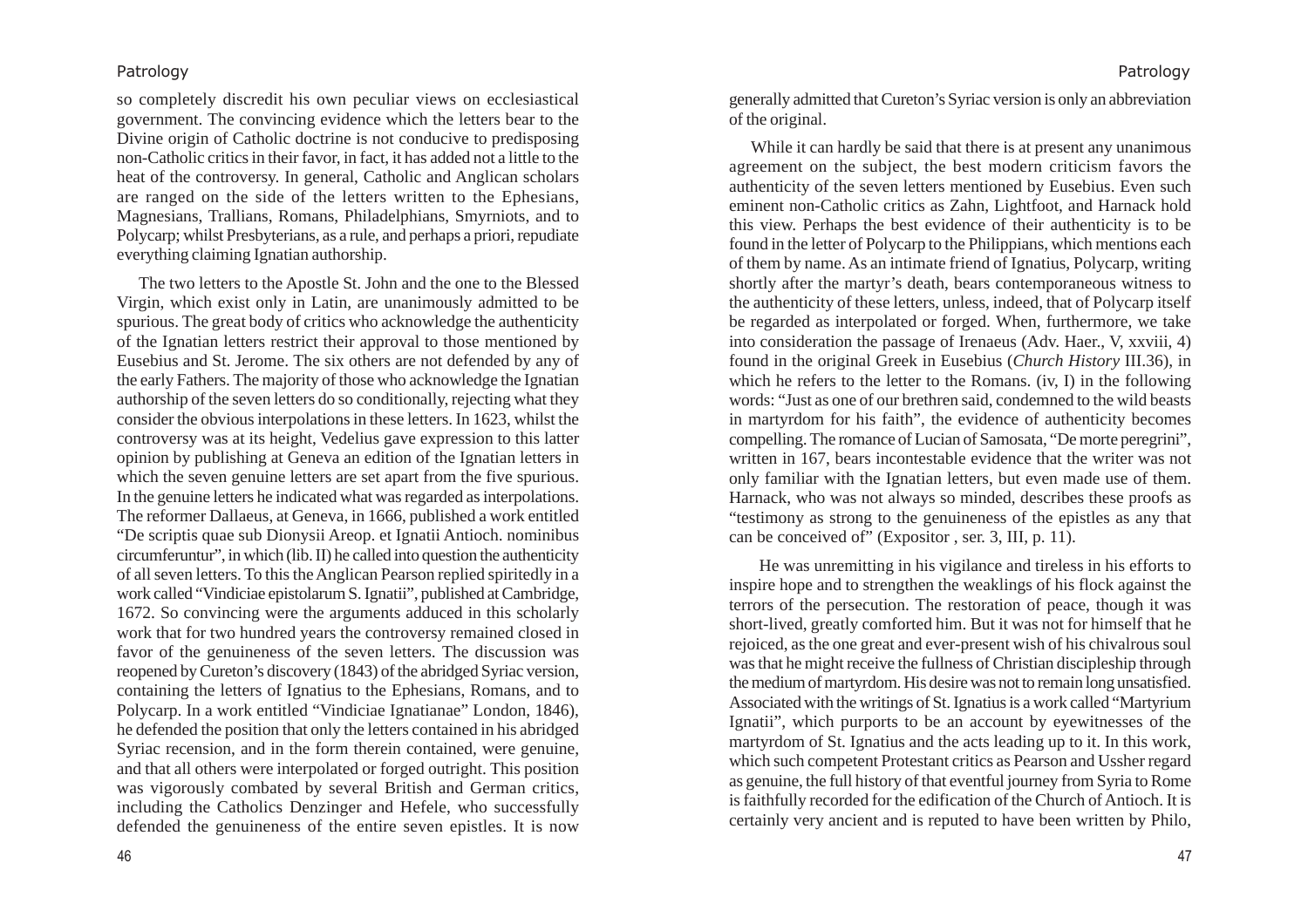deacon of Tarsus, and Rheus Agathopus, a Syrian, who accompanied Ignatius to Rome. It is generally admitted, even by those who regarded it as authentic, that this work has been greatly interpolated. Its most reliable form is that found in the "Martyrium Colbertinum" which closes the mixed recension and is so called because its oldest witness is the tenth-century Codex Colbertinus (Paris).

#### **Contents of the letters**

It is scarcely possible to exaggerate the importance of the testimony which the Ignatian letters offer to the dogmatic character of Apostolic Christianity. The martyred Bishop of Antioch constitutes a most important link between the Apostles and the Fathers of the early Church. Receiving from the Apostles themselves, whose auditor he was, not only the substance of revelation, but also their own inspired interpretation of it; dwelling, as it were, at the very fountain-head of Gospel truth, his testimony must necessarily carry with it the greatest weight and demand the most serious consideration. Cardinal Newman did not exaggerate the matter when he said ("The Theology of the Seven Epistles of St. Ignatius", in "Historical Sketches", I, London, 1890) that "the whole system of Catholic doctrine may be discovered, at least in outline, not to say in parts filled up, in the course of his seven epistles". Among the many Catholic doctrines to be found in the letters are the following:

- the Church was Divinely established as a visible society, the salvation of souls is its end, and those who separate themselves from it cut themselves off from God (*Philadelphians* 3)
- the hierarchy of the Church was instituted by Christ (Introduction to *Philadelphians*; *Ephesians* 6)
- the threefold character of the hierarchy (*Magnesians* 6)
- the order of the episcopacy superior by Divine authority to that of the priesthood (*Magnesians* 6 and 13; *Smyrnæans* 8; *Trallians* 3)
- the unity of the Church ( *Trallians* 6; *Philadelphians* 3; *Magnesians* 13)
- the holiness of the Church (*Smyrnæans*, *Ephesians*, *Magnesians*, *Trallians* and *Romans*)
- the catholicity of the Church (*Smyrnæans* 8); the infallibility of the Church (*Philadelphians* 3; *Ephesians* 16-17)
- the doctrine of the Eucharist (*Smyrnæans* 8), which word we find for the first time applied to the Blessed Sacrament, just as in *Smyrnæans* 8, we meet for the first time the phrase "Catholic Church", used to designate all Christians
- the Incarnation (*Ephesians* 18); the supernatural virtue of virginity, already much esteemed and made the subject of a vow (*Polycarp* 5)
- the religious character of matrimony (*Polycarp* 5)
- the value of united prayer (*Ephesians* 13)
- the primacy of the See of Rome (Introduction to *Romans* 13)

He, moreover, denounces in principle the Protestant doctrine of private judgment in matters of religion (*Philadelphians* 3), The heresy against which he chiefly inveighs is Docetism. Neither do the Judaizing heresies escape his vigorous condemnation.

#### **Editions**

The four letters found in Latin only were printed in Paris in 1495. The common Latin version of eleven letters, together with a letter of Polycarp and some reputed works of Dionysius the Areopagite, was printed in Paris, 1498, by Lefèvre d'Etaples. Another edition of the seven genuine and six spurious letters, including the one to Mary of Cassobola, was edited by Symphorianus Champerius, of Lyons, Paris, 1516. Valentinus Paceus published a Greek edition of twelve letters (Dillingen, 1557). A similar edition was brought out at Zurich, in 1559, by Andrew Gesner; a Latin version of the work of John Brunner accompanied it. Both of these editions made use of the Greek text of the long recension. In 1644 Archbishop Ussher edited the letters of Ignatius and Polycarp. The common Latin version, with three of the four Latin letters, was subjoined. It also contained the Latin version of eleven letters taken from Ussher's manuscripts. In 1646 Isaac Voss published at Amsterdam an edition from the famous Medicean Codex at Florence. Ussher brought out another edition in 1647, entitled "Appendix Ignatiana", which contained the Greek text of the genuine epistles and the Latin version of the "Martyrium Ignatii".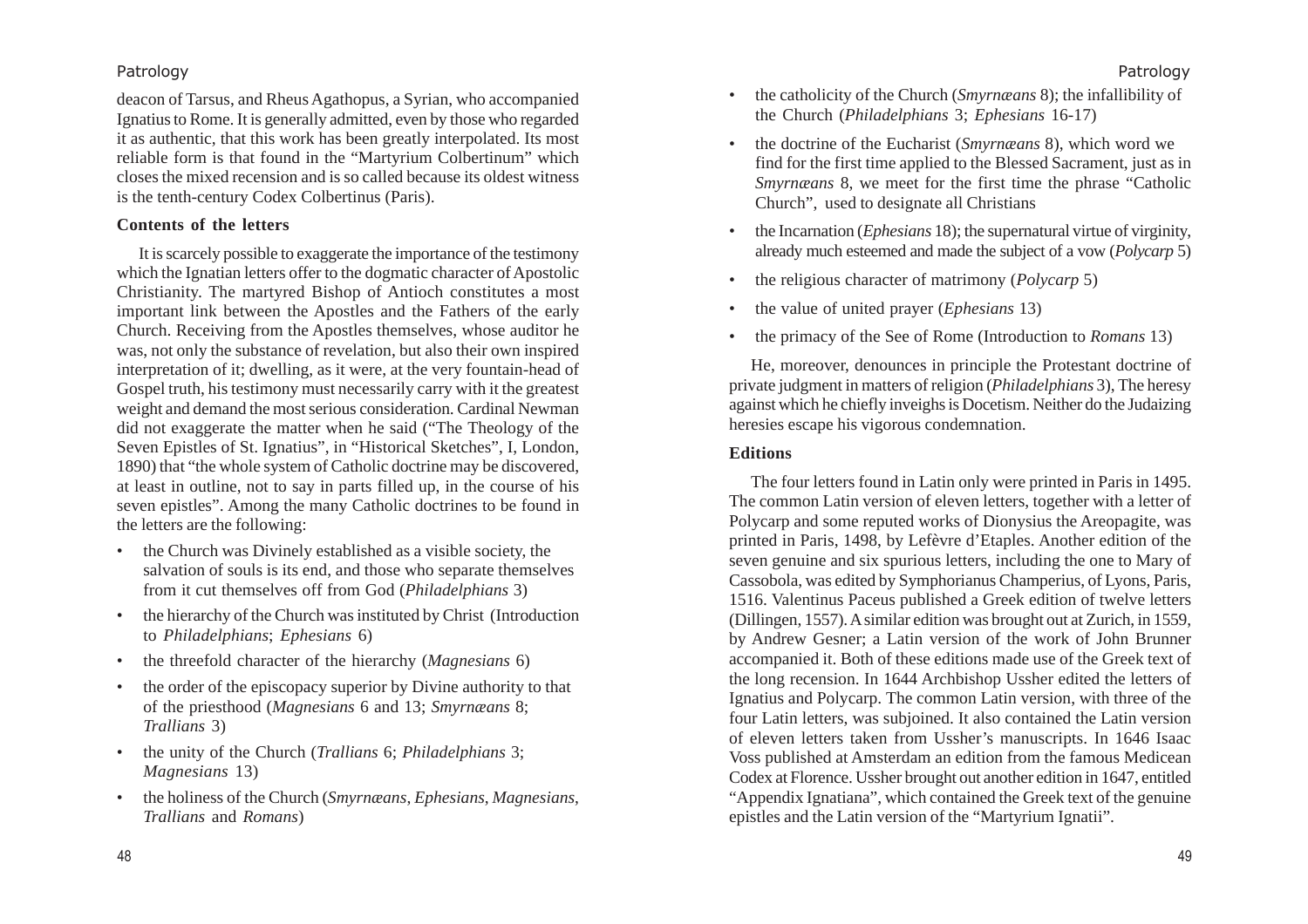In 1672 J.B. Cotelier's edition appeared at Paris, containing all the letters, genuine and supposititious, of Ignatius, with those of the other Apostolic Fathers. A new edition of this work was printed by Le Clerc at Antwerp, in 1698. It was reprinted at Venice, 1765-1767, and at Paris by Migne in 1857. The letter to the Romans was published from the "Martyrium Colbertinum" at Paris, by Ruinart, in 1689. In 1724 Le Clerc brought out at Amsterdam a second edition of Cotelier's "Patres Apostolici", which contains all the letters, both genuine and spurious, in Greek and Latin versions. It also includes the letters of Mary of Cassobola and those purporting to be from the Blessed Virgin in the "Martyrium Ignatii", the "Vindiciae Ignatianae" of Pearson, and several dissertations. The first edition of the Armenian version was published at Constantinople in 1783. In 1839 Hefele edited the Ignatian letters in a work entitled "Opera Patrum Apostolicorum", which appeared at Tübingen. Migne took his text from the third edition of this work (Tübingen, 1847). Bardenhewer designates the following as the best editions: Zahn, "Ignatii et Polycarpi epistulae martyria, fragmenta" in "Patr . apostol. opp. rec.", ed. by de Gebhardt, Harnack, Zahn, fasc. II, Leipzig, 1876; Funk, "Opp. Patr . apostol.", I, Tübingen, 1878, 1887, 1901; Lightfoot, "The Apostolic Fathers", part II, London, 1885, 1889; an English version of the letters to be found in Lightfoot's "Apostolic Fathers", London, 1907, from which are taken all the quotations of the letters in this article, and to which all citations refer.

### **Chapter 4**

# **St. Irenaeus of Lyons**

St. Irenaeus was the Bishop of Lyons, and Father of the Church. Information as to his life is scarce, and in some measure inexact. He was born in Proconsular Asia, or at least in some province bordering thereon, in the first half of the second century; the exact date is controverted, between the years 115 and 125, according to some, or, according to others, between 130 and 142. It is certain that, while still very young, Irenaeus had seen and heard the holy Bishop Polycarp (d. 155) at Smyrna. During the persecution of Marcus Aurelius, Irenaeus was a priest of the Church of Lyons. The clergy of that city, many of whom were suffering imprisonment for the Faith, sent him (177 or 178) to Rome with a letter to Pope Eleutherius concerning Montanism, and on that occasion bore emphatic testimony to his merits. Returning to Gaul, Irenaeus succeeded the martyr Saint Pothinus as Bishop of Lyons. During the religious peace which followed the persecution of Marcus Aurelius, the new bishop divided his activities between the duties of a pastor and of a missionary (as to which we have but brief data, late and not very certain) and his writings, almost all of which were directed against Gnosticism, the heresy then spreading in Gaul and elsewhere. In 190 or 191 he interceded with Pope Victor to lift the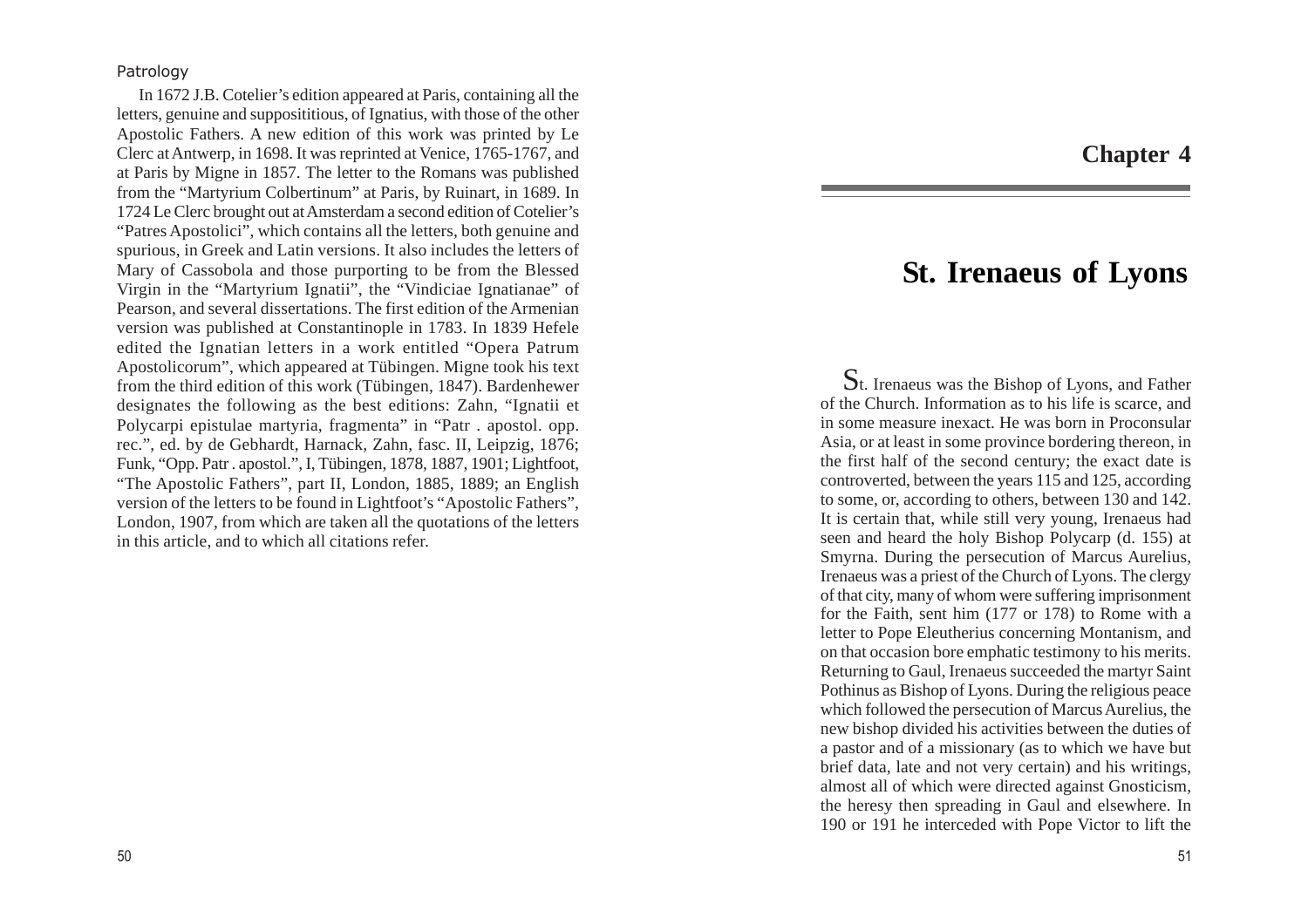sentence of excommunication laid by that pontiff upon the Christian communities of Asia Minor which persevered in the practice of the Quartodecimans in regard to the celebration of Easter. Nothing is known of the date of his death, which must have occurred at the end of the second or the beginning of the third century. In spite of some isolated and later testimony to that effect, it is not very probable that he ended his career with martyrdom. His feast is celebrated on 28 June in the Latin Church, and on 23 August in the Greek.

Irenaeus wrote in Greek many works which have secured for him an exceptional place in Christian literature, because in controverted religious questions of capital importance they exhibit the testimony of a contemporary of the heroic age of the Church, of one who had heard St. Polycarp, the disciple of St. John, and who, in a manner, belonged to the Apostolic Age. None of these writings has come down to us in the original text, though a great many fragments of them are extant as citations in later writers (Hippolytus, Eusebius, etc.). Two of these works, however, have reached us in their entirety in a Latin version:

- A treatise in five books, commonly entitled *Adversus haereses*, and devoted, according to its true title, to the "Detection and Overthrow of the False Knowledge." Of this work we possess a very ancient Latin translation, the scrupulous fidelity of which is beyond doubt. It is the chief work of Irenaeus and truly of the highest importance; it contains a profound exposition not only of Gnosticism under its different forms, but also of the principal heresies which had sprung up in the various Christian communities, and thus constitutes an invaluable source of information on the most ancient ecclesiastical literature from its beginnings to the end of the second century. In refuting the heterodox systems Irenaeus often opposes to them the true doctrine of the Church, and in this way furnishes positive and very early evidence of high importance. Suffice it to mention the passages, so often and so fully commented upon by theologians and polemical writers, concerning the origin of the Gospel according to St. John, the Holy Eucharist, and the primacy of the Roman Church.
- Of a second work, written after the "Adversus Haereses", an ancient literal translation in the Armenian language. This is the "Proof of the Apostolic Preaching." The author's aim here is not

to confute heretics, but to confirm the faithful by expounding the Christian doctrine to them, and notably by demonstrating the truth of the Gospel by means of the Old Testament prophecies. Although it contains fundamentally, so to speak, nothing that has not already been expounded in the "Adversus Haereses", it is a document of the highest interest, and a magnificent testimony of the deep and lively faith of Irenaeus.

Of his other works only scattered fragments exist; many, indeed, are known only through the mention made of them by later writers, not even fragments of the works themselves having come down to us. These are

- a treatise against the Greeks entitled "On the Subject of Knowledge" (mentioned by Eusebius);
- a writing addressed to the Roman priest Florinus "On the Monarchy, or How God is not the Cause of Evil" (fragment in Eusebius);
- a work "On the Ogdoad", probably against the Ogdoad of Valentinus the Gnostic, written for the same priest Florinus, who had gone over to the sect of the Valentinians (fragment in Eusebius);
- a treatise on schism, addressed to Blastus (mentioned by Eusebius);
- a letter to Pope Victor against the Roman priest Florinus (fragment preserved in Syriac);
- another letter to the same on the Paschal controversies (extracts in Eusebius);
- other letters to various correspondents on the same subject (mentioned by Eusebius, a fragment preserved in Syriac);
- a book of divers discourses, probably a collection of homilies (mentioned by Eusebius); and
- other minor works for which we have less clear or less certain attestations.

The four fragments which Pfaff published in 1715, ostensibly from a Turin manuscript, have been proven by Funk to be apocryphal, and Harnack has established the fact that Pfaff himself fabricated them.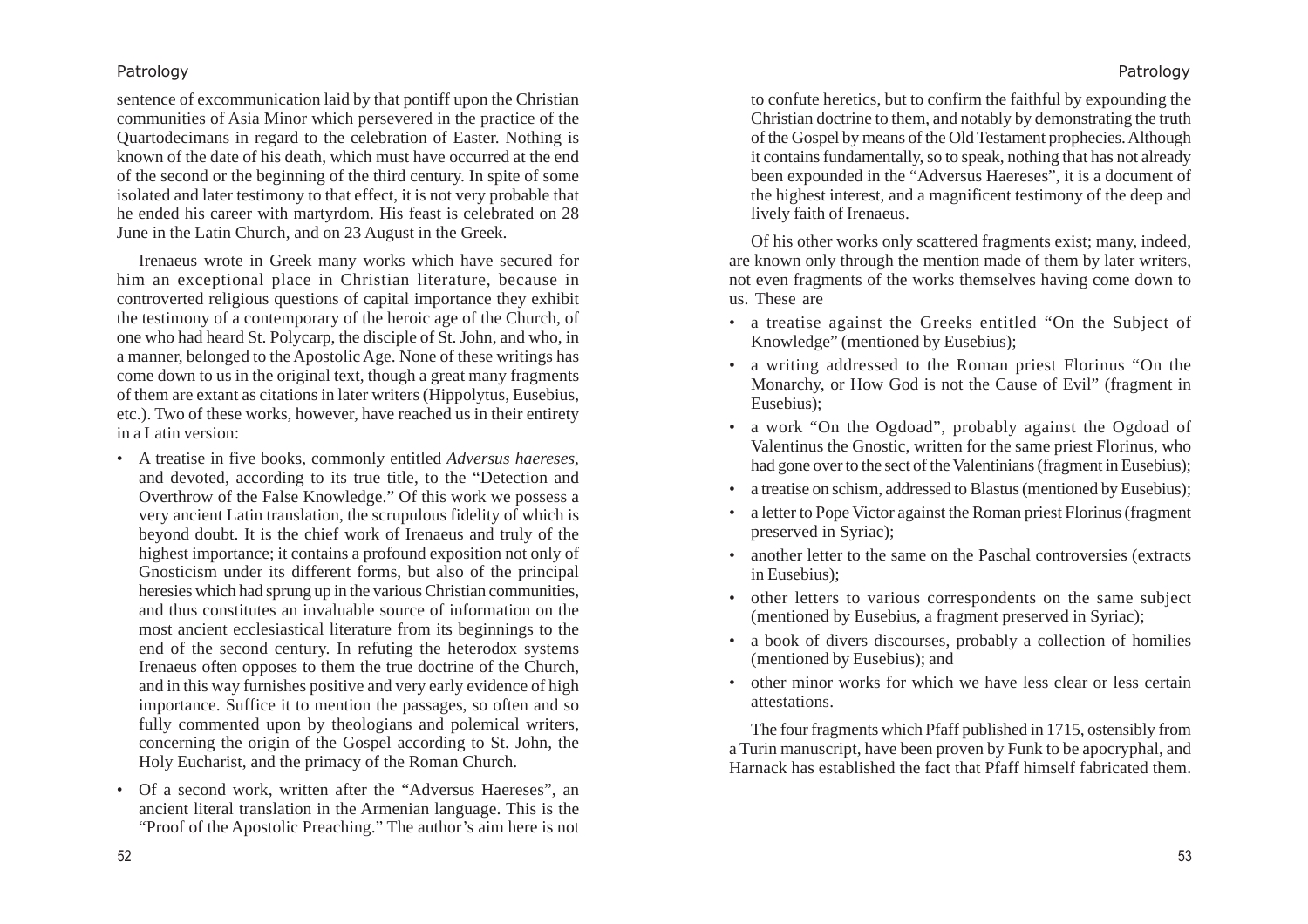# **St. Justin Martyr**

Christian apologist, born at Flavia Neapolis, about A.D. 100, converted to Christianity about A.D. 130, taught and defended the Christian religion in Asia Minor and at Rome, where he suffered martyrdom about the year 165. Two "Apologies" bearing his name and his "Dialogue with the Jew Tryphon" have come down to us. Leo XIII had a Mass and an Office composed in his honour and set his feast for 14 April.

#### **Life**

Among the Fathers of the second century his life is the best known, and from the most authentic documents. In both "Apologies" and in his "Dialogue" he gives many personal details, e.g. about his studies in philosophy and his conversion; they are not, however, an autobiography, but are partly idealized, and it is necessary to distinguish in them between poetry and truth; they furnish us however with several precious and reliable clues. For his martyrdom we have documents of undisputed authority. In the first line of his "Apology" he calls himself "Justin, the son of Priscos, son of Baccheios, of Flavia Neapolis, in Palestinian Syria". Flavia Neapolis, his native town, founded by Vespasian (A.D. 72), was built

Patrology

on the site of a place called Mabortha, or Mamortha, quite near Sichem (Guérin, "Samarie", I, Paris, 1874, 390-423; Schürer , "History of the Jewish People", tr ., I, Edinburgh, 1885). Its inhabitants were all, or for the most part, pagans. The names of the father and grandfather of Justin suggest a pagan origin, and he speaks of himself as uncircumcised (Dialogue, xxviii). The date of his birth is uncertain, but would seem to fall in the first years of the second century. He received a good education in philosophy, an account of which he gives us at the beginning of his "Dialogue with the Jew Tryphon"; he placed himself first under a Stoic, but after some time found that he had learned nothing about God and that in fact his master had nothing to teach him on the subject. A Peripatetic whom he then found welcomed him at first but afterwards demanded a fee from him; this proved that he was not a philosopher. A Pythagorean refused to teach him anything until he should have learned music, astronomy, and geometry. Finally a Platonist arrived on the scene and for some time delighted Justin. This account cannot be taken too literally; the facts seem to be arranged with a view to showing the weakness of the pagan philosophies and of contrasting them with the teachings of the Prophets and of Christ. The main facts, however, may be accepted; the works of Justin seem to show just such a philosophic development as is here described, Eclectic, but owing much to Stoicism and more to Platonism. He was still under the charm of the Platonistic philosophy when, as he walked one day along the seashore, he met a mysterious old man; the conclusion of their long discussion was that he soul could not arrive through human knowledge at the idea of God, but that it needed to be instructed by the Prophets who, inspired by the Holy Ghost, had known God and could make Him known ("Dialogue", iii, vii; cf. Zahm, "Dichtung and Wahrheit in Justins Dialog mit dem Jeden Trypho" in "Zeitschr . für Kirchengesch.", VIII, 1885-1886, 37-66).

The "Apologies" throw light on another phase of the conversion of Justin: "When I was a disciple of Plato", he writes, "hearing the accusations made against the Christians and seeing them intrepid in the face of death and of all that men fear, I said to myself that it was impossible that they should be living in evil and in the love of pleasure" (II Apol., xviii, 1). Both accounts exhibit the two aspects of Christianity that most strongly influenced St. Justin; in the "Apologies" he is moved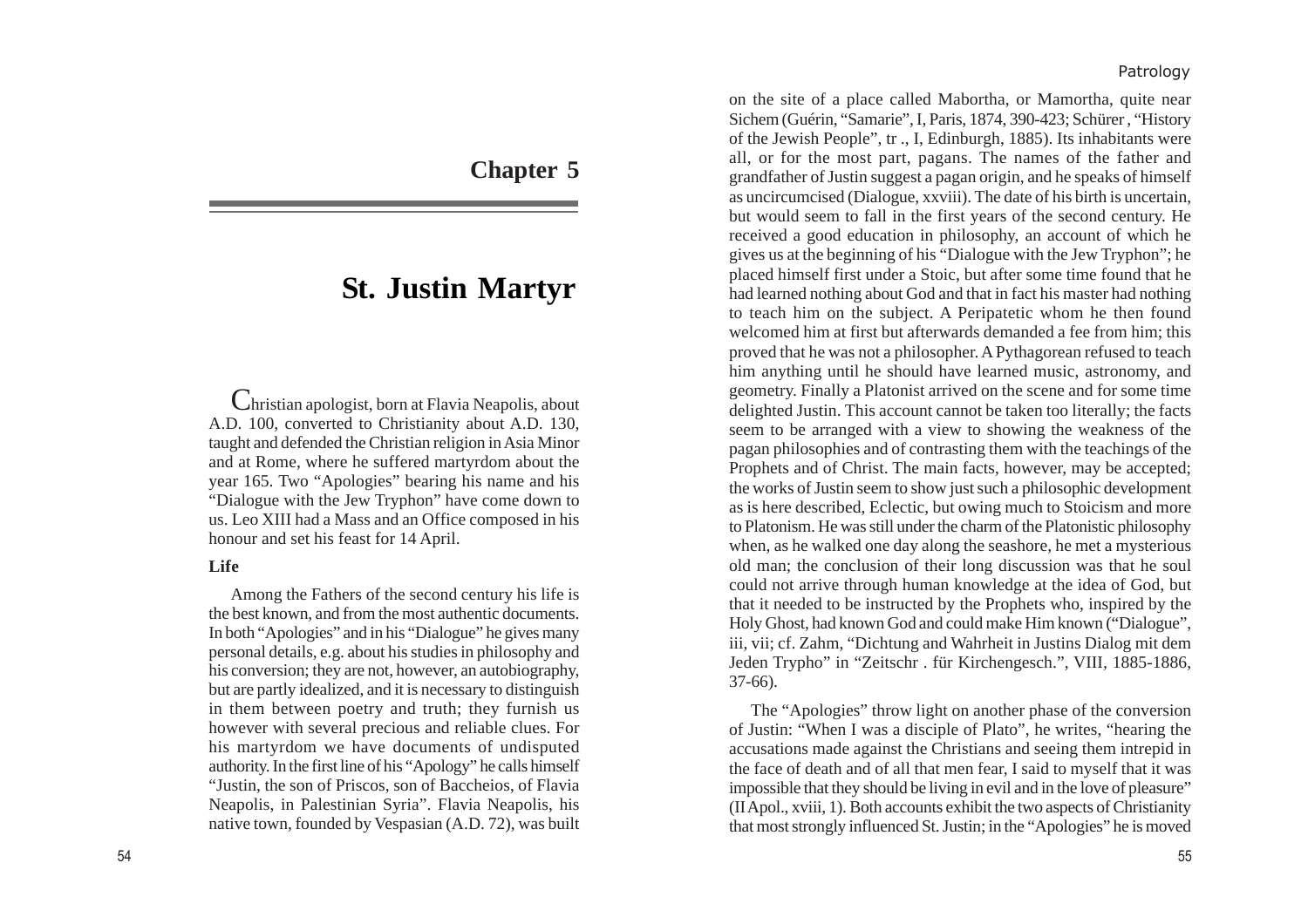by its moral beauty (I Apol., xiv), in the "Dialogue" by its truth. His conversion must have taken place at the latest towards A.D. 130, since St. Justin places during the war of Bar-Cocheba (132-135) the interview with the Jew Tryphon, related in his "Dialogue". This interview is evidently not described exactly as it took place, and yet the account cannot be wholly fictitious. Tryphon, according to Eusebius (*Church History* IV.18.6), was "the best known Jew of that time", which description the historian may have borrowed from the introduction to the "Dialogue", now lost. It is possible to identify in a general way this Tryphon with the Rabbi Tarphon often mentioned in the Talmud (Schürer , "Gesch. d. Jud. Volkes", 3rd ed., II, 377 seq., 555 seq., cf., however , Herford, "Christianity in Talmud and Midrash", London, 1903, 156). The place of the interview is not definitely told, but Ephesus is clearly enough indicated; the literary setting lacks neither probability nor life, the chance meetings under the porticoes, the groups of curious onlookers who stop a while and then disperse during the interviews, offer a vivid picture of such extemporary conferences. St. Justin lived certainly some time at Ephesus; the Acts of his martyrdom tell us that he went to Rome twice and lived "near the baths of Timothy with a man named Martin". He taught school there, and in the aforesaid Acts of his martyrdom we read of several of his disciples who were condemned with him.

In his second "Apology" (iii) Justin says: "I, too, expect to be persecuted and to be crucified by some of those whom I have named, or by Crescens, that friend of noise and of ostentation." Indeed Tatian relates (*Address to the Greeks* 19) that the Cynic philosopher Crescens did pursue him and Justin; he does not tell us the result and, moreover, it is not certain that the "Discourse" of Tatian was written after the death of Justin. Eusebius (*Church History* IV.16.7-8) says that it was the intrigues of Crescens which brought about the death of Justin; this is credible, but not certain; Eusebius has apparently no other reason for affirming it than the two passages cited above from Justin and Tatian. St. Justin was condemned to death by the prefect, Rusticus, towards A.D. 165, with six companions, Chariton, Charito, Evelpostos, Pæon, Hierax, and Liberianos. We still have the authentic account of their martyrdom ("Acta SS.", April, II, 104-19; Otto, "Corpus Apologetarum", III, Jena, 1879, 266-78; P .G., VI, 1565-72). The examination ends as follows:

"The Prefect Rusticus says: Approach and sacrifice, all of you, to the gods. Justin says: No one in his right mind gives up piety for impiety. The Prefect Rusticus says: If you do not obey, you will be tortured without mercy. Justin replies: That is our desire, to be tortured for Our Lord, Jesus Christ, and so to be saved, for that will give us salvation and firm confidence at the more terrible universal tribunal of Our Lord and Saviour. And all the martyrs said: Do as you wish; for we are Christians, and we do not sacrifice to idols. The Prefect Rusticus read the sentence: Those who do not wish to sacrifice to the gods and to obey the emperor will be scourged and beheaded according to the laws. The holy martyrs glorifying God betook themselves to the customary place, where they were beheaded and consummated their martyrdom confessing their Saviour."

#### **Works**

Justin was a voluminous and important writer. He himself mentions a "Treatise against Heresy" (I Apology, xxvi, 8); St. Irenæus ( *Against Heresies* IV.6.2) quotes a "T reatise against Marcion" which may have been only a part of the preceding work. Eusebius mentions both (*Church History* IV.11.8-10), but does not seem to have read them himself; a little further on (IV.18) he gives the following list of Justin's works: "Discourse in favour of our Faith to Antoninus Pius, to his sons, and to the Roman Senate"; an "Apology" addressed to Marcus Aurelius; "Discourse to the Greeks"; another discourse called "A Refutation"; "Treatise on the Divine Monarchy"; a book called "The Psalmist"; "Treatise on the soul"; "Dialogue against the Jews", which he had in the city of Ephesus with Tryphon, the most celebrated Israelite of that time. Eusebius adds that many more of his books are to be found in the hands of the brethren. Later writers add nothing certain to this list, itself possibly not altogether reliable. There are extant but three works of Justin, of which the authenticity is assured: the two "Apologies" and the "Dialogue". They are to be found in two manuscripts: Paris gr. 450, finished on 11 September, 1364; and Claromont. 82, written in 1571, actually at Cheltenham, in the possession of M.T.F. Fenwick. The second is only a copy of the first, which is therefore our sole authority; unfortunately this manuscript is very imperfect (Harnack, "Die Ueberlieferung der griech. Apologeten" in "Texte and Untersuchungen", I, Leipzig, 1883, i, 73-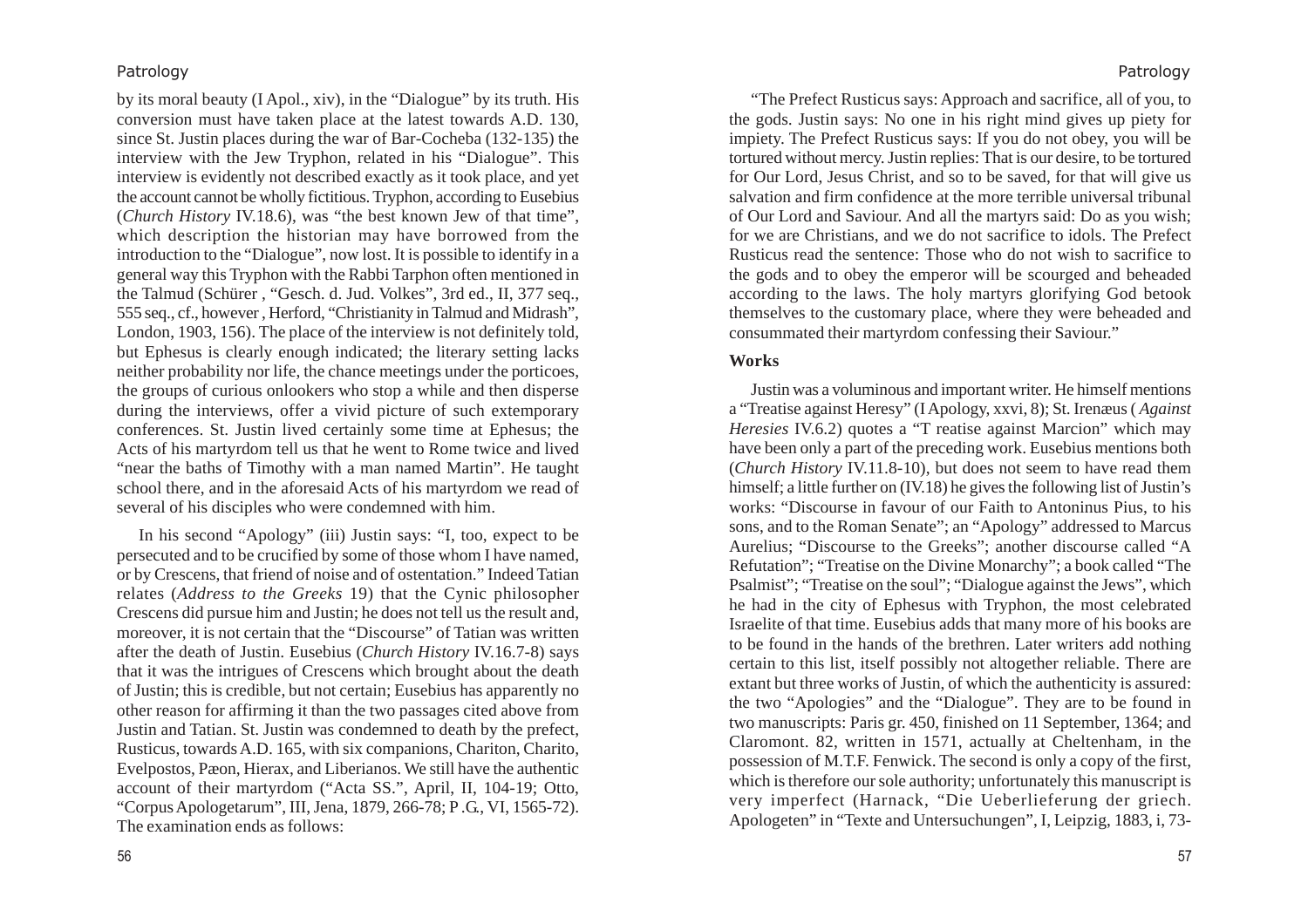89; Archambault, "Justin, Dialogue a vec Tryphon", Paris, 1909, p. xii-xxxviii). There are many large gaps in this manuscript, thus II Apol., ii, is almost entirely wanting, but it has been found possible to restore the manuscript text from a quotation of Eusebius (*Church History* IV.17). The "Dialogue" was dedicated to a certain Marcus Pompeius (exli, viii); it must therefore have been preceded by a dedicatory epistle and probably by an introduction or preface; both are lacking. In the seventy-fourth chapter a large part must also be missing, comprising the end of the first book and the beginning of the second (Zahn, "Zeitschr. f. Kirchengesch.", VIII, 1885, 37 sq., Bardenhewer, "Gesch. der altkirchl. Litter.", I, Freiburg im Br., 1902, 210). There are other less important gaps and many faulty transcriptions. There being no other manuscript, the correction of this one is very difficult; conjectures have been often quite unhappy, and Krüger, the latest editor of the "Apology", has scarcely done more than return to the text of the manuscript.

In the manuscript the three works are found in the following order: second "Apology", first "Apology", the "Dialogue". Dom Maran (Paris, 1742) re-established the original order, and all other editors have followed him. There could not be as a matter of fact any doubt as to the proper order of the "Apologies", the first is quoted in the second (iv , 2; vi, 5; viii, 1). The form of these references shows that Justin is referring, not to a different work, but to that which he was then writing (II Apol., ix, 1, cf. vii, 7; I Apol., lxiii, 16, cf. xxxii, 14; lxiii, 4, cf. xxi, 1; lxi, 6, cf. lxiv, 2). Moreover, the second "Apology" is evidently not a complete work independent of the first, but rather an appendix, owing to a new fact that came to the writer's knowledge, and which he wished to utilize without recasting both works. It has been remarked that Eusebius often alludes to the second "Apology" as the first (*Church History* IV.8.5 and IV.17.1), but the quotations from Justin by Eusebius are too inexact for us to attach much value to this fact (cf. *Church History* IV.11.8; Bardenhewer, op. cit., 201). Probably Eusebius also erred in making Justin write one apology under Antoninus (161) and another under Marcus Aurelius. The second "Apology", known to no other author, doubtless never existed (Bardenhewer, loc. cit.; Harnack, "Chronologie der christl. Litter.", I, Leipzig, 1897, 275). The date of the "Apology" cannot be determined by its dedication, which is not certain, but can be

established with the aid of the following facts: it is 150 years since the birth of Christ (I, xlvi, 1); Marcion has already spread abroad his error (I, xxvi, 5); now, according to Epiphanius (Hæres., xlii, 1), he did not begin to teach until after the death of Hyginus (A.D. 140). The Prefect of Egypt, Felix (I, xxix, 2), occupied this charge in September, 151, probably from 150 to about 154 (Grenfell-Hunt, "Oxyrhinchus Papyri", II, London, 1899, 163, 175; cf. Harnack, "Theol. Literaturzeitung", XXII, 1897, 77). From all of this we may conclude that the "Apology" was written somewhere between 153 and 155. The second "Apology", as already said, is an appendix to the first and must have been written shortly afterwards. The Prefect Urbinus mentioned in it was in charge from 144 to 160. The "Dialogue" is certainly later than the "Apology" to which it refers (*Dialogue with Trypho* 120, cf. "I Apol.", xxvi); it seems, moreover, from this same reference that the emperors to whom the "Apology" was addressed were still living when the "Dialogue" was written. This places it somewhere before A.D. 161, the date of the death of Antoninus.

The "Apology" and the "Dialogue" are difficult to analyse, for Justin's method of composition is free and capricious, and defies our habitual rules of logic. The content of the first "Apology" (Viel, "Justinus des Phil. Rechtfertigung", Strasburg, 1894, 58 seq.) is somewhat as follows:

- i-iii: exordium to the emperors: Justin is about to enlighten them and free himself of responsibility, which will now be wholly theirs.
- iv-xii: first part or introduction:
- the anti-Christian procedure is iniquitous: they persecute in the Christians a name only (iv, v);
- \* Christians are neither Atheists nor criminals (vi, vii);
- \* they allow themselves to be killed rather than deny their God (viii);
- they refuse to adore idols (ix, xii);
- conclusion (xii).
- xiii-lxvii: Second part (exposition and demonstration of Christianity):
- Christians adore the crucified Christ, as well as God (xiii);
- \* Christ is their Master; moral precepts (xiv-xvii);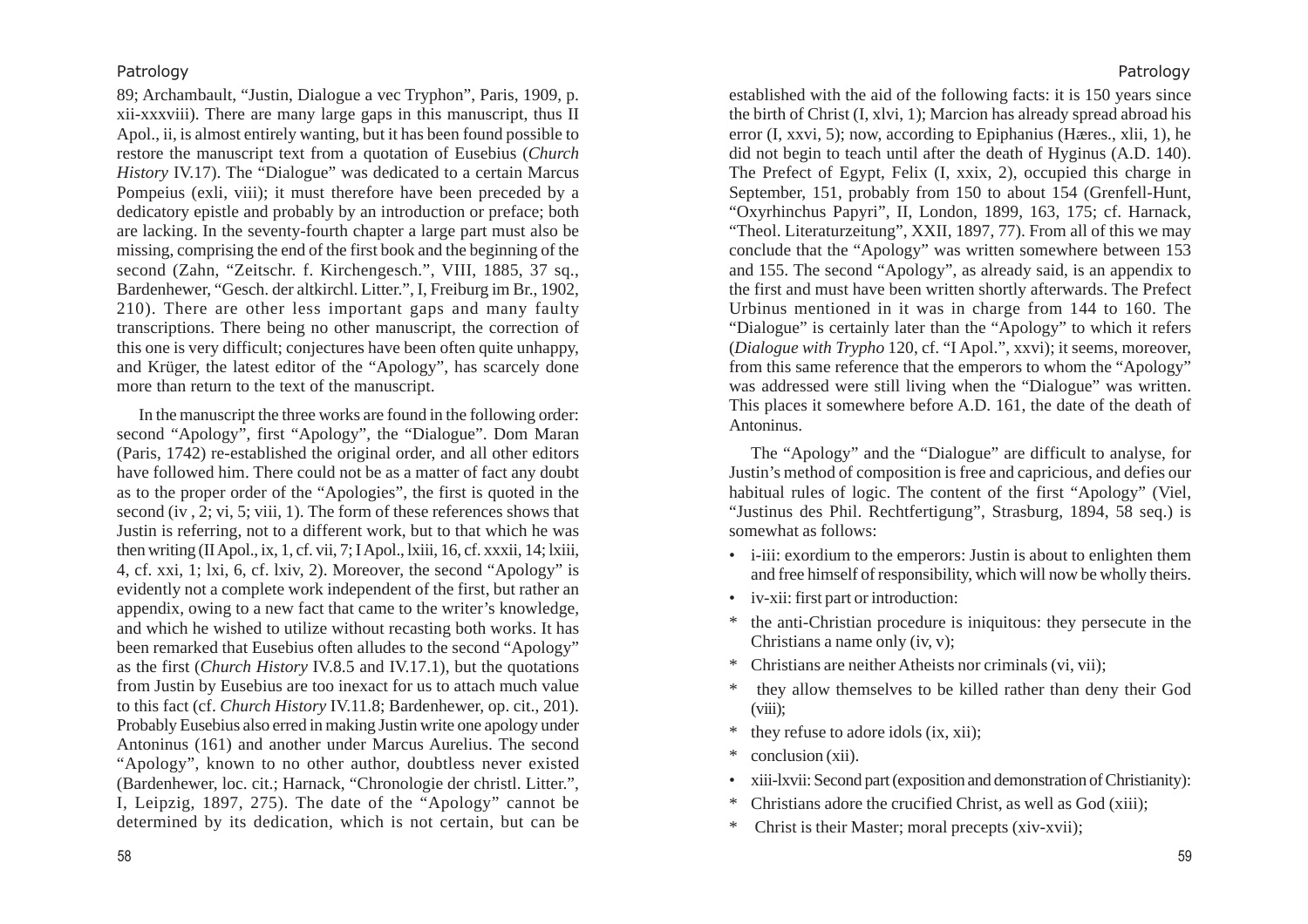- \* the future life, judgement, etc. (xviii-xx).
- \* Christ is the Incarnate Word (xxi-lx);
- \* comparison with pagan heroes, Hermes, AEsculapius, etc. (xxixxii);
- \* superiority of Christ and of Christianity before Christ (xlvi).
- \* The similarities that we find in the pagan worship and philosophy come from the devils (liv-lx).
- \* Description of Christian worship: baptism (lxi);
- \* the Eucharist (lxv-lxvi);
- Sunday-observance (lxvii).

### Second "Apology":

- Recent injustice of the Prefect Urbinus towards the Christians  $(i$ -iii).
- Why it is that God permits these evils: Providence, human liberty, last judgement (iv-xii).

The "Dialogue" is much longer than the two apologies taken together ("Apol." I and II in P.G., VI, 328-469; *Dialogue with Trypho*), the abundance of exegetical discussions makes any analysis particularly difficult. The following points are noteworthy:

- i-ix. Introduction: Justin gives the story of his philosophic education and of this conversion. One may know God only through the Holy Ghost; the soul is not immortal by its nature; to know truth it is necessary to study the Prophets.
- x-xxx: On the law. Tryphon reproaches the Christians for not observing the law. Justin replies that according to the Prophets themselves the law should be abrogated, it had only been given to the Jews on account of their hardness. Superiority of the Christian circumcision, necessary even for the Jews. The eternal law laid down by Christ.
- xxxi-cviii: On Christ: His two comings (xxxi sqq.); the law a figure of Christ (xl-xlv); the Divinity and the pre-existence of Christ proved above all by the Old Testament apparitions (theophanies) (lvi-lxii); incarnation and virginal conception (lxv sqq.); the death of Christ foretold (lxxxvi sqq.); His resurrection (cvi sqq.).

• cviii to the end: On the Christians. The conversion of the nations foretold by the Prophets (cix sqq.); Christians are a holier people than the Jews (cxix sqq.); the promises were made to them (cxxi); they were prefigured in the Old Testament (cxxxiv sqq.). The "Dialogue" concludes with wishes for the conversion of the Jews.

Besides these authentic works we possess others under Justin's name that are doubtful or apocryphal.

- "On the Resurrection" (for its numerous fragments see Otto, "Corpus Apolog.", 2nd ed., III, 210-48 and the "Sacra Parallela", Holl, "Fragmente vornicanischer Kirchenvater aus den Sacra Parallela" in "Texte und Untersuchungen", new series, V, 2, Leipzig, 1899, 36-49). The treatise from which these fragments are taken was attributed to St. Justin by St. Methodius (early fourth century) and was quoted by St. Irenaeus and Tertullian, who do not, however, name the author. The attribution of the fragments to Justin is therefore probable (Harnack, "Chronologie", 508; Bousset, "Die Evangeliencitaten Justins", Göttingen, 1891, 123sq.; archambault, "Le témoignage de l'ancienne littérature Chrétienne sur l'authenticité d'un traité sur la resurrection attribué à Justin l'Apologiste" in "Revuede Philologie", XXIX, 1905, 73-93). The chief interest of these fragments consists in the introduction, where is explained with much force the transcendent nature of faith and the proper nature of its motives.
- "A Discourse to the Greeks" (Otto, op. cit., III, 1, 2, 18), an apocryphal tract, dated by Harnack (Sitzungsberichte der k. preuss. Akad. d. Wiss. zu Berlin, 1896, 627-46), about A.D. 180-240. Later it was altered and enlarged in Syriac: text and English translation by Cureton, "Spicileg. Syr.", London, 1855, 38-42, 61-69.
- "Exhortation to the Greeks" (Otto, op. cit., 18-126). The authenticity of this has been defended without success by Widman ("Die Echtheit der Mahnrede Justins an die Heiden", Mainz, 1902); Puech, "Sur le *logos parainetikos* attribué à Justin" in "Mélanges Weil", Paris, 1898, 395-406, dates it about 260-300, but most critics say, with more probability, A.D. 180-240 (Gaul, "Die Abfassungsverhaltnisse der pseudojustinischen Cohortatio ad Græcos", Potsdam, 1902).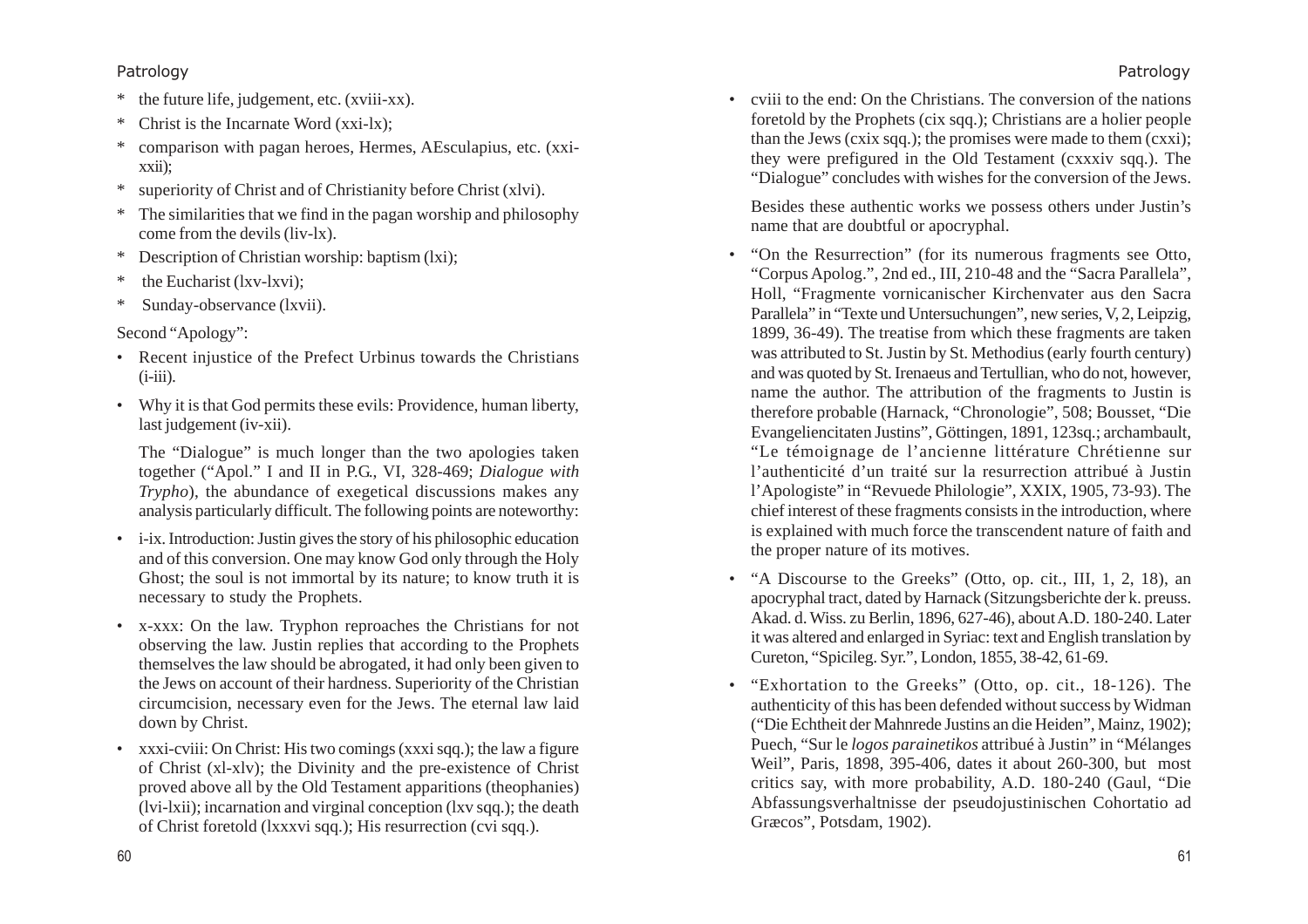#### Patrology

- "On Monarchy" (Otto, op. cit., 126-158), tract of uncertain date, in which are freely quoted Greek poets altered by some Jew.
- "Exposition of the Faith" (Otto, op. cit., IV, 2-66), a dogmatic treatise on the Trinity and the Incarnation preserved in two copies the longer of which seems the more ancient. It is quoted for the first time by Leontius of Byzantium (d. 543) and refers to the Christological discussions of the fifth century; it seems, therefore, to date from the second half of that century.
- "Letter to Zenas and Serenus" (Otto, op. cit., 66-98), attributed by Batiffol in "Revue Biblique", VI, 1896, 114-22, to Sisinnios, the Novatian Bishop of Constantinople about A.D. 400.
- "Answers to the Orthodox."
- "The Christian's Questions to the Greeks."
- "The Greek's Questions to the Christians."
- "Refutation of certain Aristotelean theses" (Otto, op. cit., IV, 100- 222; V, 4-366).

The "Answers to the Orthodox" was re-edited in a different and more primitive form by Papadopoulos-Kerameus (St. Petersburg, 1895), from a Constantinople manuscript which ascribed the work to Theodoret. Though this ascription was adopted by the editor, it has not been generally accepted. Harnack has studied profoundly these four books and maintains, not without probability, that they are the work of Diodorus of Tarsus (Harnack, "Diodor von Tarsus., vier pseudojustinische Schriften als Eigentum Diodors nachgewiesen" in "Texte und Untersuch.", XII, 4, Leipzig, 1901).

### **Doctrine**

### *Justin and philosophy*

The only pagan quotations to be found in Justin's works are from Homer, Euripides, Xenophon, Menander, and especially Plato (Otto, II, 593 sq.). His philosophic development has been well estimated by Purves ("The Testimony of Justin Martyr to early Christianity", London, 1882, 132): "He appears to have been a man of moderate culture. He was certainly not a genius nor an original thinker." A true eclectic, he draws inspiration from different systems, especially from

62 63

Stoicism and Platonism. Weizsäcker (Jahrbücher f. Protest. Theol., XII, 1867, 75) thought he recognized a Peripatetic idea, or inspiration, in his conception of God as immovable above the heavens (*Dialogue with Trypho* 127); it is much more likely an idea borrowed from Alexandrian Judaism, and one which furnished a very efficacious argument to Justin in his anti-Jewish polemic. In the Stoics Justin admires especially their ethics (II Apol., viii, 1); he willingly adopts their theory of a universal conflagration (*ekpyrosis*). In I Apol., xx, lx; II, vii, he adopts, but at the same time transforms, their concept of the seminal Word (*logos spermatikos*). However, he condemns their Fatalism (II Apol., vii) and their Atheism (*Dialogue with Trypho* 2). His sympathies are above all with Platonism. He likes to compare it with Christanity; apropos of the last judgment, he remarks, however (I Apol., viii, 4), that according to Plato the punishment will last a thousand years, whereas according to the Christians it will be eternal; speaking of creation (I Apol., xx, 4; lix), he says that Plato borrowed from Moses his theory of formless matter; similarly he compares Plato and Christianity apropos of human responsibility (I Apol., xliv, 8) and the Word and the Spirit (I Apol., lx). However, his acquaintance with Plato was superficial; like his contemporaries (Philo, Plutarch, St. Hippolytus), he found his chief inspiration in the Timæus. Some historians have pretended that pagan philosophy entirely dominated Justin's Christianity (Aubé, "S. Justin", Paris, 1861), or at least weakened it (Engelhardt, "Das Christentum Justins des Märtyrers", Erlangen, 1878). To appreciate fairly this influence it is necessary to remember that in his "Apology" Justin is seeking above all the points of contact between Hellenism and Christianity. It would certainly be wrong to conclude from the first "Apology" (xxii) that Justin actually likens Christ to the pagan heroes of semi-heroes, Hermes, Perseus, or AEsculapius; neither can we conclude from his first "Apology" (iv , 8 or vii, 3, 4) that philosophy played among the Greeks the same role that Christianity did among the barbarians, but only that their position and their reputation were analogous.

In many passages, however, Justin tries to trace a real bond between philosophy and Christianity: according to him both the one and the other have a part in the *Logos*, partially disseminated among men and wholly manifest in Jesus Christ (I, v, 4; I, xlvi; II, viii; II, xiii,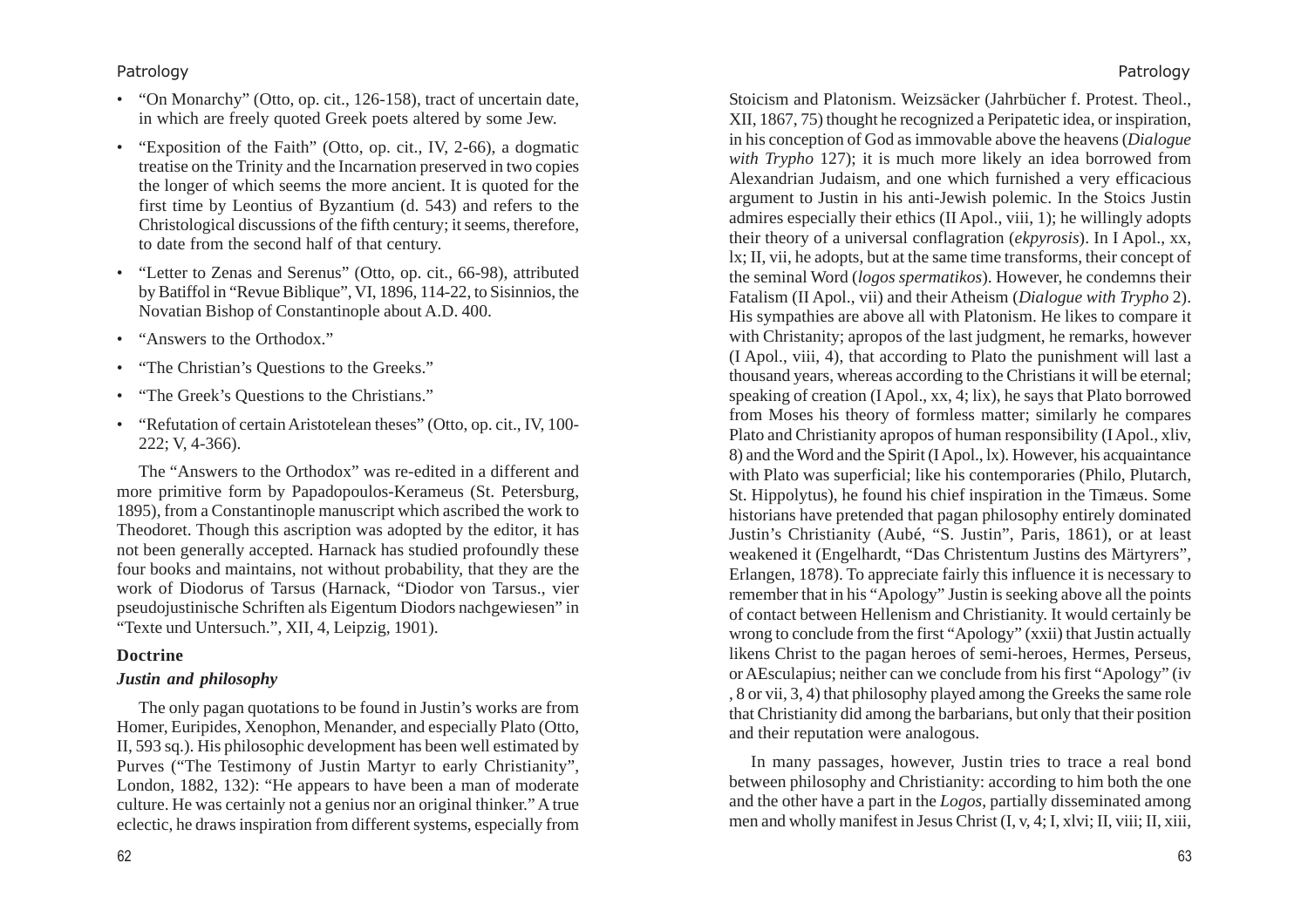5, 6). The idea developed in all these passages is given in the Stoic form, but this gives to its expression a greater worth. For the Stoics the seminal Word (*logos spermatikos*) is the form of every being; here it is the reason in as much as it partakes of God. This theory of the full participation in the Divine Word (*Logos*) by the sage has its full value only in Stoicism. In Justin thought and expression are antithetic, and this lends a certain incoherence to the theory; the relation established between the integral Word, i.e. Jesus Christ, and the partial Word disseminated in the world, is more specious than profound. Side by side with this theory, and quite different in its origin and scope, we find in Justin, as in most of his contemporaries, the conviction that Greek philosophy borrowed from the Bible: it was by stealing from Moses and the Prophets that Plato and the other philosophers developed their doctrines (I, xliv, lix, ls). Despite the obscurities and incoherences of this thought, he affirms clearly and positively the transcendent character of Christianity: "Our doctrine surpasses all human doctrine because the real Word became Christ who manifested himself for us, body, word and soul." (II, Apol., x, 1.) This Divine origin assures Christianity an absolute truth (II, xiii, 2) and gives to the Christians complete confidence; they die for Christ's doctrine; no one died for that of Socrates (II, x, 8). The first chapters of the "Dialogue" complete and correct these ideas. In them the rather complaisant syncretism of the "Apology" disappears, and the Christian thought is stronger .

Justin's chief reproach to the philosophers is their mutual divisions; he attributes this to the pride of the heads of sects and the servile acquiescence of their adherents; he also says a little later on (vi): "I care neither for Plato nor for Pythagoras." From it all he concludes that for the pagans philosophy is not a serious or profound thing; life does not depend on it, nor action: "Thou art a friend of discourse", says the old man to him before his conversion, "but not of action nor of truth" (iv). For Platonism he retained a kindly feeling as for a study dear in childhood or in youth. Yet he attacks it on two essential points: the relation between God and man, and the nature of the soul (*Dialogue with Trypho* 3, 6). Nevertheless he still seems influenced by it in his conception of the Divine transcendency and the interpretation that he gives to the aforesaid theophanies.

#### *Justin and Christian revelation*

That which Justin despairs of attaining through philosophy he is now sure of possessing through Jewish and Christian revelation. He admits that the soul can naturally comprehend that God is, just as it understands that virtue is beautiful (*Dialogue with Trypho* 4) but he denies that the soul without the assistance of the Holy Ghost can see God or contemplate Him directly through ecstasy, as the Platonic philosophers contended. And yet this knowledge of God is necessary for us: "We cannot know God as we know music, arithmetic or astronomy" (iii); it is necessary for us to know God not with an abstract knowledge but as we know any person with whom we have relations. The problem which it seems impossible to solve is settled by revelation; God has spoken directly to the Prophets, who in their turn have made Him known to us (viii). It is the first time in Christian theology that we find so concise an explanation of the difference which separates Christian revelation from human speculation. It does away with the confusion that might arise from the theory, taken from the "Apology", of the partial *Logos* and the *Logos* absolute or entire.

#### **The Bible of Justin**

#### *The Old Testament*

For Philo the Bible is very particularly the Pentateuch (Ryle, "Philo and Holy Scripture", XVII, London, 1895, 1-282). In keeping with the difference of his purpose, Justin has other preferences. He quotes the Pentateuch often and liberally, especially Genesis, Exodus, and Deuteronomy; but he quotes still more frequently and at greater length the Psalms and the Books of Prophecy - above all, Isaias. The Books of Wisdom are seldom quoted, the historical books still less. The books that we never find in his works are Judges, Esdras (except one passage which is attributed to him by mistake - *Dialogue with Trypho* 72), Tobias, Judith, Ester, Canticles, Wisdom, Ecclesiasticus, Abdias, Nahum, Habacuc, Sophonias, Aggeus. It has been noticed, too (St. John Thackeray in "Journ. of Theol. Study", IV, 1903, 265, n.3), that he never cites the last chapters of Jeremias (apropos of the first "Apology", xlvii, Otto is wrong in his reference to Jeremiah 50:3). Of these omissions the most noteworthy is that of Wisdom, precisely on account of the similarity of ideas. It is to be noted, moreover, that this book, surely used in the New Testament, cited by St. Clement of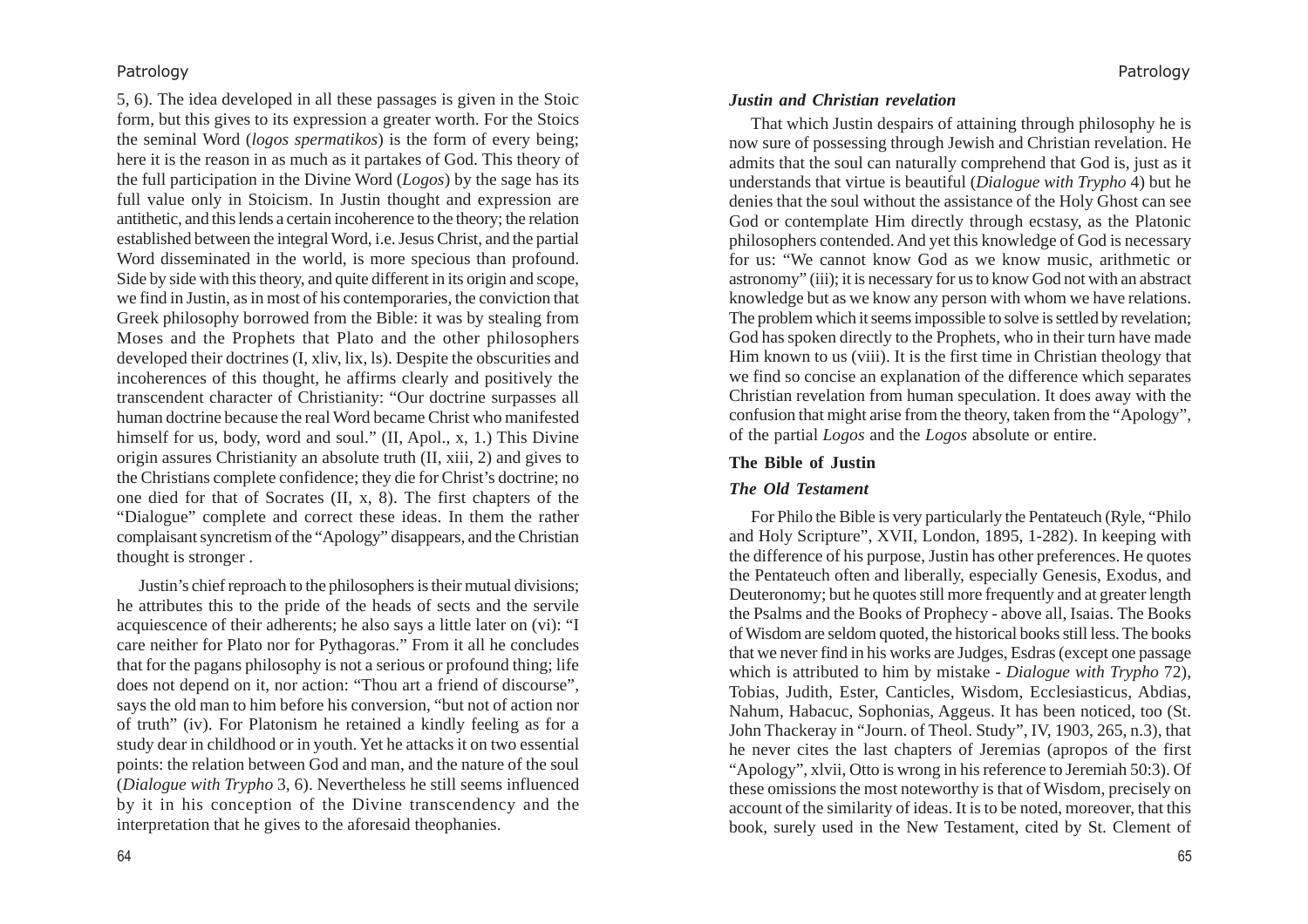Rome (xxvii, 5) and later by St. Irenaeus (Eusebius, *Church History* V.26), is never met with in the works of the apologists (the reference of Otto to Tatian 7 is inexact). On the other hand one finds in Justin some apocryphal texts: pseudo-Esdras (*Dialogue with Trypho* 72), pseudo-Jeremias (ibid.), Psalm 96:10 (*Dialogue with Trypho* 72; I Apol., xli); sometimes also errors in ascribing quotations: Zacharias for Malachias (*Dialogue with Trypho* 49), Osee for Zacharias for Malachias (*Dialogue with Trypho* 14). For the Biblical text of Justin, see Swete, "Introduction to the Old Testament in Greek", Cambridge, 1902, 417-24.

#### *The New Testament*

The testimony of Justin is here of still greater importance, especially for the Gospels, and has been more often discussed. The historical side of the question is given by W. Bousset, "Die Evangeliencitaten Justins" (Göttingen, 1891), 1-12, and since then, by Baldus, "Das Verhaltniss Justins der Mart. zu unseren synopt. Evangelien" (Munster, 1895); Lippelt, "Quæ fuerint Justini mart. *apomnemoneumata* quaque ratione cum forma Evangeliorum syro-latina cohaeserint" (Halle, 1901). The books quoted by Justin are called by him "Memoirs of the Apostles". This term, otherwise very rare, appears in Justin quite probably as an analogy with the "Memorabilia" of Xenophon (quoted in "II Apol.", xi, 3) and from a desire to accommodate his language to the habits of mind of his readers. At any rate it seems that henceforth the word "gospels" was in current usage; it is in Justin that we find it for the first time used in the plural, "the Apostles in their memoirs that are called gospels" (I Apol., lxvi, 3). These memoirs have authority, not only because they relate the words of Our Lord (as Bossuet contends, op. cit., 16 seq.), but because, even in their narrative parts, they are considered as Scripture (*Dialogue with Trypho* 49, citing Matthew 17:13). This opinion of Justin is upheld, moreover, by the Church who, in her public service reads the memoirs of the Apostles as well as the writings of the prophets (I Apol., lxvii, 3). These memoirs were composed by the Apostles and by those who followed them (*Dialogue with Trypho* 103); he refers in all probability to the four Evangelists, i.e. to two Apostles and two disciples of Christ (Stanton, "New Testament canon" in Hastings, "Dictionary of the Bible", III, 535). The authors, however, are not named: once (*Dialogue with*

*Trypho* 103) he mentions the "memoirs of Peter", but the text is very obscure and uncertain (Bousset, op. cit., 18).

All facts of the life of Christ that Justin takes from these memoirs are found indeed in our Gospels (Baldus, op. cit., 13 sqq.); he adds to them a few other and less important facts (I Apol., xxxii; xxxv; *Dialogue with Trypho* 35, 47, 51, 78), but he does not assert that he found them in the memoirs. It is quite probable that Justin used a concordance, or harmony, in which were united the three synoptic Gospels (Lippelt, op. cit., 14, 94) and it seems that the text of this concordance resembled in more than one point the so-called Western text of the Gospels (cf. ibid., 97). Justin's dependence on St. John is indisputably established by the facts which he takes from Him (I Apol., lxi, 4, 5; *Dialogue with Trypho* 69, 88), still more by the very striking similarity in vocabulary and doctrine. It is certain, however, that Justin does not use the fourth Gospel as abundantly as he does the others (Purves, op. cit., 233); this may be owing to the aforesaid concordance, or harmony, of the synoptic Gospels. He seems to use the apocryphal Gospel of Peter (I Apol., xxxv, 6; cf. *Dialogue with Trypho* 103; Revue Biblique, III, 1894, 531 sqq.; Harnack, "Bruchstücke des Evang. des Petrus", Leipzig, 1893, 37). His dependence on the *Protoevangelium of James* (*Dialogue with Trypho* 78) doubtful.

#### **Apologetical method**

Justin's attitude towards philosophy, described above, reveals at once the tendency of his polemics; he never exhibits the indignation of a Tatian or even of a Tertullian. To the hideous calumnies spread abroad against the Christians he sometimes answers, as do the other apologists, by taking the offensive and attacking pagan morality (IApol., xxvii; II, xii, 4, 5), but he dislikes to insist on these calumnies: the interlocutor in the "Dialogue" (ix) he is careful to ignore those who would trouble him with their loud laughter. He has not the eloquence of Tertullian, and can obtain a hearing only in a small circle of men capable of understanding reason and of being moved by an idea. His chief argument, and one calculated to convert this hearers as it had converted him (II Apol., xii), is the great new fact of Christian morality. He speaks of men and women who have no fear of death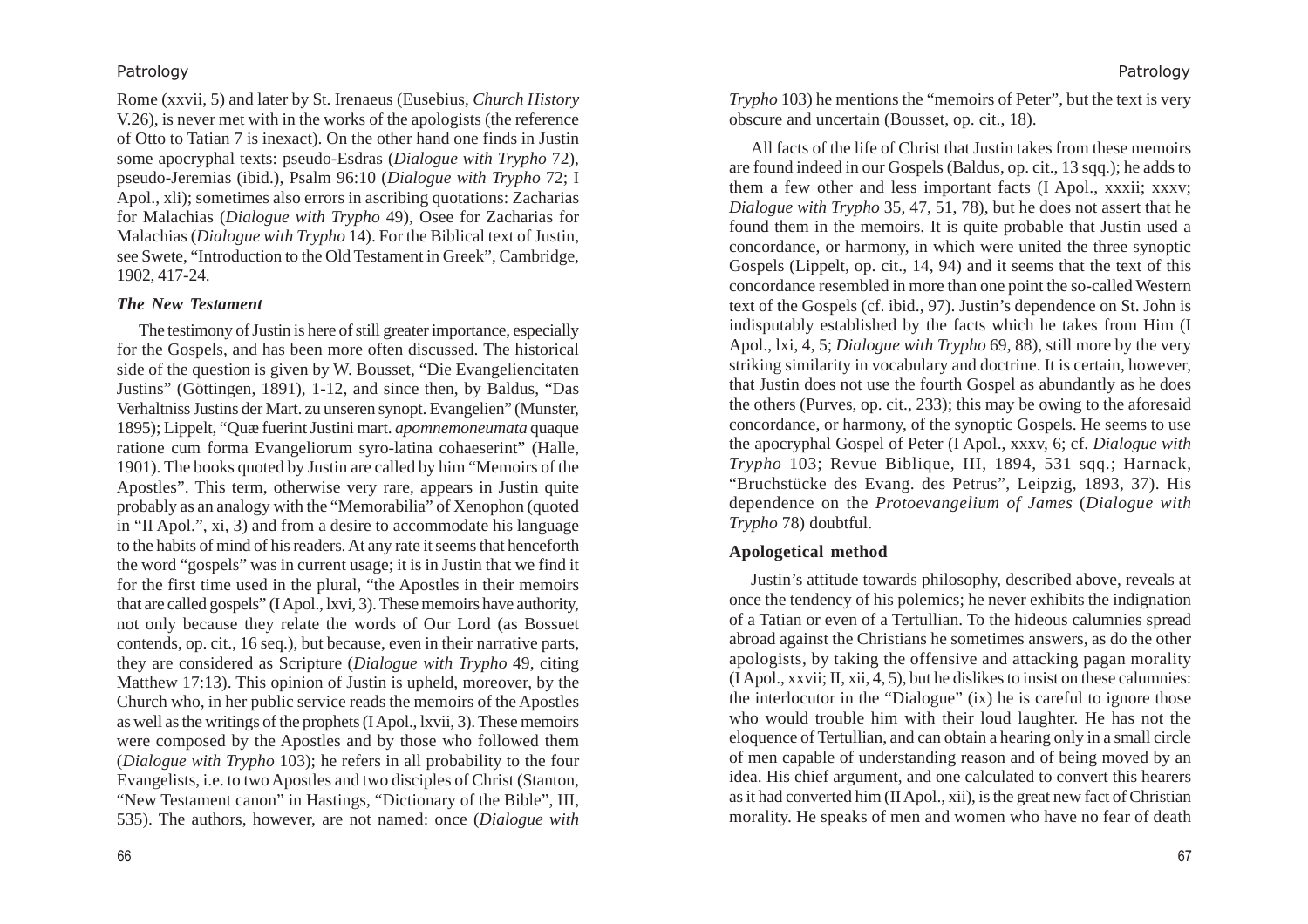#### Patrology

(I Apol., ii, xi, xlv; II, ii; *Dialogue with Trypho* 30), who prefer truth to life (I Apol., ii; II, iv) and are yet ready to await the time allotted by God (II, iv, 1); he makes known their devotion to their children (I, xxvii), their charity even towards their enemies, and their desire to save them (I Apol., lvii; *Dialogue with Trypho* 133), their patience and their prayers in persecution (*Dialogue with Trypho* 18), their love of mankind (*Dialogue with Trypho* 93, 110). When he contrasts the life that they led in paganism with their Christian life (I Apol., xiv), he expresses the same feeling of deliverance and exaltation as did St. Paul (1 Corinthians 6:11). He is careful, moreover, to emphasize, especially from the Sermon on the Mount, the moral teaching of Christ so as to show in it the real source of these new virtues (I Apol., xv-xviii). Throughout his expose of the new religion it is Christian chastity and the courage of the martyrs that he most insists upon.

The rational evidences of Christianity Justin finds especially in the prophecies; he gives to this argument more than a third of his "Apology" (xxx-liii) and almost the entire "Dialogue". When he is disputing with the pagans he is satisfied with drawing attention to the fact that the books of the Prophets were long anterior to Christ, guaranteed as to their authenticity by the Jews themselves, and says that they contain prophecies concerning the life of Christ and the spread of the Church that can only be explained by a Divine revelation (I Apol., xxxi). In the "Dialogue", arguing with Jews, he can assume this revelation which they also recognize, and he can invoke the Scriptures as sacred oracles. These evidences of the prophecies are for him absolutely certain. "Listen to the texts which I am about to cite; it is not necessary for me to comment upon them, but only for you to hear them" (*Dialogue with Trypho* 53; cf. I Apol., xxx, liii). Nevertheless he recognizes that Christ alone could have given the explanation of them (I Apol., xxxii; *Dialogue with Trypho* 76 and 105); to understand them the men and women of his time must have the interior dispositions that make the true Christian (*Dialogue with Trypho* 112), i.e., Divine grace is necessary (*Dialogue with Trypho* 7, 58, 112 and 119). He also appeals to miracles (*Dialogue with Trypho* 7, 35 and 69; cf. II Apol., vi), but with less insistence than to the prophecies.

### **Theology**

#### *God*

Justin's teaching concerning God has been very diversely interpreted, some seeing in it nothing but a philosophic speculation (Engelhardt, 127 sq., 237 sqq.), others a truly Christian faith (Flemming, "Zur Beurteilung des Christentums Justins des Märtyrers", Leipzig, 1893, 70 sqq.; Stahlin, "Justin der Martyrer und sein neuester Beurtheiler", 34 sqq., Purves, op. cit., 142 sqq.). In reality it is possible to find in it these two tendencies: on one side the influence of philosophy betrays itself in his concept of the Divine transcendency, thus God is immovable (I Apol., ix; x, 1; lxiii, 1; etc.); He is above the heaven, can neither be seen nor enclosed within space (*Dialogue with Trypho* 56, 60 and 127); He is called Father, in a philosophic and Platonistic sense, inasmuch as He is the Creator of the world (I Apol., xlv, 1; lxi, 3; lxv, 3; II Apol., vi, 1, etc.). On the other hand we see the God of the Bible in his all-powerful (*Dialogue with Trypho* 84; I Apol., xix, 6), and merciful God (*Dialogue with Trypho* 84; I Apol., xix, 6); if He ordained the Sabbath it was not that He had need of the homage of the Jews, but that He desired to attach them to Himself (*Dialogue with Trypho* 22); through His mercy He preserved among them a seed of salvation (lv); through His Divine Providence He has rendered the nations worthy of their inheritance (cxviiicxxx); He delays the end of the world on account of the Christians (xxxix; I Apol., xxviii, xlv). And the great duty of man is to love Him (*Dialogue with Trypho* 93).

#### *The Logos*

The Word is numerically distinct from the Father (*Dialogue with Trypho* 128-129; cf. *Dialogue with Trypho* 56, 62). He was born of the very substance of the Father, not that this substance was divided, but He proceeds from it as one fire does from another at which it is lit (cxxviii, lxi); this form of production (procession) is compared also with that of human speech (lxi). The Word (*Logos*) is therefore the Son: much more, He alone may properly be called Son (II Apol., vi, 3); He is the *monogenes*, the *unigenitus* (*Dialogue with Trypho* 105). Elsewhere, however, Justin, like St. Paul, calls Him the eldest Son, *prototokos* (I Apol., xxxiii; xlvi; lxiii; *Dialogue with Trypho* 84, 85 and 125). The Word is God (I Apol., lxiii; *Dialogue with Trypho*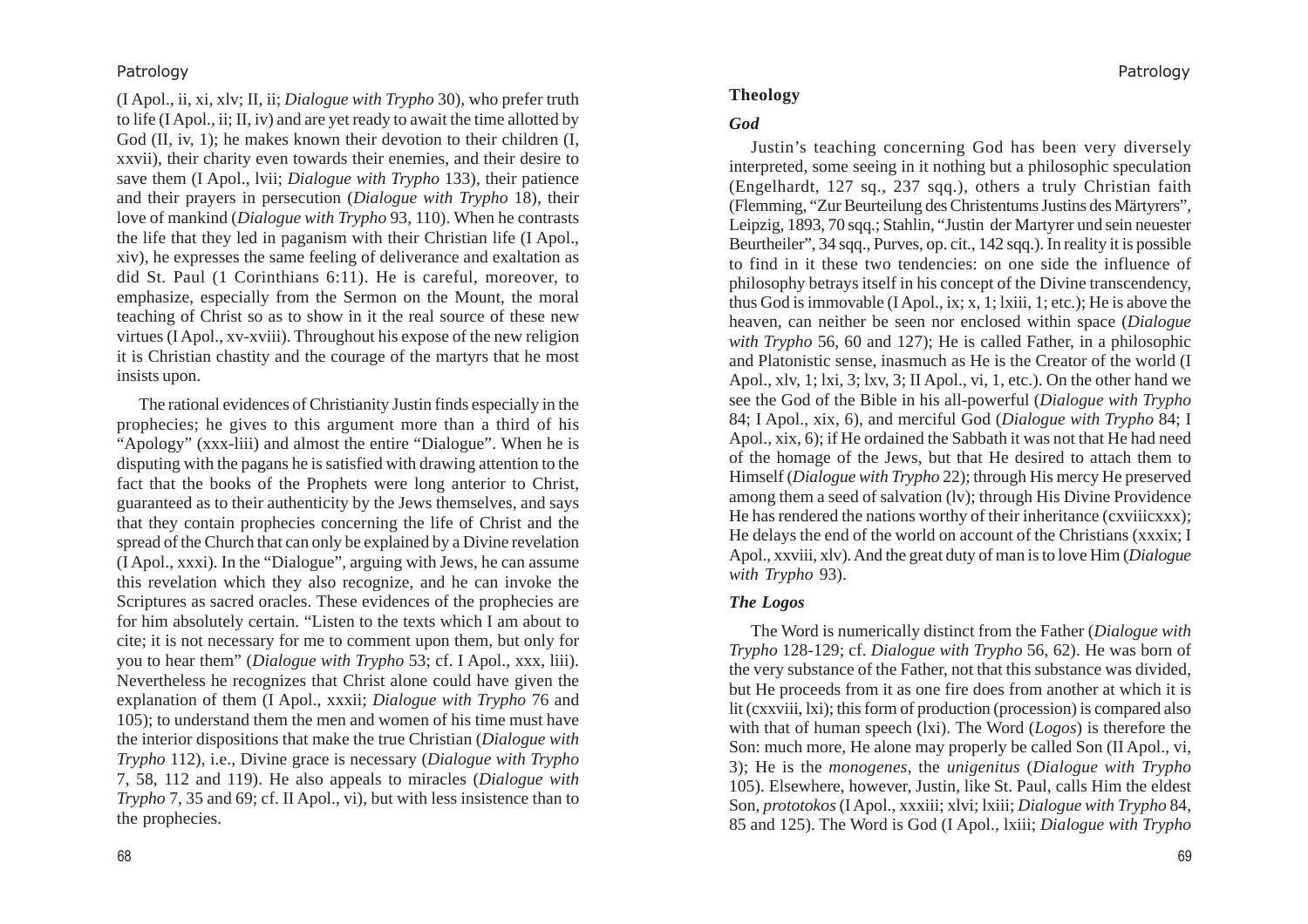34, 36, 37, 56, 63, 76, 86, 87, 113, 115, 125, 126 and 128). His Divinity, however, seems subordinate, as does the worship which is rendered to Him (I Apol., vi; cf. lxi, 13; Teder, "Justins des Martyrers Lehre von Jesus Christus", Freibur g im Br., 1906, 103-19). The Father engendered Him by a free and voluntary act (*Dialogue with Trypho* 61, 100, 127 and 128; cf. Teder, op. cit., 104), at the beginning of all His works (*Dialogue with Trypho* 61-62, II Apol., vi, 3); in this last text certain authors thought they distinguished in the Word two states of being, one intimate, the other outspoken, but this distinction, though found in some other apologists, is in Justin very doubtful. Through the Word God has made everything (II Apol., vi; *Dialogue with Trypho* 114). The Word is diffused through all humanity (I Apol., vi; II, viii; xiii); it was He who appeared to the patriarchs (I Apol., lxii; lxiii; *Dialogue with Trypho* 56, 59, 60 etc.). Two influences are plainly discernible in the aforesaid body of doctrine. It is, of course, to Christian revelation that Justin owes his concept of the distinct personality of the Word, His Divinity and Incarnation; but philosophic speculation is responsible for his unfortunate concepts of the temporal and voluntary generation of the Word, and for the subordinationism of Justin's theology. It must be recognized, moreover, that the latter ideas stand out more boldly in the "Apology" than in the "Dialogue."

The Holy Ghost occupies the third place in the Trinity (I Apol., vi). He inspired the prophets (I Apol., vi;xxxi; *Dialogue with Trypho* 7). He gave seven gifts to Christ and descended upon Him (*Dialogue with Trypho* 87-88). For the real distinction between the Son and the Spirit see Teder, op. cit., 119-23. Justin insists constantly on the virgin birth (I Apol., xxii; xxxiii; *Dialogue with Trypho* 43, 76, 84, etc.) and the reality of the flesh of Christ (*Dialogue with Trypho* 48, 98 and 103; cf. II Apol., x, 1). He states that among the Christians there are some who do not admit the Divinity of Christ but they are a minority; he differs from them because of the authority of the Prophets (*Dialogue with Trypho* 96); the entire dialogue, moreover, is devoted to proving this thesis. Christ is the Master whose doctrine enlightens us (I Apol., xiii, 3; xxiii, 2; xxxii, 2; II, viii, 5; xiii, 2; *Dialogue with Trypho* 8, 77, 83, 100 and 113), also the Redeemer whose blood saves us (I Apol., lxiii, 10, 16; *Dialogue with Trypho* 13, 40, 41, 95 and 106; cf. Rivière, "Hist. du dogme de la rédemption", Paris, 1905, 115, and tr., London, 1908). The rest of Justin's theology is less personal, therefore less interesting. As to the Eucharist, the baptismal Mass and the Sunday Mass are described in the first "Apology" (lxv-lxvii), with a richness of detail unique for that age. Justin here explains the dogma of the Real Presence with a wonderful clearness (lxvi, 2): "In the same way that through the power of the Word of God Jesus Christ our Saviour took flesh and blood for our salvation, so the nourishment consecrated by the prayer formed of the words of Christ... is the flesh and blood of this incarnate Jesus." The "Dialogue" (cxvii; cf. xli) completes this doctrine by the idea of a Eucharistic sacrifice as a memorial of the Passion.

The role of St. Justin may be summed up in one word: it is that of a witness. We behold in him one of the highest and purest pagan souls of his time in contact with Christianity, compelled to accept its irrefragable truth, its pure moral teaching, and to admire its superhuman constancy. He is also a witness of the second-century Church which he describes for us in its faith, its life, its worship, at a time when Christianity yet lacked the firm organization that it was soon to develop, but the larger outlines of whose constitution and doctrine are already luminously drawn by Justin. Finally, Justin was a witness.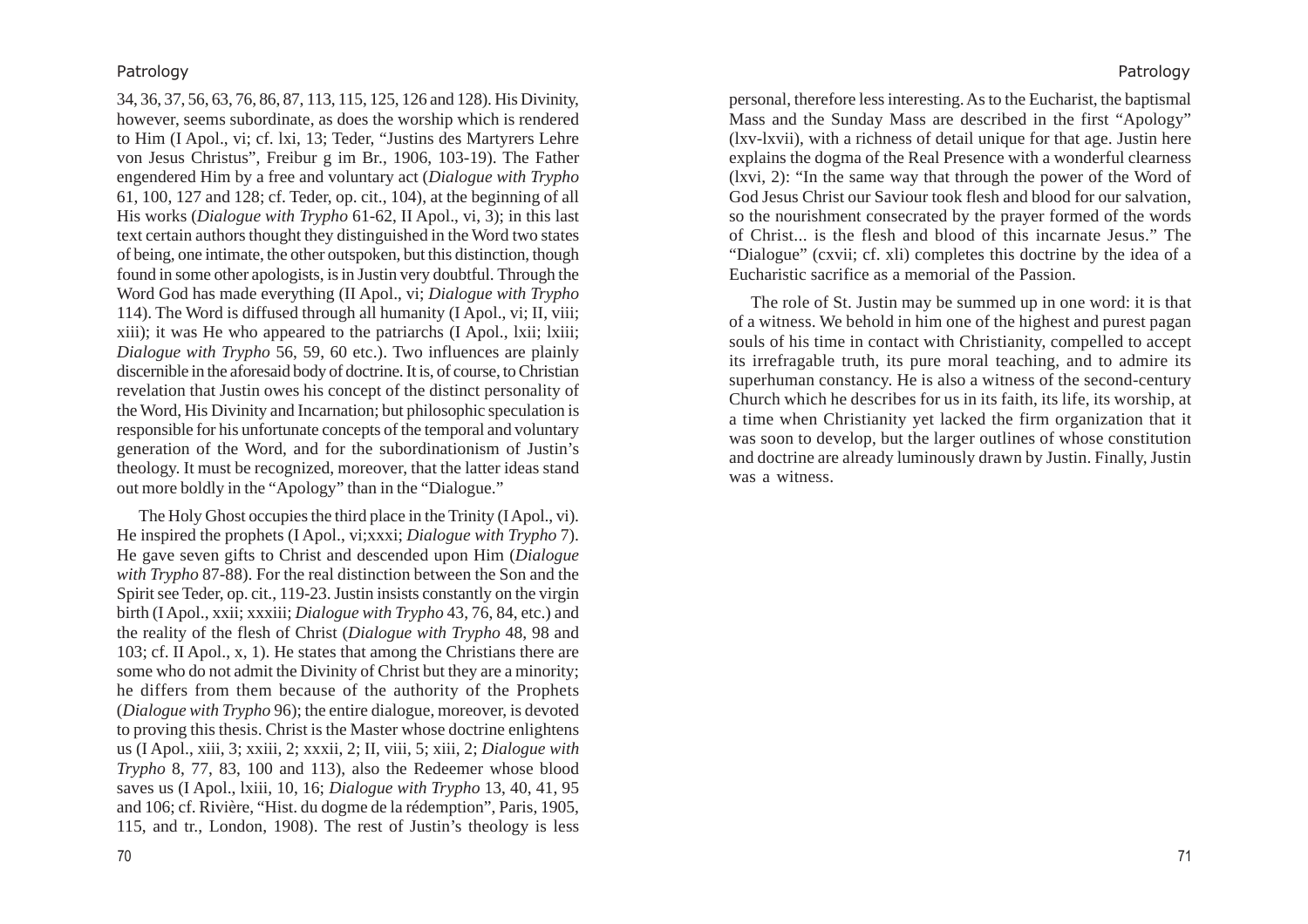## **Chapter 6**

# **Tertullian**

Tertullian (full name: QUINTUS SEPTIMIUS FLORENS TERTULLIANUS) Ecclesiastical writer in the second and third centuries, born probably about 160 at Carthage, being the son of a centurion in the proconsular service. He was evidently by profession an advocate in the law-courts, and he shows a close acquaintance with the procedure and terms of Roman law, though it is doubtful whether he is to be identified with a jurist Tertullian who is cited in the Pandects. He knew Greek as well as Latin, and wrote works in Greek which have not come down to us. A pagan until middle life, he had shared the pagan prejudices against Christianity, and had indulged like others in shameful pleasures. His conversion was not later than the year 197, and may have been earlier. He embraced the Faith with all the ardour of his impetuous nature. He became a priest, no doubt of the Church of Carthage. Monceaux, followed by d'Ales, considers that his earlier writings were composed while he was yet a layman, and if this be so, then his ordination was about 200. His extant writings range in date from the apologetics of 197 to the attack on a bishop who is probably Pope Callistus (after 218). It was after the year 206 that he joined the Montanist sect, and he seems to have definitively separated from the Church about 211 (Harnack) or 213 (Monceaux). After writing more virulently against the Church than even against heathen and persecutors, he separated from the Montanists and founded a sect of his own. The remnant of the Tertullianists was reconciled to the Church by St. Augustine.

A number of the works of Tertullian are on special points of belief or discipline. According to St. Jerome he lived to extreme old age.

The year 197 saw the publication of a short address by Tertullian, "T o the Martyrs", and of his great apologetic works, the "Ad nationes" and the "Apologeticus". The former has been considered a finished sketch for the latter; but it is more true to say that the second work has a different purpose, though a great deal of the same matter occurs in both, the same arguments being displayed in the same manner, with the same examples and even the same phrases. The appeal to the nations suffers from its transmission in a single codex, in which omissions of a word or several words or whole lines are to be deplored. Tertullian's style is difficult enough without such super added causes of obscurity. But the text of the "Ad nationes" must have been always rougher than that of the "Apologeticus", which is a more careful as well as a more perfect work, and contains more matter because of its better arrangement; for it is just the same length as the two books "Ad nationes".

The "Ad nationes" has for its entire object the refutation of calumnies against Christians. In the first place they are proved to repose on unreasoning hatred only; the procedure of trial is illogical; the offence is nothing but the name of Christian, which ought rather to be a title of honour; no proof is forthcoming of any crimes, only rumour; the first persecutor was Nero, the worst of emperors. Secondly, the individual charges are met; Tertullian challenges the reader to believe in anything so contrary to nature as the accusations of infanticide and incest. Christians are not the causes of earthquakes and floods and famine, for these happened long before Christianity. The pagans despise their own gods, banish them, forbid their worship, mock them on the stage; the poets tell horrid stories of them; they were in reality only men, and bad men. You say we worship an ass's head, he goes on, but you worship all kinds of animals; your gods are images made on a cross framework, so you worship crosses. You say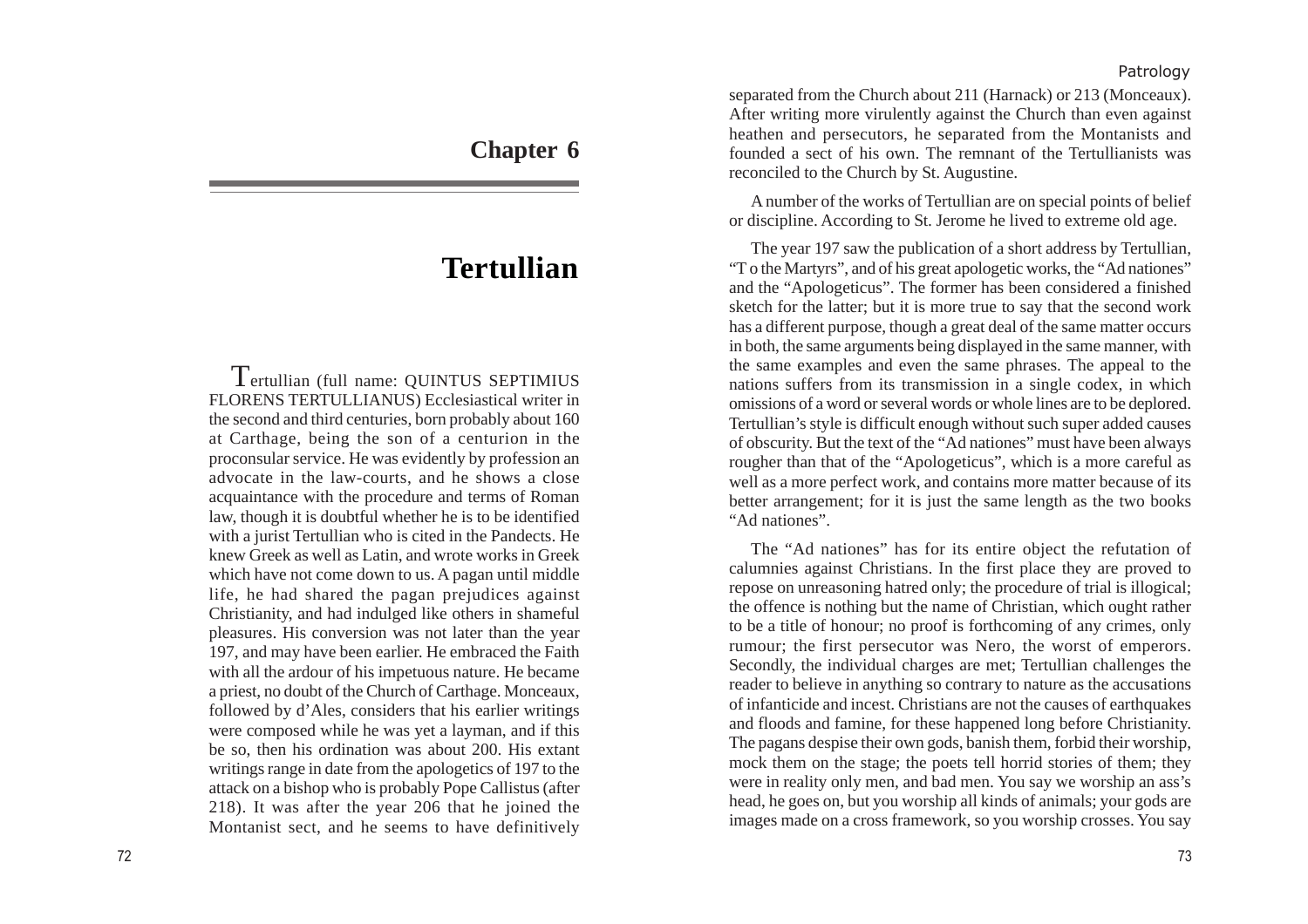we worship the sun; so do you. A certain Jew hawked about a caricature of a creature half ass, half goat, as our god; but you actually adore half-animals. As for infanticide, you expose your own children and kill the unborn. Your promiscuous lust causes you to be in danger of the incest of which you accuse us. We do not swear by the genius of Caesar, but we are loyal, for we pray for him, whereas you revolt. Caesar does not want to be a god; he prefers to be alive. You say it is through obstinacy that we despise death; but of old such contempt of death was esteemed heroic virtue. Many among you brave death for gain or wagers; but we, because we believe in judgment. Finally, do us justice; examine our case, and change your minds. The second book consists entirely in an attack on the gods of the pagans; they are marshalled in classes after Varro. It was not, urges the apologist, owing to these multitudinous gods that the empire grew.

Out of this fierce appeal and indictment was developed the grander "Apologeticus", addressed to the rulers of the empire and the administrators of justice. The former work attacked popular prejudices; the new one is an imitation of the Greek Apologies, and was intended as an attempt to secure an amelioration in the treatment of Christians by alteration of the law or its administration. Tertullian cannot restrain his invective; yet he wishes to be conciliating, and it breaks out in spite of his argument, instead of being its essence as before. He begins again by an appeal to reason. There are no witnesses, he urges, to prove our crimes; Trajan ordered Pliny not to seek us out, but yet to punish us if we were known; - what a paralogism! The actual procedure is yet more strange. Instead of being tortured until was confess, we are tortured until we deny. So far the "Ad Nationes" is merely developed and strengthened. Then, after a condensed summary of the second book as to the heathen gods, Tertullian begins in chapter xvii an exposition of the belief of Christians in one God, the Creator, invisible, infinite, to whom the soul of man, which by nature is inclined to Christianity, bears witness. The floods and the fires have been His messengers. We have a testimony, he adds, from our sacred books, which are older than all your gods. Fulfilled prophecy is the proof that they are divine. It is then explained that Christ is God, the Word of God born of a virgin; His two comings, His miracles, passion, resurrection, and forty days with the disciples, are recounted. The disciples spread His doctrine throughout the world;

Nero sowed it with blood at Rome. When tortured the Christian cries, "We worship God through Christ". The demons confess Him and they stir men up against us. Next, loyalty to Caesar is discussed at greater length than before. When the populace rises, how easily the Christians could take vengeance: "We are but of yesterday, yet we fill your cities, islands, forts, towns, councils, even camps, tribes, decuries, the palace, the senate, the forum; we have left you the temples alone". We might migrate, and leave you in shame and in desolation. We ought at least to be tolerated; for what are we? - a body compacted by community of religion, of discipline, and of hope. We meet together to pray, even for the emperors and authorities, to hear readings from the holy books and exhortations. We judge and separate those who fall into crime. We have elders of proved virtue to preside. Our common fund is replenished by voluntary donations each month, and is expended not on gluttony but on the poor and suffering. This charity is quoted against us as a disgrace; see, it is said, how they love one another. We call ourselves brethren; you also are our brethren by nature, but bad brethren. We are accused of every calamity. Yet we live with you; we avoid no profession, but those of assassins, sorcerers, and such like. You spare the philosophers, though their conduct is less admirable than ours. They confess that our teaching is older than theirs, for nothing is older than truth. The resurrection at which you jeer has many parallels in nature. You think us fools; and we rejoice to suffer for this. We conquer by our death. Inquire into the cause of our constancy. We believe this martyrdom to be the remission of all offences, and that he who is condemned before your tribunal is absolved before God.

These points are all urged with infinite wit and pungency. The faults are obvious. The effect on the pagans may have been rather to irritate than to convince. The very brevity results in obscurity. But every lover of eloquence, and there were many in those days, will have relished with the pleasure of an epicure the feast of ingenious pleading and recondite learning. The rapier thrusts are so swift, we can hardly realize their deadliness before they are renewed in showers, with sometimes a blow as of a bludgeon to vary the effect. The style is compressed like that of Tacitus, but the metrical closes are observed with care, against the rule of Tacitus; and that wonderful maker of phrases is outdone by his Christian successor in gemlike sentences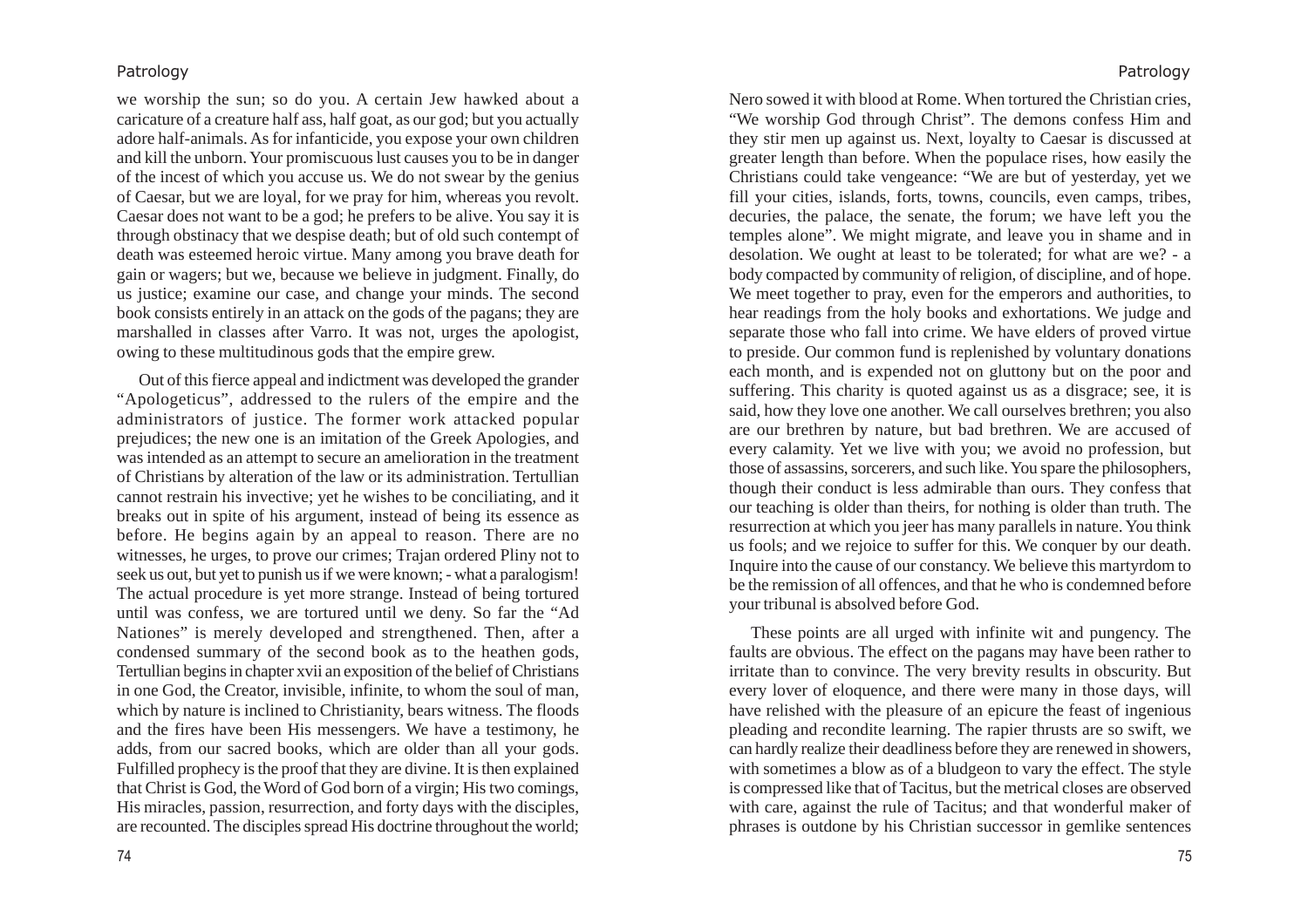*anima naturaliter Christiana* (soul by nature Christian); the *Vide, inquiunt, ut invicem se diligant* (see they exclaim, how they love one another), and the *Semen est sanguis Christianorum* (The blood of Christians is seed)? It was probably about the same time that Tertullian developed his thesis of the "Testimony of the Soul" to the existence of one God, in his little book with this title. With his usual eloquence he enlarges on the idea that common speech bids us use expressions such as "God grant", or "If God will", "God bless", "God sees", "May God repay". The soul testifies also to devils, to just vengeance, and to its own immortality.

which will be quoted while the world lasts. Who does not know the

Two or three years later (about 200) Tertullian assaulted heresy in a treatise even more brilliant, which, unlike the "Apologeticus", is not for his own day only but for all time. It is called "Liber de praescriptione haereticorum". Prescription now means the right obtained to something by long usage. In Roman law the signification was wider; it meant the cutting short of a question by the refusal to hear the adversary's arguments, on the ground of an anterior point which must cut away the ground under his feet. So Tertullian deals with heresies: it is of no use to listen to their arguments or refute them, for we have a number of antecedent proofs that they cannot deserve a hearing. Heresies, he begins, must not astonish us, for they were prophesied. Heretics urge the text, "Seek and ye shall find", but this was not said to Christians; we have a rule of faith to be accepted without question. "Let curiosity give place to faith and vain glory make way for salvation", so Tertullian parodies a line of Cicero's. The heretics argue out of Scripture; but, first, we are forbidden to consort with a heretic after one rebuke has been delivered, and secondly, disputation results only in blasphemy on the one side and indignation on the other, while the listener goes away more puzzled than he came.

The real question is, "To whom does the Faith belong? Whose are the Scriptures? By whom, through whom, when and to whom has been handed down the discipline by which we are Christians? The answer is plain: Christ sent His apostles, who founded churches in each city, from which the others have borrowed the tradition of the Faith and the seed of doctrine and daily borrow in order to become churches; so that they also are Apostolic in that they are the offspring

of the Apostolic churches. All are that one Church which the Apostles founded, so long as peace and intercommunion are observed [*dum est illis communicatio pacis et appellatio fraternitatis et contesseratio hospitalitatis*]. Therefore the testimony to the truth is this: We communicate with the apostolic Churches". The heretics will reply that the Apostles did not know all the truth. Could anything be unknown to Peter, who was called the rock on which the Church was to be built? or to John, who lay on the Lord's breast? But they will say, the churches have erred. Some indeed went wrong, and were corrected by the Apostle; though for others he had nothing but praise. "But let us admit that all have erred:- is it credible that all these great churches should have strayed into the same faith"? Admitting this absurdity, then all the baptisms, spiritual gifts, miracles, martyrdoms, were in vain until Marcion and Valentinus appeared at last! Truth will be younger than error; for both these heresiarchs are of yesterday, and were still Catholics at Rome in the episcopate of Eleutherius (this name is a slip or a false reading).

Anyhow the heresies are at best novelties, and have no continuity with the teaching of Christ. Perhaps some heretics may claim Apostolic antiquity: we reply: Let them publish the origins of their churches and unroll the catalogue of their bishops till now from the Apostles or from some bishop appointed by the Apostles, as the Smyrnaeans count from Polycarp and John, and the Romans from Clement and Peter; let heretics invent something to match this. Why, their errors were denounced by the Apostles long ago. Finally (36), he names some Apostolic churches, pointing above all to Rome, whose witness is nearest at hand, - happy Church, in which the Apostles poured out their whole teaching with their blood, where Peter suffered a death like his Master's, where Paul was crowned with an end like the Baptist's, where John was plunged into fiery oil without hurt! The Roman Rule of Faith is summarized, no doubt from the old Roman Creed, the same as our present Apostles' Creed but for a few small additions in the latter; much the same summary was given in chapter xiii, and is found also in "De vir ginibus velandis" (chapter I). Tertullian evidently avoids giving the exact words, which would be taught only to catechumens shortly before baptism. The whole luminous argument is founded on the first chapters of St. Irenaeus's third book, but its forceful exposition is not more Tertullian's own than its exhaustive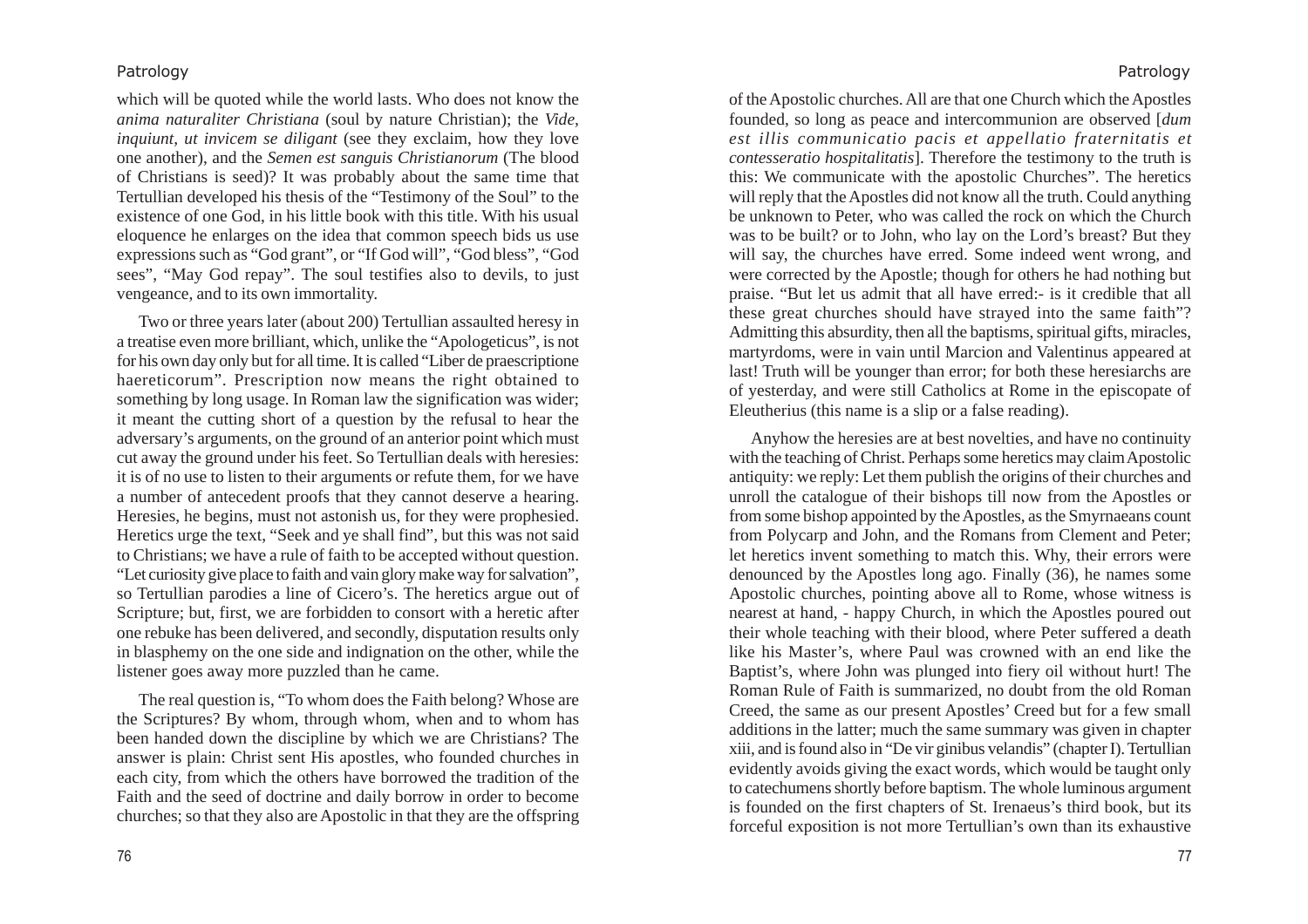and compelling logic. Never did he show himself less violent and less obscure. The appeal to the Apostolic churches was unanswerable in his day; the rest of his argument is still valid.

A series of short works addressed to catechumens belong also to Tertullian's Catholic days, and fall between 200 and 206. "De spectaculis" explains and probably exaggerates the impossibility for a Christian to attend any heathen shows, even races or theatrical performances, without either wounding his faith by participation in idolatry or arousing his passions. "De idololatria" is by some placed at a later date, but it is anyhow closely connected with the former work. It explains that the making of idols is forbidden, and similarly astrology, selling of incense, etc. A schoolmaster cannot elude contamination. A Christian cannot be a soldier. To the question, "How am I then to live?", Tertullian replies that faith fears not famine; for the Faith we must give up our life, how much more our living? "De baptismo" is an instruction on the necessity of baptism and on its effects; it is directed against a female teacher of error belonging to the sect of Gaius (perhaps the Anti-Montanist). We learn that baptism was conferred regularly by the bishop, but with his consent could be administered by priests, deacons, or even laymen. The proper times were Easter and Pentecost. Preparation was made by fasting, vigils, and prayers.

Confirmation was conferred immediately after by unction and laying on of hands. "De paenitentia" will be mentioned later. "De oratione" contains an exposition of the Lord's Prayer, *totius evangelii breviarium*. "De cultu feminarum" is an instruction on modesty and plainness in dress; Tertullian enjoys detailing the extravagances of female toilet and ridiculing them. Besides these didactic works to catechumens, Tertullian wrote at the same period two books, "Ad uxorem", in the former of which he begs his wife not to marry again after his death, as it is not proper for a Christian, while in the second book he enjoins upon her at least to marry a Christian if she does marry, for pagans must not be consorted with. A little book on patience is touching, for the writer admits that it is an impudence in him to discourse on a virtue in which he is so conspicuously lacking. A book against the Jews contains some curious chronology, used to prove the fulfilment of Daniel's prophecy of the seventy weeks. The latter half of the book is nearly identical with part of the third book against

Marcion. It would seem that Tertullian used over again what he had written in the earliest form of that work, which dates from this time. "Adversus Hermogenem" is against a certain Hermogenes, a painter (of idols?) who taught that God created the world out of pre-existing matter. Tertullian reduces his view *ad absurdum*, and establishes the creation out of nothing both from Scripture and reason.

The next period of Tertullian's literary activity shows distinct evidence of Montanist opinions, but he has not yet openly broken with the Church, which had not as yet condemned the new prophecy. Montanus and the prophetesses Priscilla and Maximilla had been long dead when Tertullian was converted to belief in their inspiration. He held the words of Montanus to be really those of the Paraclete, and he characteristically exaggerated their import. We find him henceforth lapsing into rigorism, and condemning absolutely second marriage and forgiveness of certain sins, and insisting on new fasts. His teaching had always been excessive in its severity; now he positively revels in harshness. Harnack and d'Alès look upon "De Virginibus velandis" as the first work of this time, though it has been placed later by Monceaux and others on account of its irritated tone. We learn that Carthage was divided by a dispute whether virgins should be veiled; Tertullian and the pro-Montanist party stood for the affirmative. The book had been preceded by a Greek writing on the same subject. Tertullian declares that the Rule of Faith is unchangeable, but discipline is progressive. He quotes a dream in favour of the veil. The date may be about 206. Shortly afterwards Tertullian published his largest extant work, five books against Marcion. A first draft had been written much earlier; a second recension had been published, when yet unfinished, without the writer's consent; the first book of the final edition was finished in the fifteenth year of Severus, 207. The last book may be a few years later. This controversy is most important for our knowledge of Marcion's doctrine. The refutation of it out of his own New Testament, which consisted of St. Luke's Gospel and St. Paul's Epistles, enables us to reconstitute much of the heretic's Scripture text. The result may be seen in Zahn's, "Geschichte des N. T. Kanons", II, 455-524. A work against the Valentinians followed. It is mainly based on the first book of St. Irenæus.

In 209 the little book "De pallio" appeared. Tertullian had excited remark by adopting the Greek pallium, the recognized dress of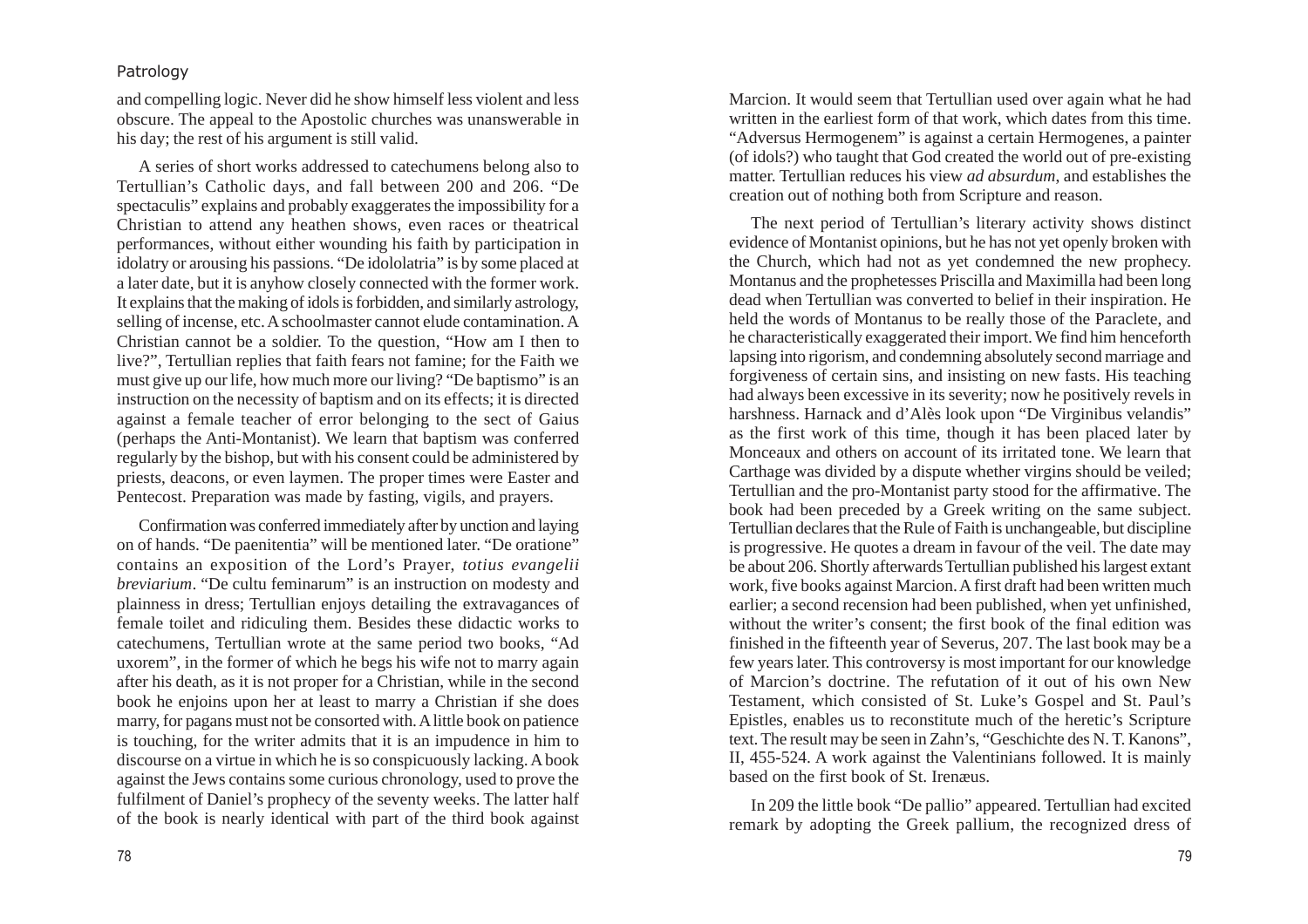philosophers, and he defends his conduct in a witty pamphlet. A long book, "De anima", gives Tertullian's psychology. He well describes the unity of the soul; he teaches that it is spiritual, but immateriality in the fullest sense he admits for nothing that exists, - even God is *corpus*. Two works are against the Docetism of the Gnostics, "De carne Christi" and "De resurrectione carnis". Here he emphasizes the reality of Christ's Body and His virgin-birth, and teaches a corporal resurrection. But he seems to deny the virginity of Mary, the Mother of Christ, *in partu*, though he affirms it *ante partum*. He addressed to a convert who was a widower an exhortation to avoid second marriage, which is equivalent to fornication. This work, "De exhortatione castitatis", implies that the writer is not yet separated from the Church. The same excessive rigour appears in the "De corona", in which Tertullian defends a soldier who had refused to wear a chaplet on his head when he received the donative granted to the army on the accession of Caracalla and Geta in 211. The man had been degraded and imprisoned. Many Christians thought his action extravagant, and refused to regard him as a martyr. Tertullian not only declares that to wear the crown would have been idolatry, but argues that no Christian can be a soldier without compromising his faith. Next in order is the "Scorpiace", or antidote to the bite of the Scorpion, directed against the teaching of the Valentinians that God cannot approve of martyrdom, since He does not want man's death; they even permitted the external act of idolatry. Tertullian shows that God desires the courage of the martyrs and their victory over temptation; he proves from Scripture the duty of suffering death for the Faith and the great promises attached to this heroism. To the year 212 belongs the open letter "Ad scapulam", addressed to the proconsul of Africa who was renewing the persecution, which had ceased since 203. He is solemnly warned of the retribution which overtakes persecutors.

The formal secession of Tertullian from the Church of Carthage seems to have taken place either in 211 or at the end of 212 at latest. The earlier date is fixed by Harnack on account of the close connection between the "De corona" of 211 with the "De fuga", which must, he thinks, have immediately followed the "De corona". It is certain that "De fuga in persecutione" was written after the secession. It condemns

flight in time of persecution, for God's providence has intended the suffering. This intolerable doctrine had not been held by Tertullian in his Catholic days. He now terms the Catholics "Psychici", as opposed to the "spiritual" Montanists. The cause of his schism is not mentioned. It is unlikely that he left the Church by his own act. Rather it would seem that when the Montanist prophecies were finally disapproved at Rome, the Church of Carthage excommunicated at least the more violent among their adherents. After "De fuga" come "De monogamia" (in which the wickedness of second marriage is yet more severely censured) and "De jejunio", a defence of the Montanist fasts. A dogmatic work, "Adversus Prazean", is of great importance. Praxeas had prevented, according to Tertullian, the recognition of the Montanist prophecy by the pope; Tertullian attacks him as a Monarchian, and develops his own doctrine of the Holy Trinity. The last remaining work of the passionate schismatic is apparently "De pudicitia", if it is a protest, as is generally held, against a Decree of Pope Callistus, in which the pardon of adulterers and fornicators, after due penance done, was published at the intercession of the martyrs. Monceaux, however, still supports the view which was once commoner than it now is, that the Decree in question was issued by a bishop of Carthage. In any case Tertullian's attribution of it to a would-be *episcopus episcoporum* and *pontifex maximus* merely attests its peremptory character. The identification of this Decree with the far wider relaxation of discipline with which Hippolytus reproaches Callistus is uncertain.

The argument of Tertullian must be considered in some detail, since his witness to the ancient system of penance is of first-rate importance. As a Catholic, he addressed "De paenitentia" to catechumens as an exhortation to repentance previous to baptism. Besides that sacrament he mentions, with an expression of unwillingness, a "last hope", a second plank of salvation, after which there is no other. This is the severe remedy of exomologesis, confession, involving a long penance in sackcloth and ashes for the remission of post-baptismal sin. In the "De pudicitia" the Montanist now declared that there is no forgiveness for the gravest sins, precisely those for which exomologesis is necessary. It is said by some modern critics, such as Funk and Turmel among Catholics, that Tertullian did not really change his view on this point the writing of the two treatises.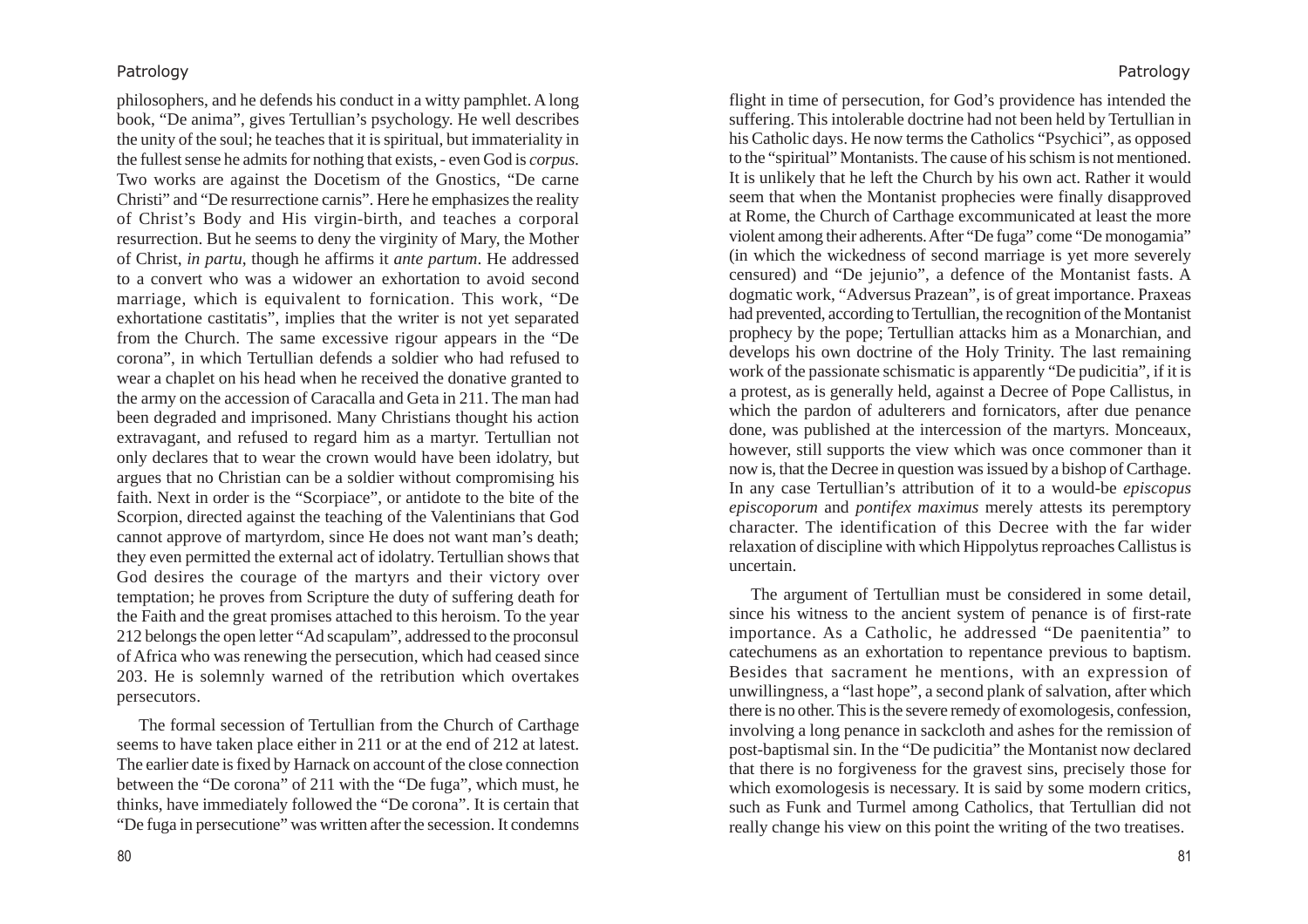It is pointed out that in "De paenitentia" there is no mention of the restoration of the penitent to communion; he is to do penance, but with no hope of pardon in this life; no sacrament is administered, and the satisfaction is lifelong. This view is impossible. Tertullian declares in "De pudicitia". That he has changed his mind and expects to be taunted for his inconsistency. He implies that he used to hold such a relaxation, as the one he is attacking, to be lawful. At any rate in the "De paen." he parallels baptism with exomologesis, and supposes that the latter has the same effect as the former, obviously the forgiveness of sin in this life. Communion is never mentioned, since catechumens are addressed; but if exomologesis did not eventually restore all Christian privileges, there could be no reason for fearing that the mention of it should act as an encouragement to sin, for a lifelong penance would hardly be a reassuring prospect. No length is mentioned, evidently because the duration depended on the nature of the sin and the judgment of the bishop; had death been the term, this would have been emphatically expressed. Finally. And this is conclusive, it could not be insisted on that no second penance was ever allowed, if all penance was lifelong.

For the full understanding of Tertullian's doctrine we must know his division of sin into three classes. There are first the terrible crimes of idolatry, blasphemy, homicide, adultery, fornication, false witness, fraud (Adv. Marc., IV, ix; in "De Pud." he substitutes apostasy for false witness and adds unnatural vice). As a Montanist he calls these irremissible. Between these and mere venial sins there are modica or media (De Pud.., I), less grave but yet serious sins, which he enumerates in "De Pud.", xix: "Sins of daily committal, to which we are all subject; to whom indeed does it not occur to be angry without cause and after the sun has set, or to give a blow, or easily to curse, or to swear rashly, or break a contract, or lie through shame or necessity? How much we are tempted in business, in duties, in trade, in food, in sight, in hearing! So that, if there were no forgiveness for such things, none could be saved. Therefore there will be forgiveness for these sins by the prayer of Christ to the Father" (De Pud., xix).

Another list (*On Pudicity* 7) represents the sins which may constitute a lost sheep, as distinguished from one that is dead: "The faithful is lost if he attend the chariot races, or gladiatorial combats, or

#### Patrology

the unclean theatre, or athletic shows, or playing, or feasts on some secular solemnity, or if he has exercised an art which in any way serves idolatry, or has lapsed without consideration into some denial or blasphemy". For these sins there is forgiveness, though the sinner has strayed from the flock. How is forgiveness obtained? We learn this only incidentally from the words: "That kind of penitence which is subsequent to faith, which can either obtain forgiveness from the bishop for lesser sins, or from God only for those which are irremissible" (*On Pudicity* 18). Thus Tertullian admits the power of the bishop for all but "irremissible" sins. The absolution which he still acknowledges for frequent sins was obviously not limited to a single occasion, but must have been frequently repeated. It is not even referred to in "De paen", which deals only with baptism and public penance for the gravest sins. Again, in "De pudicitia", Tertullian repudiates his own earlier teaching that the keys were left by Christ through Peter to His Church (*Scorpiace* 10); he now declares (*On Pudicity* 21) that the gift was to Peter personally, and cannot be claimed by the Church of the Psychici. The spiritual have the right to forgive, but the Paraclete said: "The Church has the power to forgive sins but I will not do so, lest they sin afresh."

The system of the Church of Carthage in Tertullian's time was therefore manifestly this: Those who committed grievous sins confessed them to the bishop, and he absolved them after due penance enjoined and performed, unless the case was in his judgment so grave that public penance was obligatory. This public penance was only allowed once; it was for protracted periods, even sometimes until the hour of death, but at the end of it forgiveness and restoration were promised. The term was frequently shortened at the prayer of martyrs.

Of the lost works of Tertullian the most important was the defence of the Montanist manner of prophesying, "De ecstasi", in six books, with a seventh book against Apollonius. To the peculiarities of Tertullian's views which have already been explained must be added some further remarks. He did not care for philosophy: the philosophers are the "patriarchs of the heretics". His notion that all things, pure spirits and even God, must be bodies, is accounted for by his ignorance of philosophical terminology. Yet of the human soul he actually says that it was seen in a vision as tender, light, and of the colour of air! All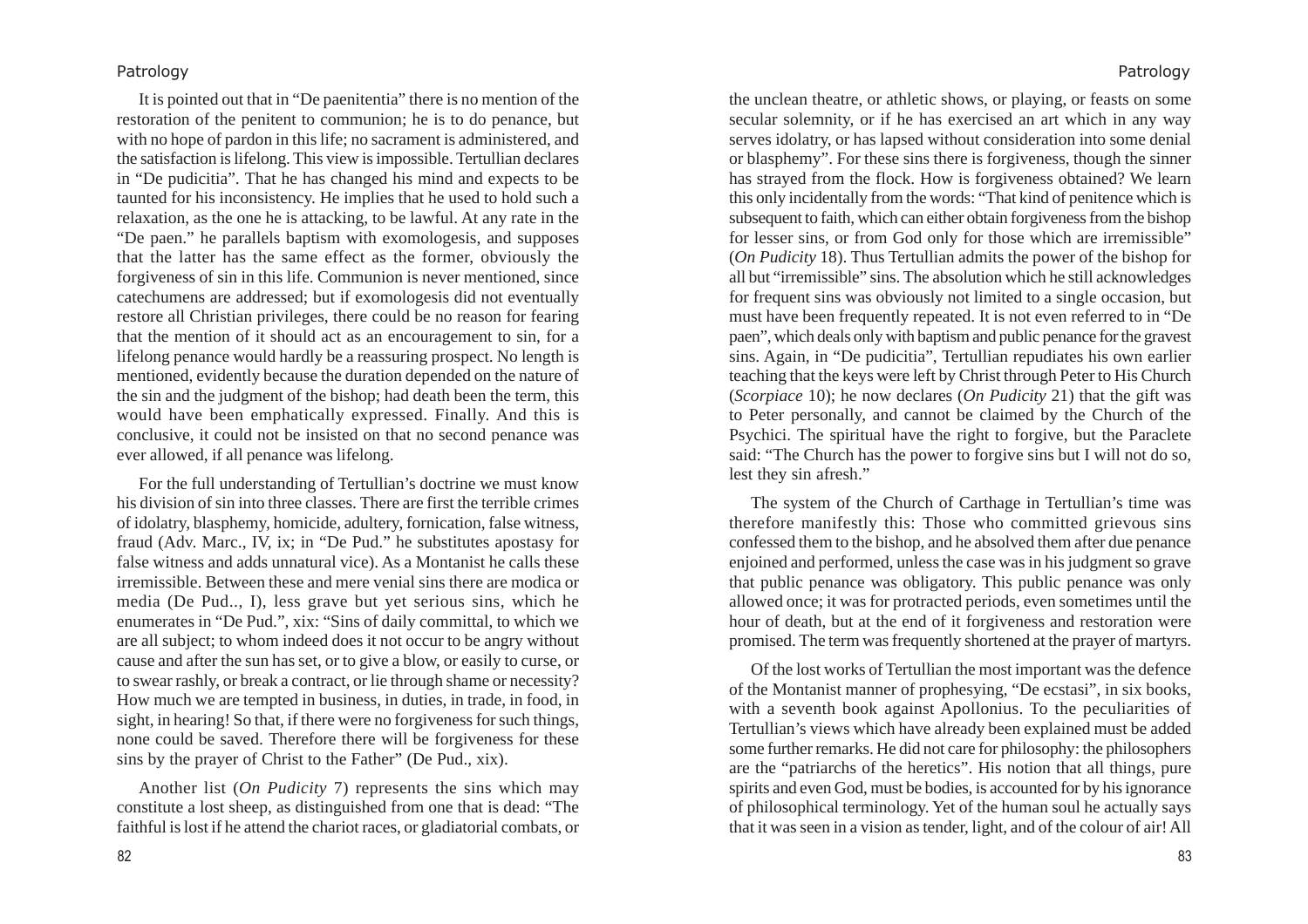our souls were contained in Adam, and are transmitted to us with the taint of original sin upon them - an ingenious if gross form of Traducianism. His Trinitarian teaching is inconsistent, being an amalgamation of the Roman doctrine with that of St. Justin Martyr. Tertullian has the true formula for the Holy Trinity, *tres Personae, una Substantia*. The Father, Son, and Holy Ghost are numerically distinct, and each is God; they are of one substance, one state, and one power. So far the doctrine is accurately Nicene. But by the side of this appears the Greek view which was one day to develop into Arianism: that the unity is to be sought not in the Essence but in the origin of the Persons. He says that from all eternity there was reason (*ratio*) in God, and in reason the Word (*Sermo*), not distinct from God, but *in vulva cordis*. For the purpose of creation the Word received a perfect birth as Son. There was a time when there was no Son and no sin, when God was neither Father nor Judge. In his Christology Tertullian has had no Greek influence, and is purely Roman. Like most Latin Fathers he speaks not of two Natures but of two Substances in one Person, united without confusion, and distinct in their operations. Thus he condemns by anticipation the Nestorian, Monophysite, and Monothelite heresies. But he seems to teach that Mary, the Mother of Christ, had other children. Yet he makes her the second Eve, who by her obedience effaced the disobedience of the first Eve.

Tertullian's doctrine of the Holy Eucharist has been much discussed, especially the words: "Acceptum panem et distributum discipulis corpus suum illum fecit, hoc est corpus meum dicendo, id est, figura corporis mei". A consideration of the context shows only one interpretation to be possible. Tertullian is proving that Our Lord Himself explained bread in Jeremiah 11:19 (*mittamus lignum in panem ejus*) to refer to His Body, when He said, "This is My Body", that is, that bread was the symbol of His Body. Nothing can be elicited either for or against the Real Presence; for Tertullian does not explain whether the bread is the symbol of the Body present or absent. The context suggests the former meaning. Another passage is: *Panem, quo ipsum corpus suum repraesentat*. This might mean "Bread which stands for His Body", or "Presents, makes present". D'Ales has calculated that the sense of presentation to the imagination occurs seven times in Tertullian, and the similar moral sense (presentation by picture,

#### Patrology

etc.) occurs twelve times, whereas the sense of physical presentation occurs thirty-three times. In the treatise in question against Marcion the physical sense alone is found, and fourteen times. A more direct assertion of the Real Presence is *Corpus ejus in pane censetur* (*On Prayer* 6). As to the grace given, he has some beautiful expressions, such as: "Itaque petendo panem quotidianum, perpetuitatem postulamus in Christo et individuitatem a corporeejus" (In petitioning for daily bread, we ask for perpetuity in Christ, and indivisibility from His body. - Ibid.). A famous passage on the Sacraments of Baptism, Unction, Confirmation, Orders and Eucharist runs: "Caro abluitur ut anima maculetur; caro ungitur ut anima consecretur; caro signatur ut et anima muniatur; caro manus impositione adumbratur ut et anima spiritu illuminetur; caro corpore et sanguine Christi vescitur ut et anima de Deo saginetur" (The flesh is washed, in order that the soul may be cleansed; the flesh is anointed, that the soul may be consecrated; the flesh is signed [with the cross], that the soul, too, may be fortified; the flesh is shadowed with the imposition of hands, that the soul also may be illuminated by the Spirit; the flesh feeds on the body and blood of Christ, that the soul likewise may have its fill of God - "Deres. Carnis.", viii). He testifies to the practice of daily communion, and the preserving of the Holy Eucharist by private persons for this purpose. What will a heathen husband think of that which is taken by his Christian wife before all other food? "If he knows that it is Bread, will he not believe that it is simply what it is called?" This implies not merely the Real Presence, but transubstantiation. The station days were Wednesday and Friday; on what other days besides Holy Mass was offered we do not know. Some thought that Holy Communion would break their fast on station days; Tertullian explains: "When you have received and reserved the Body of the Lord, you will have assisted at the Sacrifice and have accomplished the duty of fasting as well" (De oratione, xix). Tertullian's list of customs observed by Apostolic tradition though not in Scripture (De cor., iii) is famous: the baptismal renunciations and feeding with milk and honey, fasting Communion, offerings for the dead (Masses) on their anniversaries, no fasting or kneeling on the Lord's Day and between Easter and Pentecost, anxiety as to the falling to the ground of any crumb or drop of the Holy Eucharist, the Sign of the Cross made continually during the day.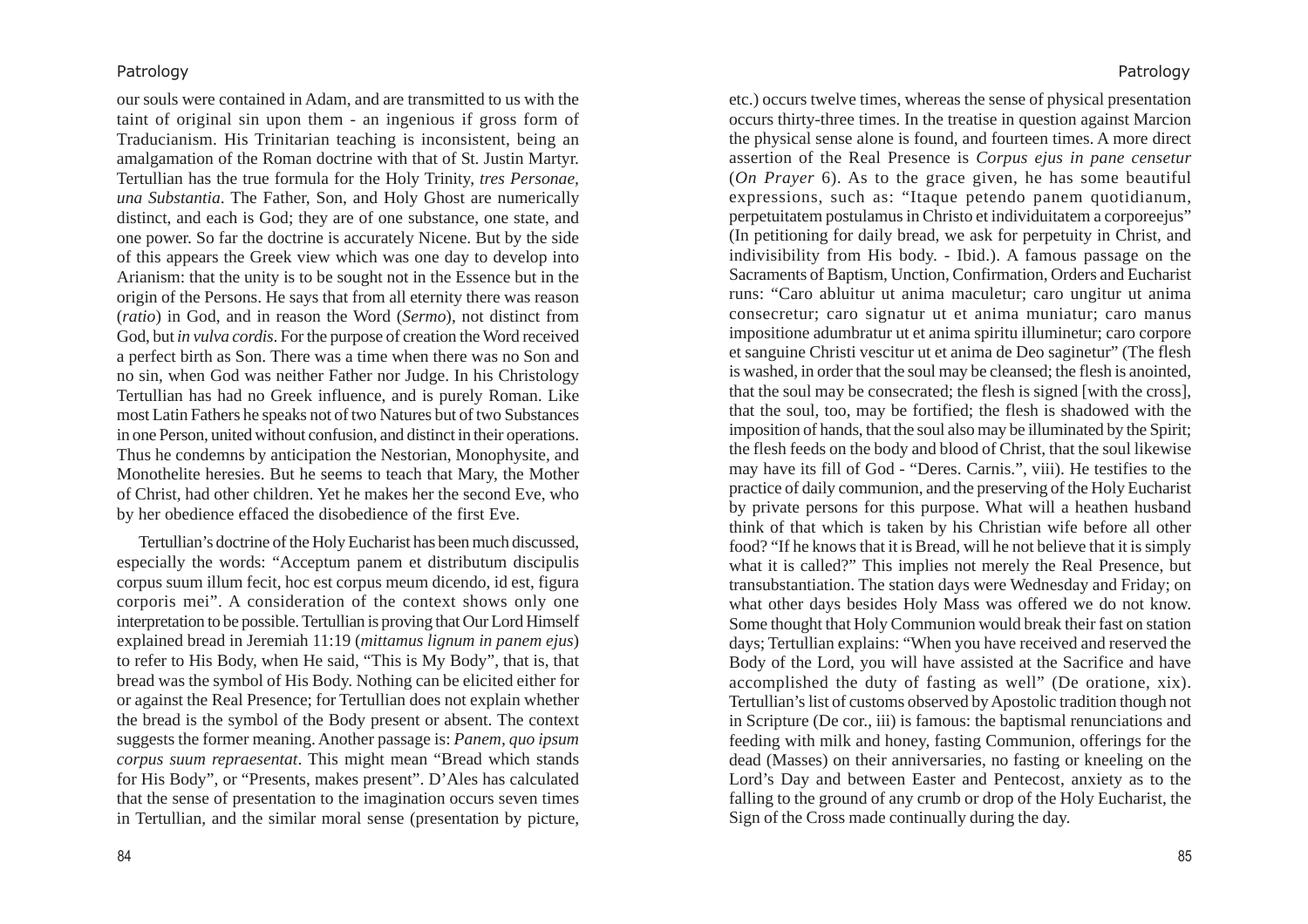Tertullian's canon of the Old Testament included the deuterocanonical books, since he quotes most of them. He also cites the Book of Enoch as inspired, and thinks those who rejected it were wrong. He seems also to recognize IV Esdras, and the Sibyl, though he admits that there are many Sibylline forgeries. In the New Testament he knows the Four Gospels, Acts, Epistles of St. Paul, I Peter (Ad Ponticos), I John, Jude, Apocalypse. He does not know James and II Peter, but we cannot tell that he did not know II, III John. He attributes Hebrews to St. Barnabas. He rejects the "Pastor" of Hermas and says that many councils of the Psychici had also rejected it. Tertullian was learned, but careless in his historical statements. He quotes Varro and a medical writer, Soranus of Ephesus, and was evidently well read in pagan literature. He cites Irenaeus, Justin, Miltiades, and Proclus. He probably knew parts of Clement of Alexandria's writings. He is the first of Latin theological writers. To some extent, how great we cannot tell, he must have invented a theological idiom and have coined new expressions. He is the first witness to the existence of a Latin Bible, though he seems frequently to have translated from the Greek Bible as he wrote. Zahn has denied that he possessed any Latin translation, but this opinion is commonly rejected, and St. Perpetua certainly had one at Carthage in 203.

### **Chapter 7**

# **Origen**

Origen, most modest of writers, hardly ever alludes to himself in his own works; but Eusebius has devoted to him almost the entire sixth book of "Ecclesiastical History". Eusebius was thoroughly acquainted with the life of his hero; he had collected a hundred of his letters; in collaboration with the martyr Pamphilus he had composed the "Apology for Origen"; he dwelt at Caesarea where Origen's library was preserved, and where his memory still lingered; if at times he may be thought somewhat partial, he is undoubtedly well informed. We find some details also in the "Farewell Address" of S t. Gregory Thaumaturgus to his master, in the controversies of St. Jerome and Rufinus, in St. Epiphanius (Haeres., LXIV), and in Photius (Biblioth. Cod. 118).

#### **Origen at Alexandria (185-232)**

Born in 185, Origen was barely seventeen when a bloody persecution of the Church of Alexandrian broke out. His father Leonides, who admired his precocious genius was charmed with his virtuous life, had given him an excellent literary education. When Leonides was cast into prison, Origen would fain have shared his lot,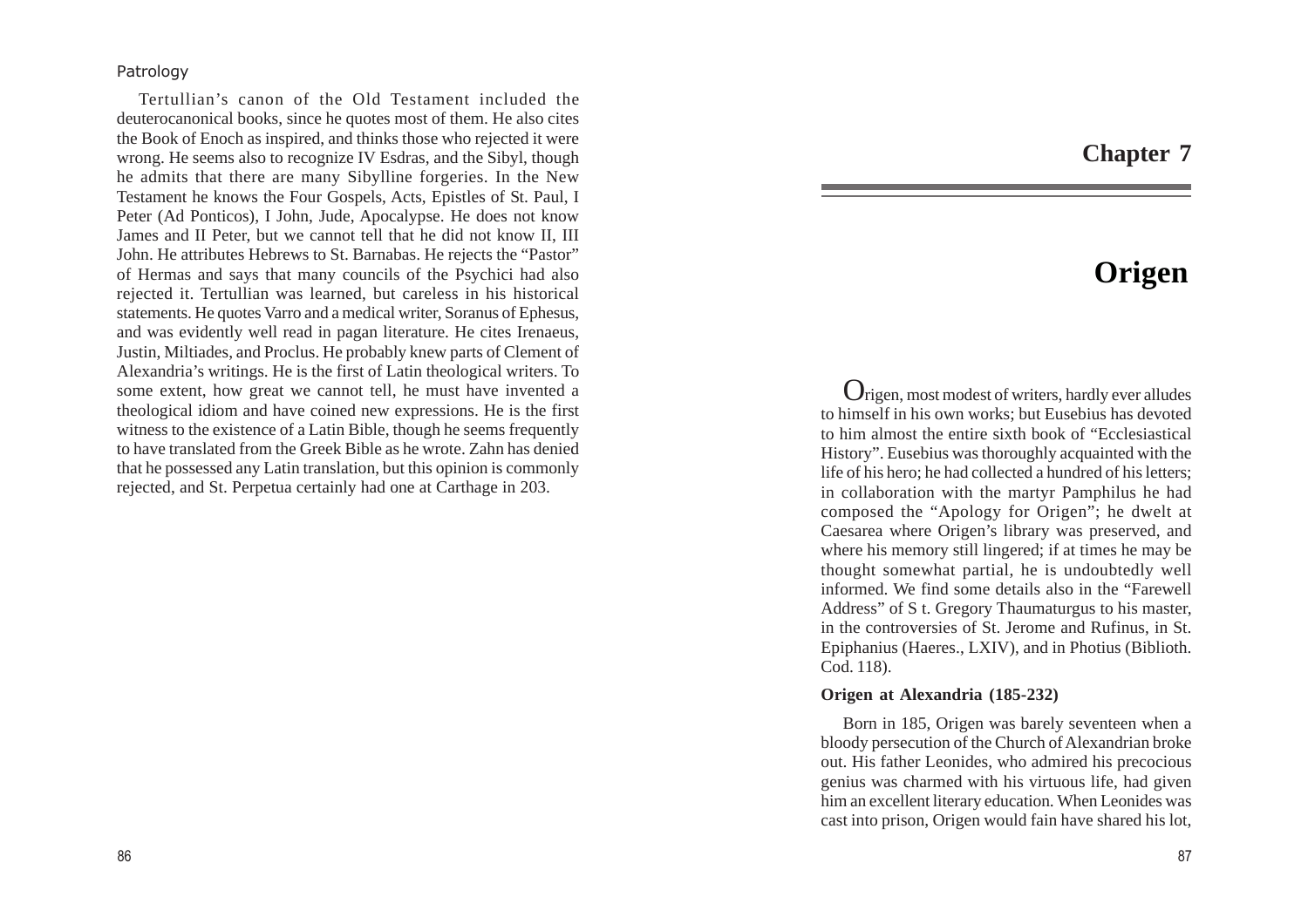but being unable to carry out his resolution, as his mother had hidden his clothes, he wrote an ardent, enthusiastic letter to his father exhorting him to persevere courageously. When Leonides had won the martyr's crown and his fortune had been confiscated by the imperial authorities, the heroic child laboured to support himself, his mother, and his six younger brothers. This he successfully accomplished by becoming a teacher, selling his manuscripts, and by the generous aid of a certain rich lady, who admired his talents. He assumed, of his own accord, the direction of the catechetical school, on the withdrawal of Clement, and in the following year was confirmed in his office by the patriarch Demetrius (Eusebius, *Church History* VI.2; St. Jerome, "De viris illust.", liv). Origen' s school, which was frequented by pagans, soon became a nursery of neophytes, confessors, and martyrs. Among the latter were Plutarch, Serenus, Heraclides, Heron, another Serenus, and a female catechumen, Herais (Eusebius, *Church History* VI.4). He accompanied them to the scene of their victories encouraging them by his exhortations. There is nothing more touching than this picture Eusebius has drawn of Origen's youth, so studious, disinterested, austere and pure, ardent and zealous even to indiscretion (VI, iii and vi). Thrust thus at so early an age into the teacher's chair, he recognized the necessity of completing his education. Frequenting the philosophic schools, especially that of Ammonius Saccas, he devoted himself to a study of the philosophers, particularly Plato and the Stoics. In this he was but following the example of his predecessors Pantenus and Clement, and of Heracles, who was to succeed him. Afterwards, when the latter shared his labours in the catechetical school, he learned Hebrew, and communicated frequently with certain Jews who helped him to solve his difficulties.

The course of his work at Alexandria was interrupted by five journeys. About 213, under Pope Zephyrinus and the emperor Caracalla, he desired "to see the very ancient Church of Rome", but he did not remain there long (Eusebius, *Church History* VI.14). Shortly afterwards he was invited to Arabia by the governor who was desirous of meeting him (VI, xix). It was probably in 215 or 216 when the persecution of Caracalla was raging in Egypt that he visited Palestine, where Theoctistus of Caesarea and Alexander of Jerusalem, invited him to preach though he was still a layman. Towards 218, it

would appear, the empress Mammaea, mother of Alexander Severus, brought him to Antioch (VI, xxi). Finally, at a much later period, under Pontian of Rome and Zebinus of Antioch (Eusebius, VI, xxiii), he journeyed into Greece, passing through Caesarea where Theoctistus, Bishop of that city, assisted by Alexander, Bishop of Jerusalem, raised him to the priesthood. Demetrius, although he had given letters of recommendation to Origen, was very much offended by this ordination, which had taken place without his knowledge and, as he thought, in derogation of his rights. If Eusebius (VI, viii) is to be believed, he was envious of the increasing influence of his catechist. So, on his return to Alexandria, Origen soon perceived that his bishop was rather unfriendly towards him. He yielded to the storm and quitted Egypt (231). The details of this affair were recorded by Eusebius in the lost second book of the "Apology for Origen"; according to Photius, who had read the work, two councils were held at Alexandria, one of which pronounced a decree of banishment against Origen while the other deposed him from the priesthood (Biblioth. cod. 118). St. Jerome declares expressly that he was not condemned on a point of doctrine.

#### **Origen at Caesarea (232)**

Expelled from Alexandria, Origen fixed his abode at Caesarea in Palestine (232), with his protector and friend Theoctistus, founded a new school there, and resumed his "Commentary on S t. John" at the point where it had been interrupted. He was soon surrounded by pupils. The most distinguished of these, without doubt, was St. Gregory Thaumaturgus who, with his brother Apollodorus, attended Origen's lectures for five years and delivered on leaving him a celebrated "Farewell Address". During the persecution of Maximinus (235-37) Origen visited his friend, St. Firmilian, Bishop of Caesarea in Cappadocia, who made him remain for a long period. On this occasion he was hospitably entertained by a Christian lady of Caesarea, named Juliana, who had inherited the writing of Symmachus, the translator of the Old Testament (Palladius, "Hist. Laus.", 147). The years following were devoted almost uninterruptedly to the composition of the "Commentaries". Mention is made only of a few excursions to Holy Places, a journey to Athens (Eusebius, VI, xxxii), and two voyages to Arabia, one of which was undertaken for the conversion of Beryllus, a Patripassian (Eusebius, VI, xxxiii; St. Jerome,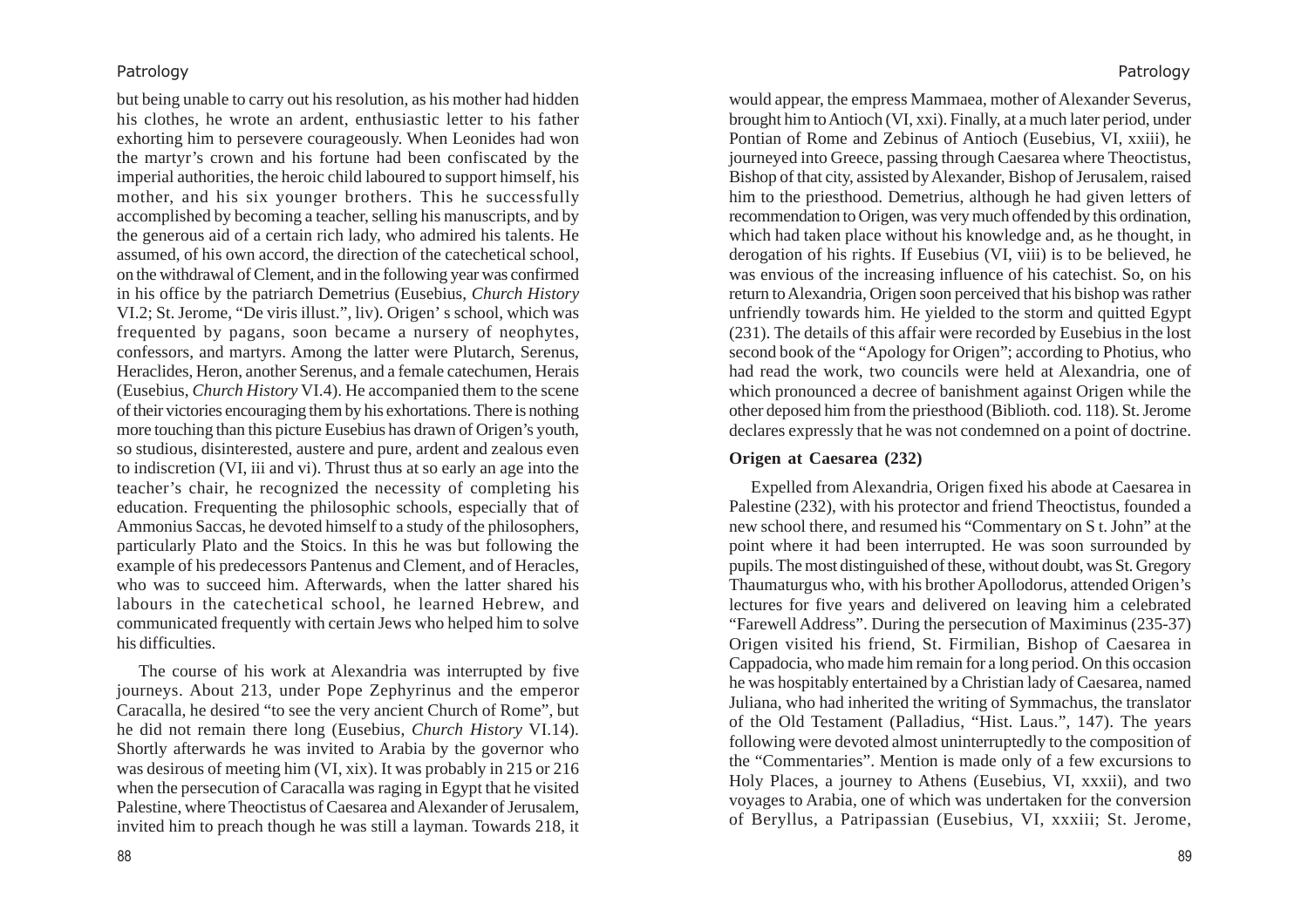*Illustrious Men* 60), the other to refute certain heretics who denied the Resurrection (Eusebius, *Church History* VI.37). Age did not diminish his activities. He was over sixty when he wrote his "Contra Celsum" and his "Commentary on St. Matthew". The persecution of Decius (250) prevented him from continuing these works. Origen was imprisoned and barbarously tortured, but his courage was unshaken and from his prison he wrote letters breathing the spirit of the martyrs (Eusebius, *Church History* VI.39). He was still alive on the death of Decius (251), but only lingering on, and he died, probably, from the results of the sufferings endured during the persecution (253 or 254), at the age of sixty-nine (Eusebius, *Church History* VII.1). His last days were spent at Tyr, though his reason for retiring thither is unknown. He was buried with honour as a confessor of the Faith. For a long time his sepulchre, behind the high-altar of the cathedral of Tyr, was visited by pilgrims. Today, as nothing remains of this cathedral except a mass of ruins, the exact location of his tomb is unknown.

#### **Works**

Very few authors were as fertile as Origen. St. Epiphanius estimates at six thousand the number of his writings, counting separately, without doubt, the different books of a single work, his homilies, letters, and his smallest treatises (Haeres., LXIV, 1 xiii). This figure, repeated by many ecclesiastical writers, seems greatly exaggerated. St. Jerome assures us that the list of Origen's writings drawn up by St. Pamphilus did not contain even two thousand titles (Contra Rufin., II, xxii; III, xxiii); but this list was evidently incomplete. Eusebius (*Church History* VI.32) had inserted it in his biography of St. Pamphilus and St. Jerome inserted it in a letter to Paula.

#### **Exegetical writings**

Origen had devoted three kinds of works to the explanation of the Holy Scripture: commentaries, homilies, and scholia (St. Jerome, "Prologus interpret. homiliar . Orig. in Ezechiel"). The commentaries (*tomoi libri, volumina*) were a continuous and well-developed interpretation of the inspired text. An idea of their magnitude may be formed from the fact that the words of St. John: "In the beginning was the Word", furnished material for a whole roll. There remain in

Greek only eight books of the "Commentary on St. Matthew", and nine books of the "Commentary on S t. John"; in Latin an anonymous translation of the "Commentary on S t. Matthew" beginning with chapter xvi, three books and a half of the "Commentary on the Canticle of Canticles" translated by Rufinus, and an abridgment of the "Commentary on the Epistles to the Romans" by the same translator. The homilies (*homiliai, homiliae, tractatus*) were familiar discourses on texts of Scripture, often extemporary and recorded as well as possible by stenographers. The list is long and undoubtedly must have been longer if it be true that Origen, as St. Pamphilus declares in his "Apology" preached almost every day. There remain in Greek twentyone (twenty on Jeremias and the celebrated homily on the witch of Endor); in Latin, one hundred and eighteen translated by Rufinus, seventy-eight translated by St. Jerome and some others of more of less doubtful authenticity, preserved in a collection of homilies. The twenty "T ractatus Origenis" recently discovered are not the work of Origen, though use has been made of his writings. Origen has been called the father of the homily; it was he who contributed most to popularize this species of literature in which are to be found so many instructive details on the customs of the primitive Church, its institutions, discipline, liturgy, and sacraments. The scholia (*scholia, excerpta, commaticum interpretandi genus*) were exegetical, philological, or historical notes, on words or passages of the Bible, like the annotations of the Alexandria grammarians on the profane writers. Except some few short fragments all of these have perished.

#### **Other writings**

We now possess only two of Origen's letters: one addressed to St. Gregory Thaumaturgus on the reading of Holy Scripture, the other to Julius Africanus on the Greek additions to the Book of Daniel. Two *opuscula* have been preserved entire in the original form; an excellent treatise "On Prayer" and an "Exhortation to Martyrdom", sent by Origen to his friend Ambrose, then a prisoner for the Faith. Finally two large works have escaped the ravages of time: the "Contra Celsum" in the original text, and the "De principiis" in a Latin translation by Rufinus and in the citations of the "Philocalia" which might equal in contents one-sixth of the whole work. In the eight books of the "Contra Celsum" Origen follows his adversary point by point, refuting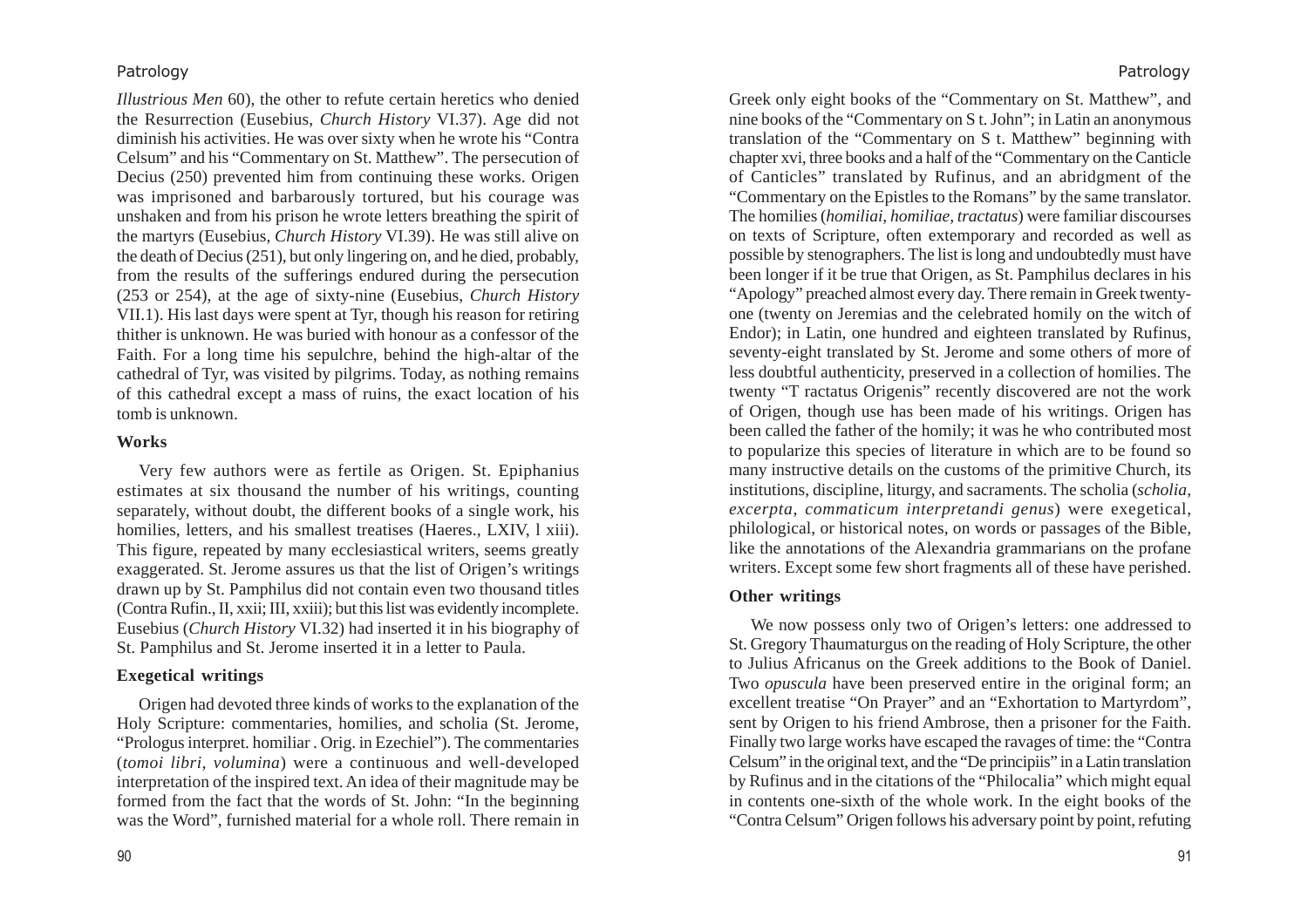in detail each of his false imputations. It is a model of reasoning, erudition, and honest polemic. The "De principiis", composed at Alexandria, and which, it seems, got into the hands of the public before its completion, treated successively in its four books, allowing for numerous digressions, of: (a) God and the Trinity, (b) the world and its relation to God, (c) man and his free will, (d) Scripture, its inspiration and interpretation. Many other works of Origen have been entirely lost: for instance, the treatise in two books "On the Resurrection", a treatise "On Free Will", and ten books of "Miscellaneous Writings" ( *Stromateis*).

#### **Posthumous influence of Origen**

During his lifetime Origen by his writings, teaching, and intercourse exercised very great influence. St. Firmilian of Caesarea in Cappadocia, who regarded himself as his disciple, made him remain with him for a long period to profit by his learning (Eusebius, *Church History* VI.26; Palladius, "Hist. Laus.", 147). St. Alexander of Jerusalem his fellow pupil at the catechetical school was his intimate faithful friend (Eusebius, VI, xiv), as was Theoctistus of Caesarea in Palestine, who ordained him (Photius, cod. 118). Beryllus of Bostra, whom he had won back from heresy, was deeply attached to him (Eusebius, VI, xxxiii; St. Jerome, *Illustrious Men* 60). St. Anatolus of Laodicea sang his praises in his "Carmen Paschale" (P .G., X, 210). The learned Julius Africanus consulted him, Origen's reply being extant (P.G., XI, 41-85). St. Hippolytus highly appreciated his talents (St. Jerome, *Illustrious Men* 61). St. Dionysius, his pupil and successor in the catechetical school, when Patriarch of Alexandria, dedicated to him his treatise "On the Persecution" (Eusebius, VI, xlvi), and on learning of his death wrote a letter filled with his praises (Photius, cod. 232). St. Gregory Thaumaturgus, who had been his pupil for five years at Caesarea, before leaving addressed to him his celebrated "Farewell Address" (P .G., X, 1049-1104), an enthusiastic panegyric. There is no proof that Heracles, his disciple, colleague, and successor in the catechetical school, before being raised to the Patriarchate of Alexandria, wavered in his sworn friendship. Origen's name was so highly esteemed that when there was a question of putting an end to a schism or rooting out a heresy, appeal was made to it.

After his death his reputation continued to spread. St. Pamphilus, martyred in 307, composes with Eusebius an "Apology for Origen" in six books the first alone of which has been preserved in a Latin translation by Rufinus (P.G., XVII, 541-616). Origen had at that time many other apologists whose names are unknown to us (Photius, cod. 117 and 118). The directors of the catechetical school continued to walk in his footsteps. Theognostus, in his "Hypotyposes", followed him even too closely, according to Photius (cod. 106), though his action was approved by St. Athanasius. Pierius was called by St. Jerome "Origenes junior" (*Illustrious Men* 76). Didymus the Blind composed a work to explain and justify the teaching of the "De principiis" (S t. Jerome, "Adv . Rufin.", I, vi). St. Athanasius does not hesitate to cite him with praise (Epist. IV ad Serapion., 9 and 10) and points out that he must be interpreted generously (De decretis Nic., 27).

Nor was the admiration for the great Alexandrian less outside of Egypt. St. Gregory of Nazianzus gave significant expression to his opinion (Suidas, "Lexicon", ed. Bernhardy, II, 1274: *Origenes he panton hemon achone*). In collaboration with St. Basil, he had published, under the title "Philocalia", a volume of selections from the master. In his "Panegyric on St. Gregory Thaumaturgus", St. Gregory of Nyssa called Origen the prince of Christian learning in the third century (P.G., XLVI, 905). At Caesarea in Palestine the admiration of the learned for Origen became a passion. St. Pamphilus wrote his "Apology", Euzoius had his writings transcribed on parchment (St. Jerome, *Illustrious Men* 93). Eusebius catalogued them carefully and drew upon them largely. Nor were the Latins less enthusiastic than the Greeks. According to St. Jerome, the principal Latin imitators of Origen are St. Eusebius of Verceil, St. Hilary of Poitiers, and St. Ambrose of Milan; St. Victorinus of Pettau had set them the example (St. Jerome, "Adv. Rufin.", I, ii; "Ad Augustin. Epist.", cxii, 20). Origen's writings were so much drawn upon that the solitary of Bethlehem called it plagiarism, *furta Latinarum*. However, excepting Rufinus, who is practically only a translator, St. Jerome is perhaps the Latin writer who is most indebted to Origen. Before the Origenist controversies he willingly admitted this, and even afterwards, he did not entirely repudiate it; cf. the prologues to his translations of Origen (Homilies on St. Luke, Jeremias, and Ezechiel,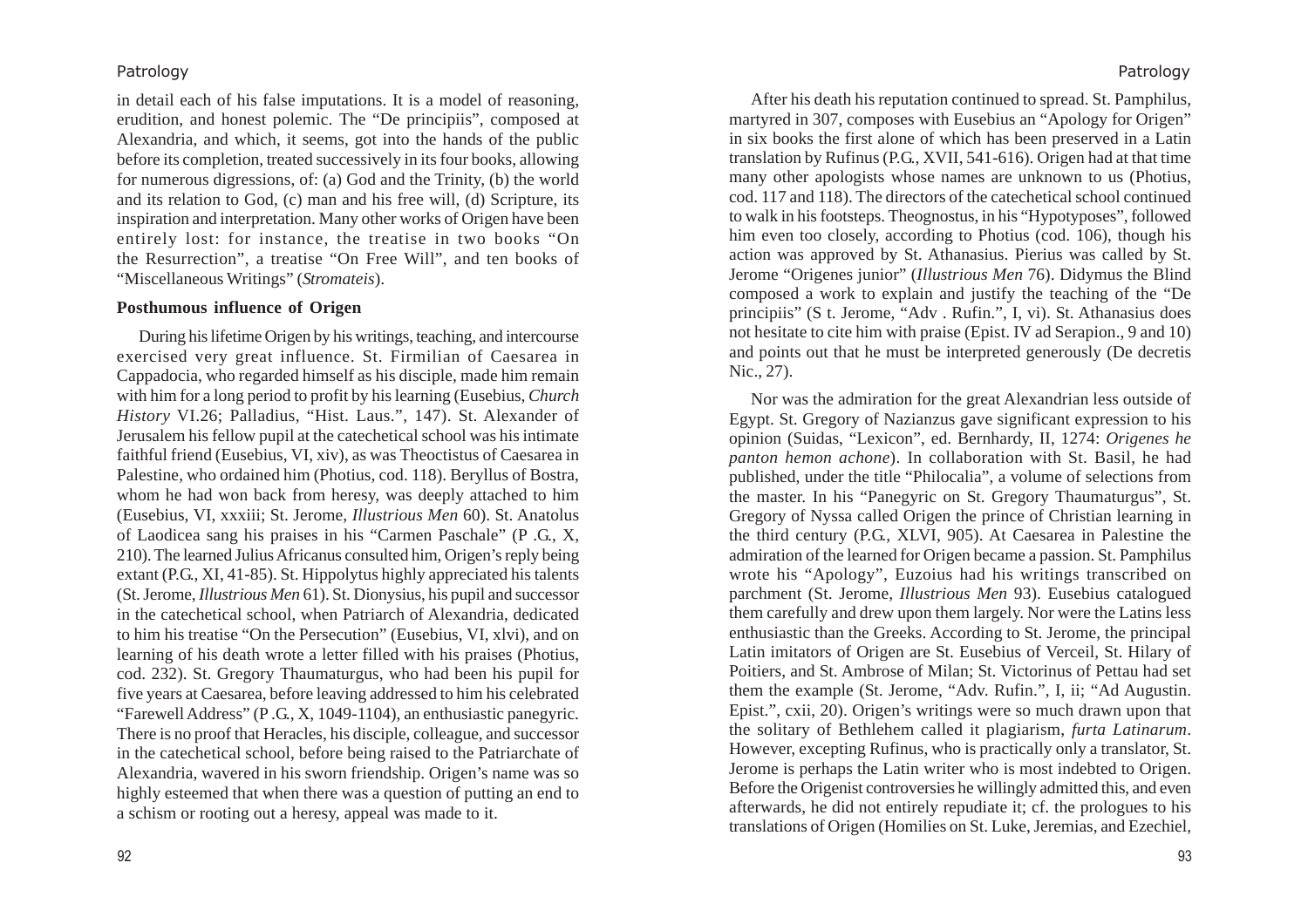the Canticle of Canticles), and also the prefaces to his own "Commentaries" (on Micheas, the Epistles to the Galatians, and to the Ephesians etc.).

Amidst these expressions of admiration and praise, a few discordant voices were heard. St. Methodius, bishop and martyr (311), had written several works against Origen, amongst others a treatise "On the Resurrection", of which St. Epiphanius cites a long extract (Haeres., LXVI, xii-lxii). St. Eustathius of Antioch, who died in exile about 337, criticized his allegorism (P.G., XVIII, 613-673). St. Alexander of Alexandria, martyred in 311, also attacked him, if we are to credit Leontius of Byzantium and the emperor Justinian. But his chief adversaries were the heretics, Sabellians, Arians, Pelagians, Nestorians, Apollinarists.

#### **Origenism**

By this term is understood not so much Origen's theology and the body of his teachings, as a certain number of doctrines, rightly or wrongly attributed to him, and which by their novelty or their danger called forth at an early period a refutation from orthodox writers. They are chiefly:

- Allegorism in the interpretation of Scripture
- Subordination of the Divine Persons
- The theory of successive trials and a final restoration.

Before examining how far Origen is responsible for these theories, a word must be said of the directive principle of his theology.

#### **The Church and the Rule of Faith**

In the preface to the "De principiis" Origen laid down a rule thus formulated in the translation of Rufinus: "Illa sola credenda est veritas quae in nullo ab ecclesiastica et apostolica discordat traditione". The same norm is expressed almost in equivalent terms and many other passages, e.g., "non debemus credere nisi quemadmodum per successionem Ecclesiae Dei tradiderunt nobis (In Matt., ser. 46, Migne, XIII, 1667). In accordance with those principles Origen constantly appeals to ecclesiastical preaching, ecclesiastical teaching, and the ecclesiastical rule of faith (*kanon*). He accepts only four

#### Patrology

Canonical Gospels because tradition does not receive more; he admits the necessity of baptism of infants because it is in accordance with the practice of the Church founded on Apostolic tradition; he warns the interpreter of the Holy Scripture, not to rely on his own judgment, but "on the rule of the Church instituted by Christ". For , he adds, we have only two lights to guide us here below, Christ and the Church; the Church reflects faithfully the light received from Christ, as the moon reflects the rays of the sun. The distinctive mark of the Catholic is to belong to the Church, to depend on the Church outside of which there is no salvation; on the contrary, he who leaves the Church walks in darkness, he is a heretic. It is through the principle of authority that Origen is wont to unmask and combat doctrinal errors. It is the principle of authority, too, that he invokes when he enumerates the dogmas of faith. A man animated with such sentiments may have made mistakes, because he is human, but his disposition of mind is essentially Catholic and he does not deserve to be ranked among the promoters of heresy.

#### **Scriptural allegorism**

The principal passages on the inspiration, meaning, and interpretation of the Scriptures are preserved in Greek in the first fifteen chapters of the "Philocalia". According to Origen, Scripture is inspired because it is the word and work of God. But, far from being an inert instrument, the inspired author has full possession of his faculties, he is conscious of what he is writing; he is physically free to deliver his message or not; he is not seized by a passing delirium like the pagan oracles, for bodily disorder, disturbance of the senses, momentary loss of reason are but so many proofs of the action of the evil spirit. Since Scripture is from God, it ought to have the distinctive characteristics of the Divine works: truth, unity, and fullness. The word of God cannot possibly be untrue; hence no errors or contradictions can be admitted in Scripture (*Commentary on John* X.3). The author of the Scriptures being one, the Bible is less a collection of books than one and the same book (Philoc., V, iv-vii), a perfect harmonious instrument (Philoc., VI, i-ii). But the most Divine note of Scripture is its fullness: "There is not in the Holy Books the smallest passage ( *cheraia*) but reflects the wisdom of God" (Philoc., I, xxviii, cf. X, i). True there are imperfections in the Bible: antilogies,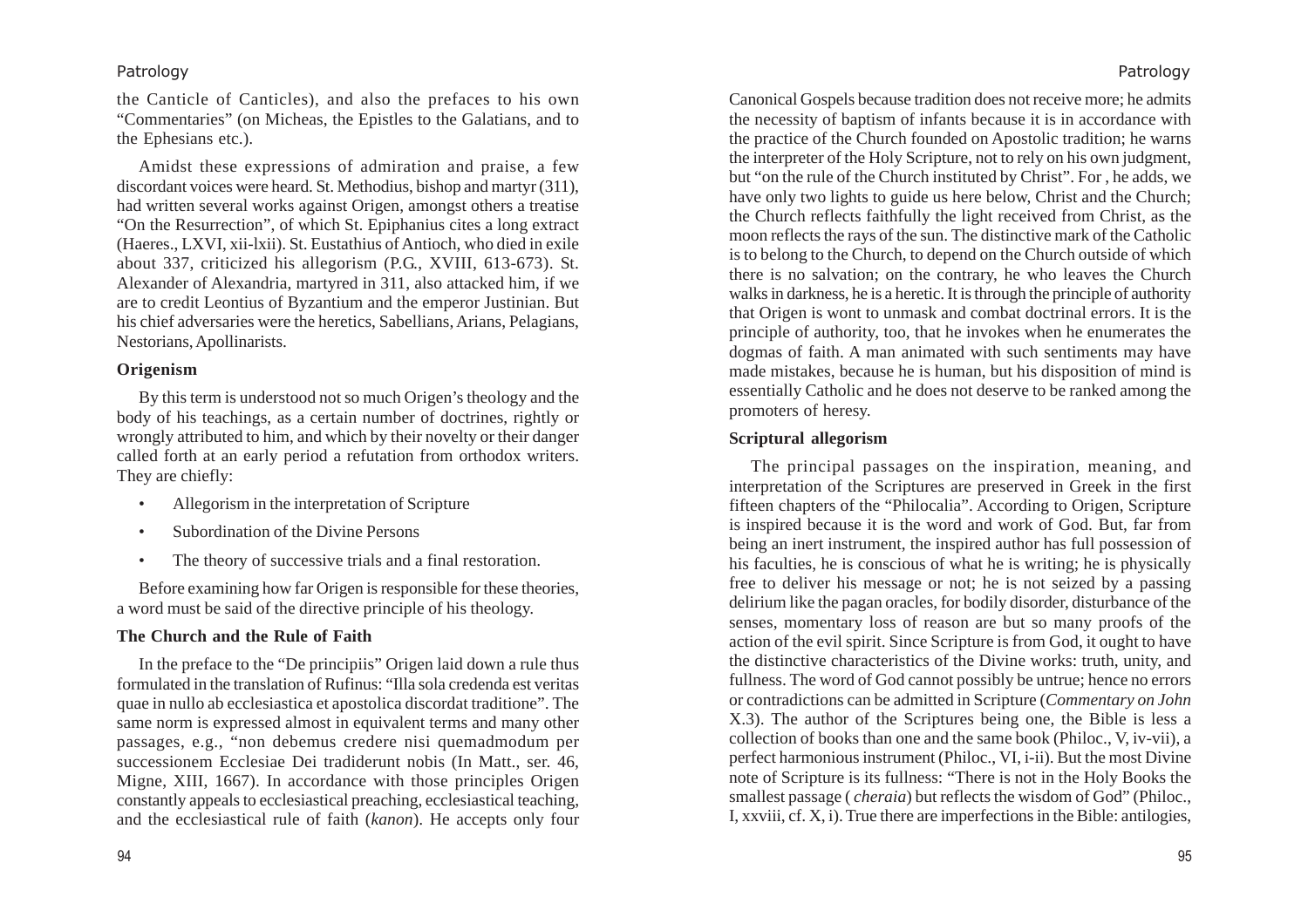#### Patrology

repetitions, want of continuity; but these imperfections become perfections by leading us to the allegory and the spiritual meaning  $(Philoc., X, i-ii).$ 

At one time Origen, starting from the Platonic trichotomy, distinguishes the *body*, the *soul*, and the *spirit* of Holy Scripture; at another, following a more rational terminology, he distinguishes only between the letter and the spirit. In reality, the *soul*, or the psychic signification, or *moral* meaning (that is the *moral* parts of Scripture, and the *moral applications* of the other parts) plays only a very secondary rôle, and we can confine ourselves to the antithesis: *letter* (or *body*) and *spirit*. Unfortunately this antithesis is not free from equivocation. Origen does not understand by letter (or body) what we mean today by the literal sense, but the grammatical sense, the proper as opposed to the figurative meaning. Just so he does not attach to the words spiritual meaning the same signification as we do: for him they mean the spiritual sense properly so called (the meaning added to the literal sense by the express wish of God attaching a special signification to the fact related or the manner of relating them), or the figurative as contrasted with the proper sense, or the accommodative sense, often an arbitrary invention of the interpreter, or even the literal sense when it is treating of things spiritual. If this terminology is kept in mind there is nothing absurd in the principle he repeats so often: "Such a passage of the Scripture as no corporal meaning." As examples Origen cites the anthropomorphisms, metaphors, and symbols which ought indeed to be understood figuratively.

Though he warns us that these passages are the exceptions, it must be confessed that he allows too many cases in which the Scripture is not to be understood according to the letter; but, remembering his terminology, his principle is unimpeachable. The two great rules of interpretation laid sown by the Alexandria catechist, taken by themselves and independently of erroneous applications, are proof against criticism. They may be formulated thus:

- Scripture must be interpreted in a manner worthy of God, the author of Scripture.
- The corporal sense or the letter of Scripture must not be adopted,

when it would entail anything impossible, absurd, or unworthy of God.

The abuse arises from the application of these rules. Origen has recourse too easily to allegorism to explain purely apparent antilogies or antinomies. He considers that certain narratives or ordinances of the Bible would be unworthy of God if they had to be taken according to the letter, or if they were to be taken *solely* according to the letter. He justifies the allegorism by the fact that otherwise certain accounts or certain precepts now abrogated would be useless and profitless for the reader: a fact which appears to him contrary to the providence of the Divine inspirer and the dignity of Holy Writ. It will thus be seen that though the criticisms directed against his allegorical method by St. Epiphanius and St. Methodius were not groundless, yet many of the complaints arise from a misunderstanding.

#### **Subordination of the divine persons**

The three Persons of the Trinity are distinguished from all creatures by the three following characteristics: absolute immateriality, omniscience, and substantial sanctity. As is well known many ancient ecclesiastical writers attributed to created spirits an aerial or ethereal envelope without which they could not act. Though he does not venture to decide categorically, Origen inclines to this view, but, as soon as there is a question of the Divine Persons, he is perfectly sure that they have no body and are not in a body; and this characteristic belongs to the Trinity alone (*De Principiis* IV.27, I.6, II.2.2, II.4.3, etc.). Again the knowledge of every creature, being essentially limited, is always imperfect and capable of being increased. But it would be repugnant for the Divine Persons to pass from the state of ignorance to knowledge. How could the Son, who is the Wisdom of the Father, be ignorant of anything (*Commentary on John* I.27; *Against Celsus* VI.17). Nor can we admit ignorance in the Spirit who "searcheth the deep things of God" ( *De Principiis* I.5.4, I.6.2, I.7.3; "In Num. him.", XI, 8 etc.). As substantial holiness is the exclusive privilege of the Trinity so also is it the only source of all created holiness. Sin is forgiven only by the simultaneous concurrence of the Father, the Son, and the Holy Ghost; no one is sanctified at baptism save through their common action; the soul in which the Holy Ghost indwells possesses likewise the Son and the Father. In a word the three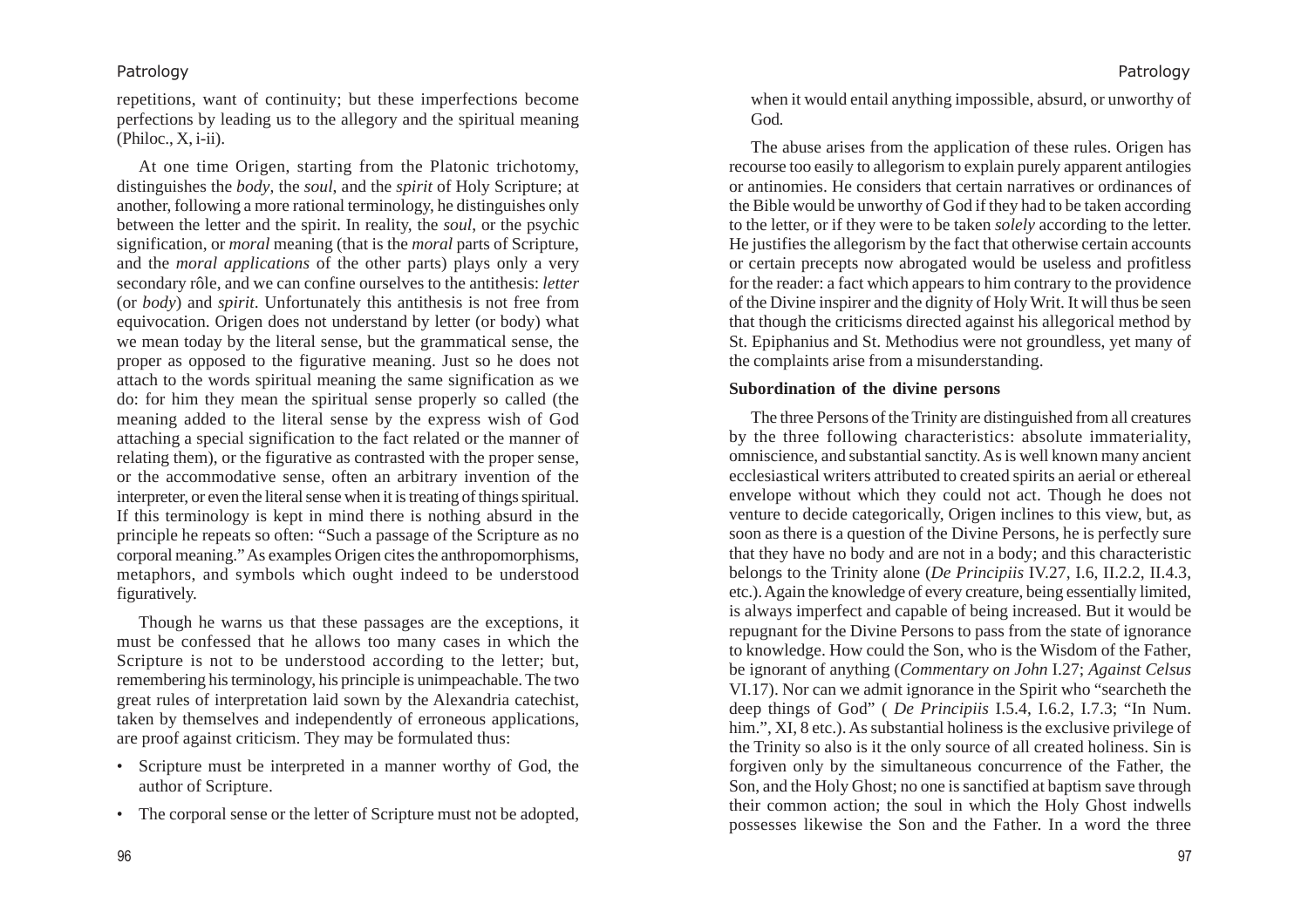#### Patrology

Persons of the Trinity are indivisible in their being, their presence, and their operation.

Along with these perfectly orthodox texts there are some which must be interpreted with diligence, remembering as we ought that the language of theology was not yet fixed and that Origen was often the first to face these difficult problems. It will then appear that the subordination of the Divine Persons, so much urged against Origen, generally consists in differences of appropriation (the Father creator, the Son redeemer, the Spirit sanctifier) which seem to attribute to the Persons an unequal sphere of action, or in the liturgical practice of praying the Father *through* the Son in the Holy Ghost, or in the theory so widespread in the Greek Church of the first five centuries, that the Father has a pre-eminence of rank (*taxis*) over the two other Persons, in as much as in mentioning them He ordinarily has the first place, and of dignity (*axioma*) because He represents the whole Divinity, of which He is the principle (*arche*), the origin (*aitios*), and the source (*pege*). That is why St. Athanasius defends Origen's orthodoxy concerning the Trinity and why St. Basil and St. Gregory of Nazianzus replied to the heretics who claimed the support of his authority that they misunderstood him.

#### **The origin and destiny of rational beings**

Here we encounter an unfortunate amalgam of philosophy and theology. The system that results is not coherent, for Origen, frankly recognizing the contradiction of the incompatible elements that he is trying to unify, recoils from the consequences, protests against the logical conclusions, and oftentimes corrects by orthodox professions of faith the heterodoxy of his speculations. It must be said that almost all the texts about to be treated of, are contained in the "De principiis", where the author treads on most dangerous ground. The system may be reduced to a few hypotheses, the error and danger of which were not recognized by Origen.

#### *(1) Eternity of Creation*

Whatever exists outside of God was created by Him: the Alexandrian catechist always defended this thesis most energetically against the pagan philosophers who admitted an uncreated matter (*De Principiis* II.1.5; "In Genes.", I, 12, in Migne, XII, 48-9). But he

believes that God created from eternity, for "it is absurd", he says, "to imagine the nature of God inactive, or His goodness inefficacious, or His dominion without subjects" (*De Principiis* III.5.3). Consequently he is forced to admit a double infinite series of worlds before and after the present world.

#### *(2) Original Equality of the Created Spirits*.

"In the beginning all intellectual natures were created equal and alike, as God had no motive for creating them otherwise" (*De Principiis* II.9.6). Their present differences arise solely from their different use of the gift of free will. The spirits created good and happy grew tired of their happiness (op. cit., I, iii, 8), and, though carelessness, fell, some more some less (I, vi, 2). Hence the hierarchy of the angels; hence also the four categories of created intellects: angels, stars (supposing, as is probable, that they are animated, *De Principiis* I.7.3), men, and demons. But their rôles may be one day changed; for what free will has done, free will can undo, and the Trinity alone is essentially immutable in good.

#### *(3) Essence and Raison d'Être of Matter*

Matter exists only for the spiritual; if the spiritual did not need it, matter would not exist, for its finality is not in itself. But it seems to Origen - though he does not venture to declare so expressly - that created spirits even the most perfect cannot do without an extremely diluted and subtle matter which serves them as a vehicle and means of action (*De Principiis* II.2.1, I.6.4, etc.). Matter was, therefore, created simultaneously with the spiritual, although the spiritual is logically prior; and matter will never cease to be because the spiritual, however perfect, will always need it. But matter which is susceptible of indefinite transformations is adapted to the varying condition of the spirits. "When intended for the more imperfect spirits, it becomes solidified, thickens, and forms the bodies of this visible world. If it is serving higher intelligences, it shines with the brightness of the celestial bodies and serves as a garb for the angels of God, and the children of the Resurrection" (*De Principiis* II.2.2).

#### *(4) Universality of the Redemption and the Final Restoration*

Certain Scriptural texts, e.g., 1 Corinthians 15:25-28, seem to extend to all rational beings the benefit of the Redemption, and Origen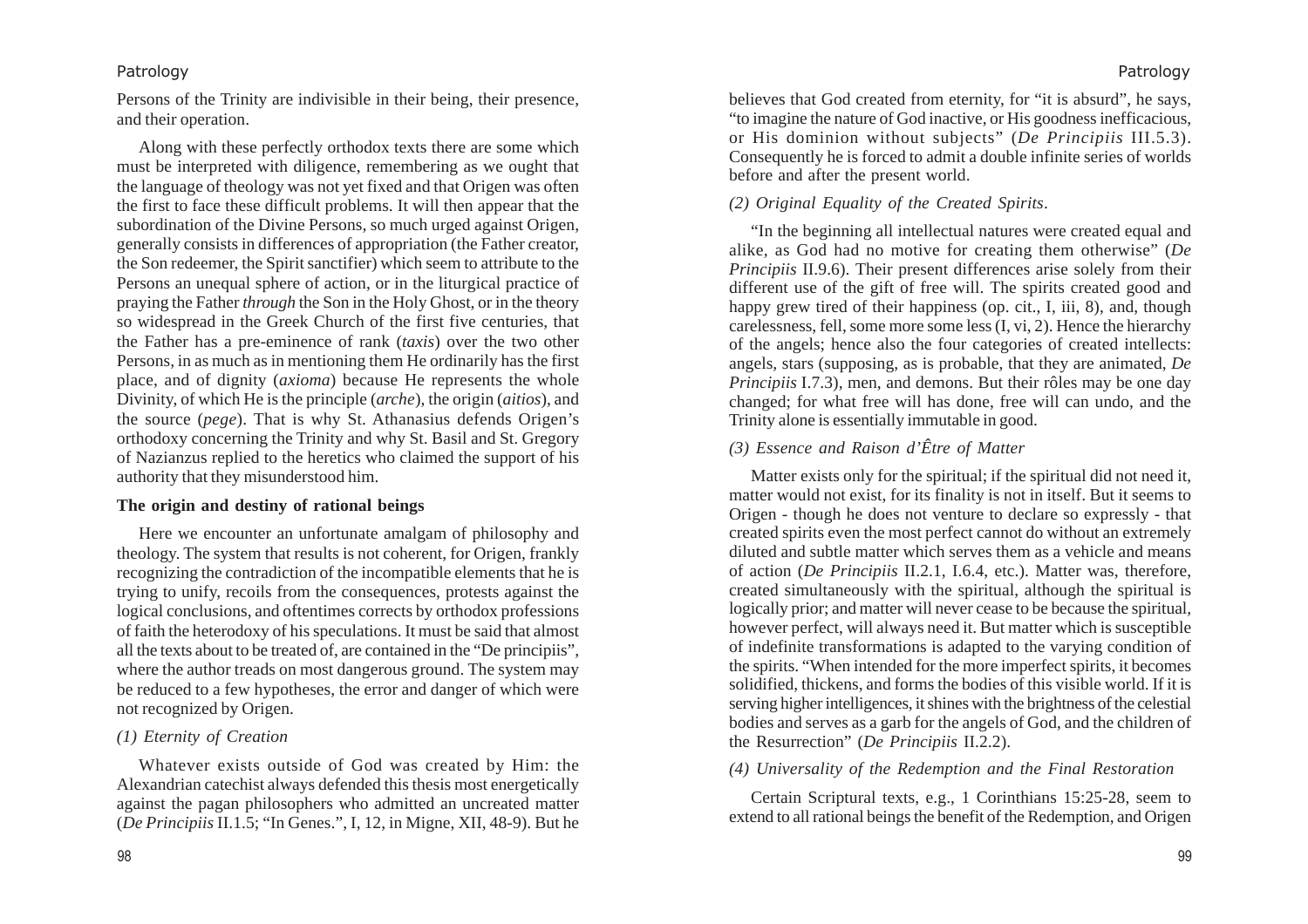#### Patrology

allows himself to be led also by the philosophical principle which he enunciates several times, without ever proving it, that the end is always like the beginning: "We think that the goodness of God, through the mediation of Christ, will bring all creatures to one and the same end" (*De Principiis* I.6.1-3). The universal restoration (*apokatastasis*) follows necessarily from these principles.

On the least reflection, it will be seen that these hypotheses, starting from contrary points of view, are irreconcilable: for the theory of a final restoration is diametrically opposed to the theory of successive indefinite trials. It would be easy to find in the writings of Origen a mass of texts contradicting these principles and destroying the resulting conclusions. He affirms, for instance, that the charity of the elect in heaven does not fail; in their case "the freedom of the will will be bound so that sin will be impossible" (In Roman., V, 10). So, too, the reprobate will always be fixed in evil, less from the inability to free themselves from it, than because they wish to be evil (*De Principiis* I.8.4), for malice has become natural to them, it is as a second nature in them (In Joann., xx, 19). Origen grew angry when accused of teaching the eternal salvation of the devil. But the hypotheses which he lays down here and there are none the less worthy of censure. What can be said in his defence, if it be not with St. Athanasius (De decretis Nic., 27), that we must not seek to find his real opinion in the works in which he discusses the arguments for and against doctrine as an intellectual exercise or amusement; or, with St. Jerome (Ad Pammach. Epist., XLVIII, 12), that it is one thing to dogmatize and another to enunciate hypothetical opinions which will be cleared up by discussion?

#### **Origenist controversies**

The discussions concerning Origen and his teaching are of a very singular and very complex character. They break out unexpectedly, at long intervals, and assume an immense importance quite unforeseen in their humble beginnings. They are complicated by so many personal disputes and so many questions foreign to the fundamental subject in controversy that a brief and rapid *expose* of the polemics is difficult and well-nigh impossible. Finally they abate so suddenly that one is forced to conclude that the controversy was superficial and that Origen's orthodoxy was not the sole point in dispute.

#### *First Origenist Crisis*

It broke out in the deserts of Egypt, raged in Palestine, and ended at Constantinople with the condemnation of St. Chrysostom (392- 404). During the second half of the fourth century the monks of Nitria professed an exaggerated enthusiasm for Origen, whilst the neighbouring brethren of Sceta, as a result of an unwarranted reaction and an excessive fear of allegorism, fell into Anthropomorphism. These doctrinal discussions gradually invaded the monasteries of Palestine, which were under the care of St. Epiphanius, Bishop of Salamis, who, convinced of the dangers of Origenism, had combatted it in his works and was determined to prevent its spread and to extirpate it completely. Having gone to Jerusalem in 394, he preached vehemently against Origen's errors, in presence of the bishop of that city, John, who was deemed an Origenist. John in turn spoke against Anthropomorphism, directing his discourse so clearly against Epiphanius that no one could be mistaken. Another incident soon helped to embitter the dispute. Epiphanius had raised Paulinian, brother of St. Jerome, to the priesthood in a place subject to the See of Jerusalem. John complained bitterly of this violation of his rights, and the reply of Epiphanius was not of a nature to appease him.

Two new combatants were now ready to enter the lists. From the time when Jerome and Rufinus settled, one at Bethlehem and the other at Mt. Olivet, they had lived in brotherly friendship. Both admired, imitated, and translated Origen, and were on most amicable terms with their bishop, when in 392 Aterbius, a monk of Sceta, came to Jerusalem and accused them of both of Origenism. St. Jerome, very sensitive to the question of orthodoxy, was much hurt by the insinuation of Aterbius and two years later sided with St. Epiphanius, whose reply to John of Jerusalem he translated into Latin. Rufinus learnt, it is not known how, of this translation, which was not intended for the public, and Jerome suspected him of having obtained it by fraud. A reconciliation was effected sometime later, but it was not lasting. In 397 Rufinus, then at Rome, had translated Origen's "De principiis" into Latin, and in his preface followed the example of St. Jerome, whose dithyrambic eulogy addressed to the Alexandrian catechist he remembered. The solitary of Bethlehem, grievously hurt at this action, wrote to his friends to refute the perfidious implication of Rufinus,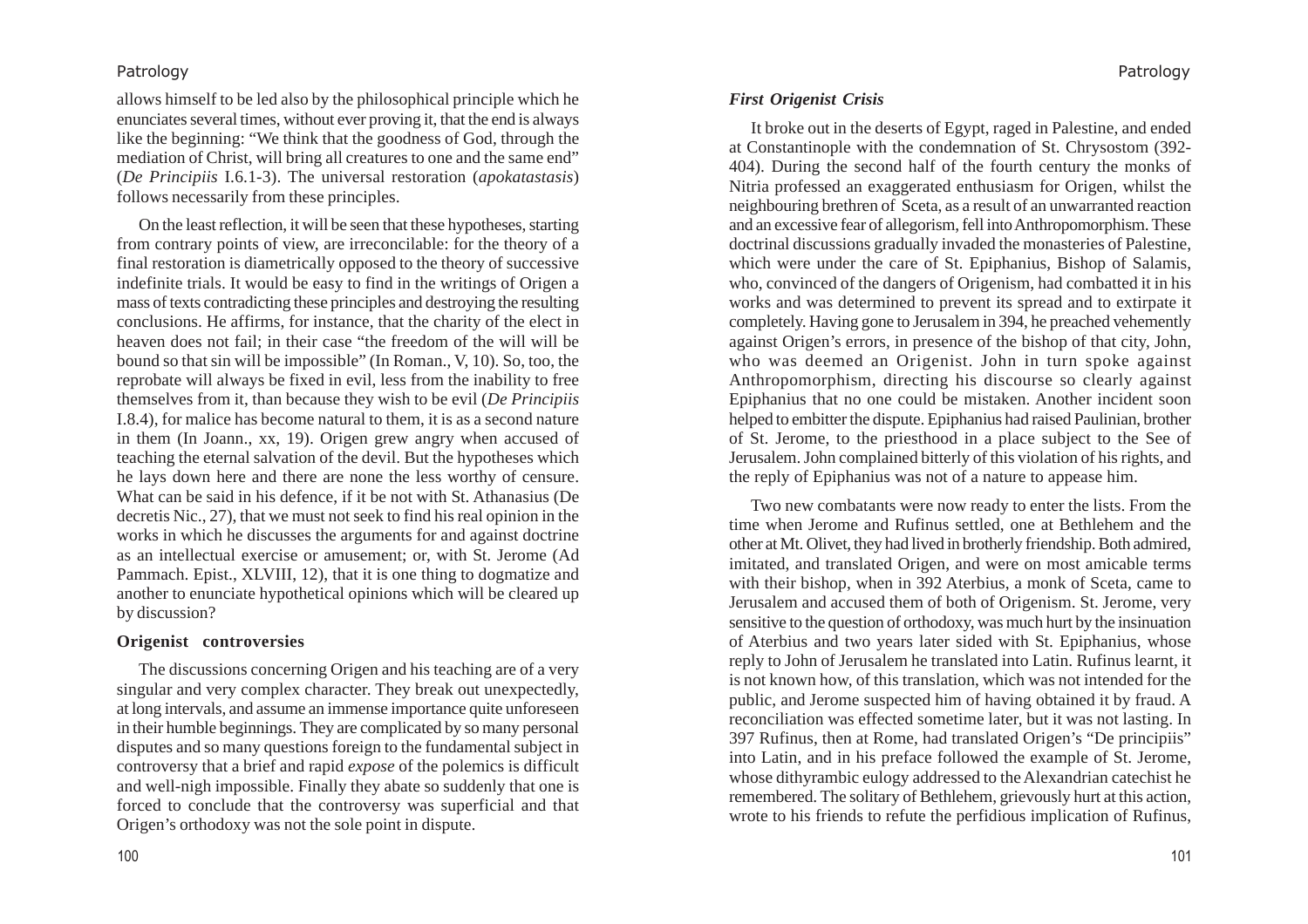denounced Origen's errors to Pope Anastasius, tried to win the Patriarch of Alexandria over to the anti-Origenist cause, and began a discussion with Rufinus, marked with great bitterness on both sides.

Until 400 Theophilus of Alexandria was an acknowledged Origenist. His confident was Isidore, a former monk of Nitria, and his friends, "the Tall Brothers", the accredited leaders of the Origenist party. He had supported John of Jerusalem against St. Epiphanius, whose Anthropomorphism he denounced to Pope Siricius. Suddenly he changed his views, exactly why was never known. It is said that the monks of Sceta, displeased with his paschal letter of 399, forcibly invaded his episcopal residence and threatened him with death if he did not chant the palinody. What is certain is that he had quarreled with St. Isidore over money matters and with "the Tall Brothers", who blamed his avarice and his worldliness. As Isidore and "the Tall Brothers" had retired to Constantinople, where Chrysostom extended his hospitality to them and interceded for them, without, however, admitting them to communion till the censures pronounced against them had been raised, the irascible Patriarch of Alexandria determined on this plan: to suppress Origenism everywhere, and under this pretext ruin Chrysostom, whom he hated and envied. For four years he was mercilessly active: he condemned Origen's books at the Council of Alexandria (400), with an armed band he expelled the monks from Nitria, he wrote to the bishops of Cyprus and Palestine to win them over to his anti-Origenist crusade, issued paschal letters in 401, 402, and 404 against Origen's doctrine, and sent a missive to Pope Anastasius asking for the condemnation of Origenism. He was successful beyond his hopes; the bishops of Cyprus accepted his invitation. Those of Palestine, assembled at Jerusalem, condemned the errors pointed out to them, adding that they were not taught amongst them. Anastasius, while declaring that Origen was entirely unknown to him, condemned the propositions extracted from his books. St. Jerome undertook to translate into Latin the various elucubrations of the patriarch, even his virulent diatribe against Chrysostom. St. Epiphanius, preceding Theophilus to Constantinople, treated St. Chrysostom as temerarious, and almost heretical, until the day the truth began to dawn on him, and suspecting that he might have been deceived, he suddenly left Constantinople and died at sea before arriving at Salamis.

It is well known how Theophilus, having been called by the emperor to explain his conduct towards Isidore and "the Tall Brothers", cleverly succeeded by his machinations in changing the roles. Instead of being the accused, he became the accuser, and summoned Chrysostom to appear before the conciliabule of the Oak (ad Quercum), at which Chrysostom was condemned. As soon as the vengeance of Theophilus was satiated nothing more was heard of Origenism. The Patriarch of Alexandria began to read Origen, pretending that he could cull the roses from among the thorns. He became reconciled with "the Tall Brothers" without asking them to retract. Hardly had the personal quarrels abated when the spectre of Origenism vanished.

#### *Second Origenistic Crisis*

In 514 certain heterodox doctrines of a very singular character had already spread among the monks of Jerusalem and its environs. Possibly the seeds of the dispute may have been sown by Stephen Bar-Sudaili, a troublesome monk expelled from Edessa, who joined to an Origenism of his own brand certain clearly pantheistic views. Plotting and intriguing continued for about thirty years, the monks suspected of Origenism being in turn expelled from their monasteries, then readmitted, only to be driven out anew. Their leaders and protectors were Nonnus, who till his death in 547 kept the party together, Theodore Askidas and Domitian who had won the favour of the emperor and were named bishops, one to the See of Ancyra in Galatia, the other to that of Caesarea in Cappadocia, though they continued to reside at court (537). In these circumstances a report against Origenism was addressed to Justinian, by whom and on what occasion it is not known, for the two accounts that have come down to us are at variance (Cyrillus of Scythopolis, "Vita Sabae"; and Liberatus, "Breviarium", xxiii). At all events, the emperor then wrote his "Liber adversus Origenem", containing in addition to an *exposé*of the reasons for condemning it twenty-four censurable texts taken from the "De principiis", and lastly ten propositions to be anathematized. Justinian ordered the patriarch Mennas to call together all the bishops present in Constantinople and make them subscribe to these anathemas. This was the local synod (*synodos endemousa*) of 543. A copy of the imperial edict had been addressed to the other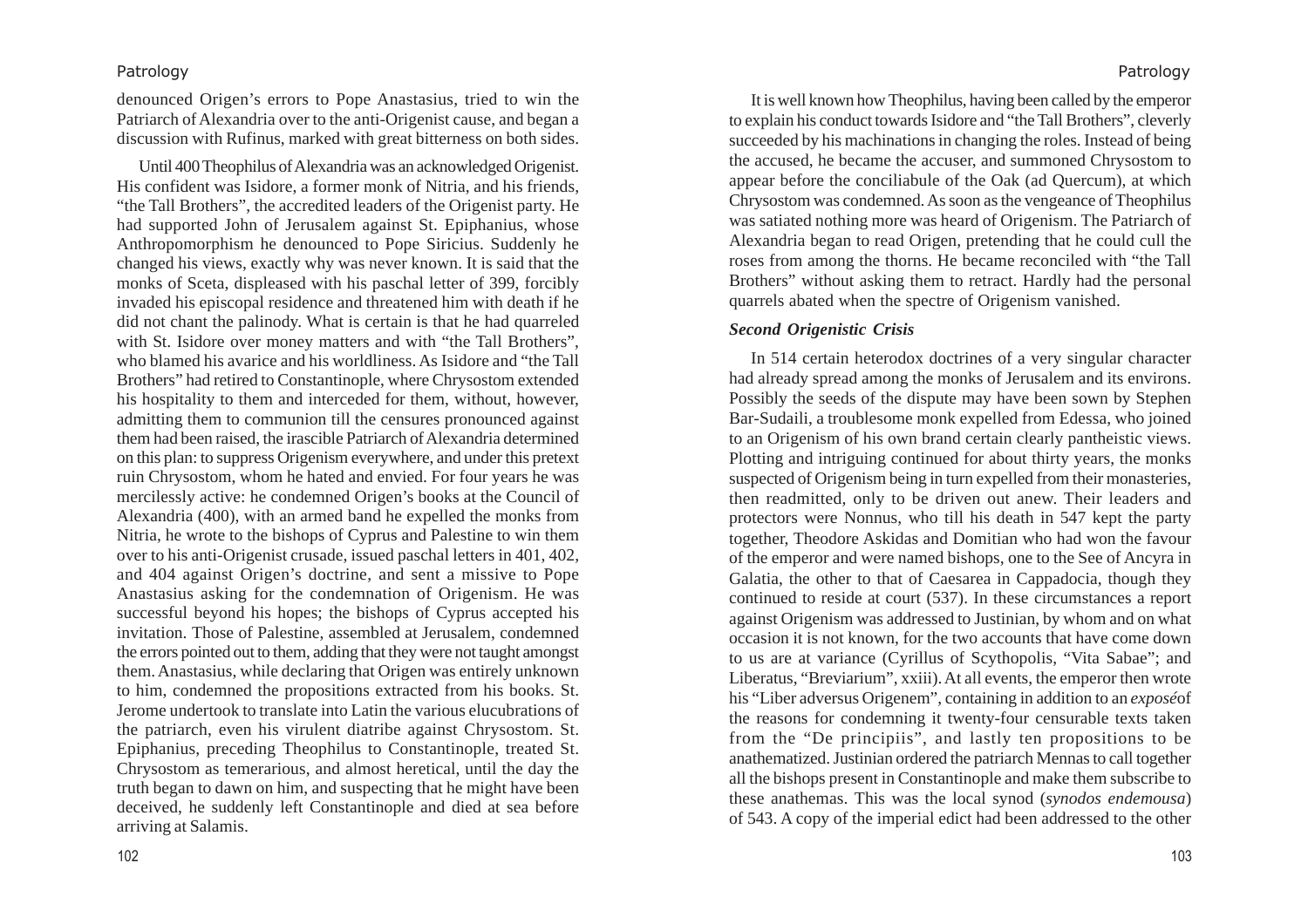patriarchs, including Pope Vigilius, and all gave their adhesion to it. In the case of Vigilius especially we have the testimony of Liberatus (Breviar., xxiii) and Cassiodorus (Institutiones, 1).

It had been expected that Domitian and Theodore Askidas, by their refusal to condemn Origenism, would fall into disfavour at Court; but they signed whatever they were asked to sign and remained more powerful than ever. Askidas even took revenge by persuading the emperor to have Theodore of Mopsuestia, who was deemed the sworn enemy of Origen, condemned (Liberatus, "Breviar .", xxiv; Facundas of Hermianus, "Defensio trium capitul.", I, ii; Evagrius, "Hist.", IV, xxxviii). Justinian's new edict, which is not extant, resulted in the assembling of the fifth ecumenical council, in which Theodore of Mopsuestia, Ibas, and Theodoretus were condemned (553).

Were Origen and Origenism anathematized? Many learned writers believe so; an equal number deny that they were condemned; most modern authorities are either undecided or reply with reservations. Relying on the most recent studies on the question it may be held that:

- 1. It is certain that the fifth general council was convoked exclusively to deal with the affair of the Three Chapters, and that neither Origen nor Origenism were the cause of it.
- 2. It is certain that the council opened on 5 May, 553, in spite of the protestations of Pope Vigilius, who though at Constantinople refused to attend it, and that in the eight conciliary sessions (from 5 May to 2 June), the Acts of which we possess, only the question of the Three Chapters is treated.
- 3. Finally it is certain that only the Acts concerning the affair of the Three Chapters were submitted to the pope for his approval, which was given on 8 December, 553, and 23 February, 554.
- 4. It is a fact that Popes Vigilius, Pelagius I (556-61), Pelagius II (579-90), Gregory the Great (590-604), in treating of the fifth council deal only with the Three Chapters, make no mention of Origenism, and speak as if they did not know of its condemnation.
- 5. It must be admitted that before the opening of the council, which had been delayed by the resistance of the pope, the bishops already assembled at Constantinople had to consider, by order of the emperor, a form of Origenism that had practically nothing in common with Origen, but which was held, we know, by one of the Origenist parties in Palestine. The arguments in corroboration of this hypothesis may be found in Dickamp (op. cit., 66-141).
- 6. The bishops certainly subscribed to the fifteen anathemas proposed by the emperor (ibid., 90-96); and admitted Origenist, Theodore of Scythopolis, was forced to retract (ibid., 125-129); but there is no proof that the approbation of the pope, who was at that time protesting against the convocation of the council, was asked.
- 7. It is easy to understand how this extra-conciliary sentence was mistaken at a later period for a decree of the actual ecumenical council.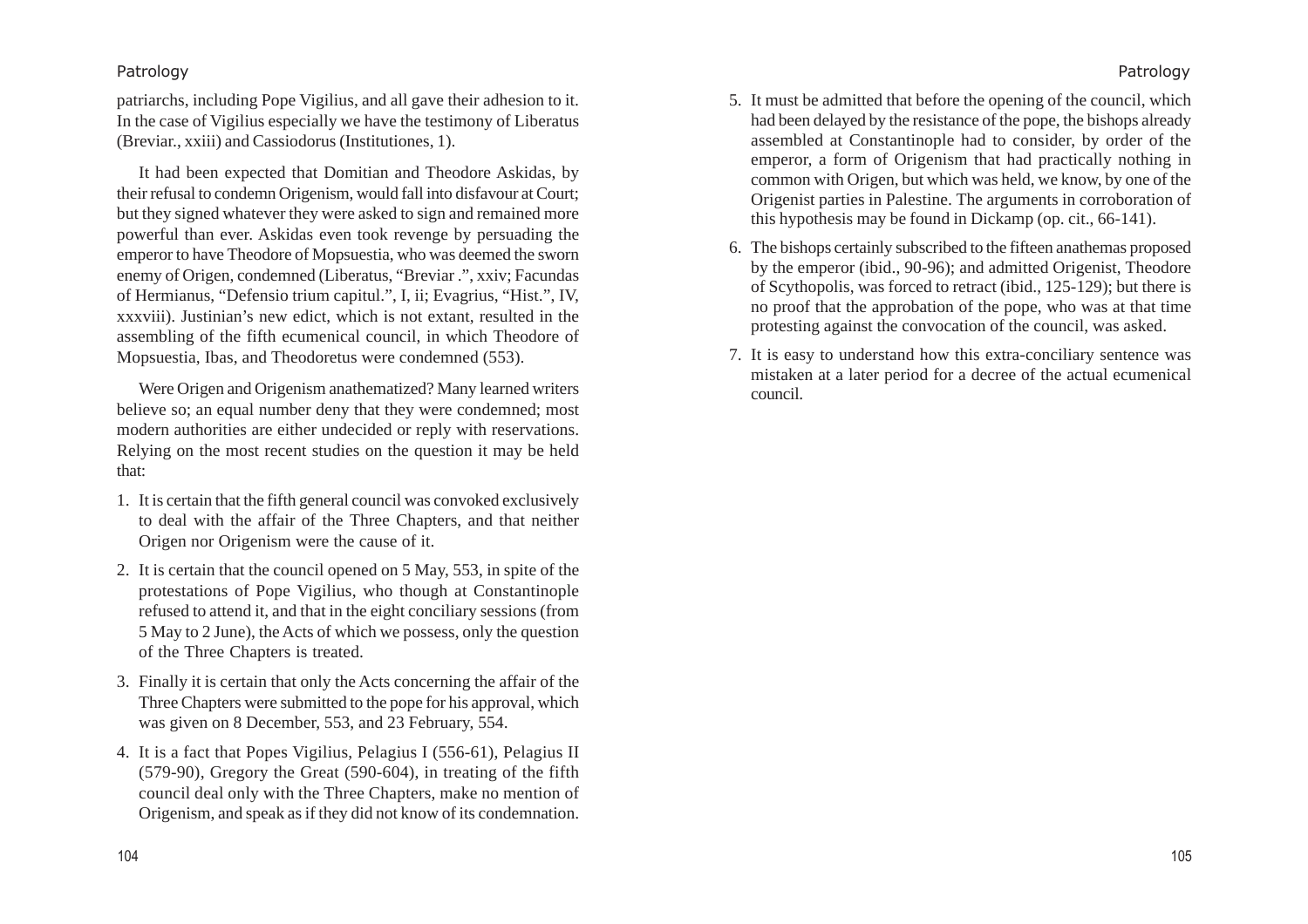## **Chapter 8**

# **St. Basil the Great**

St. Basil was the Bishop of Caesarea, and one of the most distinguished Doctors of the Church. Born probably 329; died 1 January, 379. He ranks after Athanasius as a defender of the Oriental Church against the heresies of the fourth century. With his friend Gregory of Nazianzus and his brother Gregory of Nyssa, he makes up the trio known as "The Three Cappadocians", far outclassing the other two in practical genius and actual achievement.

#### **Life**

St. Basil the Elder, father of St. Basil the Great, was the son of a Christian of good birth and his wife, Macrina (Acta SS., January, II), both of whom suffered for the faith during the persecution of Maximinus Galerius (305- 314), spending several years of hardship in the wild mountains of Pontus. St. Basil the Elder was noted for his virtue (Acta SS, May, VII) and also won considerable reputation as a teacher in Caesarea. He was not a priest (Cf. Cave, Hist. Lit., I, 239). He married Emmelia, the daughter of a martyr and became the father of ten children. Three of these, Macrina, Basil, and Gregory are honoured as saints; and of the sons, Peter, Gregory, and Basil attained the dignity of the episcopate.

Patrology

Under the care of his father and his grandmother, the elder Macrina, who preserved the traditions of their countryman, St. Gregory Thaumaturgus (c. 213-275) Basil was formed in habits of piety and study. He was still young when his father died and the family moved to the estate of the elder Macrina at Annesi in Pontus, on the banks of the Iris. As a boy, he was sent to school at Caesarea, then "a metropolis of letters", and conceived a fervent admiration for the local bishop, Dianius. Later, he went to Constantinople, at that time "distinguished for its teachers of philosophy and rhetoric", and thence to Athens. Here he became the inseparable companion of Gregory of Nazianzus, who, in his famous panegyric on Basil (Or. xliii), gives a most interesting description of their academic experiences. According to him, Basil was already distinguished for brilliancy of mind and seriousness of character and associated only with the most earnest students. He was able, grave, industrious, and well advanced in rhetoric, grammar, philosophy, astronomy, geometry, and medicine. (As to his not knowing Latin, see Fialon, *Etude historique et littéraire sur St. Basile*, Paris, 1869). We know the names of two of Basil's teachers at Athens - Prohaeresius, possibly a Christian, and Himerius, a pagan. It has been affirmed, though probably incorrectly, that Basil spent some time under Libanius. He tells us himself that he endeavoured without success to attach himself as a pupil to Eustathius (Ep., I). At the end of his sojourn at Athens, Basil being laden, says St. Gregory of Nazianzus "with all the learning attainable by the nature of man", was well equipped to be a teacher. Caesarea took possession of him gladly "as a founder and second patron" (Or. xliii), and as he tells us (ccx), he refused the splendid offers of the citizens of Neo-Caesarea, who wished him to undertake the education of the youth of their city.

To the successful student and distinguished professor, "there now remained", says Gregory (Or. xliii), "no other need than that of spiritual perfection". Gregory of Nyssa, in his life of Macrina, gives us to understand that Basil's brilliant success both as a university student and a professor had left traces of worldliness and self-sufficiency on the soul of the young man. Fortunately, Basil came again in contact with Dianius, Bishop of Caesarea, the object of his boyish affection, and Dianius seems to have baptized him, and ordained him Reader soon after his return to Caesarea. It was at the same time also that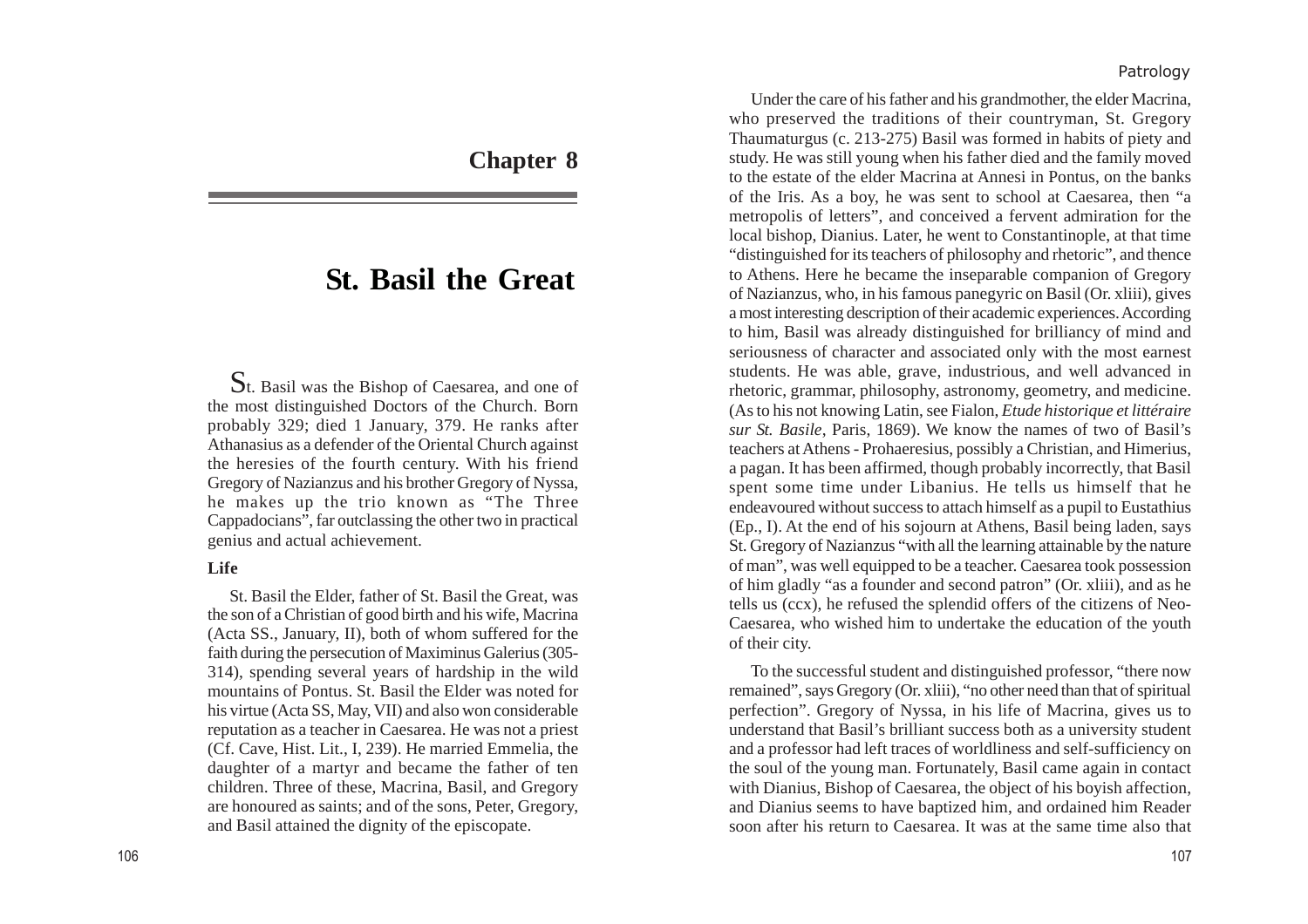he fell under the influence of that very remarkable woman, his sister Macrina, who had meanwhile founded a religious community on the family estate at Annesi. Basil himself tells us how, like a man roused from deep sleep, he turned his eyes to the marvellous truth of the Gospel, wept many tears over his miserable life, and prayed for guidance from God: "Then I read the Gospel, and saw there that a great means of reaching perfection was the selling of one's goods, the sharing of them with the poor, the giving up of all care for this life, and the refusal to allow the soul to be turned by any sympathy towards things of earth" (Ep. ccxxiii). To learn the ways of perfection, Basil now visited the monasteries of Egypt, Palestine, Coele-Syria, and Mesopotamia. He returned, filled with admiration for the austerity and piety of the monks, and founded a monastery in his native Pontus, on the banks of the Iris, nearly opposite Annesi. (Cf. Ramsay, *Hist. Geog. of Asia Minor*, London, 1890, p. 326). Eustathius of Sebaste had already introduced the eremitical life into Asia Minor; Basil added the cenobitic or community form, and the new feature was imitated by many companies of men and women. (Cf. Sozomen, *Church History* VI.27; Epiphanius, Haer., lxxv, 1; Basil, Ep. ccxxiii; Tillemont, Mém., IX, Art. XXI, and note XXVI.) Basil became known as the father of Oriental monasticism, the forerunner of St. Benedict. How well he deserved the title, how seriously and in what spirit he undertook the systematizing of the religious life, may be seen by the study of his Rule. He seems to have read Origen's writings very systematically about this time, for in union with Gregory of Nazianzus, he published a selection of them called the "Philocalia".

Basil was drawn from his retreat into the area of theological controversy in 360 when he accompanied two delegates from Seleucia to the emperor at Constantinople, and supported his namesake of Ancyra. There is some dispute as to his courage and his perfect orthodoxy on this occasion (cf. Philostorgius, Hist. Eccl., IV, xii; answered by Gregory of Nyssa, *Answer to Eunomius' Second Book* I, and Maran, Proleg., vii; Tillemont, Mém., note XVIII). A little later, however, both qualities seem to have been sufficiently in evidence, as Basil forsook Dianius for having signed the heretical creed of Rimini. To this time (c. 361) may be referred the "Moralia"; and a little later came two books against Eunomius (363) and some correspondence with Athanasius. It is possible, also, that Basil wrote

his monastic rules in the briefer forms while in Pontus, and enlarged them later at Caesarea. There is an account of an invitation from Julian for Basil to present himself a court and of Basil's refusal, coupled with an admonition that angered the emperor and endangered Basil's safety. Both incident and correspondence however are questioned by some critics.

Basil still retained considerable influence in Caesarea, and it is regarded as fairly probable that he had a hand in the election of the successor of Dianius who died in 362, after having been reconciled to Basil. In any case the new bishop, Eusebius, was practically placed in his office by the elder Gregory of Nazianzus. Eusebius having persuaded the reluctant Basil to be ordained priest, gave him a prominent place in the administration of the diocese (363). In ability for the management of affairs Basil so far eclipsed the bishop that illfeeling rose between the two. "All the more eminent and wiser portion of the church was roused against the bishop" (Greg. Naz., Or. xliii; Ep. x), and to avoid trouble Basil again withdrew into the solitude of Pontus. A little later (365) when the attempt of Valens to impose Arianism on the clergy and the people necessitated the presence of a strong personality, Basil was restored to his former position, being reconciled to the bishop by St. Gregory of Nazianzus. There seems to have been no further disagreement between Eusebius and Basil and the latter soon became the real head of the diocese. "The one", says Gregory of Nazianzus (Or. xliii), "led the people the other led their leader". During the five years spent in this most important office, Basil gave evidence of being a man of very unusual powers. He laid down the law to the leading citizens and the imperial governors, settled disputes with wisdom and finality, assisted the spiritually needy, looked after "the support of the poor, the entertainment of strangers, the care of maidens, legislation written and unwritten for the monastic life, arrangements of prayers, (liturgy?), adornment of the sanctuary" (op. cit.). In time of famine, he was the saviour of the poor.

In 370 Basil succeeded to the See of Caesarea, being consecrated according to tradition on 14 June. Caesarea was then a powerful and wealthy city (Sozomen, *Church History* V.5). Its bishop was Metropolitan of Cappadocia and Exarch of Pontus which embraced more than half of Asia Minor and comprised eleven provinces. The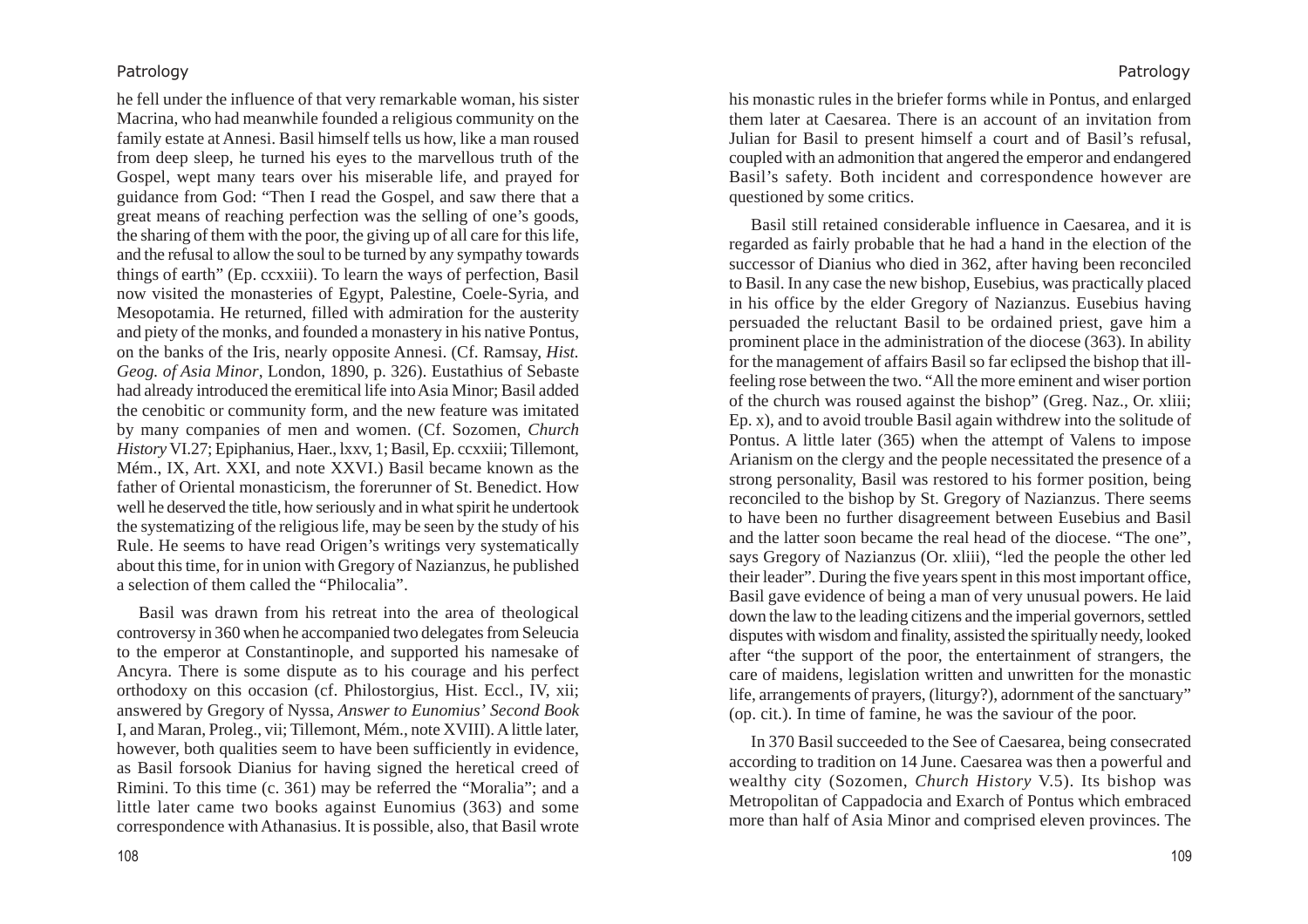see of Caesarea ranked with Ephesus immediately after the patriarchal sees in the councils, and the bishop was the superior of fifty chorepiscopi (Baert). Basil's actual influence, says Jackson (Prolegomena, XXXII) covered the whole stretch of country "from the Balkans to the Mediterranean and from the Aegean to the Euphrates". The need of a man like Basil in such a see as Caesarea was most pressing, and he must have known this well. Some think that he set about procuring his own election; others (e.g. Maran, Baronius, Ceillier) say that he made no attempt on his own behalf. In any event, he became Bishop of Caesarea largely by the influence of the elder Gregory of Nazianzus. His election, says the younger Gregory (loc. cit.), was followed by disaffection on the part of several suffragan bishops "on whose side were found the greatest scoundrels in the city". During his previous administration of the diocese Basil had so clearly defined his ideas of discipline and orthodoxy, that no one could doubt the direction and the vigour of his policy. St. Athanasius was greatly pleased at Basil's election (Ad Pallad., 953; Ad Joann. et Ant., 951); but the Arianizing Emperor Valens, displayed considerably annoyance and the defeated minority of bishops became consistently hostile to the new metropolitan. By years of tactful conduct, however, "blending his correction with consideration and his gentleness with firmness" (Greg. Naz., Or. xliii), he finally overcame most of his opponents.

Basil's letters tell the story of his tremendous and varied activity; how he worked for the exclusion of unfit candidates from the sacred ministry and the deliverance of the bishops from the temptation of simony; how he required exact discipline and the faithful observance of the canons from both laymen and clerics; how he rebuked the sinful, followed up the offending, and held out hope of pardon to the penitent. (Cf. Epp. xliv, xlv, and xlvi, the beautiful letter to a fallen virgin, as well as Epp. liii, liv, lv, clxxxviii, cxcix, ccxvii, and Ep. clxix, on the strange incident of Glycerius, whose story is well filled out by Ramsay, *The Church in the Roman Empire*, New York, 1893, p. 443 sqq.) If on the one hand he strenuously defended clerical rights and immunities (Ep. civ), on the other he trained his clergy so strictly that they grew famous as the type of all that a priest should be (Epp. cii, ciii). Basil did not confine his activity to diocesan affairs, but threw himself vigorously into the troublesome theological disputes then

#### Patrology

rending the unity of Christendom. He drew up a summary of the orthodox faith; he attacked by word of mouth the heretics near at hand and wrote tellingly against those afar. His correspondence shows that he paid visits, sent messages, gave interviews, instructed, reproved, rebuked, threatened, reproached, undertook the protection of nations, cities, individuals great and small. There was very little chance of opposing him successfully, for he was a cool, persistent, fearless fighter in defence both of doctrine and of principles. His bold stand against Valens parallels the meeting of Ambrose with Theodosius. The emperor was dumbfounded at the archbishop's calm indifference to his presence and his wishes. The incident, as narrated by Gregory of Nazianzus, not only tells much concerning Basil's character but throws a clear light on the type of Christian bishop with which the emperors had to deal and goes far to explain why Arianism, with little court behind it, could make so little impression on the ultimate history of Catholicism.

While assisting Eusebius in the care of his diocese, Basil had shown a marked interest in the poor and afflicted; that interest now displayed itself in the erection of a magnificent institution, the Ptochoptopheion, or Basileiad, a house for the care of friendless strangers, the medical treatment of the sick poor, and the industrial training of the unskilled. Built in the suburbs, it attained such importance as to become practically the centre of a new city with the name of *he kaine polis* or "Newtown". It was the motherhouse of like institutions erected in other dioceses and stood as a constant reminder to the rich of their privilege of spending wealth in a truly Christian way. It may be mentioned here that the social obligations of the wealthy were so plainly and forcibly preached by St. Basil that modern sociologists have ventured to claim him as one of their own, though with no more foundation than would exist in the case of any other consistent teacher of the principles of Catholic ethics. The truth is that St. Basil was a practical lover of Christian poverty, and even in his exalted position preserved that simplicity in food and clothing and that austerity of life for which he had been remarked at his first renunciation of the world.

In the midst of his labours, Basil underwent suffering of many kinds. Athanasius died in 373 and the elder Gregory in 374, both of them leaving gaps never to be filled. In 373 began the painful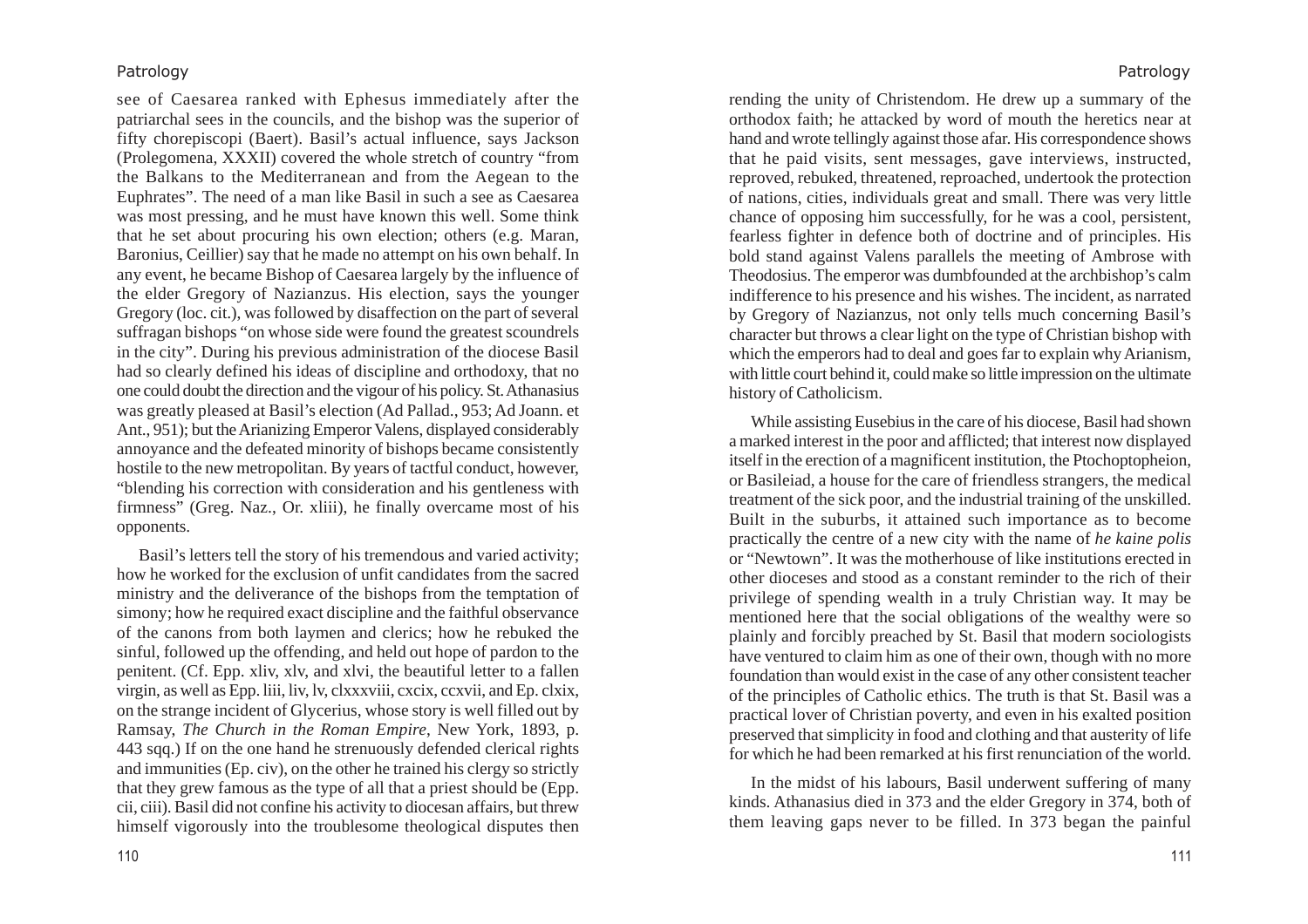estrangement from Gregory of Nazianzus. Anthimus, Bishop of Tyana, became an open enemy, Apollinaris "a cause of sorrow to the churches" (Ep. cclxiii), Eustathius of Sebaste a traitor to the Faith and a personal foe as well. Eusebius of Samosata was banished, Gregory of Nyssa condemned and deposed. When Emperor Valentinian died and the Arians recovered their influence, all Basil's efforts must have seemed in vain. His health was breaking, the Goths were at the door of the empire, Antioch was in schism, Rome doubted his sincerity, the bishops refused to be brought together as he wished. "The notes of the church were obscured in his part of Christendom, and he had to fare on as best he might,- admiring, courting, yet coldly treated by the Latin world, desiring the friendship of Rome, yet wounded by her reserve,- suspected of heresy by Damasus, and accused by Jerome of pride" (Newman, The Church of the Fathers). Had he lived a little longer and attended the Council of Constantinople (381), he would have seen the death of its first president, his friend Meletius, and the forced resignation of its second, Gregory of Nazianzus. Basil died 1 January, 379. His death was regarded as a public bereavement; Jews, pagans, and foreigners vied with his own flock in doing him honour. The earlier Latin martyrologies (Hieronymian and Bede) make no mention of a feast of St. Basil. The first mention is by Usuard and Ado who place it on 14 June, the supposed date of Basil's consecration to the episcopate. In the Greek "Menaea" he is commemorated on 1 January, the day of his death. In 1081, John, Patriarch of Constantinople, in consequence of a vision, established a feast in common honour of St. Basil, Gregory of Nazianzus, and John Chrysostom, to be celebrated on 30 January. The Bollandists give an account of the origin of this feast; they also record as worthy of note that no relics of St. Basil are mentioned before the twelfth century, at which time parts of his body, together with some other very extraordinary relics were reputed to have been brought to Bruges by a returning Crusader. Baronius (c. 1599) gave to the Naples Oratory a relic of St. Basil sent from Constantinople to the pope. The Bollandists and Baronius print descriptions of Basil's personal appearance and the former reproduce two icons, the older copied from a codex presented to Basil, Emperor of the East (877-886).

By common consent, Basil ranks among the greatest figures in church history and the rather extravagant panegyric by Gregory of

#### Patrology

Nazianzus has been all but equalled by a host of other eulogists. Physically delicate and occupying his exalted position but a few years, Basil did magnificent and enduring work in an age of more violent world convulsions than Christianity has since experienced. (Cf. Newman, *The Church of the Fathers*). By personal virtue he attained distinction in an age of saints; and his purity, his monastic fervour, his stern simplicity, his friendship for the poor became traditional in the history of Christian asceticism. In fact, the impress of his genius was stamped indelibly on the Oriental conception of religious life. In his hands the great metropolitan see of Caesarea took shape as the sort of model of the Christian diocese; there was hardly any detail of episcopal activity in which he failed to mark out guiding lines and to give splendid example. Not the least of his glories is the fact that toward the officials of the State he maintained that fearless dignity and independence which later history has shown to be an indispensable condition of healthy life in the Catholic episcopate.

Some difficulty has arisen out of the correspondence of St. Basil with the Roman See. That he was in communion with the Western bishops and that he wrote repeatedly to Rome asking that steps be taken to assist the Eastern Church in her struggle with schismatics and heretics is undoubted; but the disappointing result of his appeals drew from him certain words which require explanation. Evidently he was deeply chagrined that Pope Damasus on the one hand hesitated to condemn Marcellus and the Eustathians, and on the other preferred Paulinus to Meletius in whose right to the See of Antioch St. Basil most firmly believed. At the best it must be admitted that St. Basil criticized the pope freely in a private letter to Eusebius of Samosata (Ep. ccxxxix) and that he was indignant as well as hurt at the failure of his attempt to obtain help from the West. Later on, however, he must have recognized that in some respects he had been hasty; in any event, his strong emphasis of the influence which the Roman See could exercise over the Eastern bishops, and his abstaining from a charge of anything like usurpation are great facts that stand out obviously in the story of the disagreement. With regard to the question of his association with the Semi-Arians, Philostorgius speaks of him as championing the Semi-Arian cause, and Newman says he seems unavoidably to have Arianized the first thirty years of his life. The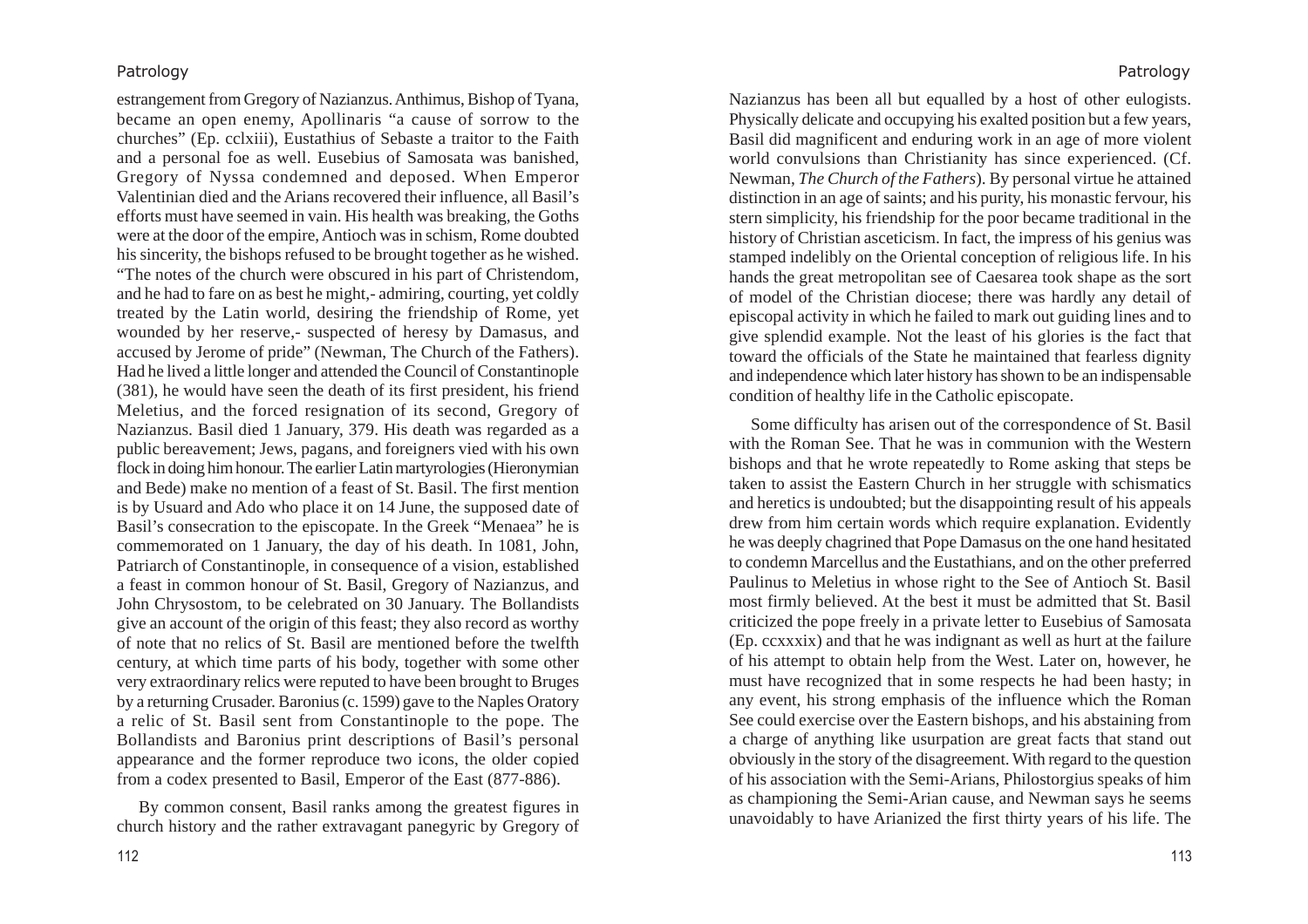#### Patrology

explanation of this, as well as of the disagreement with the Holy See, must be sought in a careful study of the times, with due reference to the unsettled and changeable condition of theological distinctions, the lack of anything like a final pronouncement by the Church's defining power, the "lingering imperfections of the Saints" (Newman), the substantial orthodoxy of many of the so-called Semi-Arians, and above all the great plan which Basil was steadily pursuing of effecting unity in a disturbed and divided Christendom.

#### **Writings**

#### *Dogmatic*

Of the five books against Eunomius (c. 364) the last two are classed as spurious by some critics. The work assails the equivalent Arianism of Eunomius and defends the Divinity of the Three Persons of the Trinity; it is well summarized by Jackson (Nicene and Post Nicene Fathers, Series II, VIII). The work *On the Holy Spirit*, or treatise on the Holy Spirit (c. 375) was evoked in part by the Macedonian denial of the Divinity of the Third Person and in part by charges that Basil himself had "slurred over the Spirit" (Gregory Naz., Ep. lviii), that he had advocated communion with all such a should admit simply that the Holy Ghost was not a creature (Basil, Ep. cxiii), and that he had sanctioned the use of a novel doxology, namely, "Glory be to the Father with the Son together with the Holy Ghost" (De Sp. S., I, i) The treatise teaches the doctrine of the Divinity of the Holy Ghost, while avoiding the phrase "God, the Holy Ghost" for prudential reasons (Greg. Naz., Or . xliii). Wuilcknis and Swete affirm the necessity of some such reticence on Basil's part. (Cf. Jackson, op. cit., p. XXIII, note.) With regard to Basil's teaching on the Third Person, as expressed in his work against Eunomius (III, i), a controversy arose at the Council of Florence between the Latins and the Greeks; but strong arguments both external and internal, availed to place Basil on the side of the "Filioque". The dogmatic writings were edited separately by Goldhorn, in his "S. Basilii Opera Dogmatica Selecta" (Leipzig, 1854). The *On the Holy Spirit*, was translated into English by Johnston (Oxford, 1892); by Lewis in the Christian Classic Series (1888); and by Jackson (op. cit.).

#### *Exegetical*

These include nine homilies "On the Hexaemeron" and thirteen (Maran) genuine homilies on particular Psalms. A lengthy commentary on the first sixteen chapters of Isaias is of doubtful authenticity (Jackson), though by a contemporary hand. A commentary on Job has disappeared. "The Hexaemeron" was highly admired by Gregory of Nazianzus (Or . xliii, no. 67). It is translated entire by Jackson (op. cit.). The homilies on the Psalms are moral and hortatory rather than strictly exegetical. In interpreting the Scripture, Basil uses both the literal and the allegorical methods, but favours the literal system of Antioch. His second homily contains a denunciation of usury which has become famous.

#### *Homiletical*

Twenty-four sermons, doctrinal, moral, and panegyrical in character, are looked upon as generally genuine, certain critical difficulties, however, remaining still unsolved. Eight of these sermons were translated into Latin by Rufinus. The discourses place Basil among the very greatest of Christian preachers and evince his special gift for preaching upon the responsibilities of wealth. The most noteworthy in the collection are the homilies on the rich (vi and vii) copied by St. Ambrose (De Nabuthe Jez., v, 21-24), and the homily (xxii) on the study of pagan literature. The latter was edited by Fremion (Paris, 1819, with French translation), Sommer (Paris, 1894), Bach (Münster , 1900), and Maloney (New York, 1901). With regard to Basil's style and his success as a preacher much has been written. (Cf. Villemain, "Tableau deloq. Chrét. au IVe siècle", Paris, 1891; Fialon, "Etude Litt. sur St. B.", Paris, 1861); Roux, "Etude sur la prédication de B. le Grand", S trasburg, 1867; Croiset, "Hist. de la litt. Grecque", Paris, 1899.)

#### *Moral and ascetical*

This group contains much of spurious or doubtful origin. Probably authentic are the latter two of the three prefatory treatises, and the five treatises: "Morals", "On the Judgment of God", "On Faith", "The Longer Monastic Rules", "The Shorter Monastic Rules". The twentyfour sermons on morals are a cento of extracts from the writings of Basil made by Simeon Metaphrastes. Concerning the authenticity of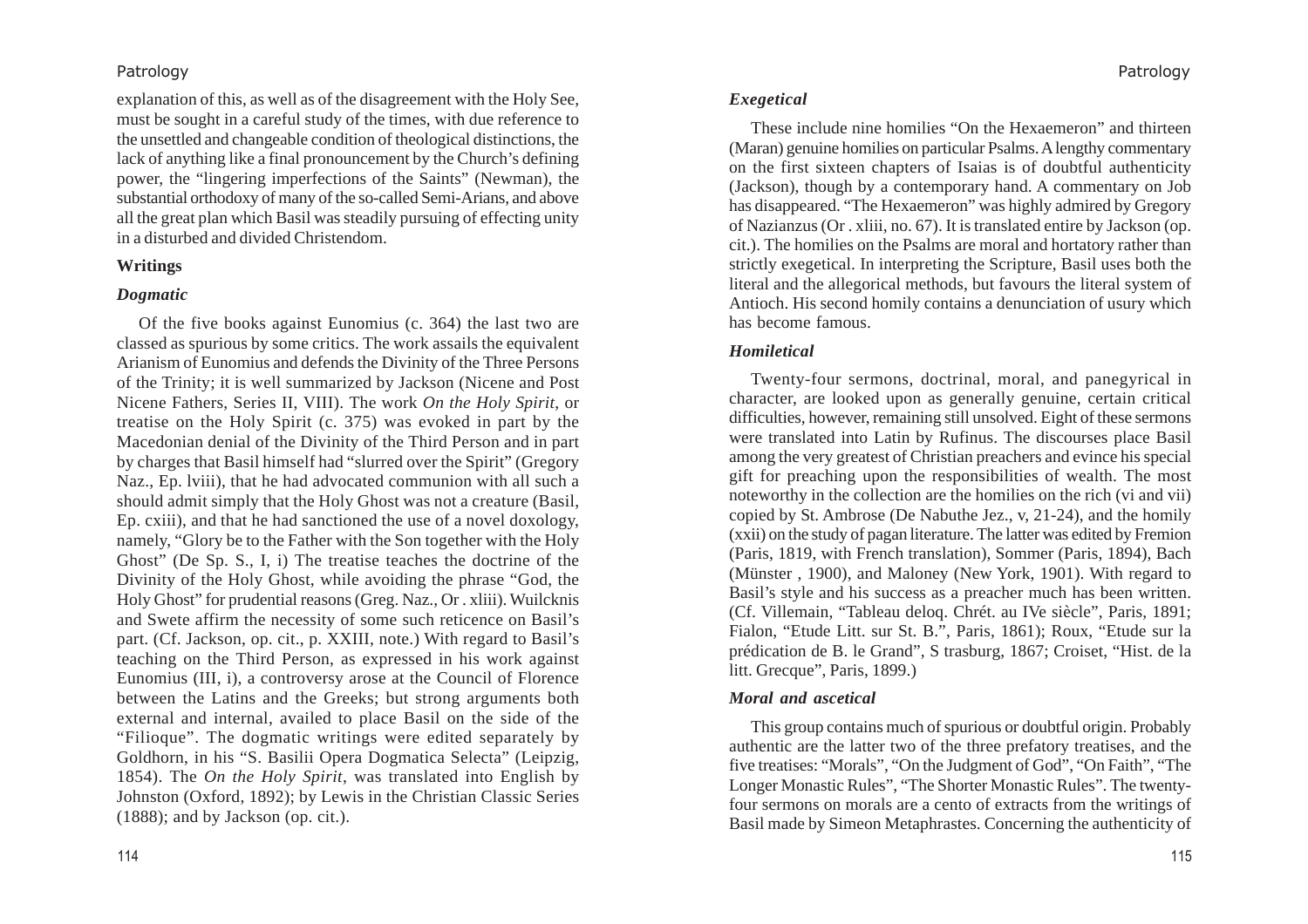the Rules there has been a good deal of discussion. As is plain from these treatises and from the homilies that touch upon ascetical or moral subjects, St. Basil was particularly felicitous in the field of spiritual instruction.

#### *Correspondence*

The extant letters of Basil are 366 in number, two-thirds of them belonging to the period of his episcopate. The so-called "Canonical Epistles" have been assailed as spurious, but are almost surely genuine. The correspondence with Julian and with Libanius is probably apocryphal; the correspondence with Apollinarus is uncertain. All of the 366 letters are translated in the "Nicene and Post-Nicene Fathers". Some of the letters are really dogmatic treatises, and others are apologetic replies to personal attacks. In general they are very useful for their revelation of the saint's character and for the pictures of his age which they offer.

#### *Liturgical*

A so-called "Liturgy of St. Basil" exists in Greek and in Coptic. It goes back at least to the sixth century, but its connexion with Basil has been a matter of critical discussion (Brightman, "Litur gies, Eastern and Western", Oxford, 1896, I; Probst, "Die Litur gie des vierten Jahrhunderts und deren Reform", Münster, 1893, 377-412).

#### **Editions of St. Basil**

The *editio princeps* of the original text of the extant works of Basil appeared at Basle, 1551, and the first complete Latin translation at Rome, 1515 (autograph manuscript in the British Museum). The best edition is that of the Maurist Benedictines, Garnier and Maran (Paris, 1721-30), republished with appendixes by Migne (P.G., XXIX-XXXII). For fragments attributed to Basil with more or less certainty, and edited by Matthaei, Mai, Pitra, and others, see Bardenhewer, "Patrologie" (Freibur g, 1901), 247. Portions of letters recently discovered in Egyptian papyri were published by H. Landwehr, "Grieschische Handschriften aus Fayûm", in "Philologus", XLIII (1884).

# **St. John Chrysostom**

John Chrysostom (*Chrysostomos*, "goldenmouthed" so called on account of his eloquence, is the Doctor of the Church, born at Antioch, c. 347; died at Commana in Pontus, 14 September, 407. John - whose surname "Chrysostom" occurs for the first time in the "Constitution" of Pope Vigilius (cf. P.L., LX, 217) in the year 553 - is generally considered the most prominent doctor of the Greek Church and the greatest preacher ever heard in a Christian pulpit. His natural gifts, as well as exterior circumstances, helped him to become what he was.

#### **Life**

At the time of Chrysostom's birth, Antioch was the second city of the Eastern part of the Roman Empire. During the whole of the fourth century religious struggles had troubled the empire and had found their echo at Antioch. Pagans, Manichaeans, Gnostics, Arians, Apollinarians, Jews, made their proselytes at Antioch, and the Catholics were themselves separated by the schism between the bishops Meletius and Paulinus. Thus Chrysostom's youth fell in troubled times. His father, Secundus, was an officer of high rank in the Syrian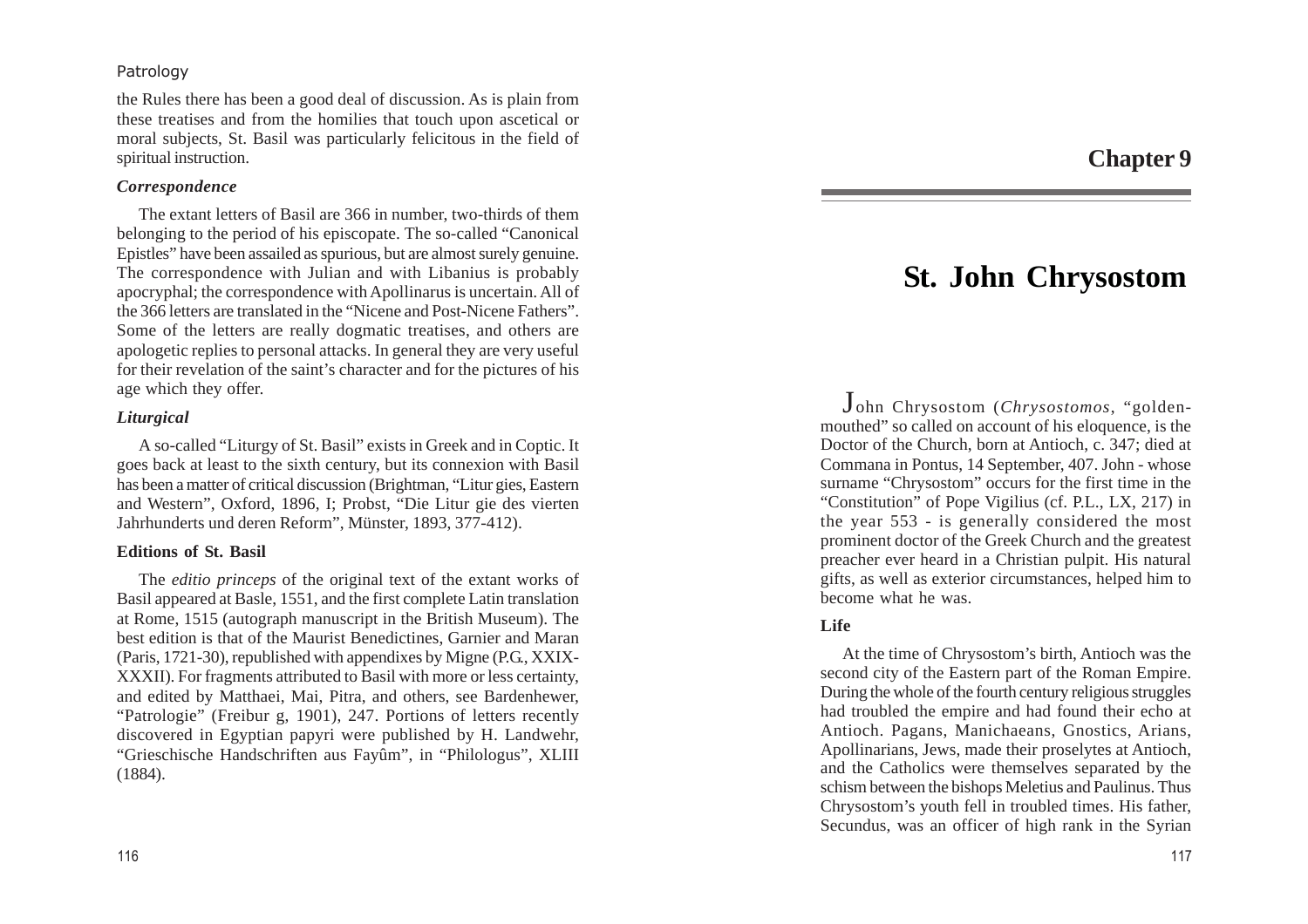#### Patrology

army. On his death soon after the birth of John, Anthusa, his wife, only twenty years of age, took the sole charge of her two children, John and an elder sister. Fortunately she was a woman of intelligence and character. She not only instructed her son in piety, but also sent him to the best schools of Antioch, though with regard to morals and religion many objections could be urged against them. Beside the lectures of Andragatius, a philosopher not otherwise known, Chrysostom followed also those of Libanius, at once the most famous orator of that period and the most tenacious adherent of the declining paganism of Rome. As we may see from the later writings of Chrysostom, he attained then considerable Greek scholarship and classical culture, which he by no means disowned in his later days. His alleged hostility to classical learning is in reality but a misunderstanding of certain passages in which he defends the *philosophia* of Christianity against the myths of the heathen gods, of which the chief defenders in his time were the representatives and teachers of the *sophia ellenike*.

#### **Chrysostom as lector and monk**

It was a very decisive turning-point in the life of Chrysostom when he met one day (about 367) the bishop Meletius. The earnest, mild, and winning character of this man captivated Chrysostom in such a measure that he soon began to withdraw from classical and profane studies and to devote himself to an ascetic and religious life. He studied Holy Scripture and frequented the sermons of Meletius. About three years later he received Holy Baptism and was ordained lector. But the young cleric, seized by the desire of a more perfect life, soon afterwards entered one of the ascetic societies near Antioch, which was under the spiritual direction of Carterius and especially of the famous Diodorus, later Bishop of Tarsus, manual labour and the study of Holy Scripture were his chief occupations, and we may safely suppose that his first literary works date from this time, for nearly all his earlier writings deal with ascetic and monastic subjects [cf. below Chrysostom writings: (1) "Opuscuia"]. Four years later, Chrysostom resolved to live as an anchorite in one of the caves near Antioch. He remained there two years, but then as his health was quite ruined by indiscreet watchings and fastings in frost and cold, he prudently returned to Antioch to regain his health, and resumed his office as lector in the church.

#### **Chrysostom as deacon and priest at Antioch**

As the sources of the life of Chrysostom give an incomplete chronology, we can but approximately determine the dates for this Antiochene period. Very probably in the beginning of 381 Meletius made him deacon, just before his own departure to Constantinople, where he died as president of the Second Ecumenical Council. The successor of Meletius was Flavian. Ties of sympathy and friendship connected Chrysostom with his new bishop. As deacon he had to assist at the liturgical functions, to look after the sick and poor, and was probably charged also in some degree with teaching catechumens. At the same time he continued his literary work, and we may suppose that he composed his most famous book, "On the Priesthood", towards the end of this period (c. 386) or at latest in the beginning of his priesthood (c. 387, as Nairn with good reasons puts it, in his edition of "De Sacerd.", xii-xv). There may be some doubt if it was occasioned by a real historical fact, viz., that Chrysostom and his friend Basil were requested to accept bishoprics (c. 372). All the earliest Greek biographers seem not to have taken it in that sense. In the year 386 Chrysostom was ordained priest by Flavian, and from that dates his real importance in ecclesiastical history. His chief task during the next twelve years was that of preaching, which he had to exercise either instead of or with Bishop Flavian. But no doubt the larger part of the popular religious instruction and education devolved upon him. The earliest notable occasion which showed his power of speaking and his great authority was the Lent of 387, when he delivered his sermons "On the Statues" (P .G., XLVIII, 15, xxx.). The people of Antioch, excited by the levy of new taxes, had thrown down the statues of Emperor Theodosius. In the panic and fear of punishment which followed, Chrysostom delivered a series of twenty or twentyone (the nineteenth is probably not authentic) sermons, full of vigour, consolatory, exhortative, tranquilizing, until Flavian, the bishop, brought back from Constantinople the emperor's pardon. But the usual preaching of Chrysostom consisted in consecutive explanations of Holy Scripture. To that custom, unhappily no longer in use, we owe his famous and magnificent commentaries, which offer us such an inexhaustible treasure of dogmatic, moral, and historical knowledge of the transition from the fourth to the fifth century. These years, 386-98, were the period of the greatest theological productivity of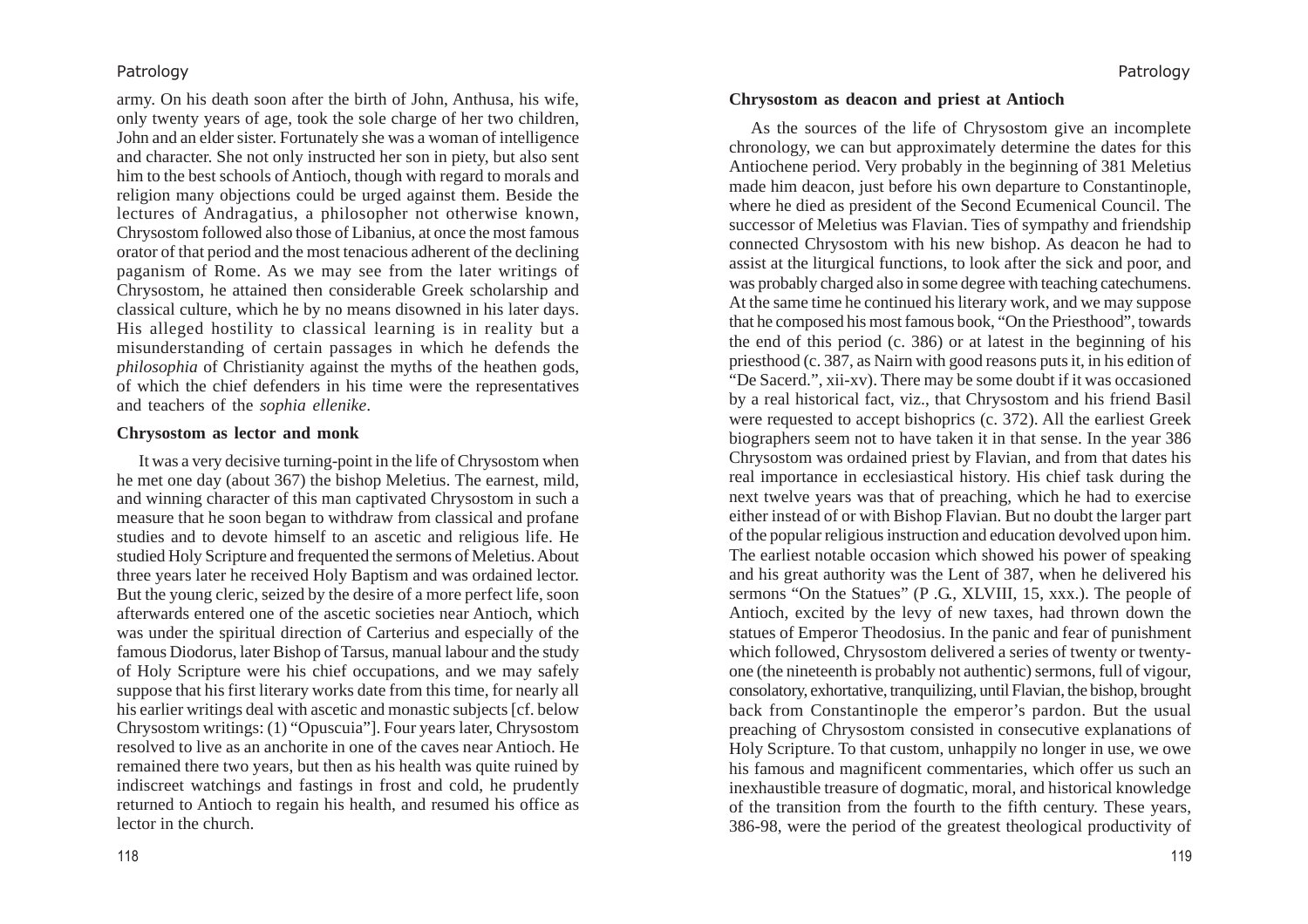Chrysostom, a period which alone would have assured him for ever a place among the first Doctors of the Church. A sign of this may be seen in the fact that in the year 392 St. Jerome already accorded to the preacher of Antioch a place among his *Viri illustres* ("De Viris ill.", 129, in P.L., XXIII, 754), referring expressly to the great and successful activity of Chrysostom as a theological writer. From this same fact we may infer that during this time his fame had spread far beyond the limits of Antioch, and that he was well known in the Byzantine Empire, especially in the capital.

#### **St. Chrysostom as bishop of Constantinople**

In the ordinary course of things Chrysostom might have become the successor of Flavian at Antioch. But on 27 September 397, Nectarius, Bishop of Constantinople, died. There was a general rivalry in the capital, openly or in secret, for the vacant see. After some months it was known, to the great disappointment of the competitors, that Emperor Areadius, at the suggestion of his minister Eutropius, had sent to the Prefect of Antioch to call John Chrysostom out of the town without the knowledge of the people, and to send him straight to Constantinople. In this sudden way Chrysostom was hurried to the capital, and ordained Bishop of Constantinople on 26 February, 398, in the presence of a great assembly of bishops, by Theophilus, Patriarch of Alexandria, who had been obliged to renounce the idea of securing the appointment of Isidore, his own candidate. The change for Chrysostom was as great as it was unexpected. His new position was not an easy one, placed as he was in the midst of an upstart metropolis, half Western, half Oriental, in the neighbourhood of a court in which luxury and intrigue always played the most prominent parts, and at the head of the clergy composed of most heterogeneous elements, and even (if not canonically, at least practically) at the head of the whole Byzantine episcopate. The first act of the new bishop was to bring about a reconciliation between Flavian and Rome. Constantinople itself soon began to feel the impulse of a new ecclesiastical life.

The necessity for reform was undeniable. Chrysostom began "sweeping the stairs from the top" (Palladius, op. cit., v). He called his *oeconomus*, and ordered him to reduce the expenses of the episcopal household; he put an end to the frequent banquets, and lived little less strictly than he had formerly lived as a priest and monk. With regard to the clergy, Chrysostom had at first to forbid them to keep in their houses *syneisactoe*, i.e. women housekeepers who had vowed virginity. He also proceeded against others who, by avarice or luxury, had given scandal. He had even to exclude from the ranks of the clergy two deacons, the one for murder and the other for adultery. Of the monks, too, who were very numerous even at that time at Constantinople, some had preferred to roam about aimlessly and without discipline. Chrysostom confined them to their monasteries. Finally he took care of the ecclesiastical widows. Some of them were living in a worldly manner: he obliged them either to marry again, or to observe the rules of decorum demanded by their state. After the clergy, Chrysostom turned his attention to his flock. As he had done at Antioch, so at Constantinople and with more reason, he frequently preached against the unreasonable extravagances of the rich, and especially against the ridiculous finery in the matter of dress affected by women whose age should have put them beyond such vanities. Some of them, the widows Marsa, Castricia, Eugraphia, known for such preposterous tastes, belonged to the court circle. It seems that the upper classes of Constantinople had not previously been accustomed to such language. Doubtless some felt the rebuke to be intended for themselves, and the offence given was the greater in proportion as the rebuke was the more deserved. On the other hand, the people showed themselves delighted with the sermons of their new bishop, and frequently applauded him in the church (Socrates, *Church History* VI). They never forgot his care for the poor and miserable, and that in his first year he had built a great hospital with the money he had saved in his household. But Chrysostom had also very intimate friends among the rich and noble classes. The most famous of these was Olympias, widow and deaconess, a relation of Emperor Theodosius, while in the Court itself there was Brison, first usher of Eudoxia, who assisted Chrysostom in instructing his choirs, and always maintained a true friendship for him. The empress herself was at first most friendly towards the new bishop. She followed the religious processions, attended his sermons, and presented silver candlesticks for the use of the churches (Socrates, op. cit., VI, 8; Sozomenus, op. cit., VIII, 8).

Unfortunately, the feelings of amity did not last. At first Eutropius, the former slave, now minister and consul, abused his influence. He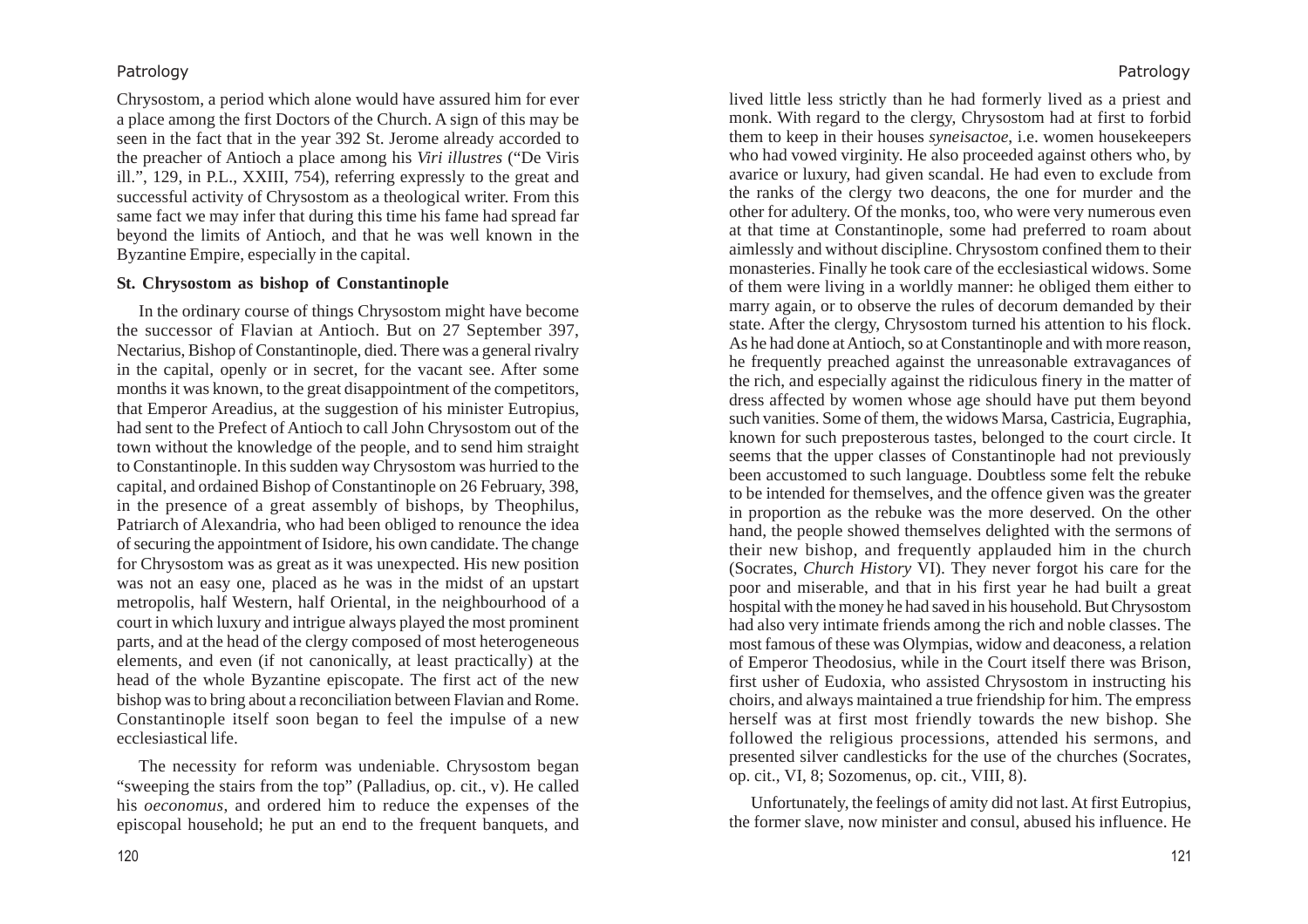deprived some wealthy persons of their property, and prosecuted others whom he suspected of being adversaries of rivals. More than once Chrysostom went himself to the minister to remonstrate with him, and to warn him of the results of his own acts, but without success. Then the above-named ladies, who immediately surrounded the empress, probably did not hide their resentment against the strict bishop. Finally, the empress herself committed an injustice in depriving a widow of her vineyard (Marcus Diac., "Vita Porphyrii", V, no. 37, in P.G., LXV, 1229). Chrysostom interceded for the latter. But Eudoxia showed herself offended. Henceforth there was a certain coolness between the imperial Court and the episcopal palace, which, growing little by little, led to a catastrophe. It is impossible to ascertain exactly at what period this alienation first began; very probably it dated from the beginning of the year 401. But before this state of things became known to the public there happened events of the highest political importance, and Chrysostom, without seeking it, was implicated in them. These were the fall of Eutropius and the revolt of Gainas.

In January, 399, Eutropius, for a reason not exactly known, fell into disgrace. Knowing the feelings of the people and of his personal enemies, he fled to the church. As he had himself attempted to abolish the immunity of the ecclesiastical asylums not long before, the people seemed little disposed to spare him. But Chrysostom interfered, delivering his famous sermon on Eutropius, and the fallen minister was saved for the moment. As, however, he tried to escape during the night, he was seized, exiled, and some time later put to death. Immediately another more exciting and more dangerous event followed. Gainas, one of the imperial generals, had been sent out to subdue Tribigild, who had revolted. In the summer of 399 Gainas united openly with Tribigild, and, to restore peace, Arcadius had to submit to the most humiliating conditions. Gainas was named commander-in-chief of the imperial army, and even had Aurelian and Saturninus, two men of the highest rank at Constantinople, delivered over to him. It seems that Chrysostom accepted a mission to Gainas, and that, owing to his intervention, Aurelian and Saturninus were spared by Gainas, and even set at liberty. Soon afterwards, Gainas, who was an Arian Goth, demanded one of the Catholic churches at Constantinople for himself and his soldiers. Again Chrysostom made so energetic an opposition that Gainas yielded. Meanwhile the people of Constantinople had become excited, and in one night several

thousand Goths were slain. Gainas however escaped, was defeated, and slain by the Huns. Such was the end within a few years of three consuls of the Byzantine Empire. There is no doubt that Chrysostom's authority had been greatly strengthened by the magnanimity and firmness of character he had shown during all these troubles. It may have been this that augmented the jealousy of those who now governed the empire - a clique of courtiers, with the empress at their head.

These were now joined by new allies issuing from the ecclesiastical ranks and including some provincial bishops - Severian of Gabala, Antiochus of Ptolemais, and, for some time, Acacius of Beroea who preferred the attractions of the capital to residence in their own cities (Socrates, op. cit., VI, 11; Sozomenus, op. cit., VIII, 10). The most intriguing among them was Severian, who flattered himself that he was the rival of Chrysostom in eloquence. But so far nothing had transpired in public. A great change occurred during the absence of Chrysostom for several months from Constantinople. This absence was necessitated by an ecclesiastical affair in Asia Minor, in which he was involved. Following the express invitation of several bishops, Chrysostom, in the first months of 401, had come to Ephesus, where he appointed a new archbishop, and with the consent of the assembled bishops deposed six bishops for simony. After having passed the same sentence on Bishop Gerontius of Nicomedia, he returned to Constantinople.

Meanwhile disagreeable things had happened there. Bishop Severian, to whom Chrysostom seems to have entrusted the performance of some ecclesiastical functions, had entered into open enmity with Serapion, the archdeacon and *oeconomus* of the cathedral and the episcopal palace. Whatever the real reason may have been, Chrysostom, found the case so serious that he invited Severian to return to his own see. It was solely owing to the personal interference of Eudoxia, whose confidence Serapion possessed, that he was allowed to come back from Chalcedon, whither he had retired. The reconciliation which followed was, at least on the part of Severian, not a sincere one, and the public scandal had excited much ill-feeling. The effects soon became visible. When in the spring of 402, Bishop Porphyrius of Gaza went to the Court at Constantinople to obtain a favour for his diocese, Chrysostom answered that he could do nothing for him, since he was himself in disgrace with the empress.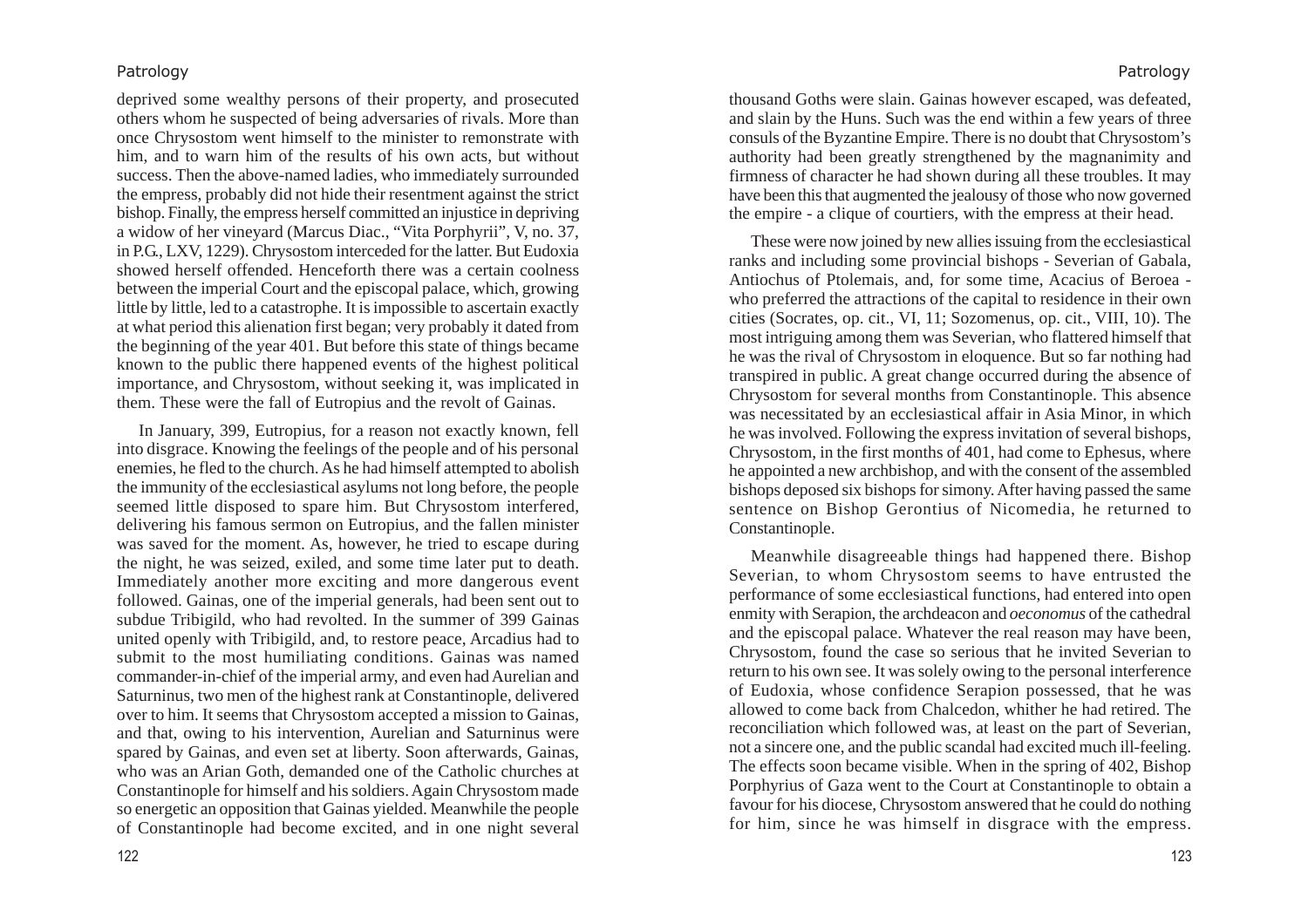Sozomenus, op. cit., VIII, 12).

Nevertheless, the party of malcontents were not really dangerous, unless they could find some prominent and unscrupulous leader. Such a person presented himself sooner than might have been expected. It was the well-known Theophilus, Patriarch of Alexandria. He appeared under rather curious circumstances, which in no way foreshadowed the final result. Theophilus, toward the end of the year 402, was summoned by the emperor to Constantinople to apologize before a synod, over which Chrysostom should preside, for several charges, which were brought against him by certain Egyptian monks, especially by the so-called four "tall brothers". The patriarch, their former friend, had suddenly turned against them, and had them persecuted as Origenists (Palladius, "Dialogus", xvi; Socrates, op. cit., VI, 7;

However, Theophilus was not easily frightened. He had always agents and friends at Constantinople, and knew the state of things and the feelings at the court. He now resolved to take advantage of them. He wrote at once to St. Epiphanius at Cyprus, requesting him to go to Constantinople and prevail upon Chrysostom at to condemn the Origenists. Epiphanius went. But when he found that Theophilus was merely using him for his own purposes, he left the capital, dying on his return in 403. At this time Chrysostom delivered a sermon against the vain luxury of women. It was reported to the empress as though she had been personally alluded to. In this way the ground was prepared. Theophilus at last appeared at Constantinople in June, 403, not alone, as he had been commanded, but with twenty-nine of his suffragan bishops, and, as Palladius (ch. viii) tells us, with a good deal of money and all sorts of gifts. He took his lodgings in one of the imperial palaces, and held conferences with all the adversaries of Chrysostom. Then he retired with his suffragans and seven other bishops to a villa near Constantinople, called *epi dryn*. A long list of the most ridiculous accusations was drawn up against Chrysostom, who, surrounded by forty-two archbishops and bishops assembled to judge Theophilus in accordance with the orders of the emperor, was now summoned to present himself and apologize. Chrysostom naturally refused to recognize the legality of a synod in which his open enemies were judges. After the third summons Chrysostom, with the consent of the emperor, was declared to be deposed. In order to avoid useless bloodshed, he surrendered himself on the third day to the soldiers who awaited him. But the threats of the excited

#### Patrology

people, and a sudden accident in the imperial palace, frightened the empress (Palladius, "Dialogus", ix). She feared some punishment from heaven for Chrysostom's exile, and immediately ordered his recall. After some hesitation Chrysostom re-entered the capital amid the great rejoicings of the people. Theophilus and his party saved themselves by flying from Constantinople. Chrysostom's return was in itself a defeat for Eudoxia. When her alarms had gone, her rancour revived. Two months afterwards a silver statue of the empress was unveiled in the square just before the cathedral. The public celebrations which attended this incident, and lasted several days, became so boisterous that the offices in the church were disturbed. Chrysostom complained of this to the prefect of the city, who reported to Eudoxia that the bishop had complained against her statue. This was enough to excite the empress beyond all bounds. She summoned Theophilus and the other bishops to come back and to depose Chrysostom again. The prudent patriarch, however, did not wish to run the same risk a second time. He only wrote to Constantinople that Chrysostom should be condemned for having re-entered his see in opposition to an article of the Synod of Antioch held in the year 341 (an Arian synod). The other bishops had neither the authority nor the courage to give a formal judgment. All they could do was to urge the emperor to sign a new decree of exile. A double attempt on Chrysostom's life failed. On Easter Eve, 404, when all the catechumens were to receive baptism, the adversaries of the bishop, with imperial soldiers, invaded the baptistery and dispersed the whole congregation. At last Arcadius signed the decree, and on 24 June, 404, the soldiers conducted Chrysostom a second time into exile.

#### **Exile and death**

They had scarcely left Constantinople when a huge conflagration destroyed the cathedral, the senate-house, and other buildings. The followers of the exiled bishop were accused of the crime and prosecuted. In haste Arsacius, an old man, was appointed successor of Chrysostom, but was soon succeeded by the cunning Atticus. Whoever refused to enter into communion with them was punished by confiscation of property and exile. Chrysostom himself was conducted to Cucusus, a secluded and rugged place on the east frontier of Armenia, continually exposed to the invasions of the Isaurians. In the following year he had even to fly for some time to the castle of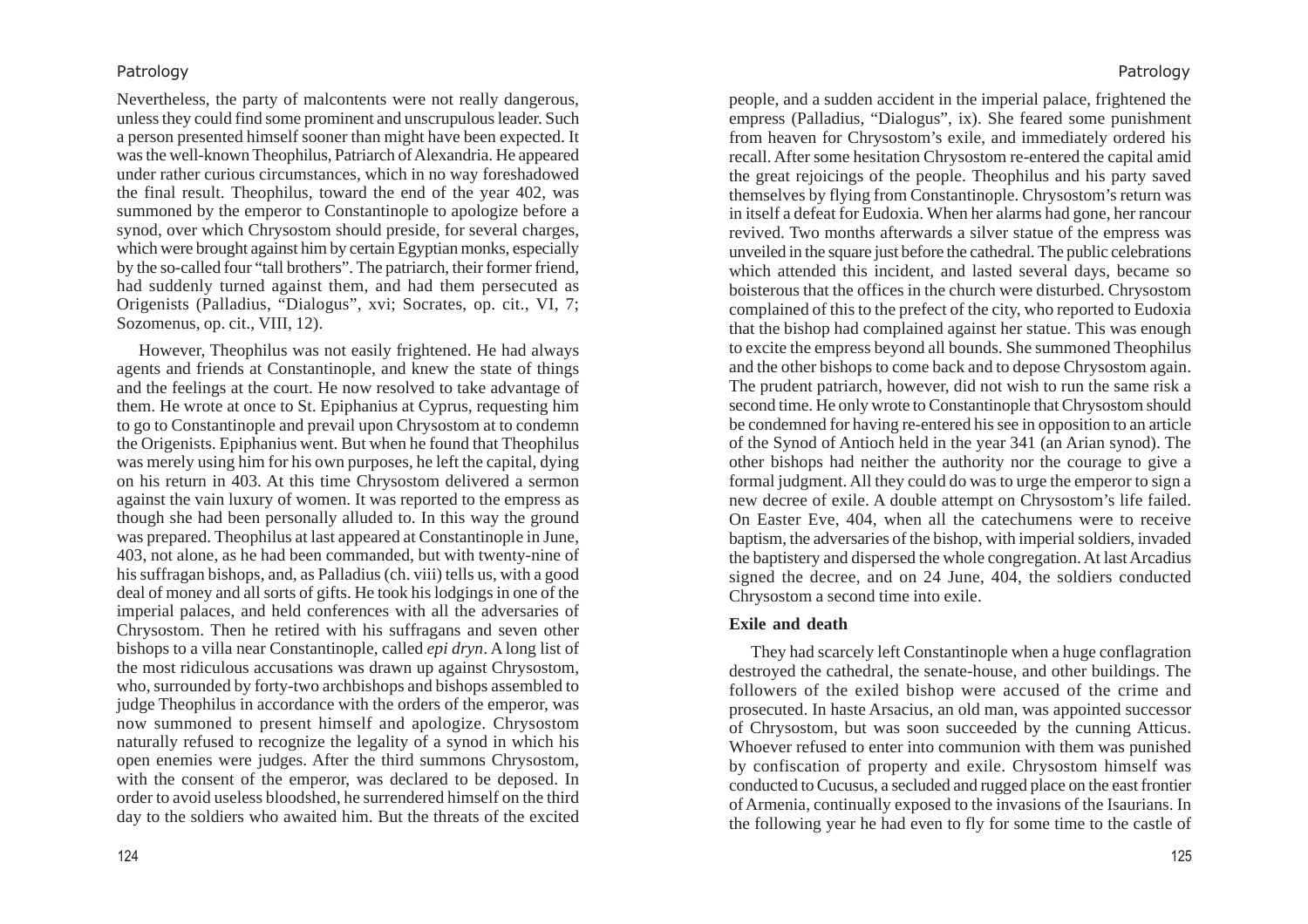Arabissus to protect himself from these barbarians. Meanwhile he always maintained a correspondence with his friends and never gave up the hope of return. When the circumstances of his deposition were known in the West, the pope and the Italian bishops declared themselves in his favour. Emperor Honorius and Pope Innocent I endeavoured to summon a new synod, but their legates were imprisoned and then sent home. The pope broke off all communion with the Patriarchs of Alexandria, Antioch (where an enemy of Chrysostom had succeeded Flavian), and Constantinople, until (after the death of Chrysostom) they consented to admit his name into the diptychs of the Church. Finally all hopes for the exiled bishop had vanished. Apparently he was living too long for his adversaries. In the summer, 407, the order was given to carry him to Pithyus, a place at the extreme boundary of the empire, near the Caucasus. One of the two soldiers who had to lead him caused him all possible sufferings. He was forced to make long marches, was exposed to the rays of the sun, to the rains and the cold of the nights. His body, already weakened by several severe illnesses, finally broke down. On 14 September the party were at Comanan in Pontus. In the morning Chrysostom had asked to rest there on the account of his state of health. In vain; he was forced to continue his march. Very soon he felt so weak that they had to return to Comana. Some hours later Chrysostom died. His last words were: *Doxa to theo panton eneken* (Glory be to God for all things) (Palladius, xi, 38). He was buried at Comana. On 27 January, 438, his body was translated to Constantinople with great pomp, and entombed in the church of the Apostles where Eudoxia had been buried in the year 404.

#### **The writings of St. Chrysostom**

Chrysostom has deserved a place in ecclesiastical history, not simply as Bishop of Constantinople, but chiefly as a Doctor of the Church. Of none of the other Greek Fathers do we possess so many writings. We may divide them into three portions, the "opuscula", the "homilies", and the "letters".

(1) The chief "opuscula" all date from the earlier days of his literary activity. The following deal with monastical subjects: "Comparatio Regis cum Monacho" ("Opera", I, 387-93, in P.G., XLVII-LXIII), "Adhortatio ad Theodorum (Mopsuestensem?) lapsum" (ibid., 277-319), "Adversus oppugnatores vitae monasticae" (ibid., 319-87). Those dealing with ascetical subjects in general are the treatise "De Compunctione" in two books (ibid., 393-423), "Adhortatio ad S tagirium" in three books (ibid., 433-94), "Adversus Subintroductas" (ibid., 495-532), "De Virginitate" (ibid., 533-93), "De Sacerdotio" (ibid., 623-93). (2) Among the "homilies" we have to distinguish commentaries on books of Holy Scripture, groups of homilies (sermons) on special subjects, and a great number of single homilies. (a) The chief "commentaries" on the Old Testament are the sixty-seven homilies "On Genesis" (with eight sermons on Genesis, which are probably a first recension).

(IV, 21 sqq., and ibid., 607 sqq.); fifty-nine homilies "On the Psalms" (4-12, 41, 43-49, 108-1 17, 119-150) (V, 39-498). The fragments on Job (XIII, 503-65) are spurious; the authenticity of the fragments on the Proverbs (XIII, 659-740), on Jeremias and Daniel (VI, 193-246), and the Synopsis of the Old and the New Testament (ibid., 313 sqq.), is doubtful. The chief commentaries on the New Testament are first the ninety homilies on "St. Matthew" (about the year 390; VII), eightyeight homilies on "St. John" (c. 389; VIII, 23 sqq. - probably from a later edition), fifty-five homilies on "the Acts" (as preserved by stenographers, IX, 13 sqq.), and homilies "On all Epistles of St. Paul" (IX, 391 sqq.). The best and most important commentaries are those on the Psalms, on St. Matthew, and on the Epistle to the Romans (written c. 391). The thirty-four homilies on the Epistle to the Galatians also very probably comes to us from the hand of a second editor. (b) Among the "homilies forming connected groups", we may especially mention the five homilies "On Anna" (IV, 631-76), three "On David" (ibid., 675-708), six "On Ozias" (VI, 97-142), eight "Against the Jews" (II, 843-942), twelve "De Incomprehensibili Dei Naturæ" (ibid., 701-812), and the seven famous homilies "On St. Paul" (III, 473- 514). (c) A great number of "single homilies" deal with moral subjects, with certain feasts or saints. (3) The "Letters" of Chrysostom (about 238 in number: III, 547 sqq.) were all written during his exile. Of special value for their contents and intimate nature are the seventeen letters to the deaconess Olympias. Among the numerous "Apocrypha" we may mention the liturgy attributed to Chrysostom, who perhaps modified, but did not compose the ancient text. The most famous *apocryphon* is the "Letter to Caesarius" (III, 755-760). It contains a passage on the holy Eucharist which seems to favour the theory of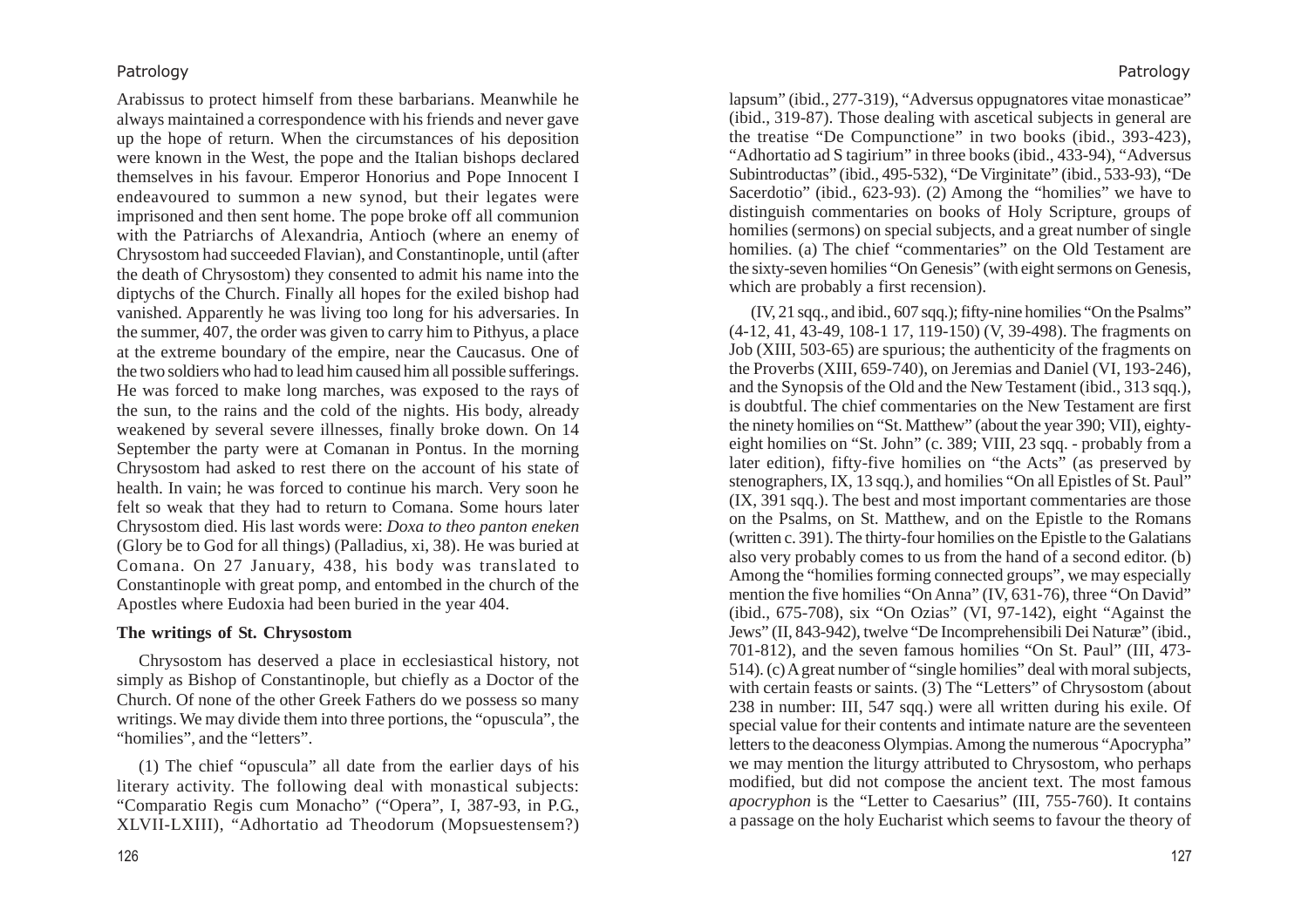"impanatio", and the disputes about it have continued for more than two centuries. The most important spurious work in Latin is the "Opus imperfectum", written by an Arian in the first half of the fifth century.

#### **Chrysostom's theological importance**

#### *Chrysostom as orator*

The success of Chrysostom's preaching is chiefly due to his great natural facility of speech, which was extraordinary even to Greeks, to the abundance of his thoughts as well as the popular way of presenting and illustrating them, and, last but not least, the wholehearted earnestness and conviction with which he delivered the message which he felt had been given to him. Speculative explanation did not attract his mind, nor would they have suited the tastes of his hearers. He ordinarily preferred moral subjects, and very seldom in his sermons followed a regular plan, nor did he care to avoid digressions when any opportunity suggested them. In this way, he is by no means a model for our modern thematic preaching, which, however we may regret it, has to such a great extent supplanted the old homiletic method. But the frequent outbursts of applause among his congregation may have told Chrysostom that he was on the right path.

#### *Chrysostom as an exegete*

As an exegete Chrysostom is of the highest importance, for he is the chief and almost the only successful representative of the exegetical principles of the School of Antioch. Diodorus of Tarsus had initiated him into the grammatico-historical method of that school, which was in strong opposition to the eccentric, allegorical, and mystical interpretation of Origen and the Alexandrian School. But Chrysostom rightly avoided pushing his principles to that extreme to which, later on, his friend Theodore of Mopsuestia, the teacher of Nestorius, carried them. He did not even exclude all allegorical or mystical explanations, but confined them to the cases in which the inspired author himself suggests this meaning.

#### *Chrysostom as dogmatic theologian*

As has already been said, Chrysostom's was not a speculative mind, nor was he involved in his lifetime in great dogmatic controversies. Nevertheless it would be a mistake to underrate the great theological treasures hidden in his writings. From the very first he was considered by the Greeks and Latins as a most important witness to the Faith. Even at the Council of Ephesus (431) both parties, St. Cyril and the Antiochians, already invoked him on behalf of their opinions, and at the Seventh Ecumenical Council, when a passage of Chrysostom had been read in favour of the veneration of images, Bishop Peter of Nicomedia cried out: "If John Chrysostom speaks in the way of the images, who would dare to speak against them?" which shows clearly the progress his authority had made up to that date.

Strangely enough, in the Latin Church, Chrysostom was still earlier invoked as an authority on matters of faith. The first writer who quoted him was Pelagius, when he wrote his lost book "De Nature" against St. Augustine (c. 415). The Bishop of Hippo himself very soon afterwards (421) claimed Chrysostom for the Catholic teaching in his controversy with Julian of Eclanum, who had opposed to him a passage of Chrysostom (from the "Hom. ad Neophytos", preserved only in Latin) as being against original sin. Again, at the time of the Reformation there arose long and acrid discussions as to whether Chrysostom was a Protestant or a Catholic, and these polemics have never wholly ceased. It is true that Chrysostom has some strange passages on our Blessed Lady, that he seems to ignore private confession to a priest, that there is no clear and any direct passage in favour of the primacy of the pope. But it must be remembered that all the respective passages contain nothing positive against the actual Catholic doctrine. On the other side Chrysostom explicitly acknowledges as a rule of faith tradition (XI, 488), as laid down by the authoritative teaching of the Church (I, 813). This Church, he says, is but one, by the unity of her doctrine (V, 244; XI, 554); she is spread over the whole world, she is the one Bride of Christ (III, 229, 403; V, 62; VIII, 170). As to Christology, Chrysostom holds clearly that Christ is God and man in one person, but he never enters into deeper examination of the manner of this union. Of great importance is his doctrine regarding the Eucharist. There cannot be the slightest doubt that he teaches the Real Presence, and his expressions on the change wrought by the words of the priest are equivalent to the doctrine of transubstantiation.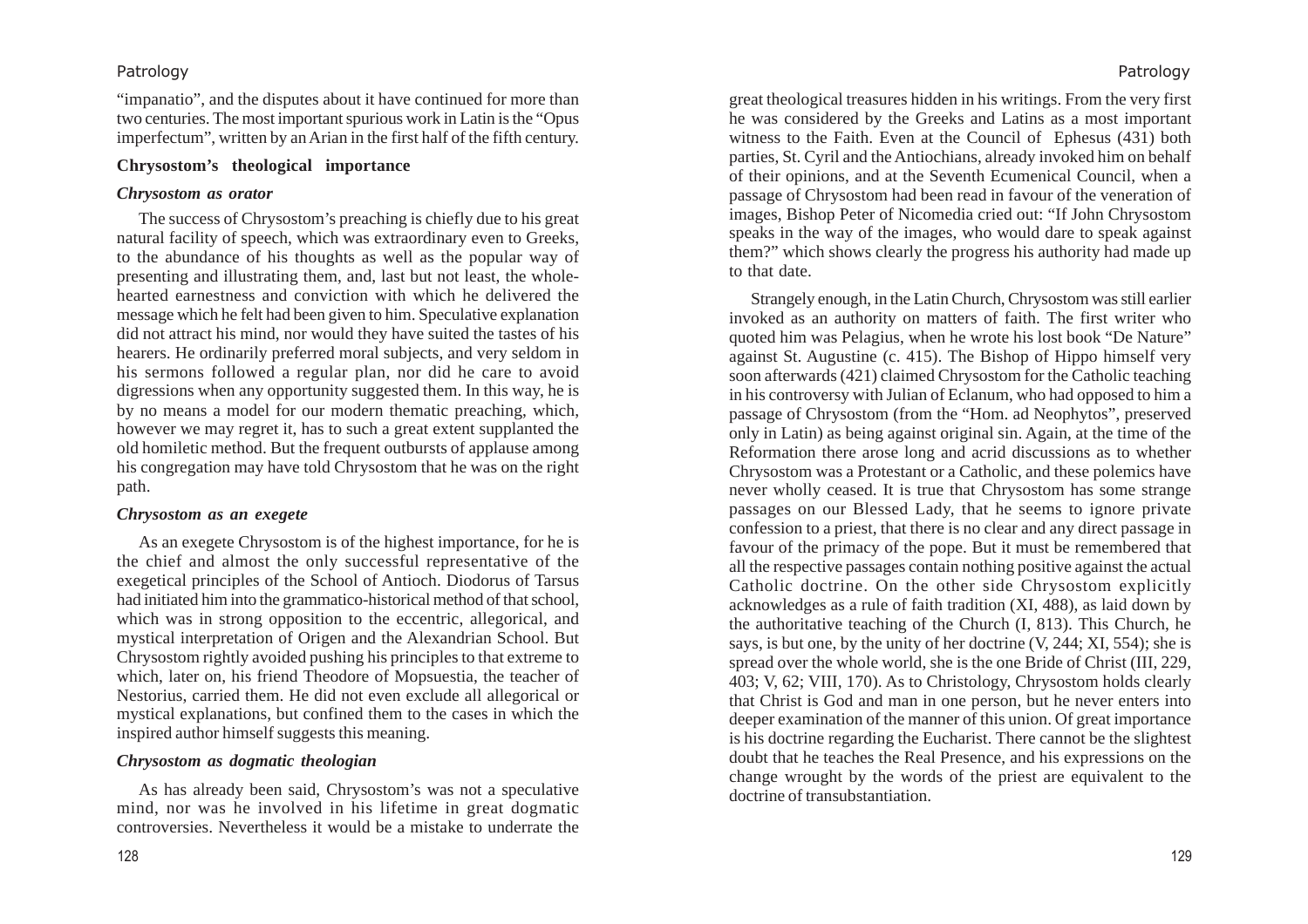### **Chapter 10**

# **St. Ephraem**

Ephraem (Ephraim) was born at Nisibis, then under Roman rule, early in the fourth century; died June, 373. The name of his father is unknown, but he was a pagan and a priest of the goddess Abnil or Abizal. His mother was a native of Amid. Ephraem was instructed in the Christian mysteries by St. James, the famous Bishop of Nisibis, and was baptized at the age of eighteen (or twenty-eight). Thenceforth he became more intimate with the holy bishop, who availed himself of the services of Ephraem to renew the moral life of the citizens of Nisibis, especially during the sieges of 338, 346, and 350. One of his biographers relates that on a certain occasion he cursed from the city walls the Persian hosts, whereupon a cloud of flies and mosquitoes settled on the army of Sapor II and compelled it to withdraw. The adventurous campaign of Julian the Apostate, which for a time menaced Persia, ended, as is well known, in disaster, and his successor, Jovianus, was only too happy to rescue from annihilation some remnant of the great army which his predecessor had led across the Euphrates. To accomplish even so much the emperor had to sign a disadvantageous treaty, by the terms of which Rome lost the Eastern provinces conquered at the end of the third century; among the cities retroceded

to Persia was Nisibis (363). To escape the cruel persecution that was then raging in Persia, most of the Christian population abandoned Nisibis *en masse.* Ephraem went with his people, and settled first at Beit-Garbaya, then at Amid, finally at Edessa, the capital of Osrhoene, where he spent the remaining ten years of his life, a hermit remarkable for his severe asceticism. Nevertheless he took an interest in all matters that closely concerned the population of Edessa. Several ancient writers say that he was a deacon; as such he could well have been authorized to preach in public. At this time some ten heretical sects were active in Edessa; Ephraem contended vigorously with all of them, notably with the disciples of the illustrious philosopher Bardesanes. To this period belongs nearly all his literary work; apart from some poems composed at Nisibis, the rest of his writingssermons, hymns, exegetical treatises-date from his sojourn at Edessa. It is not improbable that he is one of the chief founders of the theological "School of the Persians", so called because its first students and original masters were Persian Christian refugees of 363. At his death St. Ephraem was borne without pomp to the cemetery "of the foreigners". The Armenian monks of the monastery of St. Sergius at Edessa claim to possess his body.

The aforesaid facts represent all that is historically certain concerning the career of Ephraem. All details added later by Syrian biographers are at best of doubtful value. To this class belong not only the legendary and occasionally puerile traits so dear to Oriental writers, but also others seemingly reliable, e.g. an alleged journey to Egypt with a sojourn of eight years, during which he is said to have confuted publicly certain spokesmen of the Arian heretics. The relations of St. Ephraem and St. Basil are narrated by very reliable authors, e.g. St. Gregory of Nyssa (the Pseudo?) and Sozomen, according to whom the hermit of Edessa, attracted by the great reputation of St. Basil, resolved to visit him at Caesarea. He was warmly received and was ordained deacon by St. Basil; four years later he refused both the priesthood and the episcopate that St. Basil offered him through delegates sent for that purpose to Edessa. Though Ephraem seems to have been quite ignorant of Greek, this meeting with St. Basil is not improbable; some good critics, however, hold the evidence insufficient, and therefore reject it, or at least withhold their adhesion. The life of St. Ephraem, therefore, offers not a few obscure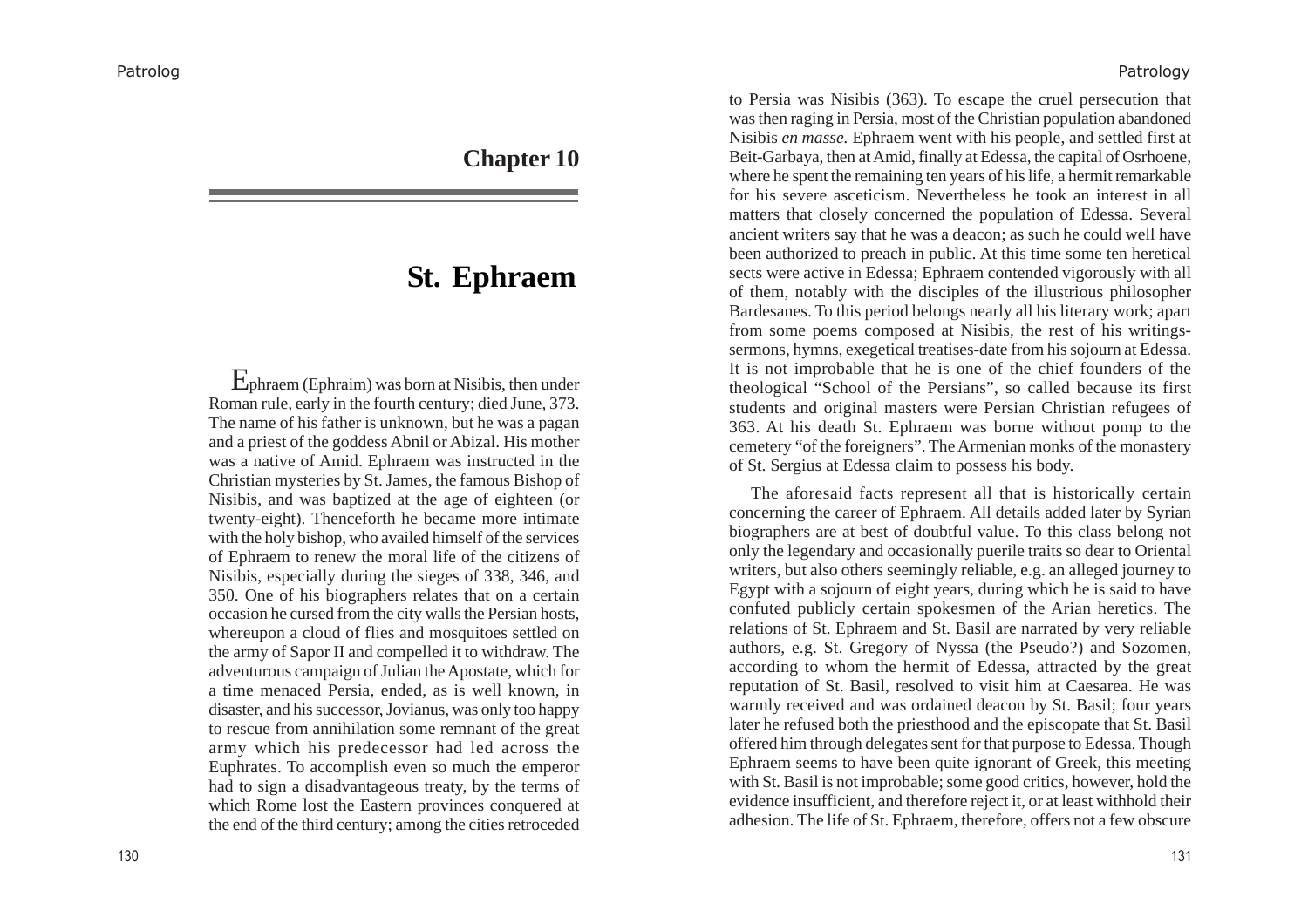problems; only the general outline of his career is known to us. It is certain, however, that while he lived he was very influential among the Syrian Christians of Edessa, and that his memory was revered by all, Orthodox, Monophysites, and Nestorians. They call him the "sun of the Syrians," the "column of the Church", the "harp of the Holy Spirit". More extraordinary still is the homage paid by the Greeks who rarely mention Syrian writers. Among the works of St. Gregory of Nyssa (P.G., XLVI, 819) is a sermon (though not acknowledged by some) which is a real panegyric of St. Ephraem. Twenty years after the latter's death St. Jerome mentions him as follows in his catalogue of illustrious Christians: "Ephraem, deacon of the Church of Edessa, wrote many works [*opuscula*] in Syriac, and became so famous that his writings are publicly read in some churches after the Sacred Scriptures. I have read in Greek a volume of his on the Holy Spirit; though it was only a translation, I recognized therein the sublime genius of the man" (*Illustrious Men* 115). Theodoret of Cyrus also praised his poetic genius and theological knowledge (Hist. Eccl., IV, xxvi). Sozomen pretends that Ephraem wrote 3,000,000 verses, and gives the names of some of his disciples, some of whom remained orthodox, while others fell into heresy (*Church History* III.16). From the Syrian and Byzantine Churches the fame of Ephraem spread among all Christians. The Roman Martyrology mentions him on 1 February. In their menologies and synaxaria Greeks and Russians, Jacobites, Chaldeans, Copts, and Armenians honour the holy deacon of Edessa.

#### **Works of St. Ephraem**

The works of this saint are so numerous and important that it is impossible to treat them here in detail. Let it suffice to consider briefly: (1) the text and the principal versions and editions of his writings; (2) his exegetical writings; (3) his poetical writings.

### *Texts and principal versions and editions*

The Syriac original of Ephraem's writings is preserved in many manuscripts, one of which dates from the fifth century. Through much transcription, however, his writings, particularly those used in the various liturgies, have suffered no little interpolation. Moreover, many of his exegetical works have perished, or at least have not yet been found in the libraries of the Orient. Numerous versions, however,

### Patrology

console us for the loss of the originals. He was still living, or at least not long dead, when the translation of his writing into Greek was begun. Armenian writers seem to have undertaken the translation of his Biblical commentaries. The Mechitarists have edited in part those commentaries and hold the Armenian versions as very ancient (fifth century). The Monophysites, it is well known, were wont from an early date to translate or adapt many Syriac works. The writings of Ephraem were eventually translated into Arabic and Ethiopian (translations as yet unedited). In medieval times some of his minor works were translated from the Greek into Slavonic and Latin. From these versions were eventually made French, German, Italian, and English adaptations of the ascetic writings of St. Ephraem. The first printed (Latin) edition was based on a translation from the Greek done by Ambrogio Traversari (St. Ambrose of Camaldoli), and issued from the press of Bartholomew Guldenbeek of Sultz, in 1475. A far better edition was executed by Gerhard Vossius (1589-1619), the learned provost of Tongres, at the request of Gregory XIII. In 1709 Edward Thwaites edited, from the manuscripts in the Bodleian Library, the Greek text, hitherto known only in fragments. The Syriac original was unknown in Europe until the fruitful Oriental voyage (1706-07) of the Maronites Gabriel Eva, Elias, and especially Joseph Simeon Assemani (1716-17), which resulted in the discovery of a precious collection of manuscripts in the Nitrian (Egypt) monastery of Our Lady. These manuscripts found their way at once to the Vatican Library. In the first half of the nineteenth century the British Museum was notably enriched by similar fortunate discoveries of Lord Prudhol (1828), Curzon (1832), and Tattam (1839, 1841). All recent editions of the Syriac original of Ephraem's writings are based on these manuscripts. In the Bibliotheque Nationale (Paris) and the Bodleian (Oxford) are a few Syriac fragments of minor importance. Joseph Simeon Assemani hastened to make the best use of his newly found manuscripts and proposed at once to Clement XII a complete edition of the writings of Ephraem in the Syriac original and the Greek versions, with a new Latin version of the entire material. He took for his own share the edition of the Greek text. The Syriac text was entrusted to the Jesuit Peter Mobarak (Benedictus), a native Maronite. After the death of Mobarak, his labours were continued by Stephanus Evodius Assemani. Finally this monumental edition of the works of Ephraem appeared at Rome (1732-46) in six folio volumes. It was completed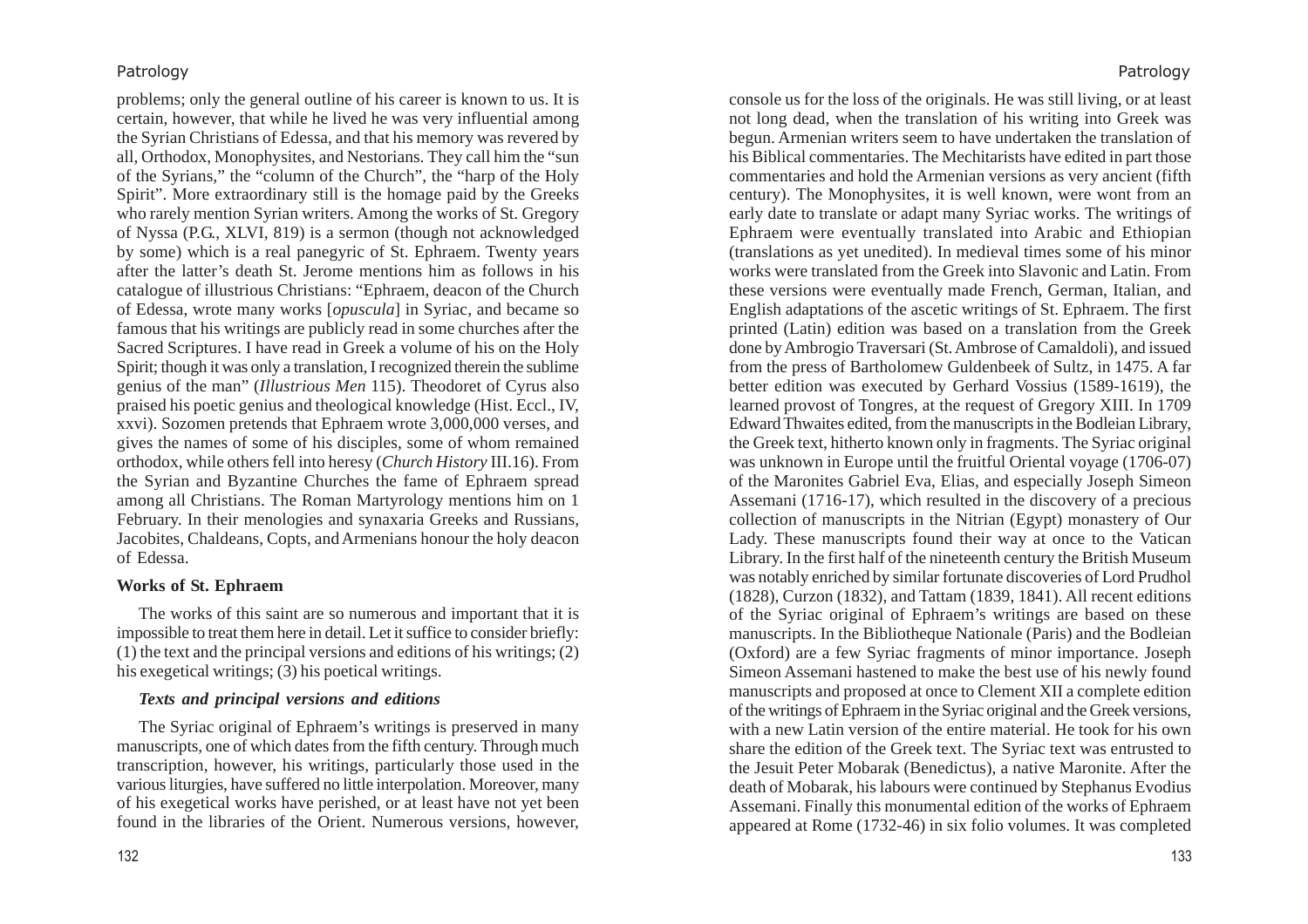by the labours of Overbeck (Oxford, 1865) and Bickell (Carmina Nisibena, 1866), while other savants edited newly found fragments (Zingerle, P. Martin, Rubens Duval). A splendid edition (Mechlin, 1882-1902) of the hymns and sermons of St. Ephraem is owing to the late Monsignor T. J. Lamy. However, a complete edition of the vast works of the great Syriac doctor is yet to be executed.

#### *Exegetical writings*

Ephraem wrote commentaries on the entire Scriptures, both the Old and the New Testament, but much of his work has been lost. There is extant in Syriac his commentary on Genesis and on a large portion of Exodus; for the other books of the Old Testament we have A Syriac abridgment, handed down in a catena of the ninth century by the Syriac monk Severus (851-61). The commentaries on Ruth, Esdras, Nehemias, Esther, the Psalms, Proverbs, the Canticle of Canticles, and Ecclesiasticus are lost. Of his commentaries on the New Testament there has survived only an Armenian version. The Scriptural canon of Ephraem resembles our own very closely. It seems doubtful that he accepted the deuterocanonical writings; at least no commentary of his on these books has reached us. On the other hand he accepted as canonical the apocryphal Third Epistle to the Corinthians, and wrote a commentary on it. The Scriptural text used by Ephraem is the Syriac Peshito, slightly differing, however, from the printed text of that very ancient version. The New Testament was known to him, as to all Syrians, both Eastern and Western, before the time of Rabulas, in the harmonized "Diatessaron" of Tatian; it is also this text which serves as the basis of his commentary. His text of the Acts of the Apostles appears to have been one closely related to that call the "Occidental". (J.R. Harris, "Fragments of the Commentary of Ephrem Syrus upon the Diatessaron", London, 1905; J. H. Hill, "A Dissertation on the Gospel Commentary of St. Ephraem the Syrian", Edinburgh, 1896; F. C. Burkitt, "St Ephraim's Quotations from the Gospel, Corrected and Arranged", in "Texts and Studies", Cambridge, 1901, VII, 2.) The exegesis of Ephraem is that of the Syriac writers generally, whether hellenized or not, and is closely related to that of Aphraates, being, like the latter, quite respectful of Jewish traditions and often based on them. As an exegete, Ephraem is sober, exhibits a preference for the literal sense, is discreet in his use of allegory; in a word, he inclines strongly to the Antiochene

School, and reminds us in particular of Theodoret. He admits in Scripture but few Messianic passages in the literal sense, many more, however, prophetic of Christ in the typological sense, which here is to be carefully distinguished from the allegorical sense. It is not improbable that most of his commentaries were written for the Christian Persian school (*Schola Persarum*) at Nisibis; as seen above, he was one of its founders, also one of its most distinguished teachers.

### *Poetical writings*

Most of Ephraem's sermons and exhortations are in verse, though a few sermons in prose have been preserved. If we put aside his exegetical writings, the rest of his works may be divided into homilies and hymns. The homilies (Syriac *memre*, i.e. discourses) are written in seven-syllable verse, often divided into two parts of three and four syllables respectively. He celebrates in them the feast of Our Lord and of the saints; sometimes he expounds a Scriptural narrative or takes up a spiritual or edifying theme. In the East the Lessons for the ecclesiastical services were often taken from the homilies of Ephraem. The hymns (Syriac *madrashê*, i.e. instructions) offer a greater variety both of style and rhythm. They were written for the choir service of nuns, and were destined to be chanted by them; hence the division into strophes, the last verses of each strophe being repeated in a kind of refrain. This refrain is indicated at the beginning of each hymn, after the manner of an antiphon; there is also an indication of the musical key in which the hymn should be sung. The following may serve as an illustration. It is taken from an Epiphany hymn (ed. Lamy, I, p. 4).

Air: Behold the month.

Refrain: Glory to Thee from Thy flock on the day of Thy manifestation.

Strophe: He has renewed the heavens, because the foolish ones had adored all the stars / He has renewed the earth which had lost its vigour through Adam / A new creation was made by His spittle / And He Who is all-powerful made straight both bodies and minds

### Refrain: Glory to Thee etc.

Mgr. Lamyu, the learned editor of the hymns; noted seventy-five different rhythms and airs. Some hymns are acrostic, i.e., sometimes